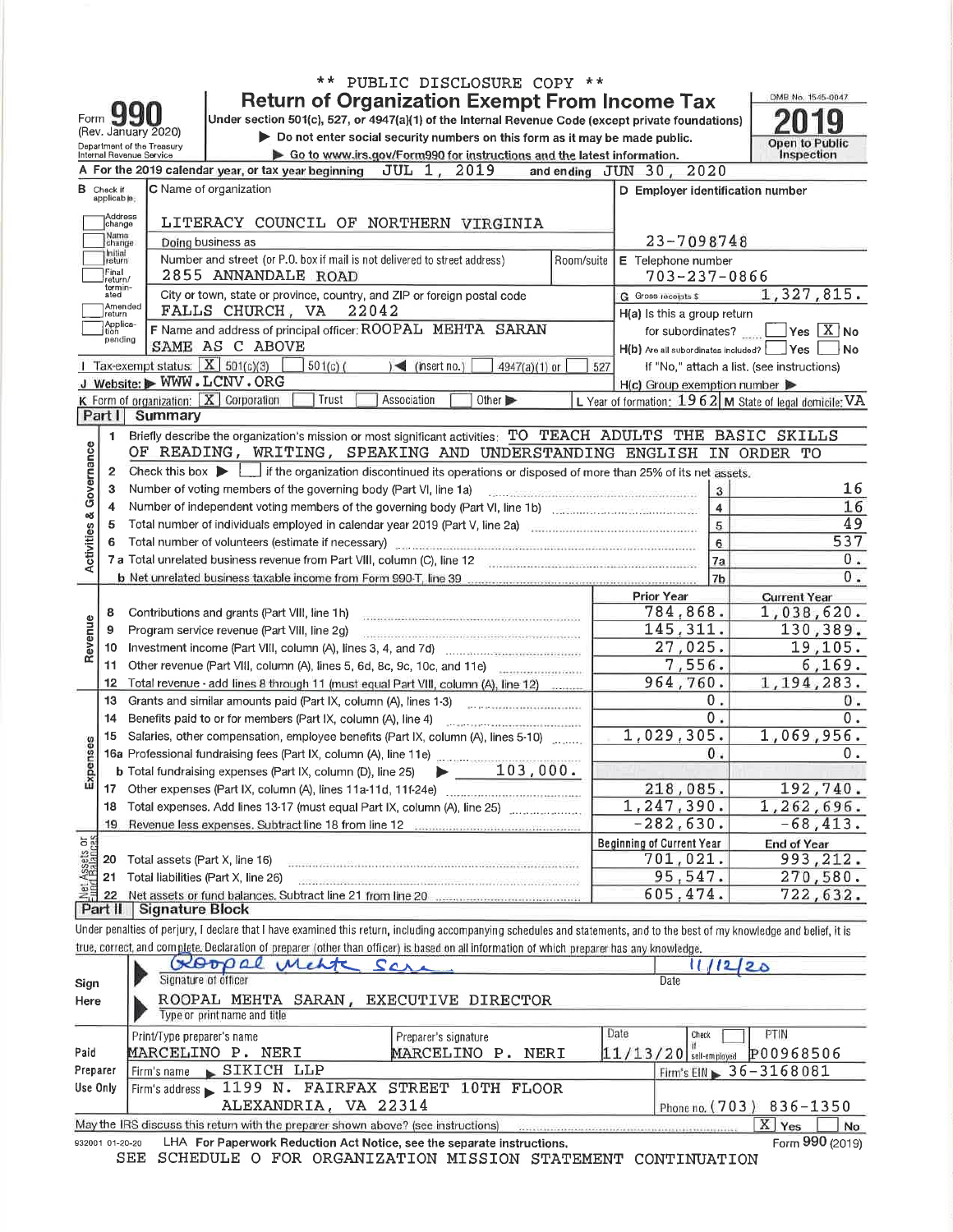|              | 23-7098748<br>LITERACY COUNCIL OF NORTHERN VIRGINIA<br>$Page$ 2<br>Form 990 (2019)                                                                                                                                                                                                   |
|--------------|--------------------------------------------------------------------------------------------------------------------------------------------------------------------------------------------------------------------------------------------------------------------------------------|
|              | Part III   Statement of Program Service Accomplishments                                                                                                                                                                                                                              |
|              | $\overline{\mathbf{x}}$                                                                                                                                                                                                                                                              |
| 1            | Briefly describe the organization's mission:                                                                                                                                                                                                                                         |
|              | TO TEACH ADULTS THE BASIC SKILLS OF READING, WRITING, SPEAKING AND                                                                                                                                                                                                                   |
|              | UNDERSTANDING ENGLISH IN ORDER TO EMPOWER THEM TO PARTICIPATE IN THEIR                                                                                                                                                                                                               |
|              | COMMUNITIES. LCNV ALSO RECRUITS AND TRAINS VOLUNTEERS TO SERVE AS                                                                                                                                                                                                                    |
|              | INSTRUCTORS AND PROVIDE SUPPORT TO ADULT LEARNERS.                                                                                                                                                                                                                                   |
| $\mathbf{2}$ | Did the organization undertake any significant program services during the year which were not listed on the                                                                                                                                                                         |
|              | $\boxed{\phantom{1}}$ Yes $\boxed{\text{X}}$ No                                                                                                                                                                                                                                      |
|              | If "Yes," describe these new services on Schedule O.                                                                                                                                                                                                                                 |
| 3            | $\Box$ Yes $\Box$ No<br>Did the organization cease conducting, or make significant changes in how it conducts, any program services?                                                                                                                                                 |
|              | If "Yes," describe these changes on Schedule O.                                                                                                                                                                                                                                      |
| 4            | Describe the organization's program service accomplishments for each of its three largest program services, as measured by expenses.<br>Section 501(c)(3) and 501(c)(4) organizations are required to report the amount of grants and allocations to others, the total expenses, and |
|              | revenue, if any, for each program service reported.                                                                                                                                                                                                                                  |
| 4a           | 67, 263.<br>332, 449. including grants of \$<br>(Expenses \$<br>) (Revenue \$<br>(Code:                                                                                                                                                                                              |
|              | LCNV CONDUCTS BEGINNING LEVEL ELA (ENGLISH LANGUAGE ACQUISITION)                                                                                                                                                                                                                     |
|              | CLASSES AND FAMILY LEARNING CLASSES THROUGHOUT NORTHERN VIRGINIA.                                                                                                                                                                                                                    |
|              |                                                                                                                                                                                                                                                                                      |
|              |                                                                                                                                                                                                                                                                                      |
|              |                                                                                                                                                                                                                                                                                      |
|              |                                                                                                                                                                                                                                                                                      |
|              |                                                                                                                                                                                                                                                                                      |
|              |                                                                                                                                                                                                                                                                                      |
|              |                                                                                                                                                                                                                                                                                      |
|              |                                                                                                                                                                                                                                                                                      |
|              |                                                                                                                                                                                                                                                                                      |
|              |                                                                                                                                                                                                                                                                                      |
| 4b           | 61,899. including grants of \$<br>5,025.<br>) (Expenses \$<br>) (Revenue \$<br>(Code:                                                                                                                                                                                                |
|              | LCNV PROVIDES INSTRUCTOR TRAININGS THREE TO FOUR TIMES A YEAR FOR NEW                                                                                                                                                                                                                |
|              | VOLUNTEERS INTERESTED IN SERVING AS CLASSROOM TEACHERS, AIDES, OR<br>SUPPLEMENTAL TUTORS.                                                                                                                                                                                            |
|              |                                                                                                                                                                                                                                                                                      |
|              |                                                                                                                                                                                                                                                                                      |
|              |                                                                                                                                                                                                                                                                                      |
|              |                                                                                                                                                                                                                                                                                      |
|              |                                                                                                                                                                                                                                                                                      |
|              |                                                                                                                                                                                                                                                                                      |
|              |                                                                                                                                                                                                                                                                                      |
|              |                                                                                                                                                                                                                                                                                      |
|              |                                                                                                                                                                                                                                                                                      |
| 4с           | $364,221$ and $364$<br>64,015.<br>(Code:<br>) (Expenses \$<br>) (Revenue \$                                                                                                                                                                                                          |
|              | LCNV PROVIDES BEGINNING-LEVEL ENGLISH LANGUAGE WORKFORCE INSTRUCTION                                                                                                                                                                                                                 |
|              | THROUGH DESTINATION WORKFORCE, BOTH IN PARTNERSHIP WITH BUSINESSES TO                                                                                                                                                                                                                |
|              | UPSKILL INCUMBENT EMPLOYEES, AND AS A CAMPUS-BASED PROGRAM TO HELP                                                                                                                                                                                                                   |
|              | UNEMPLOYED ADULTS GAIN WORKPLACE VOCABULARY AND SOFT SKILLS.                                                                                                                                                                                                                         |
|              |                                                                                                                                                                                                                                                                                      |
|              |                                                                                                                                                                                                                                                                                      |
|              |                                                                                                                                                                                                                                                                                      |
|              |                                                                                                                                                                                                                                                                                      |
|              |                                                                                                                                                                                                                                                                                      |
|              |                                                                                                                                                                                                                                                                                      |
|              |                                                                                                                                                                                                                                                                                      |
|              |                                                                                                                                                                                                                                                                                      |
|              | 4d Other program services (Describe on Schedule O.)<br>220, 622. including grants of \$<br>(Expenses \$                                                                                                                                                                              |
| 4е           | (Revenue \$<br>979,191.<br>Total program service expenses >                                                                                                                                                                                                                          |
|              | Form 990 (2019)                                                                                                                                                                                                                                                                      |
|              | 932002 01-20-20                                                                                                                                                                                                                                                                      |
|              | 2                                                                                                                                                                                                                                                                                    |

06201113 765826 44043.0 2019.05000 LITERACY COUNCIL OF NORTH 44043.01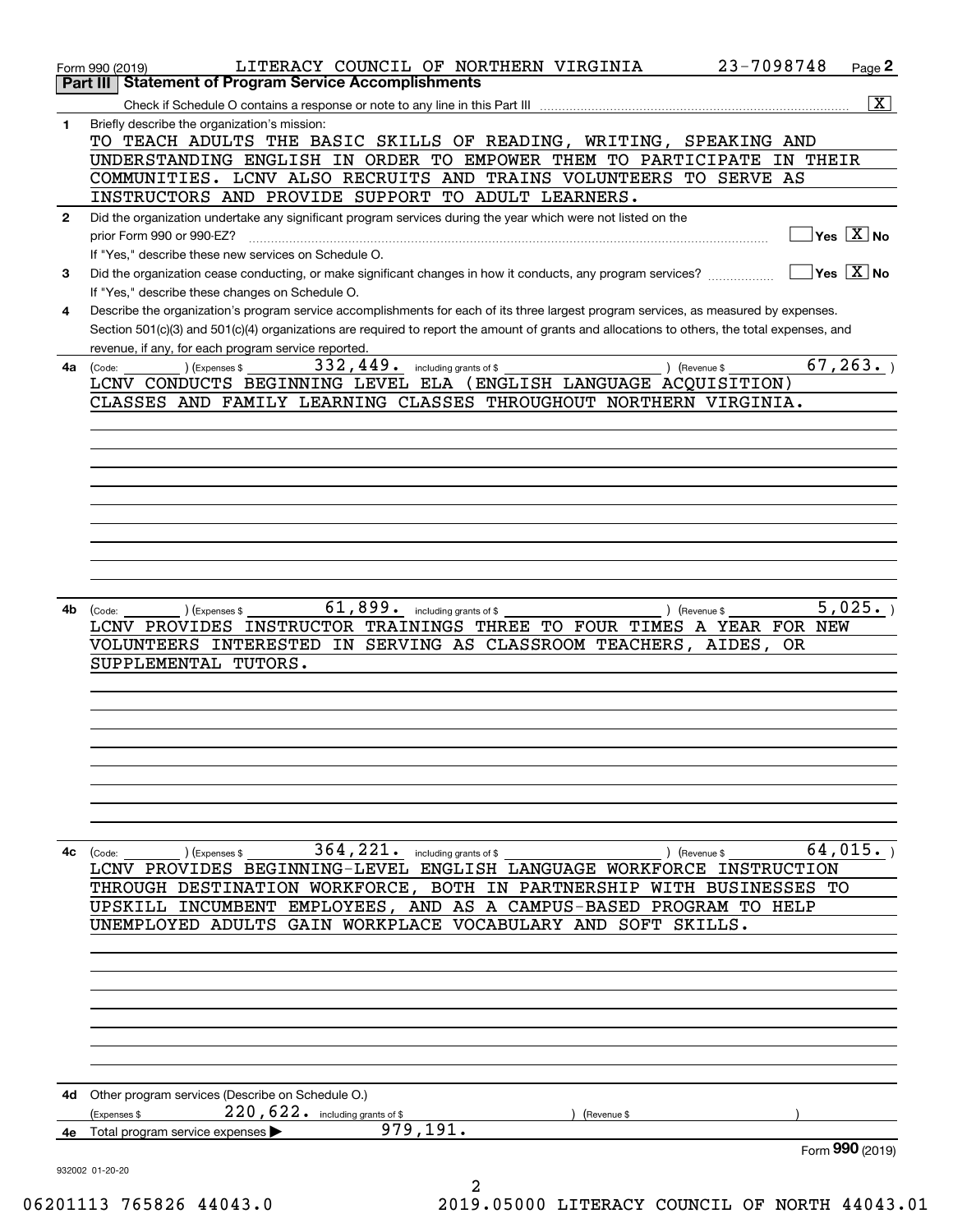|  | Form 990 (2019) |  |
|--|-----------------|--|

| Is the organization described in section $501(c)(3)$ or $4947(a)(1)$ (other than a private foundation)?<br>1<br>x<br>1<br>$\mathbf X$<br>$\overline{2}$<br>2<br>Did the organization engage in direct or indirect political campaign activities on behalf of or in opposition to candidates for<br>3<br>x<br>3<br>Section 501(c)(3) organizations. Did the organization engage in lobbying activities, or have a section 501(h) election in effect<br>4<br>x<br>4<br>Is the organization a section 501(c)(4), 501(c)(5), or 501(c)(6) organization that receives membership dues, assessments, or<br>5<br>x<br>5<br>Did the organization maintain any donor advised funds or any similar funds or accounts for which donors have the right to<br>6<br>x<br>provide advice on the distribution or investment of amounts in such funds or accounts? If "Yes," complete Schedule D, Part I<br>6<br>Did the organization receive or hold a conservation easement, including easements to preserve open space,<br>7<br>x<br>$\overline{7}$<br>Did the organization maintain collections of works of art, historical treasures, or other similar assets? If "Yes," complete<br>8<br>x<br>8<br>Did the organization report an amount in Part X, line 21, for escrow or custodial account liability, serve as a custodian for<br>9<br>amounts not listed in Part X; or provide credit counseling, debt management, credit repair, or debt negotiation services?<br>x<br>9<br>Did the organization, directly or through a related organization, hold assets in donor-restricted endowments<br>10<br>x<br>10<br>If the organization's answer to any of the following questions is "Yes," then complete Schedule D, Parts VI, VII, VIII, IX, or X<br>11<br>as applicable.<br>Did the organization report an amount for land, buildings, and equipment in Part X, line 10? If "Yes." complete Schedule D.<br>a<br>X<br>11a<br>Did the organization report an amount for investments - other securities in Part X, line 12, that is 5% or more of its total<br>x<br>11 <sub>b</sub><br>Did the organization report an amount for investments - program related in Part X, line 13, that is 5% or more of its total<br>x<br>11c<br>d Did the organization report an amount for other assets in Part X, line 15, that is 5% or more of its total assets reported in<br>x<br>11d<br>$\mathbf X$<br><b>11e</b><br>Did the organization's separate or consolidated financial statements for the tax year include a footnote that addresses<br>f<br>х<br>the organization's liability for uncertain tax positions under FIN 48 (ASC 740)? If "Yes," complete Schedule D, Part X<br>11f<br>12a Did the organization obtain separate, independent audited financial statements for the tax year? If "Yes." complete<br>х<br>12a<br><b>b</b> Was the organization included in consolidated, independent audited financial statements for the tax year?<br>12 <sub>b</sub><br>If "Yes," and if the organization answered "No" to line 12a, then completing Schedule D, Parts XI and XII is optional<br>47<br>X<br>13<br>X<br>Did the organization maintain an office, employees, or agents outside of the United States?<br>14a<br>Did the organization have aggregate revenues or expenses of more than \$10,000 from grantmaking, fundraising, business,<br>b<br>investment, and program service activities outside the United States, or aggregate foreign investments valued at \$100,000<br>x<br>14b<br>Did the organization report on Part IX, column (A), line 3, more than \$5,000 of grants or other assistance to or for any<br>x<br>15<br>Did the organization report on Part IX, column (A), line 3, more than \$5,000 of aggregate grants or other assistance to<br>16<br>x<br>16<br>Did the organization report a total of more than \$15,000 of expenses for professional fundraising services on Part IX,<br>x<br>17<br>Did the organization report more than \$15,000 total of fundraising event gross income and contributions on Part VIII, lines<br>18<br>x<br>18<br>Did the organization report more than \$15,000 of gross income from gaming activities on Part VIII, line 9a? If "Yes."<br>19<br>x<br>19<br>X<br><b>20a</b><br>20a<br>20 <sub>b</sub><br>b If "Yes" to line 20a, did the organization attach a copy of its audited financial statements to this return?<br>Did the organization report more than \$5,000 of grants or other assistance to any domestic organization or<br>21<br>X<br>21<br>932003 01-20-20 |     |  | Yes   No |  |
|-----------------------------------------------------------------------------------------------------------------------------------------------------------------------------------------------------------------------------------------------------------------------------------------------------------------------------------------------------------------------------------------------------------------------------------------------------------------------------------------------------------------------------------------------------------------------------------------------------------------------------------------------------------------------------------------------------------------------------------------------------------------------------------------------------------------------------------------------------------------------------------------------------------------------------------------------------------------------------------------------------------------------------------------------------------------------------------------------------------------------------------------------------------------------------------------------------------------------------------------------------------------------------------------------------------------------------------------------------------------------------------------------------------------------------------------------------------------------------------------------------------------------------------------------------------------------------------------------------------------------------------------------------------------------------------------------------------------------------------------------------------------------------------------------------------------------------------------------------------------------------------------------------------------------------------------------------------------------------------------------------------------------------------------------------------------------------------------------------------------------------------------------------------------------------------------------------------------------------------------------------------------------------------------------------------------------------------------------------------------------------------------------------------------------------------------------------------------------------------------------------------------------------------------------------------------------------------------------------------------------------------------------------------------------------------------------------------------------------------------------------------------------------------------------------------------------------------------------------------------------------------------------------------------------------------------------------------------------------------------------------------------------------------------------------------------------------------------------------------------------------------------------------------------------------------------------------------------------------------------------------------------------------------------------------------------------------------------------------------------------------------------------------------------------------------------------------------------------------------------------------------------------------------------------------------------------------------------------------------------------------------------------------------------------------------------------------------------------------------------------------------------------------------------------------------------------------------------------------------------------------------------------------------------------------------------------------------------------------------------------------------------------------------------------------------------------------------------------------------------------------------------------------------------------------------------------------------------------------------------------------------------------------------------------------------------------------------------------------------------------------------------------------------------------------------------------------------------------------------------------------------------------------|-----|--|----------|--|
|                                                                                                                                                                                                                                                                                                                                                                                                                                                                                                                                                                                                                                                                                                                                                                                                                                                                                                                                                                                                                                                                                                                                                                                                                                                                                                                                                                                                                                                                                                                                                                                                                                                                                                                                                                                                                                                                                                                                                                                                                                                                                                                                                                                                                                                                                                                                                                                                                                                                                                                                                                                                                                                                                                                                                                                                                                                                                                                                                                                                                                                                                                                                                                                                                                                                                                                                                                                                                                                                                                                                                                                                                                                                                                                                                                                                                                                                                                                                                                                                                                                                                                                                                                                                                                                                                                                                                                                                                                                                                                                             |     |  |          |  |
|                                                                                                                                                                                                                                                                                                                                                                                                                                                                                                                                                                                                                                                                                                                                                                                                                                                                                                                                                                                                                                                                                                                                                                                                                                                                                                                                                                                                                                                                                                                                                                                                                                                                                                                                                                                                                                                                                                                                                                                                                                                                                                                                                                                                                                                                                                                                                                                                                                                                                                                                                                                                                                                                                                                                                                                                                                                                                                                                                                                                                                                                                                                                                                                                                                                                                                                                                                                                                                                                                                                                                                                                                                                                                                                                                                                                                                                                                                                                                                                                                                                                                                                                                                                                                                                                                                                                                                                                                                                                                                                             |     |  |          |  |
|                                                                                                                                                                                                                                                                                                                                                                                                                                                                                                                                                                                                                                                                                                                                                                                                                                                                                                                                                                                                                                                                                                                                                                                                                                                                                                                                                                                                                                                                                                                                                                                                                                                                                                                                                                                                                                                                                                                                                                                                                                                                                                                                                                                                                                                                                                                                                                                                                                                                                                                                                                                                                                                                                                                                                                                                                                                                                                                                                                                                                                                                                                                                                                                                                                                                                                                                                                                                                                                                                                                                                                                                                                                                                                                                                                                                                                                                                                                                                                                                                                                                                                                                                                                                                                                                                                                                                                                                                                                                                                                             |     |  |          |  |
|                                                                                                                                                                                                                                                                                                                                                                                                                                                                                                                                                                                                                                                                                                                                                                                                                                                                                                                                                                                                                                                                                                                                                                                                                                                                                                                                                                                                                                                                                                                                                                                                                                                                                                                                                                                                                                                                                                                                                                                                                                                                                                                                                                                                                                                                                                                                                                                                                                                                                                                                                                                                                                                                                                                                                                                                                                                                                                                                                                                                                                                                                                                                                                                                                                                                                                                                                                                                                                                                                                                                                                                                                                                                                                                                                                                                                                                                                                                                                                                                                                                                                                                                                                                                                                                                                                                                                                                                                                                                                                                             |     |  |          |  |
|                                                                                                                                                                                                                                                                                                                                                                                                                                                                                                                                                                                                                                                                                                                                                                                                                                                                                                                                                                                                                                                                                                                                                                                                                                                                                                                                                                                                                                                                                                                                                                                                                                                                                                                                                                                                                                                                                                                                                                                                                                                                                                                                                                                                                                                                                                                                                                                                                                                                                                                                                                                                                                                                                                                                                                                                                                                                                                                                                                                                                                                                                                                                                                                                                                                                                                                                                                                                                                                                                                                                                                                                                                                                                                                                                                                                                                                                                                                                                                                                                                                                                                                                                                                                                                                                                                                                                                                                                                                                                                                             |     |  |          |  |
|                                                                                                                                                                                                                                                                                                                                                                                                                                                                                                                                                                                                                                                                                                                                                                                                                                                                                                                                                                                                                                                                                                                                                                                                                                                                                                                                                                                                                                                                                                                                                                                                                                                                                                                                                                                                                                                                                                                                                                                                                                                                                                                                                                                                                                                                                                                                                                                                                                                                                                                                                                                                                                                                                                                                                                                                                                                                                                                                                                                                                                                                                                                                                                                                                                                                                                                                                                                                                                                                                                                                                                                                                                                                                                                                                                                                                                                                                                                                                                                                                                                                                                                                                                                                                                                                                                                                                                                                                                                                                                                             |     |  |          |  |
|                                                                                                                                                                                                                                                                                                                                                                                                                                                                                                                                                                                                                                                                                                                                                                                                                                                                                                                                                                                                                                                                                                                                                                                                                                                                                                                                                                                                                                                                                                                                                                                                                                                                                                                                                                                                                                                                                                                                                                                                                                                                                                                                                                                                                                                                                                                                                                                                                                                                                                                                                                                                                                                                                                                                                                                                                                                                                                                                                                                                                                                                                                                                                                                                                                                                                                                                                                                                                                                                                                                                                                                                                                                                                                                                                                                                                                                                                                                                                                                                                                                                                                                                                                                                                                                                                                                                                                                                                                                                                                                             |     |  |          |  |
|                                                                                                                                                                                                                                                                                                                                                                                                                                                                                                                                                                                                                                                                                                                                                                                                                                                                                                                                                                                                                                                                                                                                                                                                                                                                                                                                                                                                                                                                                                                                                                                                                                                                                                                                                                                                                                                                                                                                                                                                                                                                                                                                                                                                                                                                                                                                                                                                                                                                                                                                                                                                                                                                                                                                                                                                                                                                                                                                                                                                                                                                                                                                                                                                                                                                                                                                                                                                                                                                                                                                                                                                                                                                                                                                                                                                                                                                                                                                                                                                                                                                                                                                                                                                                                                                                                                                                                                                                                                                                                                             |     |  |          |  |
|                                                                                                                                                                                                                                                                                                                                                                                                                                                                                                                                                                                                                                                                                                                                                                                                                                                                                                                                                                                                                                                                                                                                                                                                                                                                                                                                                                                                                                                                                                                                                                                                                                                                                                                                                                                                                                                                                                                                                                                                                                                                                                                                                                                                                                                                                                                                                                                                                                                                                                                                                                                                                                                                                                                                                                                                                                                                                                                                                                                                                                                                                                                                                                                                                                                                                                                                                                                                                                                                                                                                                                                                                                                                                                                                                                                                                                                                                                                                                                                                                                                                                                                                                                                                                                                                                                                                                                                                                                                                                                                             |     |  |          |  |
|                                                                                                                                                                                                                                                                                                                                                                                                                                                                                                                                                                                                                                                                                                                                                                                                                                                                                                                                                                                                                                                                                                                                                                                                                                                                                                                                                                                                                                                                                                                                                                                                                                                                                                                                                                                                                                                                                                                                                                                                                                                                                                                                                                                                                                                                                                                                                                                                                                                                                                                                                                                                                                                                                                                                                                                                                                                                                                                                                                                                                                                                                                                                                                                                                                                                                                                                                                                                                                                                                                                                                                                                                                                                                                                                                                                                                                                                                                                                                                                                                                                                                                                                                                                                                                                                                                                                                                                                                                                                                                                             |     |  |          |  |
|                                                                                                                                                                                                                                                                                                                                                                                                                                                                                                                                                                                                                                                                                                                                                                                                                                                                                                                                                                                                                                                                                                                                                                                                                                                                                                                                                                                                                                                                                                                                                                                                                                                                                                                                                                                                                                                                                                                                                                                                                                                                                                                                                                                                                                                                                                                                                                                                                                                                                                                                                                                                                                                                                                                                                                                                                                                                                                                                                                                                                                                                                                                                                                                                                                                                                                                                                                                                                                                                                                                                                                                                                                                                                                                                                                                                                                                                                                                                                                                                                                                                                                                                                                                                                                                                                                                                                                                                                                                                                                                             |     |  |          |  |
|                                                                                                                                                                                                                                                                                                                                                                                                                                                                                                                                                                                                                                                                                                                                                                                                                                                                                                                                                                                                                                                                                                                                                                                                                                                                                                                                                                                                                                                                                                                                                                                                                                                                                                                                                                                                                                                                                                                                                                                                                                                                                                                                                                                                                                                                                                                                                                                                                                                                                                                                                                                                                                                                                                                                                                                                                                                                                                                                                                                                                                                                                                                                                                                                                                                                                                                                                                                                                                                                                                                                                                                                                                                                                                                                                                                                                                                                                                                                                                                                                                                                                                                                                                                                                                                                                                                                                                                                                                                                                                                             |     |  |          |  |
|                                                                                                                                                                                                                                                                                                                                                                                                                                                                                                                                                                                                                                                                                                                                                                                                                                                                                                                                                                                                                                                                                                                                                                                                                                                                                                                                                                                                                                                                                                                                                                                                                                                                                                                                                                                                                                                                                                                                                                                                                                                                                                                                                                                                                                                                                                                                                                                                                                                                                                                                                                                                                                                                                                                                                                                                                                                                                                                                                                                                                                                                                                                                                                                                                                                                                                                                                                                                                                                                                                                                                                                                                                                                                                                                                                                                                                                                                                                                                                                                                                                                                                                                                                                                                                                                                                                                                                                                                                                                                                                             |     |  |          |  |
|                                                                                                                                                                                                                                                                                                                                                                                                                                                                                                                                                                                                                                                                                                                                                                                                                                                                                                                                                                                                                                                                                                                                                                                                                                                                                                                                                                                                                                                                                                                                                                                                                                                                                                                                                                                                                                                                                                                                                                                                                                                                                                                                                                                                                                                                                                                                                                                                                                                                                                                                                                                                                                                                                                                                                                                                                                                                                                                                                                                                                                                                                                                                                                                                                                                                                                                                                                                                                                                                                                                                                                                                                                                                                                                                                                                                                                                                                                                                                                                                                                                                                                                                                                                                                                                                                                                                                                                                                                                                                                                             |     |  |          |  |
|                                                                                                                                                                                                                                                                                                                                                                                                                                                                                                                                                                                                                                                                                                                                                                                                                                                                                                                                                                                                                                                                                                                                                                                                                                                                                                                                                                                                                                                                                                                                                                                                                                                                                                                                                                                                                                                                                                                                                                                                                                                                                                                                                                                                                                                                                                                                                                                                                                                                                                                                                                                                                                                                                                                                                                                                                                                                                                                                                                                                                                                                                                                                                                                                                                                                                                                                                                                                                                                                                                                                                                                                                                                                                                                                                                                                                                                                                                                                                                                                                                                                                                                                                                                                                                                                                                                                                                                                                                                                                                                             |     |  |          |  |
|                                                                                                                                                                                                                                                                                                                                                                                                                                                                                                                                                                                                                                                                                                                                                                                                                                                                                                                                                                                                                                                                                                                                                                                                                                                                                                                                                                                                                                                                                                                                                                                                                                                                                                                                                                                                                                                                                                                                                                                                                                                                                                                                                                                                                                                                                                                                                                                                                                                                                                                                                                                                                                                                                                                                                                                                                                                                                                                                                                                                                                                                                                                                                                                                                                                                                                                                                                                                                                                                                                                                                                                                                                                                                                                                                                                                                                                                                                                                                                                                                                                                                                                                                                                                                                                                                                                                                                                                                                                                                                                             |     |  |          |  |
|                                                                                                                                                                                                                                                                                                                                                                                                                                                                                                                                                                                                                                                                                                                                                                                                                                                                                                                                                                                                                                                                                                                                                                                                                                                                                                                                                                                                                                                                                                                                                                                                                                                                                                                                                                                                                                                                                                                                                                                                                                                                                                                                                                                                                                                                                                                                                                                                                                                                                                                                                                                                                                                                                                                                                                                                                                                                                                                                                                                                                                                                                                                                                                                                                                                                                                                                                                                                                                                                                                                                                                                                                                                                                                                                                                                                                                                                                                                                                                                                                                                                                                                                                                                                                                                                                                                                                                                                                                                                                                                             |     |  |          |  |
|                                                                                                                                                                                                                                                                                                                                                                                                                                                                                                                                                                                                                                                                                                                                                                                                                                                                                                                                                                                                                                                                                                                                                                                                                                                                                                                                                                                                                                                                                                                                                                                                                                                                                                                                                                                                                                                                                                                                                                                                                                                                                                                                                                                                                                                                                                                                                                                                                                                                                                                                                                                                                                                                                                                                                                                                                                                                                                                                                                                                                                                                                                                                                                                                                                                                                                                                                                                                                                                                                                                                                                                                                                                                                                                                                                                                                                                                                                                                                                                                                                                                                                                                                                                                                                                                                                                                                                                                                                                                                                                             |     |  |          |  |
|                                                                                                                                                                                                                                                                                                                                                                                                                                                                                                                                                                                                                                                                                                                                                                                                                                                                                                                                                                                                                                                                                                                                                                                                                                                                                                                                                                                                                                                                                                                                                                                                                                                                                                                                                                                                                                                                                                                                                                                                                                                                                                                                                                                                                                                                                                                                                                                                                                                                                                                                                                                                                                                                                                                                                                                                                                                                                                                                                                                                                                                                                                                                                                                                                                                                                                                                                                                                                                                                                                                                                                                                                                                                                                                                                                                                                                                                                                                                                                                                                                                                                                                                                                                                                                                                                                                                                                                                                                                                                                                             |     |  |          |  |
|                                                                                                                                                                                                                                                                                                                                                                                                                                                                                                                                                                                                                                                                                                                                                                                                                                                                                                                                                                                                                                                                                                                                                                                                                                                                                                                                                                                                                                                                                                                                                                                                                                                                                                                                                                                                                                                                                                                                                                                                                                                                                                                                                                                                                                                                                                                                                                                                                                                                                                                                                                                                                                                                                                                                                                                                                                                                                                                                                                                                                                                                                                                                                                                                                                                                                                                                                                                                                                                                                                                                                                                                                                                                                                                                                                                                                                                                                                                                                                                                                                                                                                                                                                                                                                                                                                                                                                                                                                                                                                                             |     |  |          |  |
|                                                                                                                                                                                                                                                                                                                                                                                                                                                                                                                                                                                                                                                                                                                                                                                                                                                                                                                                                                                                                                                                                                                                                                                                                                                                                                                                                                                                                                                                                                                                                                                                                                                                                                                                                                                                                                                                                                                                                                                                                                                                                                                                                                                                                                                                                                                                                                                                                                                                                                                                                                                                                                                                                                                                                                                                                                                                                                                                                                                                                                                                                                                                                                                                                                                                                                                                                                                                                                                                                                                                                                                                                                                                                                                                                                                                                                                                                                                                                                                                                                                                                                                                                                                                                                                                                                                                                                                                                                                                                                                             |     |  |          |  |
|                                                                                                                                                                                                                                                                                                                                                                                                                                                                                                                                                                                                                                                                                                                                                                                                                                                                                                                                                                                                                                                                                                                                                                                                                                                                                                                                                                                                                                                                                                                                                                                                                                                                                                                                                                                                                                                                                                                                                                                                                                                                                                                                                                                                                                                                                                                                                                                                                                                                                                                                                                                                                                                                                                                                                                                                                                                                                                                                                                                                                                                                                                                                                                                                                                                                                                                                                                                                                                                                                                                                                                                                                                                                                                                                                                                                                                                                                                                                                                                                                                                                                                                                                                                                                                                                                                                                                                                                                                                                                                                             |     |  |          |  |
|                                                                                                                                                                                                                                                                                                                                                                                                                                                                                                                                                                                                                                                                                                                                                                                                                                                                                                                                                                                                                                                                                                                                                                                                                                                                                                                                                                                                                                                                                                                                                                                                                                                                                                                                                                                                                                                                                                                                                                                                                                                                                                                                                                                                                                                                                                                                                                                                                                                                                                                                                                                                                                                                                                                                                                                                                                                                                                                                                                                                                                                                                                                                                                                                                                                                                                                                                                                                                                                                                                                                                                                                                                                                                                                                                                                                                                                                                                                                                                                                                                                                                                                                                                                                                                                                                                                                                                                                                                                                                                                             |     |  |          |  |
|                                                                                                                                                                                                                                                                                                                                                                                                                                                                                                                                                                                                                                                                                                                                                                                                                                                                                                                                                                                                                                                                                                                                                                                                                                                                                                                                                                                                                                                                                                                                                                                                                                                                                                                                                                                                                                                                                                                                                                                                                                                                                                                                                                                                                                                                                                                                                                                                                                                                                                                                                                                                                                                                                                                                                                                                                                                                                                                                                                                                                                                                                                                                                                                                                                                                                                                                                                                                                                                                                                                                                                                                                                                                                                                                                                                                                                                                                                                                                                                                                                                                                                                                                                                                                                                                                                                                                                                                                                                                                                                             |     |  |          |  |
|                                                                                                                                                                                                                                                                                                                                                                                                                                                                                                                                                                                                                                                                                                                                                                                                                                                                                                                                                                                                                                                                                                                                                                                                                                                                                                                                                                                                                                                                                                                                                                                                                                                                                                                                                                                                                                                                                                                                                                                                                                                                                                                                                                                                                                                                                                                                                                                                                                                                                                                                                                                                                                                                                                                                                                                                                                                                                                                                                                                                                                                                                                                                                                                                                                                                                                                                                                                                                                                                                                                                                                                                                                                                                                                                                                                                                                                                                                                                                                                                                                                                                                                                                                                                                                                                                                                                                                                                                                                                                                                             |     |  |          |  |
|                                                                                                                                                                                                                                                                                                                                                                                                                                                                                                                                                                                                                                                                                                                                                                                                                                                                                                                                                                                                                                                                                                                                                                                                                                                                                                                                                                                                                                                                                                                                                                                                                                                                                                                                                                                                                                                                                                                                                                                                                                                                                                                                                                                                                                                                                                                                                                                                                                                                                                                                                                                                                                                                                                                                                                                                                                                                                                                                                                                                                                                                                                                                                                                                                                                                                                                                                                                                                                                                                                                                                                                                                                                                                                                                                                                                                                                                                                                                                                                                                                                                                                                                                                                                                                                                                                                                                                                                                                                                                                                             |     |  |          |  |
|                                                                                                                                                                                                                                                                                                                                                                                                                                                                                                                                                                                                                                                                                                                                                                                                                                                                                                                                                                                                                                                                                                                                                                                                                                                                                                                                                                                                                                                                                                                                                                                                                                                                                                                                                                                                                                                                                                                                                                                                                                                                                                                                                                                                                                                                                                                                                                                                                                                                                                                                                                                                                                                                                                                                                                                                                                                                                                                                                                                                                                                                                                                                                                                                                                                                                                                                                                                                                                                                                                                                                                                                                                                                                                                                                                                                                                                                                                                                                                                                                                                                                                                                                                                                                                                                                                                                                                                                                                                                                                                             |     |  |          |  |
|                                                                                                                                                                                                                                                                                                                                                                                                                                                                                                                                                                                                                                                                                                                                                                                                                                                                                                                                                                                                                                                                                                                                                                                                                                                                                                                                                                                                                                                                                                                                                                                                                                                                                                                                                                                                                                                                                                                                                                                                                                                                                                                                                                                                                                                                                                                                                                                                                                                                                                                                                                                                                                                                                                                                                                                                                                                                                                                                                                                                                                                                                                                                                                                                                                                                                                                                                                                                                                                                                                                                                                                                                                                                                                                                                                                                                                                                                                                                                                                                                                                                                                                                                                                                                                                                                                                                                                                                                                                                                                                             |     |  |          |  |
|                                                                                                                                                                                                                                                                                                                                                                                                                                                                                                                                                                                                                                                                                                                                                                                                                                                                                                                                                                                                                                                                                                                                                                                                                                                                                                                                                                                                                                                                                                                                                                                                                                                                                                                                                                                                                                                                                                                                                                                                                                                                                                                                                                                                                                                                                                                                                                                                                                                                                                                                                                                                                                                                                                                                                                                                                                                                                                                                                                                                                                                                                                                                                                                                                                                                                                                                                                                                                                                                                                                                                                                                                                                                                                                                                                                                                                                                                                                                                                                                                                                                                                                                                                                                                                                                                                                                                                                                                                                                                                                             |     |  |          |  |
|                                                                                                                                                                                                                                                                                                                                                                                                                                                                                                                                                                                                                                                                                                                                                                                                                                                                                                                                                                                                                                                                                                                                                                                                                                                                                                                                                                                                                                                                                                                                                                                                                                                                                                                                                                                                                                                                                                                                                                                                                                                                                                                                                                                                                                                                                                                                                                                                                                                                                                                                                                                                                                                                                                                                                                                                                                                                                                                                                                                                                                                                                                                                                                                                                                                                                                                                                                                                                                                                                                                                                                                                                                                                                                                                                                                                                                                                                                                                                                                                                                                                                                                                                                                                                                                                                                                                                                                                                                                                                                                             |     |  |          |  |
|                                                                                                                                                                                                                                                                                                                                                                                                                                                                                                                                                                                                                                                                                                                                                                                                                                                                                                                                                                                                                                                                                                                                                                                                                                                                                                                                                                                                                                                                                                                                                                                                                                                                                                                                                                                                                                                                                                                                                                                                                                                                                                                                                                                                                                                                                                                                                                                                                                                                                                                                                                                                                                                                                                                                                                                                                                                                                                                                                                                                                                                                                                                                                                                                                                                                                                                                                                                                                                                                                                                                                                                                                                                                                                                                                                                                                                                                                                                                                                                                                                                                                                                                                                                                                                                                                                                                                                                                                                                                                                                             |     |  |          |  |
|                                                                                                                                                                                                                                                                                                                                                                                                                                                                                                                                                                                                                                                                                                                                                                                                                                                                                                                                                                                                                                                                                                                                                                                                                                                                                                                                                                                                                                                                                                                                                                                                                                                                                                                                                                                                                                                                                                                                                                                                                                                                                                                                                                                                                                                                                                                                                                                                                                                                                                                                                                                                                                                                                                                                                                                                                                                                                                                                                                                                                                                                                                                                                                                                                                                                                                                                                                                                                                                                                                                                                                                                                                                                                                                                                                                                                                                                                                                                                                                                                                                                                                                                                                                                                                                                                                                                                                                                                                                                                                                             |     |  |          |  |
|                                                                                                                                                                                                                                                                                                                                                                                                                                                                                                                                                                                                                                                                                                                                                                                                                                                                                                                                                                                                                                                                                                                                                                                                                                                                                                                                                                                                                                                                                                                                                                                                                                                                                                                                                                                                                                                                                                                                                                                                                                                                                                                                                                                                                                                                                                                                                                                                                                                                                                                                                                                                                                                                                                                                                                                                                                                                                                                                                                                                                                                                                                                                                                                                                                                                                                                                                                                                                                                                                                                                                                                                                                                                                                                                                                                                                                                                                                                                                                                                                                                                                                                                                                                                                                                                                                                                                                                                                                                                                                                             |     |  |          |  |
|                                                                                                                                                                                                                                                                                                                                                                                                                                                                                                                                                                                                                                                                                                                                                                                                                                                                                                                                                                                                                                                                                                                                                                                                                                                                                                                                                                                                                                                                                                                                                                                                                                                                                                                                                                                                                                                                                                                                                                                                                                                                                                                                                                                                                                                                                                                                                                                                                                                                                                                                                                                                                                                                                                                                                                                                                                                                                                                                                                                                                                                                                                                                                                                                                                                                                                                                                                                                                                                                                                                                                                                                                                                                                                                                                                                                                                                                                                                                                                                                                                                                                                                                                                                                                                                                                                                                                                                                                                                                                                                             |     |  |          |  |
|                                                                                                                                                                                                                                                                                                                                                                                                                                                                                                                                                                                                                                                                                                                                                                                                                                                                                                                                                                                                                                                                                                                                                                                                                                                                                                                                                                                                                                                                                                                                                                                                                                                                                                                                                                                                                                                                                                                                                                                                                                                                                                                                                                                                                                                                                                                                                                                                                                                                                                                                                                                                                                                                                                                                                                                                                                                                                                                                                                                                                                                                                                                                                                                                                                                                                                                                                                                                                                                                                                                                                                                                                                                                                                                                                                                                                                                                                                                                                                                                                                                                                                                                                                                                                                                                                                                                                                                                                                                                                                                             |     |  |          |  |
|                                                                                                                                                                                                                                                                                                                                                                                                                                                                                                                                                                                                                                                                                                                                                                                                                                                                                                                                                                                                                                                                                                                                                                                                                                                                                                                                                                                                                                                                                                                                                                                                                                                                                                                                                                                                                                                                                                                                                                                                                                                                                                                                                                                                                                                                                                                                                                                                                                                                                                                                                                                                                                                                                                                                                                                                                                                                                                                                                                                                                                                                                                                                                                                                                                                                                                                                                                                                                                                                                                                                                                                                                                                                                                                                                                                                                                                                                                                                                                                                                                                                                                                                                                                                                                                                                                                                                                                                                                                                                                                             |     |  |          |  |
|                                                                                                                                                                                                                                                                                                                                                                                                                                                                                                                                                                                                                                                                                                                                                                                                                                                                                                                                                                                                                                                                                                                                                                                                                                                                                                                                                                                                                                                                                                                                                                                                                                                                                                                                                                                                                                                                                                                                                                                                                                                                                                                                                                                                                                                                                                                                                                                                                                                                                                                                                                                                                                                                                                                                                                                                                                                                                                                                                                                                                                                                                                                                                                                                                                                                                                                                                                                                                                                                                                                                                                                                                                                                                                                                                                                                                                                                                                                                                                                                                                                                                                                                                                                                                                                                                                                                                                                                                                                                                                                             | 13  |  |          |  |
|                                                                                                                                                                                                                                                                                                                                                                                                                                                                                                                                                                                                                                                                                                                                                                                                                                                                                                                                                                                                                                                                                                                                                                                                                                                                                                                                                                                                                                                                                                                                                                                                                                                                                                                                                                                                                                                                                                                                                                                                                                                                                                                                                                                                                                                                                                                                                                                                                                                                                                                                                                                                                                                                                                                                                                                                                                                                                                                                                                                                                                                                                                                                                                                                                                                                                                                                                                                                                                                                                                                                                                                                                                                                                                                                                                                                                                                                                                                                                                                                                                                                                                                                                                                                                                                                                                                                                                                                                                                                                                                             | 14a |  |          |  |
|                                                                                                                                                                                                                                                                                                                                                                                                                                                                                                                                                                                                                                                                                                                                                                                                                                                                                                                                                                                                                                                                                                                                                                                                                                                                                                                                                                                                                                                                                                                                                                                                                                                                                                                                                                                                                                                                                                                                                                                                                                                                                                                                                                                                                                                                                                                                                                                                                                                                                                                                                                                                                                                                                                                                                                                                                                                                                                                                                                                                                                                                                                                                                                                                                                                                                                                                                                                                                                                                                                                                                                                                                                                                                                                                                                                                                                                                                                                                                                                                                                                                                                                                                                                                                                                                                                                                                                                                                                                                                                                             |     |  |          |  |
|                                                                                                                                                                                                                                                                                                                                                                                                                                                                                                                                                                                                                                                                                                                                                                                                                                                                                                                                                                                                                                                                                                                                                                                                                                                                                                                                                                                                                                                                                                                                                                                                                                                                                                                                                                                                                                                                                                                                                                                                                                                                                                                                                                                                                                                                                                                                                                                                                                                                                                                                                                                                                                                                                                                                                                                                                                                                                                                                                                                                                                                                                                                                                                                                                                                                                                                                                                                                                                                                                                                                                                                                                                                                                                                                                                                                                                                                                                                                                                                                                                                                                                                                                                                                                                                                                                                                                                                                                                                                                                                             |     |  |          |  |
|                                                                                                                                                                                                                                                                                                                                                                                                                                                                                                                                                                                                                                                                                                                                                                                                                                                                                                                                                                                                                                                                                                                                                                                                                                                                                                                                                                                                                                                                                                                                                                                                                                                                                                                                                                                                                                                                                                                                                                                                                                                                                                                                                                                                                                                                                                                                                                                                                                                                                                                                                                                                                                                                                                                                                                                                                                                                                                                                                                                                                                                                                                                                                                                                                                                                                                                                                                                                                                                                                                                                                                                                                                                                                                                                                                                                                                                                                                                                                                                                                                                                                                                                                                                                                                                                                                                                                                                                                                                                                                                             |     |  |          |  |
|                                                                                                                                                                                                                                                                                                                                                                                                                                                                                                                                                                                                                                                                                                                                                                                                                                                                                                                                                                                                                                                                                                                                                                                                                                                                                                                                                                                                                                                                                                                                                                                                                                                                                                                                                                                                                                                                                                                                                                                                                                                                                                                                                                                                                                                                                                                                                                                                                                                                                                                                                                                                                                                                                                                                                                                                                                                                                                                                                                                                                                                                                                                                                                                                                                                                                                                                                                                                                                                                                                                                                                                                                                                                                                                                                                                                                                                                                                                                                                                                                                                                                                                                                                                                                                                                                                                                                                                                                                                                                                                             | 15  |  |          |  |
|                                                                                                                                                                                                                                                                                                                                                                                                                                                                                                                                                                                                                                                                                                                                                                                                                                                                                                                                                                                                                                                                                                                                                                                                                                                                                                                                                                                                                                                                                                                                                                                                                                                                                                                                                                                                                                                                                                                                                                                                                                                                                                                                                                                                                                                                                                                                                                                                                                                                                                                                                                                                                                                                                                                                                                                                                                                                                                                                                                                                                                                                                                                                                                                                                                                                                                                                                                                                                                                                                                                                                                                                                                                                                                                                                                                                                                                                                                                                                                                                                                                                                                                                                                                                                                                                                                                                                                                                                                                                                                                             |     |  |          |  |
|                                                                                                                                                                                                                                                                                                                                                                                                                                                                                                                                                                                                                                                                                                                                                                                                                                                                                                                                                                                                                                                                                                                                                                                                                                                                                                                                                                                                                                                                                                                                                                                                                                                                                                                                                                                                                                                                                                                                                                                                                                                                                                                                                                                                                                                                                                                                                                                                                                                                                                                                                                                                                                                                                                                                                                                                                                                                                                                                                                                                                                                                                                                                                                                                                                                                                                                                                                                                                                                                                                                                                                                                                                                                                                                                                                                                                                                                                                                                                                                                                                                                                                                                                                                                                                                                                                                                                                                                                                                                                                                             |     |  |          |  |
|                                                                                                                                                                                                                                                                                                                                                                                                                                                                                                                                                                                                                                                                                                                                                                                                                                                                                                                                                                                                                                                                                                                                                                                                                                                                                                                                                                                                                                                                                                                                                                                                                                                                                                                                                                                                                                                                                                                                                                                                                                                                                                                                                                                                                                                                                                                                                                                                                                                                                                                                                                                                                                                                                                                                                                                                                                                                                                                                                                                                                                                                                                                                                                                                                                                                                                                                                                                                                                                                                                                                                                                                                                                                                                                                                                                                                                                                                                                                                                                                                                                                                                                                                                                                                                                                                                                                                                                                                                                                                                                             |     |  |          |  |
|                                                                                                                                                                                                                                                                                                                                                                                                                                                                                                                                                                                                                                                                                                                                                                                                                                                                                                                                                                                                                                                                                                                                                                                                                                                                                                                                                                                                                                                                                                                                                                                                                                                                                                                                                                                                                                                                                                                                                                                                                                                                                                                                                                                                                                                                                                                                                                                                                                                                                                                                                                                                                                                                                                                                                                                                                                                                                                                                                                                                                                                                                                                                                                                                                                                                                                                                                                                                                                                                                                                                                                                                                                                                                                                                                                                                                                                                                                                                                                                                                                                                                                                                                                                                                                                                                                                                                                                                                                                                                                                             | 17  |  |          |  |
|                                                                                                                                                                                                                                                                                                                                                                                                                                                                                                                                                                                                                                                                                                                                                                                                                                                                                                                                                                                                                                                                                                                                                                                                                                                                                                                                                                                                                                                                                                                                                                                                                                                                                                                                                                                                                                                                                                                                                                                                                                                                                                                                                                                                                                                                                                                                                                                                                                                                                                                                                                                                                                                                                                                                                                                                                                                                                                                                                                                                                                                                                                                                                                                                                                                                                                                                                                                                                                                                                                                                                                                                                                                                                                                                                                                                                                                                                                                                                                                                                                                                                                                                                                                                                                                                                                                                                                                                                                                                                                                             |     |  |          |  |
|                                                                                                                                                                                                                                                                                                                                                                                                                                                                                                                                                                                                                                                                                                                                                                                                                                                                                                                                                                                                                                                                                                                                                                                                                                                                                                                                                                                                                                                                                                                                                                                                                                                                                                                                                                                                                                                                                                                                                                                                                                                                                                                                                                                                                                                                                                                                                                                                                                                                                                                                                                                                                                                                                                                                                                                                                                                                                                                                                                                                                                                                                                                                                                                                                                                                                                                                                                                                                                                                                                                                                                                                                                                                                                                                                                                                                                                                                                                                                                                                                                                                                                                                                                                                                                                                                                                                                                                                                                                                                                                             |     |  |          |  |
|                                                                                                                                                                                                                                                                                                                                                                                                                                                                                                                                                                                                                                                                                                                                                                                                                                                                                                                                                                                                                                                                                                                                                                                                                                                                                                                                                                                                                                                                                                                                                                                                                                                                                                                                                                                                                                                                                                                                                                                                                                                                                                                                                                                                                                                                                                                                                                                                                                                                                                                                                                                                                                                                                                                                                                                                                                                                                                                                                                                                                                                                                                                                                                                                                                                                                                                                                                                                                                                                                                                                                                                                                                                                                                                                                                                                                                                                                                                                                                                                                                                                                                                                                                                                                                                                                                                                                                                                                                                                                                                             |     |  |          |  |
|                                                                                                                                                                                                                                                                                                                                                                                                                                                                                                                                                                                                                                                                                                                                                                                                                                                                                                                                                                                                                                                                                                                                                                                                                                                                                                                                                                                                                                                                                                                                                                                                                                                                                                                                                                                                                                                                                                                                                                                                                                                                                                                                                                                                                                                                                                                                                                                                                                                                                                                                                                                                                                                                                                                                                                                                                                                                                                                                                                                                                                                                                                                                                                                                                                                                                                                                                                                                                                                                                                                                                                                                                                                                                                                                                                                                                                                                                                                                                                                                                                                                                                                                                                                                                                                                                                                                                                                                                                                                                                                             |     |  |          |  |
|                                                                                                                                                                                                                                                                                                                                                                                                                                                                                                                                                                                                                                                                                                                                                                                                                                                                                                                                                                                                                                                                                                                                                                                                                                                                                                                                                                                                                                                                                                                                                                                                                                                                                                                                                                                                                                                                                                                                                                                                                                                                                                                                                                                                                                                                                                                                                                                                                                                                                                                                                                                                                                                                                                                                                                                                                                                                                                                                                                                                                                                                                                                                                                                                                                                                                                                                                                                                                                                                                                                                                                                                                                                                                                                                                                                                                                                                                                                                                                                                                                                                                                                                                                                                                                                                                                                                                                                                                                                                                                                             |     |  |          |  |
|                                                                                                                                                                                                                                                                                                                                                                                                                                                                                                                                                                                                                                                                                                                                                                                                                                                                                                                                                                                                                                                                                                                                                                                                                                                                                                                                                                                                                                                                                                                                                                                                                                                                                                                                                                                                                                                                                                                                                                                                                                                                                                                                                                                                                                                                                                                                                                                                                                                                                                                                                                                                                                                                                                                                                                                                                                                                                                                                                                                                                                                                                                                                                                                                                                                                                                                                                                                                                                                                                                                                                                                                                                                                                                                                                                                                                                                                                                                                                                                                                                                                                                                                                                                                                                                                                                                                                                                                                                                                                                                             |     |  |          |  |
|                                                                                                                                                                                                                                                                                                                                                                                                                                                                                                                                                                                                                                                                                                                                                                                                                                                                                                                                                                                                                                                                                                                                                                                                                                                                                                                                                                                                                                                                                                                                                                                                                                                                                                                                                                                                                                                                                                                                                                                                                                                                                                                                                                                                                                                                                                                                                                                                                                                                                                                                                                                                                                                                                                                                                                                                                                                                                                                                                                                                                                                                                                                                                                                                                                                                                                                                                                                                                                                                                                                                                                                                                                                                                                                                                                                                                                                                                                                                                                                                                                                                                                                                                                                                                                                                                                                                                                                                                                                                                                                             |     |  |          |  |
| Form 990 (2019)                                                                                                                                                                                                                                                                                                                                                                                                                                                                                                                                                                                                                                                                                                                                                                                                                                                                                                                                                                                                                                                                                                                                                                                                                                                                                                                                                                                                                                                                                                                                                                                                                                                                                                                                                                                                                                                                                                                                                                                                                                                                                                                                                                                                                                                                                                                                                                                                                                                                                                                                                                                                                                                                                                                                                                                                                                                                                                                                                                                                                                                                                                                                                                                                                                                                                                                                                                                                                                                                                                                                                                                                                                                                                                                                                                                                                                                                                                                                                                                                                                                                                                                                                                                                                                                                                                                                                                                                                                                                                                             |     |  |          |  |
|                                                                                                                                                                                                                                                                                                                                                                                                                                                                                                                                                                                                                                                                                                                                                                                                                                                                                                                                                                                                                                                                                                                                                                                                                                                                                                                                                                                                                                                                                                                                                                                                                                                                                                                                                                                                                                                                                                                                                                                                                                                                                                                                                                                                                                                                                                                                                                                                                                                                                                                                                                                                                                                                                                                                                                                                                                                                                                                                                                                                                                                                                                                                                                                                                                                                                                                                                                                                                                                                                                                                                                                                                                                                                                                                                                                                                                                                                                                                                                                                                                                                                                                                                                                                                                                                                                                                                                                                                                                                                                                             |     |  |          |  |

932003 01-20-20

3 06201113 765826 44043.0 2019.05000 LITERACY COUNCIL OF NORTH 44043.01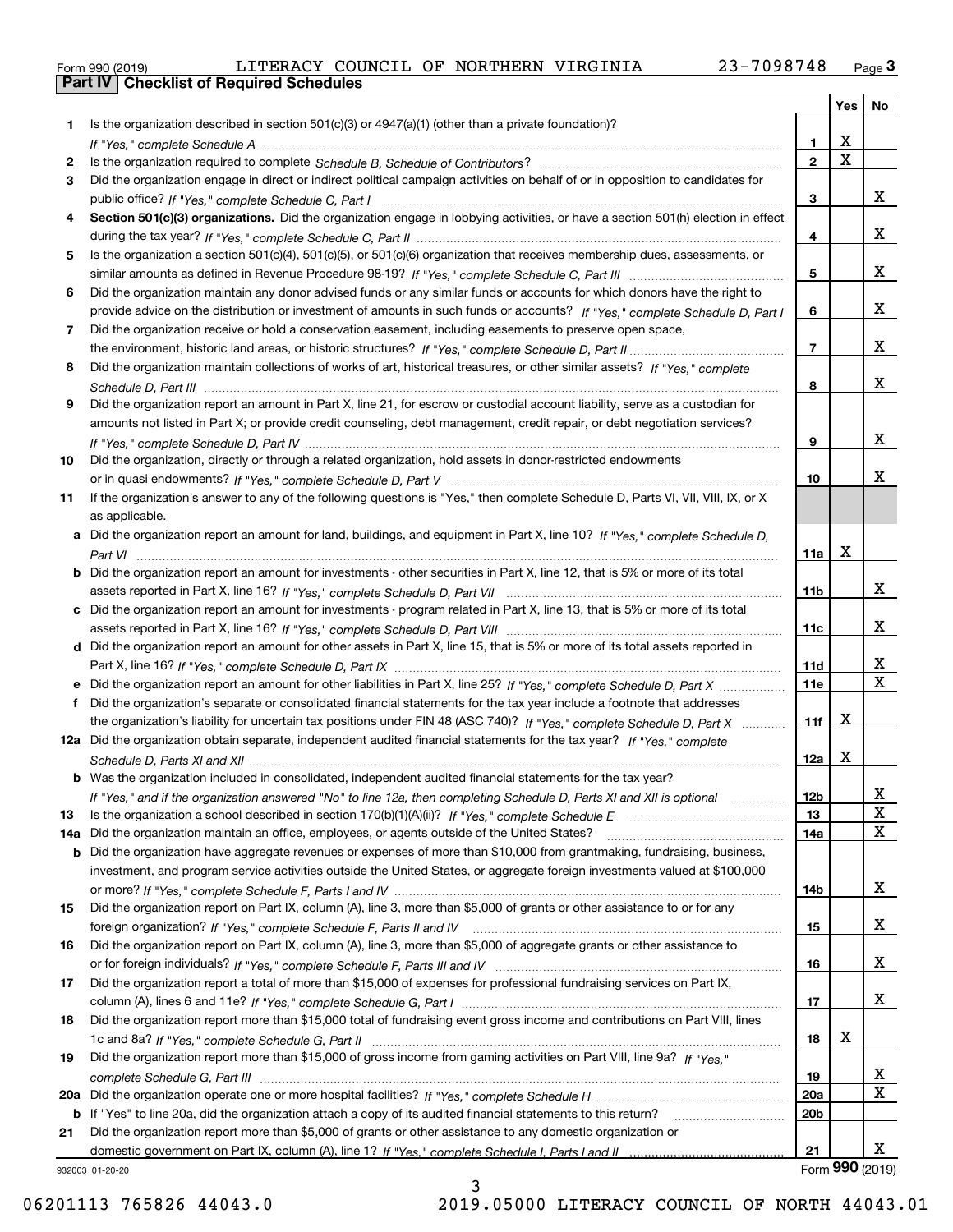|  | Form 990 (2019) |  |
|--|-----------------|--|
|  |                 |  |

*(continued)*

|               |                                                                                                                              |     | Yes | No               |
|---------------|------------------------------------------------------------------------------------------------------------------------------|-----|-----|------------------|
| 22            | Did the organization report more than \$5,000 of grants or other assistance to or for domestic individuals on                |     |     |                  |
|               |                                                                                                                              | 22  |     | x                |
| 23            | Did the organization answer "Yes" to Part VII, Section A, line 3, 4, or 5 about compensation of the organization's current   |     |     |                  |
|               | and former officers, directors, trustees, key employees, and highest compensated employees? If "Yes," complete               |     |     |                  |
|               |                                                                                                                              | 23  |     | x                |
|               | 24a Did the organization have a tax-exempt bond issue with an outstanding principal amount of more than \$100,000 as of the  |     |     |                  |
|               | last day of the year, that was issued after December 31, 2002? If "Yes," answer lines 24b through 24d and complete           |     |     |                  |
|               |                                                                                                                              | 24a |     | x                |
|               | <b>b</b> Did the organization invest any proceeds of tax-exempt bonds beyond a temporary period exception?                   | 24b |     |                  |
|               | c Did the organization maintain an escrow account other than a refunding escrow at any time during the year to defease       |     |     |                  |
|               |                                                                                                                              |     |     |                  |
|               |                                                                                                                              | 24c |     |                  |
|               |                                                                                                                              | 24d |     |                  |
|               | 25a Section 501(c)(3), 501(c)(4), and 501(c)(29) organizations. Did the organization engage in an excess benefit             |     |     |                  |
|               |                                                                                                                              | 25a |     | х                |
|               | b Is the organization aware that it engaged in an excess benefit transaction with a disqualified person in a prior year, and |     |     |                  |
|               | that the transaction has not been reported on any of the organization's prior Forms 990 or 990-EZ? If "Yes," complete        |     |     |                  |
|               | Schedule L, Part I                                                                                                           | 25b |     | х                |
| 26            | Did the organization report any amount on Part X, line 5 or 22, for receivables from or payables to any current              |     |     |                  |
|               | or former officer, director, trustee, key employee, creator or founder, substantial contributor, or 35%                      |     |     |                  |
|               |                                                                                                                              | 26  |     | х                |
| 27            | Did the organization provide a grant or other assistance to any current or former officer, director, trustee, key employee,  |     |     |                  |
|               | creator or founder, substantial contributor or employee thereof, a grant selection committee member, or to a 35% controlled  |     |     |                  |
|               | entity (including an employee thereof) or family member of any of these persons? If "Yes," complete Schedule L, Part III     | 27  |     | x                |
| 28            | Was the organization a party to a business transaction with one of the following parties (see Schedule L, Part IV            |     |     |                  |
|               | instructions, for applicable filing thresholds, conditions, and exceptions):                                                 |     |     |                  |
|               | a A current or former officer, director, trustee, key employee, creator or founder, or substantial contributor? If           |     |     |                  |
|               |                                                                                                                              | 28a |     | x                |
|               |                                                                                                                              | 28b |     | $\mathbf x$      |
|               | c A 35% controlled entity of one or more individuals and/or organizations described in lines 28a or 28b? If                  |     |     |                  |
|               |                                                                                                                              | 28c |     | x                |
|               |                                                                                                                              |     |     | X                |
| 29            |                                                                                                                              | 29  |     |                  |
| 30            | Did the organization receive contributions of art, historical treasures, or other similar assets, or qualified conservation  |     |     |                  |
|               |                                                                                                                              | 30  |     | х<br>$\mathbf X$ |
| 31            | Did the organization liquidate, terminate, or dissolve and cease operations? If "Yes," complete Schedule N, Part I           | 31  |     |                  |
| 32            | Did the organization sell, exchange, dispose of, or transfer more than 25% of its net assets? If "Yes," complete             |     |     |                  |
|               | Schedule N, Part II                                                                                                          | 32  |     | х                |
| 33            | Did the organization own 100% of an entity disregarded as separate from the organization under Regulations                   |     |     |                  |
|               |                                                                                                                              | 33  |     | х                |
| 34            | Was the organization related to any tax-exempt or taxable entity? If "Yes," complete Schedule R, Part II, III, or IV, and    |     |     |                  |
|               |                                                                                                                              | 34  |     | х                |
|               | 35a Did the organization have a controlled entity within the meaning of section 512(b)(13)?                                  | 35a |     | X                |
|               | b If "Yes" to line 35a, did the organization receive any payment from or engage in any transaction with a controlled entity  |     |     |                  |
|               |                                                                                                                              | 35b |     |                  |
| 36            | Section 501(c)(3) organizations. Did the organization make any transfers to an exempt non-charitable related organization?   |     |     |                  |
|               |                                                                                                                              | 36  |     | х                |
| 37            | Did the organization conduct more than 5% of its activities through an entity that is not a related organization             |     |     |                  |
|               | and that is treated as a partnership for federal income tax purposes? If "Yes," complete Schedule R, Part VI                 | 37  |     | х                |
| 38            | Did the organization complete Schedule O and provide explanations in Schedule O for Part VI, lines 11b and 19?               |     |     |                  |
|               | Note: All Form 990 filers are required to complete Schedule O                                                                | 38  | X   |                  |
| <b>Part V</b> | <b>Statements Regarding Other IRS Filings and Tax Compliance</b>                                                             |     |     |                  |
|               | Check if Schedule O contains a response or note to any line in this Part V                                                   |     |     |                  |
|               |                                                                                                                              |     | Yes | No               |
|               | 1a                                                                                                                           |     |     |                  |
|               | 0<br><b>b</b> Enter the number of Forms W-2G included in line 1a. Enter -0- if not applicable<br>1b                          |     |     |                  |
|               | c Did the organization comply with backup withholding rules for reportable payments to vendors and reportable gaming         |     |     |                  |
|               | (gambling) winnings to prize winners?                                                                                        |     |     |                  |
|               |                                                                                                                              | 1c  |     | Form 990 (2019)  |
|               | 932004 01-20-20                                                                                                              |     |     |                  |

06201113 765826 44043.0 2019.05000 LITERACY COUNCIL OF NORTH 44043.01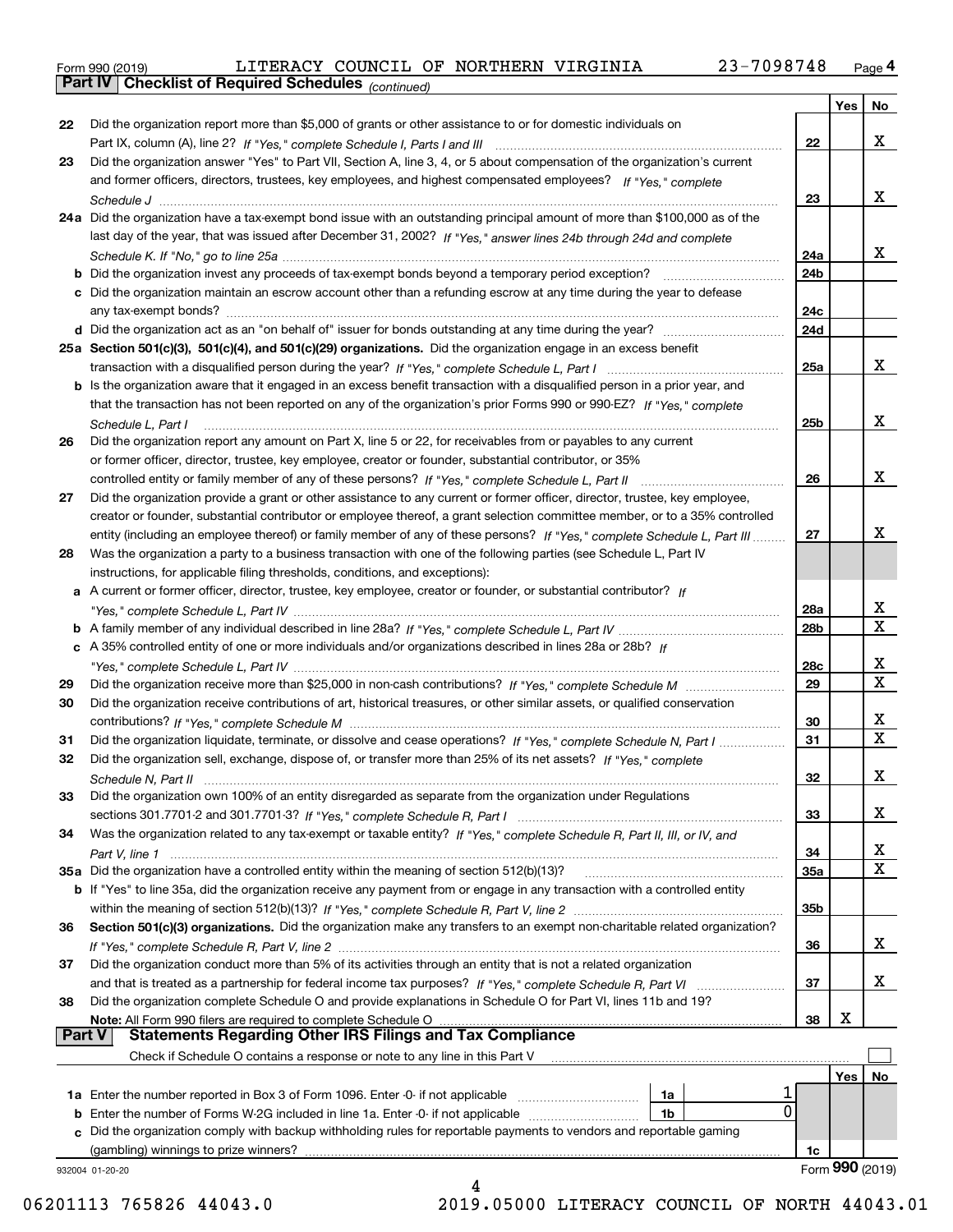|               | 23-7098748<br>LITERACY COUNCIL OF NORTHERN VIRGINIA<br>Form 990 (2019)                                                                                                                  |          |     | $_{\text{Page}}$ 5 |
|---------------|-----------------------------------------------------------------------------------------------------------------------------------------------------------------------------------------|----------|-----|--------------------|
| <b>Part V</b> | Statements Regarding Other IRS Filings and Tax Compliance (continued)                                                                                                                   |          |     |                    |
|               |                                                                                                                                                                                         |          | Yes | No                 |
|               | 2a Enter the number of employees reported on Form W-3, Transmittal of Wage and Tax Statements,                                                                                          |          |     |                    |
|               | 49<br>filed for the calendar year ending with or within the year covered by this return<br>2a                                                                                           |          |     |                    |
|               |                                                                                                                                                                                         | 2b       | х   |                    |
|               |                                                                                                                                                                                         |          |     |                    |
|               | 3a Did the organization have unrelated business gross income of \$1,000 or more during the year?                                                                                        | 3a       |     | х                  |
|               |                                                                                                                                                                                         | 3b       |     |                    |
|               | 4a At any time during the calendar year, did the organization have an interest in, or a signature or other authority over, a                                                            |          |     |                    |
|               | financial account in a foreign country (such as a bank account, securities account, or other financial account)?                                                                        | 4a       |     | x                  |
|               | <b>b</b> If "Yes," enter the name of the foreign country $\blacktriangleright$                                                                                                          |          |     |                    |
|               | See instructions for filing requirements for FinCEN Form 114, Report of Foreign Bank and Financial Accounts (FBAR).                                                                     |          |     |                    |
|               |                                                                                                                                                                                         | 5a       |     | х                  |
| b             |                                                                                                                                                                                         | 5b       |     | X                  |
| c             |                                                                                                                                                                                         | 5c       |     |                    |
|               | 6a Does the organization have annual gross receipts that are normally greater than \$100,000, and did the organization solicit                                                          |          |     |                    |
|               |                                                                                                                                                                                         | 6a       |     | х                  |
|               | <b>b</b> If "Yes," did the organization include with every solicitation an express statement that such contributions or gifts                                                           |          |     |                    |
|               | were not tax deductible?                                                                                                                                                                | 6b       |     |                    |
| 7             | Organizations that may receive deductible contributions under section 170(c).                                                                                                           |          |     |                    |
| а             | Did the organization receive a payment in excess of \$75 made partly as a contribution and partly for goods and services provided to the payor?                                         | 7a       |     | х                  |
|               | <b>b</b> If "Yes," did the organization notify the donor of the value of the goods or services provided?                                                                                | 7b       |     |                    |
|               | c Did the organization sell, exchange, or otherwise dispose of tangible personal property for which it was required                                                                     |          |     |                    |
|               |                                                                                                                                                                                         | 7c       |     | х                  |
|               | 7d                                                                                                                                                                                      |          |     |                    |
| е             |                                                                                                                                                                                         | 7е       |     | х                  |
| f             | Did the organization, during the year, pay premiums, directly or indirectly, on a personal benefit contract?                                                                            | 7f       |     | х                  |
| g             | If the organization received a contribution of qualified intellectual property, did the organization file Form 8899 as required?                                                        | 7g       |     |                    |
| h.            | If the organization received a contribution of cars, boats, airplanes, or other vehicles, did the organization file a Form 1098-C?                                                      | 7h       |     |                    |
| 8             | Sponsoring organizations maintaining donor advised funds. Did a donor advised fund maintained by the                                                                                    |          |     |                    |
|               | sponsoring organization have excess business holdings at any time during the year?                                                                                                      | 8        |     |                    |
| 9             | Sponsoring organizations maintaining donor advised funds.                                                                                                                               |          |     |                    |
| а             | Did the sponsoring organization make any taxable distributions under section 4966?<br>Did the sponsoring organization make a distribution to a donor, donor advisor, or related person? | 9а<br>9b |     |                    |
| b<br>10       | Section 501(c)(7) organizations. Enter:                                                                                                                                                 |          |     |                    |
|               | 10a<br>a Initiation fees and capital contributions included on Part VIII, line 12 [111] [11] [11] Initiation fees and capital contributions included on Part VIII, line 12              |          |     |                    |
|               | 10 <sub>b</sub>  <br>Gross receipts, included on Form 990, Part VIII, line 12, for public use of club facilities                                                                        |          |     |                    |
| 11            | Section 501(c)(12) organizations. Enter:                                                                                                                                                |          |     |                    |
| a             | 11a                                                                                                                                                                                     |          |     |                    |
|               | b Gross income from other sources (Do not net amounts due or paid to other sources against                                                                                              |          |     |                    |
|               | <b>11b</b>                                                                                                                                                                              |          |     |                    |
|               | 12a Section 4947(a)(1) non-exempt charitable trusts. Is the organization filing Form 990 in lieu of Form 1041?                                                                          | 12a      |     |                    |
|               | 12b<br><b>b</b> If "Yes," enter the amount of tax-exempt interest received or accrued during the year <i>manument</i>                                                                   |          |     |                    |
| 13            | Section 501(c)(29) qualified nonprofit health insurance issuers.                                                                                                                        |          |     |                    |
|               | a Is the organization licensed to issue qualified health plans in more than one state?                                                                                                  | 13a      |     |                    |
|               | Note: See the instructions for additional information the organization must report on Schedule O.                                                                                       |          |     |                    |
|               | <b>b</b> Enter the amount of reserves the organization is required to maintain by the states in which the                                                                               |          |     |                    |
|               | 13b                                                                                                                                                                                     |          |     |                    |
|               | 13с                                                                                                                                                                                     |          |     |                    |
| 14a           | Did the organization receive any payments for indoor tanning services during the tax year?                                                                                              | 14a      |     | х                  |
|               | <b>b</b> If "Yes," has it filed a Form 720 to report these payments? If "No," provide an explanation on Schedule O                                                                      | 14b      |     |                    |
| 15            | Is the organization subject to the section 4960 tax on payment(s) of more than \$1,000,000 in remuneration or                                                                           |          |     |                    |
|               |                                                                                                                                                                                         | 15       |     | x                  |
|               | If "Yes," see instructions and file Form 4720, Schedule N.                                                                                                                              |          |     |                    |
| 16            | Is the organization an educational institution subject to the section 4968 excise tax on net investment income?                                                                         | 16       |     | х                  |
|               | If "Yes," complete Form 4720, Schedule O.                                                                                                                                               |          |     |                    |

Form (2019) **990**

932005 01-20-20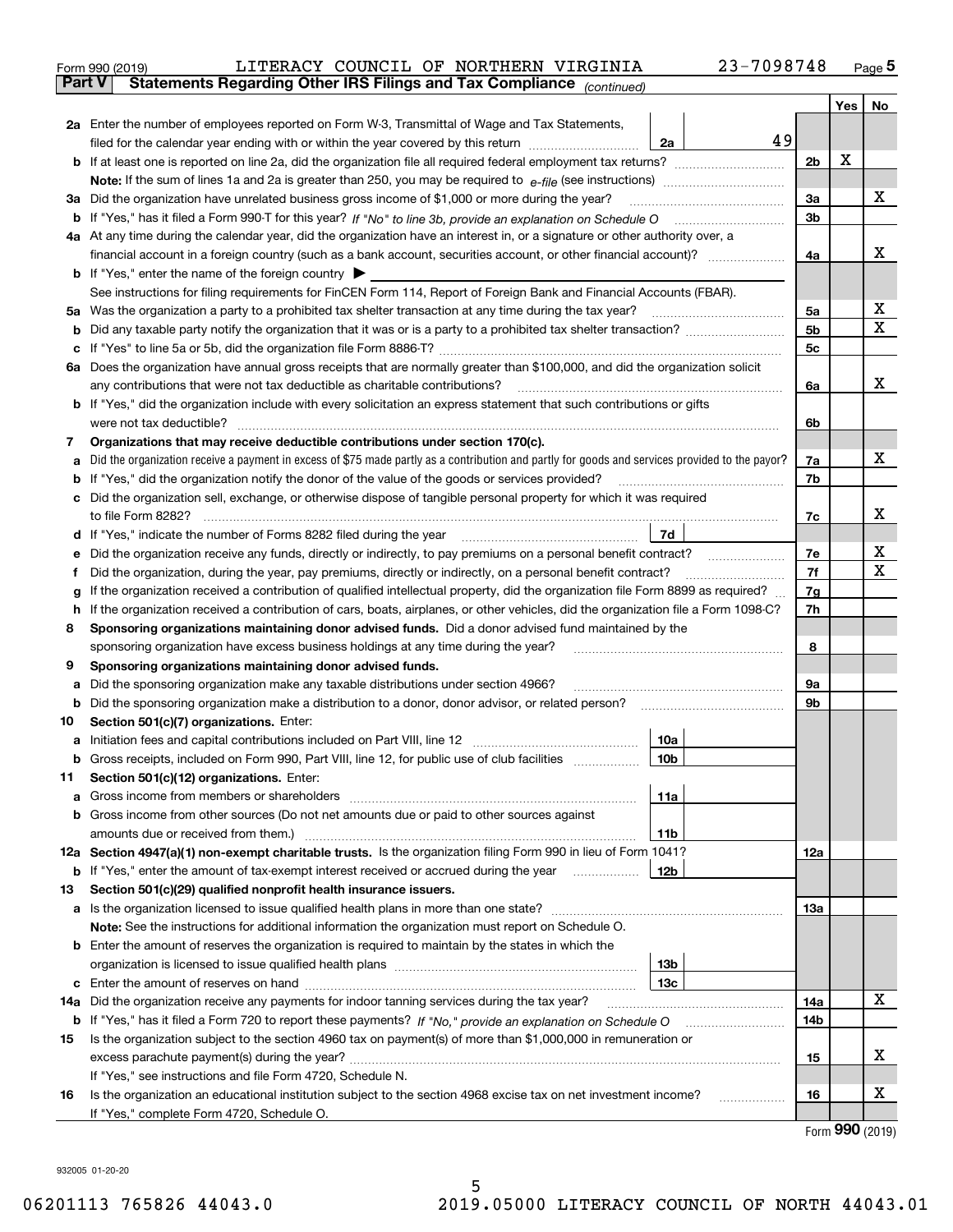|  | Form 990 (2019) |
|--|-----------------|
|  |                 |

| Form 990 (2019) |  |  | LITERACY COUNCIL OF NORTHERN VIRGINIA |                                                                                                                  | 23-7098748                                                                                                                    | $P_{\text{aqe}}$ 6 |
|-----------------|--|--|---------------------------------------|------------------------------------------------------------------------------------------------------------------|-------------------------------------------------------------------------------------------------------------------------------|--------------------|
|                 |  |  |                                       |                                                                                                                  | Part VI   Governance, Management, and Disclosure For each "Yes" response to lines 2 through 7b below, and for a "No" response |                    |
|                 |  |  |                                       | to line 8a, 8b, or 10b below, describe the circumstances, processes, or changes on Schedule O. See instructions. |                                                                                                                               |                    |

|              |                                                                                                                                                                               |    |    |                         | Yes | No                      |
|--------------|-------------------------------------------------------------------------------------------------------------------------------------------------------------------------------|----|----|-------------------------|-----|-------------------------|
|              | <b>1a</b> Enter the number of voting members of the governing body at the end of the tax year                                                                                 | 1a | 16 |                         |     |                         |
|              | If there are material differences in voting rights among members of the governing body, or if the governing                                                                   |    |    |                         |     |                         |
|              | body delegated broad authority to an executive committee or similar committee, explain on Schedule O.                                                                         |    |    |                         |     |                         |
|              |                                                                                                                                                                               | 1b | 16 |                         |     |                         |
| $\mathbf{2}$ | Did any officer, director, trustee, or key employee have a family relationship or a business relationship with any other                                                      |    |    |                         |     |                         |
|              | officer, director, trustee, or key employee?                                                                                                                                  |    |    | $\mathbf{2}$            |     | X                       |
| 3            | Did the organization delegate control over management duties customarily performed by or under the direct supervision                                                         |    |    |                         |     |                         |
|              |                                                                                                                                                                               |    |    | 3                       |     | X                       |
| 4            | Did the organization make any significant changes to its governing documents since the prior Form 990 was filed?                                                              |    |    | $\overline{\mathbf{4}}$ |     | $\overline{\textbf{X}}$ |
| 5            |                                                                                                                                                                               |    |    | 5                       |     | $\mathbf X$             |
| 6            | Did the organization have members or stockholders?                                                                                                                            |    |    | 6                       |     | $\mathbf x$             |
|              | 7a Did the organization have members, stockholders, or other persons who had the power to elect or appoint one or                                                             |    |    |                         |     |                         |
|              |                                                                                                                                                                               |    |    | 7a                      |     | x                       |
|              | <b>b</b> Are any governance decisions of the organization reserved to (or subject to approval by) members, stockholders, or                                                   |    |    |                         |     |                         |
|              | persons other than the governing body?                                                                                                                                        |    |    | 7b                      |     | х                       |
| 8            | Did the organization contemporaneously document the meetings held or written actions undertaken during the year by the following:                                             |    |    |                         |     |                         |
| a            |                                                                                                                                                                               |    |    | 8a                      | X   |                         |
|              |                                                                                                                                                                               |    |    | 8b                      | X   |                         |
| 9            | Is there any officer, director, trustee, or key employee listed in Part VII, Section A, who cannot be reached at the                                                          |    |    |                         |     |                         |
|              |                                                                                                                                                                               |    |    | 9                       |     | х                       |
|              | Section B. Policies (This Section B requests information about policies not required by the Internal Revenue Code.)                                                           |    |    |                         |     |                         |
|              |                                                                                                                                                                               |    |    |                         | Yes | No                      |
|              |                                                                                                                                                                               |    |    | 10a                     |     | X                       |
|              | <b>b</b> If "Yes," did the organization have written policies and procedures governing the activities of such chapters, affiliates,                                           |    |    |                         |     |                         |
|              |                                                                                                                                                                               |    |    |                         |     |                         |
|              |                                                                                                                                                                               |    |    | 10 <sub>b</sub>         | X   |                         |
|              | 11a Has the organization provided a complete copy of this Form 990 to all members of its governing body before filing the form?                                               |    |    | 11a                     |     |                         |
|              | <b>b</b> Describe in Schedule O the process, if any, used by the organization to review this Form 990.                                                                        |    |    |                         |     |                         |
|              |                                                                                                                                                                               |    |    | 12a                     | X   |                         |
| b            |                                                                                                                                                                               |    |    | 12b                     | X   |                         |
|              | c Did the organization regularly and consistently monitor and enforce compliance with the policy? If "Yes," describe                                                          |    |    |                         |     |                         |
|              | in Schedule O how this was done manufactured and continuum control of the Schedule O how this was done manufactured and continuum control of the Schedule O how this was done |    |    | 12c                     | х   |                         |
| 13           |                                                                                                                                                                               |    |    | 13                      | X   |                         |
| 14           | Did the organization have a written document retention and destruction policy? manufactured and the organization have a written document retention and destruction policy?    |    |    | 14                      | X   |                         |
| 15           | Did the process for determining compensation of the following persons include a review and approval by independent                                                            |    |    |                         |     |                         |
|              | persons, comparability data, and contemporaneous substantiation of the deliberation and decision?                                                                             |    |    |                         |     |                         |
|              |                                                                                                                                                                               |    |    | 15a                     | X   |                         |
|              |                                                                                                                                                                               |    |    | 15 <sub>b</sub>         |     | X                       |
|              | If "Yes" to line 15a or 15b, describe the process in Schedule O (see instructions).                                                                                           |    |    |                         |     |                         |
|              | 16a Did the organization invest in, contribute assets to, or participate in a joint venture or similar arrangement with a                                                     |    |    |                         |     |                         |
|              | taxable entity during the year?                                                                                                                                               |    |    | 16a                     |     | X                       |
|              | b If "Yes," did the organization follow a written policy or procedure requiring the organization to evaluate its participation                                                |    |    |                         |     |                         |
|              | in joint venture arrangements under applicable federal tax law, and take steps to safeguard the organization's                                                                |    |    |                         |     |                         |
|              |                                                                                                                                                                               |    |    | 16b                     |     |                         |
|              | <b>Section C. Disclosure</b>                                                                                                                                                  |    |    |                         |     |                         |
| 17           | List the states with which a copy of this Form 990 is required to be filed $\blacktriangleright\text{VA}$                                                                     |    |    |                         |     |                         |
| 18           | Section 6104 requires an organization to make its Forms 1023 (1024 or 1024-A, if applicable), 990, and 990-T (Section 501(c)(3)s only) available                              |    |    |                         |     |                         |
|              | for public inspection. Indicate how you made these available. Check all that apply.                                                                                           |    |    |                         |     |                         |
|              | $\lfloor X \rfloor$ Own website<br>$\lfloor x \rfloor$ Upon request<br>Another's website<br>Other (explain on Schedule O)                                                     |    |    |                         |     |                         |
| 19           | Describe on Schedule O whether (and if so, how) the organization made its governing documents, conflict of interest policy, and financial                                     |    |    |                         |     |                         |
|              | statements available to the public during the tax year.                                                                                                                       |    |    |                         |     |                         |
| 20           | State the name, address, and telephone number of the person who possesses the organization's books and records                                                                |    |    |                         |     |                         |
|              | THE ORGANIZATION - 703-237-0866                                                                                                                                               |    |    |                         |     |                         |
|              | 22042<br>2855 ANNANDALE ROAD, FALLS CHURCH, VA                                                                                                                                |    |    |                         |     |                         |
|              |                                                                                                                                                                               |    |    |                         |     | Form 990 (2019)         |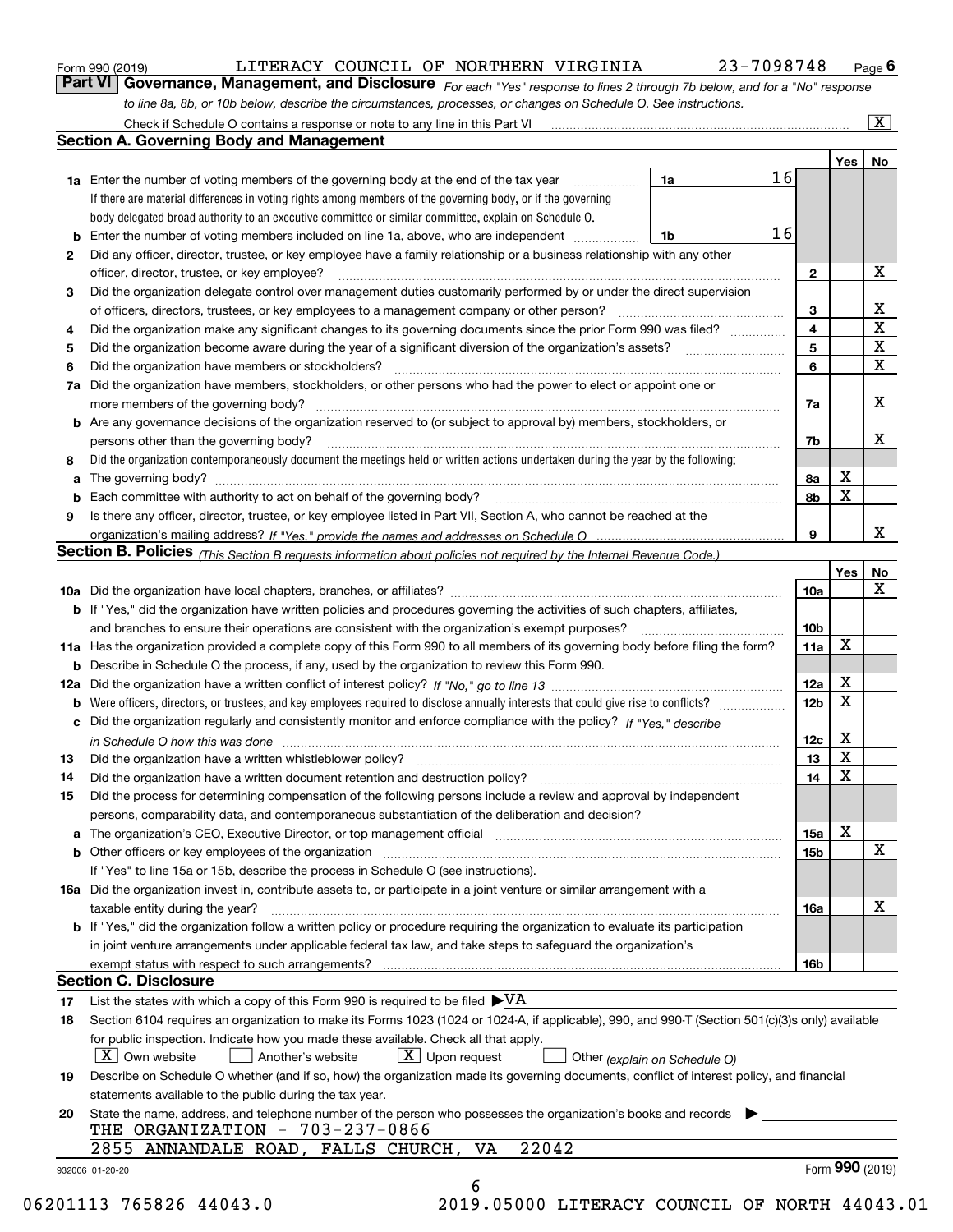$\mathcal{L}^{\text{max}}$ 

| Form 990 (2019) |                                                                                            |  | LITERACY COUNCIL OF NORTHERN VIRGINIA | 23-7098748 | Page 7 |
|-----------------|--------------------------------------------------------------------------------------------|--|---------------------------------------|------------|--------|
|                 | Part VII Compensation of Officers, Directors, Trustees, Key Employees, Highest Compensated |  |                                       |            |        |
|                 | <b>Employees, and Independent Contractors</b>                                              |  |                                       |            |        |

Check if Schedule O contains a response or note to any line in this Part VII

**Section A. Officers, Directors, Trustees, Key Employees, and Highest Compensated Employees**

**1a**  Complete this table for all persons required to be listed. Report compensation for the calendar year ending with or within the organization's tax year. **•** List all of the organization's current officers, directors, trustees (whether individuals or organizations), regardless of amount of compensation.

Enter -0- in columns (D), (E), and (F) if no compensation was paid.

 $\bullet$  List all of the organization's  $\,$ current key employees, if any. See instructions for definition of "key employee."

**•** List the organization's five current highest compensated employees (other than an officer, director, trustee, or key employee) who received reportable compensation (Box 5 of Form W-2 and/or Box 7 of Form 1099-MISC) of more than \$100,000 from the organization and any related organizations.

**•** List all of the organization's former officers, key employees, and highest compensated employees who received more than \$100,000 of reportable compensation from the organization and any related organizations.

**former directors or trustees**  ¥ List all of the organization's that received, in the capacity as a former director or trustee of the organization, more than \$10,000 of reportable compensation from the organization and any related organizations.

See instructions for the order in which to list the persons above.

Check this box if neither the organization nor any related organization compensated any current officer, director, or trustee.  $\mathcal{L}^{\text{max}}$ 

| (A)                         | (B)                    |                               |                                                                  | (C)<br>Position |              |                                  |        | (D)             | (E)             | (F)                          |
|-----------------------------|------------------------|-------------------------------|------------------------------------------------------------------|-----------------|--------------|----------------------------------|--------|-----------------|-----------------|------------------------------|
| Name and title              | Average                | (do not check more than one   |                                                                  |                 |              |                                  |        | Reportable      | Reportable      | Estimated                    |
|                             | hours per              |                               | box, unless person is both an<br>officer and a director/trustee) |                 |              |                                  |        | compensation    | compensation    | amount of                    |
|                             | week                   |                               |                                                                  |                 |              |                                  |        | from            | from related    | other                        |
|                             | (list any              |                               |                                                                  |                 |              |                                  |        | the             | organizations   | compensation                 |
|                             | hours for              |                               |                                                                  |                 |              |                                  |        | organization    | (W-2/1099-MISC) | from the                     |
|                             | related                |                               |                                                                  |                 |              |                                  |        | (W-2/1099-MISC) |                 | organization                 |
|                             | organizations<br>below |                               |                                                                  |                 |              |                                  |        |                 |                 | and related<br>organizations |
|                             | line)                  | ndividual trustee or director | nstitutional trustee                                             | Officer         | Key employee | Highest compensated<br> employee | Former |                 |                 |                              |
| (1)<br>ROOPAL M. SARAN      | 40.00                  |                               |                                                                  |                 |              |                                  |        |                 |                 |                              |
| EXECUTIVE DIRECTOR          |                        | $\rm X$                       |                                                                  | $\mathbf X$     |              |                                  |        | 130,000.        | $\mathbf{0}$ .  | 3,900.                       |
| CLYDE "BO" DAVIS<br>(2)     | 0.50                   |                               |                                                                  |                 |              |                                  |        |                 |                 |                              |
| <b>DIRECTOR</b>             |                        | $\bar{\mathbf{X}}$            |                                                                  |                 |              |                                  |        | 0.              | $\mathbf 0$ .   | $\mathbf 0$ .                |
| <b>JANET BARSY</b><br>(3)   | 0.50                   |                               |                                                                  |                 |              |                                  |        |                 |                 |                              |
| <b>DIRECTOR</b>             |                        | $\rm X$                       |                                                                  |                 |              |                                  |        | $\mathbf 0$ .   | $\mathbf 0$ .   | $0_{.}$                      |
| JENNIFER GALLOWAY<br>(4)    | 0.50                   |                               |                                                                  |                 |              |                                  |        |                 |                 |                              |
| <b>DIRECTOR</b>             |                        | $\overline{\mathbf{X}}$       |                                                                  |                 |              |                                  |        | 0.              | 0.              | $\mathbf 0$ .                |
| (5)<br>NISHA KUMAR          | 0.50                   |                               |                                                                  |                 |              |                                  |        |                 |                 |                              |
| <b>DIRECTOR</b>             |                        | $\rm X$                       |                                                                  |                 |              |                                  |        | 0.              | $\mathbf 0$ .   | $0_{.}$                      |
| (6)<br>ADAM GRIMM           | 0.50                   |                               |                                                                  |                 |              |                                  |        |                 |                 |                              |
| <b>DIRECTOR</b>             |                        | $\overline{\textbf{X}}$       |                                                                  |                 |              |                                  |        | $\mathbf 0$ .   | $\mathbf 0$ .   | $\mathbf 0$ .                |
| KAREN SCOTT<br>(7)          | 0.50                   |                               |                                                                  |                 |              |                                  |        |                 |                 |                              |
| <b>DIRECTOR</b>             |                        | $\mathbf X$                   |                                                                  |                 |              |                                  |        | $\mathbf 0$ .   | $\mathbf 0$ .   | $\mathbf 0$ .                |
| TOM GILBRIDE<br>(8)         | 0.50                   |                               |                                                                  |                 |              |                                  |        |                 |                 |                              |
| <b>DIRECTOR</b>             |                        | $\mathbf X$                   |                                                                  |                 |              |                                  |        | 0.              | 0.              | $\mathbf 0$ .                |
| (9)<br>MARGARET LEVEEN SHER | 0.50                   |                               |                                                                  |                 |              |                                  |        |                 |                 |                              |
| <b>DIRECTOR</b>             |                        | $\mathbf X$                   |                                                                  |                 |              |                                  |        | 0.              | $\mathbf 0$ .   | $0_{.}$                      |
| (10) TIFFANY TABER          | 0.50                   |                               |                                                                  |                 |              |                                  |        |                 |                 |                              |
| <b>DIRECTOR</b>             |                        | $\overline{\textbf{X}}$       |                                                                  |                 |              |                                  |        | 0.              | $\mathbf 0$ .   | 0.                           |
| (11) NATHAN TELARAJA        | 0.50                   |                               |                                                                  |                 |              |                                  |        |                 |                 |                              |
| <b>DIRECTOR</b>             |                        | $\rm X$                       |                                                                  |                 |              |                                  |        | 0.              | $\mathbf 0$ .   | $0$ .                        |
| (12) PAUL BYRNE             | 1.00                   |                               |                                                                  |                 |              |                                  |        |                 |                 |                              |
| <b>DIRECTOR</b>             |                        | $\mathbf X$                   |                                                                  |                 |              |                                  |        | 0.              | $\mathbf 0$ .   | $\mathbf 0$ .                |
| (13) JEAN KU                | 1.00                   |                               |                                                                  |                 |              |                                  |        |                 |                 |                              |
| PRESIDENT                   |                        | $\rm X$                       |                                                                  | $\mathbf X$     |              |                                  |        | 0.              | $\mathbf 0$ .   | 0.                           |
| (14) MICHAEL REES GAVIN     | 0.50                   |                               |                                                                  |                 |              |                                  |        |                 |                 |                              |
| VICE PRESIDENT              |                        | $\rm X$                       |                                                                  | $\mathbf X$     |              |                                  |        | 0.              | 0.              | 0.                           |
| (15) KYLE GRIESER           | 1.00                   |                               |                                                                  |                 |              |                                  |        |                 |                 |                              |
| TREASURER                   |                        | $\overline{\textbf{X}}$       |                                                                  | $\mathbf X$     |              |                                  |        | 0.              | $\mathbf 0$ .   | 0.                           |
| (16) SEEMA JAIN             | 1.00                   |                               |                                                                  |                 |              |                                  |        |                 |                 |                              |
| <b>SECRETARY</b>            |                        | $\rm X$                       |                                                                  | $\rm X$         |              |                                  |        | 0.              | $\mathbf 0$ .   | 0.                           |
|                             |                        |                               |                                                                  |                 |              |                                  |        |                 |                 |                              |
|                             |                        |                               |                                                                  |                 |              |                                  |        |                 |                 |                              |

7

932007 01-20-20

Form (2019) **990**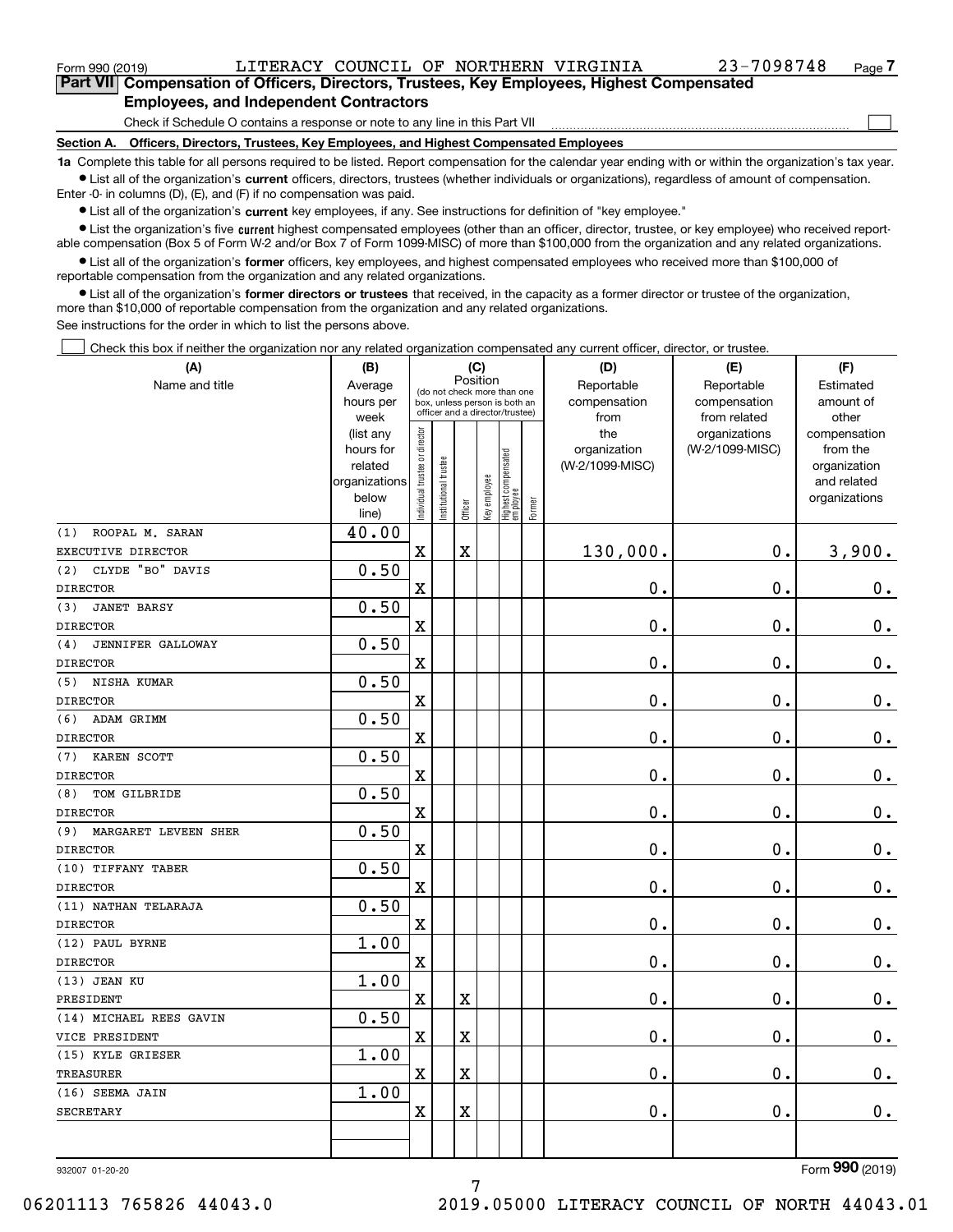|                 | Form 990 (2019)                                                                                                                                                                                                                                                      |                                                                      |                                |                       |                 |              |                                                                                                 |        | LITERACY COUNCIL OF NORTHERN VIRGINIA                                                          | 23-7098748                       |                   |                                      |                                                                          | Page 8  |
|-----------------|----------------------------------------------------------------------------------------------------------------------------------------------------------------------------------------------------------------------------------------------------------------------|----------------------------------------------------------------------|--------------------------------|-----------------------|-----------------|--------------|-------------------------------------------------------------------------------------------------|--------|------------------------------------------------------------------------------------------------|----------------------------------|-------------------|--------------------------------------|--------------------------------------------------------------------------|---------|
| <b>Part VII</b> | Section A. Officers, Directors, Trustees, Key Employees, and Highest Compensated Employees (continued)                                                                                                                                                               |                                                                      |                                |                       |                 |              |                                                                                                 |        |                                                                                                |                                  |                   |                                      |                                                                          |         |
|                 | (A)<br>Name and title                                                                                                                                                                                                                                                | (B)<br>Average<br>hours per<br>week                                  |                                |                       | (C)<br>Position |              | (do not check more than one<br>box, unless person is both an<br>officer and a director/trustee) |        | (D)<br>(E)<br>Reportable<br>Reportable<br>compensation<br>compensation<br>from related<br>from |                                  |                   |                                      | (F)<br>Estimated<br>amount of<br>other                                   |         |
|                 |                                                                                                                                                                                                                                                                      | (list any<br>hours for<br>related<br>organizations<br>below<br>line) | Individual trustee or director | Institutional trustee | Officer         | Key employee | Highest compensated<br> employee                                                                | Former | the<br>organization<br>(W-2/1099-MISC)                                                         | organizations<br>(W-2/1099-MISC) |                   |                                      | compensation<br>from the<br>organization<br>and related<br>organizations |         |
|                 |                                                                                                                                                                                                                                                                      |                                                                      |                                |                       |                 |              |                                                                                                 |        |                                                                                                |                                  |                   |                                      |                                                                          |         |
|                 |                                                                                                                                                                                                                                                                      |                                                                      |                                |                       |                 |              |                                                                                                 |        |                                                                                                |                                  |                   |                                      |                                                                          |         |
|                 |                                                                                                                                                                                                                                                                      |                                                                      |                                |                       |                 |              |                                                                                                 |        |                                                                                                |                                  |                   |                                      |                                                                          |         |
|                 |                                                                                                                                                                                                                                                                      |                                                                      |                                |                       |                 |              |                                                                                                 |        |                                                                                                |                                  |                   |                                      |                                                                          |         |
|                 |                                                                                                                                                                                                                                                                      |                                                                      |                                |                       |                 |              |                                                                                                 |        |                                                                                                |                                  |                   |                                      |                                                                          |         |
|                 |                                                                                                                                                                                                                                                                      |                                                                      |                                |                       |                 |              |                                                                                                 |        |                                                                                                |                                  |                   |                                      |                                                                          |         |
|                 | c Total from continuation sheets to Part VII, Section A                                                                                                                                                                                                              |                                                                      |                                |                       |                 |              |                                                                                                 |        | 130,000.<br>0.<br>130,000.                                                                     |                                  | 0.<br>$0$ .<br>0. | 3,900.<br>$\overline{0}$ .<br>3,900. |                                                                          |         |
| $\mathbf{2}$    | Total number of individuals (including but not limited to those listed above) who received more than \$100,000 of reportable                                                                                                                                         |                                                                      |                                |                       |                 |              |                                                                                                 |        |                                                                                                |                                  |                   |                                      |                                                                          |         |
|                 | compensation from the organization $\blacktriangleright$                                                                                                                                                                                                             |                                                                      |                                |                       |                 |              |                                                                                                 |        |                                                                                                |                                  |                   |                                      | Yes                                                                      | 1<br>No |
| 3               | Did the organization list any former officer, director, trustee, key employee, or highest compensated employee on<br>line 1a? If "Yes," complete Schedule J for such individual manufactured contained and the 1a? If "Yes," complete Schedule J for such individual |                                                                      |                                |                       |                 |              |                                                                                                 |        |                                                                                                |                                  |                   | 3                                    |                                                                          | X       |
|                 | For any individual listed on line 1a, is the sum of reportable compensation and other compensation from the organization                                                                                                                                             |                                                                      |                                |                       |                 |              |                                                                                                 |        |                                                                                                |                                  |                   | 4                                    |                                                                          | х       |
| 5               | Did any person listed on line 1a receive or accrue compensation from any unrelated organization or individual for services                                                                                                                                           |                                                                      |                                |                       |                 |              |                                                                                                 |        |                                                                                                |                                  |                   |                                      |                                                                          | х       |
|                 | <b>Section B. Independent Contractors</b>                                                                                                                                                                                                                            |                                                                      |                                |                       |                 |              |                                                                                                 |        |                                                                                                |                                  |                   | 5                                    |                                                                          |         |
| 1               | Complete this table for your five highest compensated independent contractors that received more than \$100,000 of compensation from<br>the organization. Report compensation for the calendar year ending with or within the organization's tax year.               |                                                                      |                                |                       |                 |              |                                                                                                 |        |                                                                                                |                                  |                   |                                      |                                                                          |         |
|                 | (A)<br>Name and business address                                                                                                                                                                                                                                     |                                                                      |                                | <b>NONE</b>           |                 |              |                                                                                                 |        | (B)<br>Description of services                                                                 |                                  |                   | (C)<br>Compensation                  |                                                                          |         |
|                 |                                                                                                                                                                                                                                                                      |                                                                      |                                |                       |                 |              |                                                                                                 |        |                                                                                                |                                  |                   |                                      |                                                                          |         |
|                 |                                                                                                                                                                                                                                                                      |                                                                      |                                |                       |                 |              |                                                                                                 |        |                                                                                                |                                  |                   |                                      |                                                                          |         |
|                 |                                                                                                                                                                                                                                                                      |                                                                      |                                |                       |                 |              |                                                                                                 |        |                                                                                                |                                  |                   |                                      |                                                                          |         |
|                 |                                                                                                                                                                                                                                                                      |                                                                      |                                |                       |                 |              |                                                                                                 |        |                                                                                                |                                  |                   |                                      |                                                                          |         |
| $\mathbf{2}$    | Total number of independent contractors (including but not limited to those listed above) who received more than<br>\$100,000 of compensation from the organization                                                                                                  |                                                                      |                                |                       |                 | 0            |                                                                                                 |        |                                                                                                |                                  |                   |                                      | $000 \times 20$                                                          |         |

Form (2019) **990**

932008 01-20-20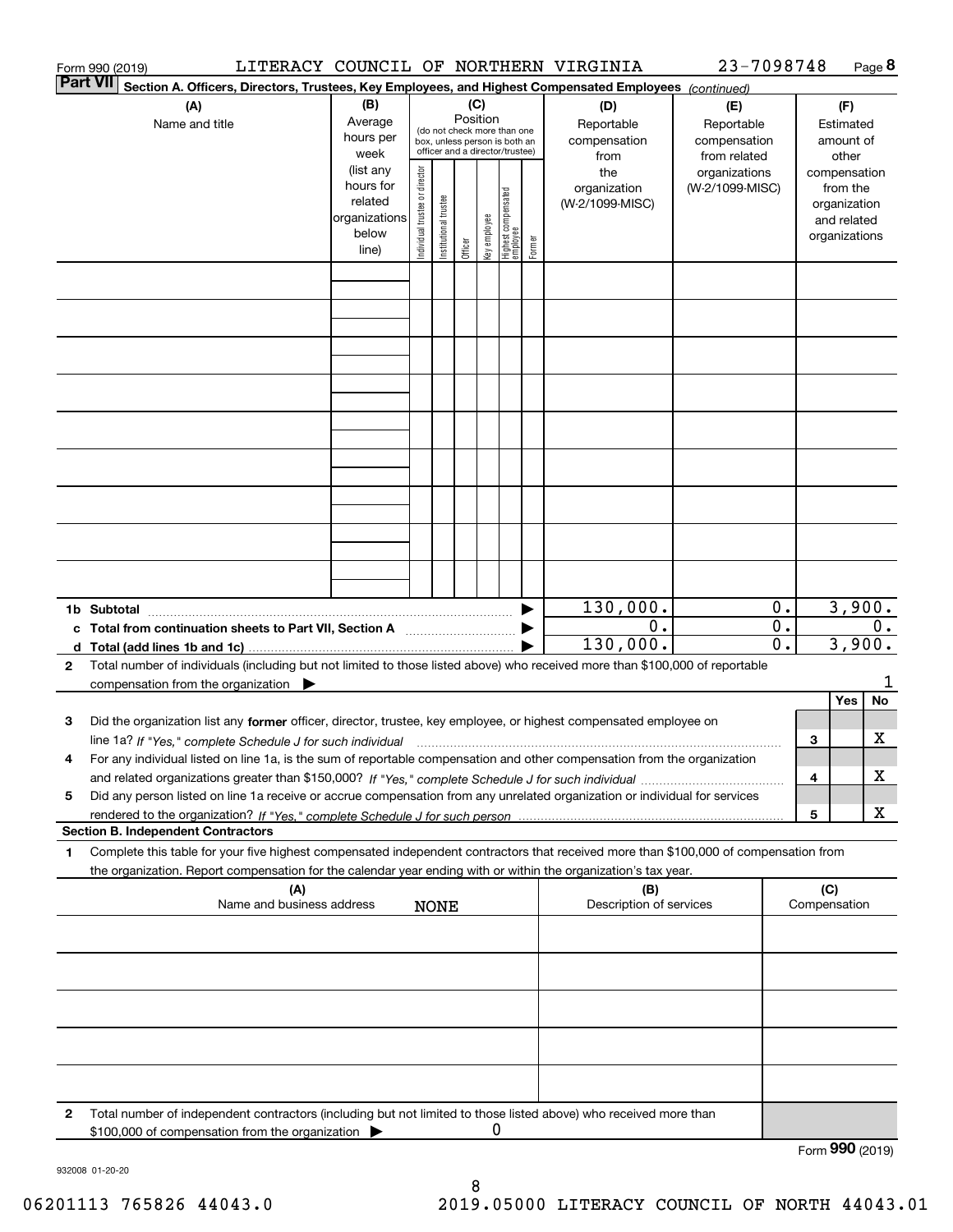|                                                           |                  | Form 990 (2019)                                                               |                        |                       | LITERACY COUNCIL OF NORTHERN VIRGINIA |                                       | 23-7098748                    | Page 9                                                   |
|-----------------------------------------------------------|------------------|-------------------------------------------------------------------------------|------------------------|-----------------------|---------------------------------------|---------------------------------------|-------------------------------|----------------------------------------------------------|
|                                                           | <b>Part VIII</b> | <b>Statement of Revenue</b>                                                   |                        |                       |                                       |                                       |                               |                                                          |
|                                                           |                  | Check if Schedule O contains a response or note to any line in this Part VIII |                        |                       | (A)                                   | (B)                                   | $\overline{(C)}$              | (D)                                                      |
|                                                           |                  |                                                                               |                        |                       | Total revenue                         | Related or exempt<br>function revenue | Unrelated<br>business revenue | Revenue excluded<br>from tax under<br>sections 512 - 514 |
|                                                           |                  | 1 a Federated campaigns                                                       | 1a                     | 3,083.                |                                       |                                       |                               |                                                          |
|                                                           | b                | Membership dues                                                               | 1 <sub>b</sub>         |                       |                                       |                                       |                               |                                                          |
| Contributions, Gifts, Grants<br>and Other Similar Amounts | с                | Fundraising events                                                            | 1 <sub>c</sub>         | 54,316.               |                                       |                                       |                               |                                                          |
|                                                           |                  | d Related organizations                                                       | 1 <sub>d</sub>         |                       |                                       |                                       |                               |                                                          |
|                                                           | е                | Government grants (contributions)                                             | 1e                     | 445,595.              |                                       |                                       |                               |                                                          |
|                                                           |                  | f All other contributions, gifts, grants, and                                 |                        |                       |                                       |                                       |                               |                                                          |
|                                                           |                  | similar amounts not included above                                            | 1f                     | 535,626.<br>13,958.   |                                       |                                       |                               |                                                          |
|                                                           | g                | Noncash contributions included in lines 1a-1f                                 | $1g$ \$                |                       | $1,038,620$ .                         |                                       |                               |                                                          |
|                                                           |                  |                                                                               |                        | <b>Business Code</b>  |                                       |                                       |                               |                                                          |
|                                                           |                  | 2 a SERVICE FEES                                                              |                        | 611600                | 64,015.                               | 64,015.                               |                               |                                                          |
| Program Service<br>Revenue                                | b                | STUDENT FEES                                                                  |                        | 611600                | 61,349.                               | 61,349.                               |                               |                                                          |
|                                                           | C                | WORKSHOP FEES                                                                 |                        | 611600                | 5,025.                                | 5,025.                                |                               |                                                          |
|                                                           | d                |                                                                               |                        |                       |                                       |                                       |                               |                                                          |
|                                                           | е                |                                                                               |                        |                       |                                       |                                       |                               |                                                          |
|                                                           | f                | All other program service revenue                                             |                        |                       |                                       |                                       |                               |                                                          |
|                                                           | a                |                                                                               |                        | ь                     | 130,389.                              |                                       |                               |                                                          |
|                                                           | 3                | Investment income (including dividends, interest, and                         |                        |                       |                                       |                                       |                               |                                                          |
|                                                           |                  |                                                                               |                        |                       | 13,612.                               |                                       |                               | 13,612.                                                  |
|                                                           | 4                | Income from investment of tax-exempt bond proceeds                            |                        |                       |                                       |                                       |                               |                                                          |
|                                                           | 5                |                                                                               |                        |                       |                                       |                                       |                               |                                                          |
|                                                           |                  |                                                                               | (i) Real               | (ii) Personal         |                                       |                                       |                               |                                                          |
|                                                           |                  | 6a<br>6 a Gross rents<br>.                                                    |                        |                       |                                       |                                       |                               |                                                          |
|                                                           | b                | 6b<br>Less: rental expenses                                                   |                        |                       |                                       |                                       |                               |                                                          |
|                                                           | c                | Rental income or (loss)<br>6c<br>Net rental income or (loss)                  |                        |                       |                                       |                                       |                               |                                                          |
|                                                           | d                | 7 a Gross amount from sales of                                                | (i) Securities         | (ii) Other            |                                       |                                       |                               |                                                          |
|                                                           |                  | $7a$ 135, 506.<br>assets other than inventory                                 |                        |                       |                                       |                                       |                               |                                                          |
|                                                           |                  | <b>b</b> Less: cost or other basis                                            |                        |                       |                                       |                                       |                               |                                                          |
|                                                           |                  | $7b$ 128, 595.<br>and sales expenses                                          |                        | $1,418$ .             |                                       |                                       |                               |                                                          |
| evenue                                                    |                  | 7c<br>c Gain or (loss)                                                        | 6,911.                 | $\overline{-1,418}$ . |                                       |                                       |                               |                                                          |
|                                                           |                  |                                                                               |                        |                       | 5,493.                                |                                       |                               | $\overline{5,493}$ .                                     |
| Other <sub>R</sub>                                        |                  | 8 a Gross income from fundraising events (not                                 |                        |                       |                                       |                                       |                               |                                                          |
|                                                           |                  | including $$54,316.$ of                                                       |                        |                       |                                       |                                       |                               |                                                          |
|                                                           |                  | contributions reported on line 1c). See                                       |                        |                       |                                       |                                       |                               |                                                          |
|                                                           |                  |                                                                               | 8a                     | 0.                    |                                       |                                       |                               |                                                          |
|                                                           |                  |                                                                               | 8b                     | $0$ .                 |                                       |                                       |                               |                                                          |
|                                                           |                  | c Net income or (loss) from fundraising events                                |                        |                       | 0.                                    |                                       |                               |                                                          |
|                                                           |                  | 9 a Gross income from gaming activities. See                                  |                        |                       |                                       |                                       |                               |                                                          |
|                                                           |                  |                                                                               | 9a                     |                       |                                       |                                       |                               |                                                          |
|                                                           |                  | <b>b</b> Less: direct expenses <b>manually</b>                                | 9 <sub>b</sub>         |                       |                                       |                                       |                               |                                                          |
|                                                           |                  | c Net income or (loss) from gaming activities                                 |                        |                       |                                       |                                       |                               |                                                          |
|                                                           |                  | 10 a Gross sales of inventory, less returns                                   |                        | 7,433.                |                                       |                                       |                               |                                                          |
|                                                           |                  | <b>b</b> Less: cost of goods sold                                             | 10a<br>10 <sub>b</sub> | 3,519.                |                                       |                                       |                               |                                                          |
|                                                           |                  | c Net income or (loss) from sales of inventory                                |                        |                       | 3,914.                                | 3,914.                                |                               |                                                          |
|                                                           |                  |                                                                               |                        | <b>Business Code</b>  |                                       |                                       |                               |                                                          |
|                                                           |                  | 11 a CURRICULUM LICENSING                                                     |                        | 900099                | 2,000.                                | 2,000.                                |                               |                                                          |
|                                                           |                  | <b>b LIBRARY FUNDS</b>                                                        |                        | 900099                | $\overline{169}$ .                    |                                       |                               | 169.                                                     |
|                                                           |                  | c OTHER INCOME                                                                |                        | 900099                | 86.                                   |                                       |                               | 86.                                                      |
| Miscellaneous<br>Revenue                                  |                  |                                                                               |                        |                       |                                       |                                       |                               |                                                          |
|                                                           |                  |                                                                               |                        | ▶                     | 2,255.                                |                                       |                               |                                                          |
|                                                           | 12               | Total revenue. See instructions                                               |                        |                       | $\overline{1,194,283}$ .              | 136,303.                              | 0.                            | 19,360.                                                  |
|                                                           | 932009 01-20-20  |                                                                               |                        |                       |                                       |                                       |                               | Form 990 (2019)                                          |

9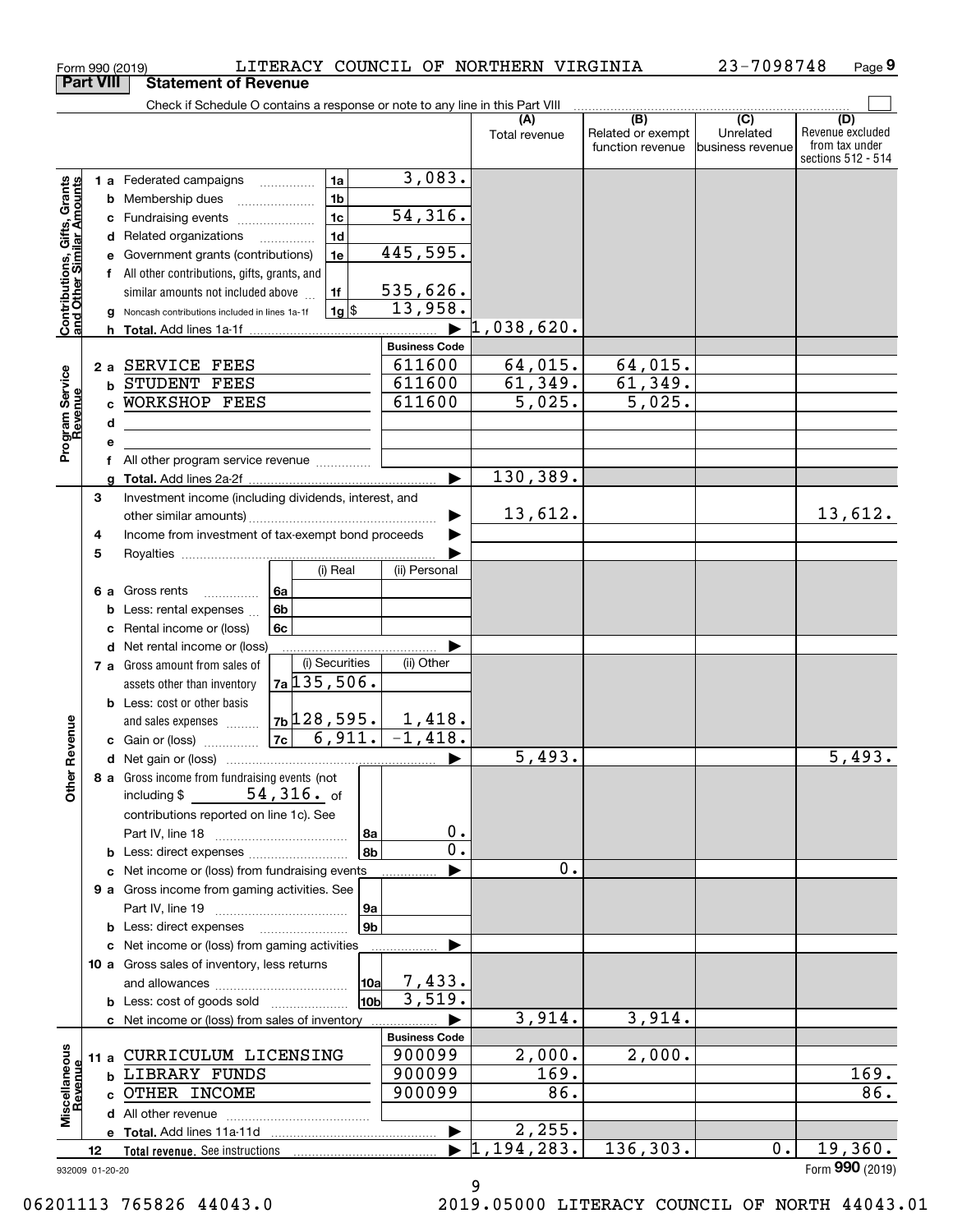$_{\rm Form}$   $_{990}$  (2019) <code>LITERACY COUNCIL OF NORTHERN VIRGINIA</code>  $_{\rm 23-7098748$   $_{\rm Page}$ **Part IX Statement of Functional Expenses**

|                  | Section 501(c)(3) and 501(c)(4) organizations must complete all columns. All other organizations must complete column (A).                                                                                 |                       |                                    |                                           |                                |
|------------------|------------------------------------------------------------------------------------------------------------------------------------------------------------------------------------------------------------|-----------------------|------------------------------------|-------------------------------------------|--------------------------------|
|                  | Check if Schedule O contains a response or note to any line in this Part IX                                                                                                                                |                       |                                    |                                           |                                |
|                  | Do not include amounts reported on lines 6b,<br>7b, 8b, 9b, and 10b of Part VIII.                                                                                                                          | (A)<br>Total expenses | (B)<br>Program service<br>expenses | (C)<br>Management and<br>general expenses | (D)<br>Fundraising<br>expenses |
| 1.               | Grants and other assistance to domestic organizations                                                                                                                                                      |                       |                                    |                                           |                                |
|                  | and domestic governments. See Part IV, line 21                                                                                                                                                             |                       |                                    |                                           |                                |
| $\mathbf{2}$     | Grants and other assistance to domestic                                                                                                                                                                    |                       |                                    |                                           |                                |
|                  | individuals. See Part IV, line 22                                                                                                                                                                          |                       |                                    |                                           |                                |
| 3                | Grants and other assistance to foreign                                                                                                                                                                     |                       |                                    |                                           |                                |
|                  | organizations, foreign governments, and foreign                                                                                                                                                            |                       |                                    |                                           |                                |
|                  | individuals. See Part IV, lines 15 and 16                                                                                                                                                                  |                       |                                    |                                           |                                |
| 4                | Benefits paid to or for members                                                                                                                                                                            |                       |                                    |                                           |                                |
| 5                | Compensation of current officers, directors,                                                                                                                                                               |                       |                                    |                                           |                                |
|                  |                                                                                                                                                                                                            | 133,900.              | 59,791.                            | 49,228.                                   | 24,881.                        |
| 6                | Compensation not included above to disqualified                                                                                                                                                            |                       |                                    |                                           |                                |
|                  | persons (as defined under section 4958(f)(1)) and                                                                                                                                                          |                       |                                    |                                           |                                |
|                  | persons described in section 4958(c)(3)(B)                                                                                                                                                                 |                       |                                    |                                           |                                |
| 7                |                                                                                                                                                                                                            | 787,483.              | 661,772.                           | 70,671.                                   | 55,040.                        |
| 8                | Pension plan accruals and contributions (include                                                                                                                                                           |                       |                                    |                                           |                                |
|                  | section 401(k) and 403(b) employer contributions)                                                                                                                                                          | 15,452.               | 13,448.                            | 1,070.                                    | $\frac{934}{5,728}$            |
| 9                |                                                                                                                                                                                                            | 70, 271.              | 53,320.                            | 11,223.                                   |                                |
| 10               |                                                                                                                                                                                                            | 62,850.               | 49,328.                            | 8,131.                                    | $\overline{5,391}$ .           |
| 11               | Fees for services (nonemployees):                                                                                                                                                                          |                       |                                    |                                           |                                |
| a                |                                                                                                                                                                                                            |                       |                                    |                                           |                                |
| b                |                                                                                                                                                                                                            |                       |                                    |                                           |                                |
| c                |                                                                                                                                                                                                            | 22, 385.              |                                    | 22,385.                                   |                                |
| d                |                                                                                                                                                                                                            |                       |                                    |                                           |                                |
| е                | Professional fundraising services. See Part IV, line 17                                                                                                                                                    |                       |                                    |                                           |                                |
| f                | Investment management fees                                                                                                                                                                                 | 3,810.                |                                    | 3,810.                                    |                                |
| g                | Other. (If line 11g amount exceeds 10% of line 25,                                                                                                                                                         |                       |                                    |                                           |                                |
|                  | column (A) amount, list line 11g expenses on Sch 0.)                                                                                                                                                       | 710.                  | 395.                               | 315.                                      |                                |
| 12 <sup>12</sup> |                                                                                                                                                                                                            |                       |                                    |                                           |                                |
| 13               |                                                                                                                                                                                                            | 54,134.               | 37, 145.                           | 9,379.                                    | 7,610.                         |
| 14               |                                                                                                                                                                                                            | 36,910.               | 33, 273.                           | $\overline{2,193}$ .                      | 1,444.                         |
| 15               |                                                                                                                                                                                                            |                       |                                    |                                           |                                |
| 16               |                                                                                                                                                                                                            | 6,015.                | 6,015.                             |                                           |                                |
| 17               |                                                                                                                                                                                                            | 4,696.                | 4,626.                             | 56.                                       | 14.                            |
| 18               | Payments of travel or entertainment expenses                                                                                                                                                               |                       |                                    |                                           |                                |
|                  | for any federal, state, or local public officials                                                                                                                                                          |                       |                                    |                                           |                                |
| 19               | Conferences, conventions, and meetings                                                                                                                                                                     |                       |                                    |                                           |                                |
| 20               | Interest                                                                                                                                                                                                   |                       |                                    |                                           |                                |
| 21               |                                                                                                                                                                                                            |                       |                                    |                                           |                                |
| 22               | Depreciation, depletion, and amortization                                                                                                                                                                  | 6,811.                | 6,131.                             | 339.                                      | 341.                           |
| 23               | Insurance                                                                                                                                                                                                  | 7,742.                | 6,048.                             | 989.                                      | 705.                           |
| 24               | Other expenses. Itemize expenses not covered<br>above (List miscellaneous expenses on line 24e. If<br>line 24e amount exceeds 10% of line 25, column (A)<br>amount, list line 24e expenses on Schedule O.) |                       |                                    |                                           |                                |
|                  | a PROGRAM BOOKS AND SUPPL                                                                                                                                                                                  | 41,274.               | 41,274.                            | 0.                                        | 0.                             |
| b                | MISCELLANEOUS EXPENSE                                                                                                                                                                                      | 8, 253.               | 6,625.                             | 716.                                      | 912.                           |
| с                |                                                                                                                                                                                                            |                       |                                    |                                           |                                |
| d                |                                                                                                                                                                                                            |                       |                                    |                                           |                                |
|                  | e All other expenses                                                                                                                                                                                       |                       |                                    |                                           |                                |
| 25               | Total functional expenses. Add lines 1 through 24e                                                                                                                                                         | 1,262,696.            | 979,191.                           | 180, 505.                                 | 103,000.                       |
| 26               | <b>Joint costs.</b> Complete this line only if the organization                                                                                                                                            |                       |                                    |                                           |                                |
|                  | reported in column (B) joint costs from a combined                                                                                                                                                         |                       |                                    |                                           |                                |
|                  | educational campaign and fundraising solicitation.                                                                                                                                                         |                       |                                    |                                           |                                |
|                  | Check here $\blacktriangleright$<br>if following SOP 98-2 (ASC 958-720)                                                                                                                                    |                       |                                    |                                           |                                |

10

932010 01-20-20

Form (2019) **990**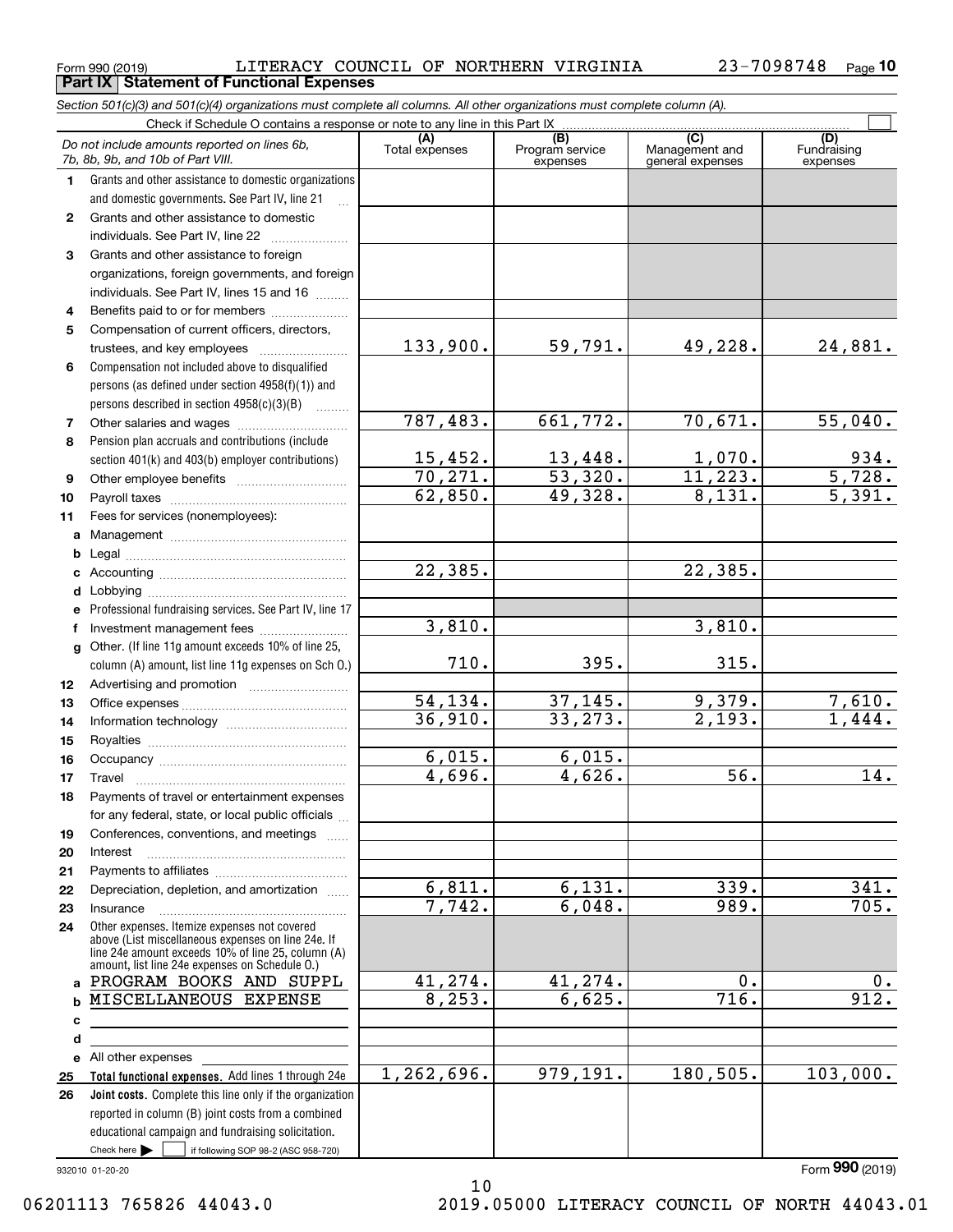$_{\rm Form}$   $_{990}$  (2019) <code>LITERACY COUNCIL OF NORTHERN VIRGINIA</code>  $_{\rm 23-7098748$   $_{\rm Page}$ **Part X** | Balance Sheet

**1**Cash - non-interest-bearing ~~~~~~~~~~~~~~~~~~~~~~~~~ **2**Savings and temporary cash investments ~~~~~~~~~~~~~~~~~~ **3** Pledges and grants receivable, net  $\ldots$  **multimes contained and grants receivable**, net **multimes contained and grants receivable**, net **multimes contained and grants receivable** 

Check if Schedule O contains a response or note to any line in this Part X

| Loans and other receivables from any current or former officer, director,<br>5<br>trustee, key employee, creator or founder, substantial contributor, or 35%<br>5<br>controlled entity or family member of any of these persons<br>Loans and other receivables from other disqualified persons (as defined<br>6<br>6<br>under section 4958(f)(1)), and persons described in section 4958(c)(3)(B)<br>$\ldots$<br>$\overline{7}$<br>7<br>Assets<br>17,654.<br>$\frac{19,711.}{5,161.}$<br>8<br>8<br>4,922.<br>$\boldsymbol{9}$<br>9<br>Prepaid expenses and deferred charges<br><b>10a</b> Land, buildings, and equipment: cost or other<br>$\frac{64,365}{54,208}$<br>basis. Complete Part VI of Schedule D  10a<br><u>16,786.</u><br>$\frac{10,157.}{541,055.}$<br>$\frac{10b}{2}$<br>10 <sub>c</sub><br>Less: accumulated depreciation<br>b<br>540, 424.<br>11<br>11<br>12<br>12<br>13<br>13<br>14<br>14<br>Intangible assets<br>15<br>15<br>701,021.<br>993,212.<br>16<br>16<br>109,980.<br>91,977.<br>17<br>17<br>18<br>18<br>3,570.<br>0.<br>19<br>19<br>20<br>20<br>Escrow or custodial account liability. Complete Part IV of Schedule D<br>21<br>21<br>Loans and other payables to any current or former officer, director,<br>22<br>Liabilities<br>trustee, key employee, creator or founder, substantial contributor, or 35%<br>controlled entity or family member of any of these persons<br>22<br>23<br>Secured mortgages and notes payable to unrelated third parties<br>23<br>.<br>160,600.<br>0.<br>24<br>Unsecured notes and loans payable to unrelated third parties<br>24<br>Other liabilities (including federal income tax, payables to related third<br>25<br>parties, and other liabilities not included on lines 17-24). Complete Part X<br>25<br>of Schedule D<br>95,547.<br>270,580.<br>26<br>Total liabilities. Add lines 17 through 25<br>26<br>Organizations that follow FASB ASC 958, check here $\blacktriangleright \lfloor X \rfloor$<br>und Balances<br>and complete lines 27, 28, 32, and 33.<br>587,124.<br><u>550,787.</u><br>27<br>27<br>18,350.<br>171,845.<br>28<br>28<br>Net assets with donor restrictions<br>Organizations that do not follow FASB ASC 958, check here $\blacktriangleright$<br>щ<br>and complete lines 29 through 33.<br>Net Assets or<br>29<br>29<br>Paid-in or capital surplus, or land, building, or equipment fund<br>30<br>30<br>Retained earnings, endowment, accumulated income, or other funds<br>31<br>31<br>605, 474.<br><u>722,632.</u><br>32<br>Total net assets or fund balances<br>32<br>701,021.<br>993, 212.<br>33<br>Total liabilities and net assets/fund balances<br>33<br>Form 990 (2019) |  | 4 |  |  |  | 4 | 8,404. |
|--------------------------------------------------------------------------------------------------------------------------------------------------------------------------------------------------------------------------------------------------------------------------------------------------------------------------------------------------------------------------------------------------------------------------------------------------------------------------------------------------------------------------------------------------------------------------------------------------------------------------------------------------------------------------------------------------------------------------------------------------------------------------------------------------------------------------------------------------------------------------------------------------------------------------------------------------------------------------------------------------------------------------------------------------------------------------------------------------------------------------------------------------------------------------------------------------------------------------------------------------------------------------------------------------------------------------------------------------------------------------------------------------------------------------------------------------------------------------------------------------------------------------------------------------------------------------------------------------------------------------------------------------------------------------------------------------------------------------------------------------------------------------------------------------------------------------------------------------------------------------------------------------------------------------------------------------------------------------------------------------------------------------------------------------------------------------------------------------------------------------------------------------------------------------------------------------------------------------------------------------------------------------------------------------------------------------------------------------------------------------------------------------------------------------------------------------------------------------------------------------------------------------------------------------------------------------------------------------------------------------------------------------------------------------|--|---|--|--|--|---|--------|
|                                                                                                                                                                                                                                                                                                                                                                                                                                                                                                                                                                                                                                                                                                                                                                                                                                                                                                                                                                                                                                                                                                                                                                                                                                                                                                                                                                                                                                                                                                                                                                                                                                                                                                                                                                                                                                                                                                                                                                                                                                                                                                                                                                                                                                                                                                                                                                                                                                                                                                                                                                                                                                                                          |  |   |  |  |  |   |        |
|                                                                                                                                                                                                                                                                                                                                                                                                                                                                                                                                                                                                                                                                                                                                                                                                                                                                                                                                                                                                                                                                                                                                                                                                                                                                                                                                                                                                                                                                                                                                                                                                                                                                                                                                                                                                                                                                                                                                                                                                                                                                                                                                                                                                                                                                                                                                                                                                                                                                                                                                                                                                                                                                          |  |   |  |  |  |   |        |
|                                                                                                                                                                                                                                                                                                                                                                                                                                                                                                                                                                                                                                                                                                                                                                                                                                                                                                                                                                                                                                                                                                                                                                                                                                                                                                                                                                                                                                                                                                                                                                                                                                                                                                                                                                                                                                                                                                                                                                                                                                                                                                                                                                                                                                                                                                                                                                                                                                                                                                                                                                                                                                                                          |  |   |  |  |  |   |        |
|                                                                                                                                                                                                                                                                                                                                                                                                                                                                                                                                                                                                                                                                                                                                                                                                                                                                                                                                                                                                                                                                                                                                                                                                                                                                                                                                                                                                                                                                                                                                                                                                                                                                                                                                                                                                                                                                                                                                                                                                                                                                                                                                                                                                                                                                                                                                                                                                                                                                                                                                                                                                                                                                          |  |   |  |  |  |   |        |
|                                                                                                                                                                                                                                                                                                                                                                                                                                                                                                                                                                                                                                                                                                                                                                                                                                                                                                                                                                                                                                                                                                                                                                                                                                                                                                                                                                                                                                                                                                                                                                                                                                                                                                                                                                                                                                                                                                                                                                                                                                                                                                                                                                                                                                                                                                                                                                                                                                                                                                                                                                                                                                                                          |  |   |  |  |  |   |        |
|                                                                                                                                                                                                                                                                                                                                                                                                                                                                                                                                                                                                                                                                                                                                                                                                                                                                                                                                                                                                                                                                                                                                                                                                                                                                                                                                                                                                                                                                                                                                                                                                                                                                                                                                                                                                                                                                                                                                                                                                                                                                                                                                                                                                                                                                                                                                                                                                                                                                                                                                                                                                                                                                          |  |   |  |  |  |   |        |
|                                                                                                                                                                                                                                                                                                                                                                                                                                                                                                                                                                                                                                                                                                                                                                                                                                                                                                                                                                                                                                                                                                                                                                                                                                                                                                                                                                                                                                                                                                                                                                                                                                                                                                                                                                                                                                                                                                                                                                                                                                                                                                                                                                                                                                                                                                                                                                                                                                                                                                                                                                                                                                                                          |  |   |  |  |  |   |        |
|                                                                                                                                                                                                                                                                                                                                                                                                                                                                                                                                                                                                                                                                                                                                                                                                                                                                                                                                                                                                                                                                                                                                                                                                                                                                                                                                                                                                                                                                                                                                                                                                                                                                                                                                                                                                                                                                                                                                                                                                                                                                                                                                                                                                                                                                                                                                                                                                                                                                                                                                                                                                                                                                          |  |   |  |  |  |   |        |
|                                                                                                                                                                                                                                                                                                                                                                                                                                                                                                                                                                                                                                                                                                                                                                                                                                                                                                                                                                                                                                                                                                                                                                                                                                                                                                                                                                                                                                                                                                                                                                                                                                                                                                                                                                                                                                                                                                                                                                                                                                                                                                                                                                                                                                                                                                                                                                                                                                                                                                                                                                                                                                                                          |  |   |  |  |  |   |        |
|                                                                                                                                                                                                                                                                                                                                                                                                                                                                                                                                                                                                                                                                                                                                                                                                                                                                                                                                                                                                                                                                                                                                                                                                                                                                                                                                                                                                                                                                                                                                                                                                                                                                                                                                                                                                                                                                                                                                                                                                                                                                                                                                                                                                                                                                                                                                                                                                                                                                                                                                                                                                                                                                          |  |   |  |  |  |   |        |
|                                                                                                                                                                                                                                                                                                                                                                                                                                                                                                                                                                                                                                                                                                                                                                                                                                                                                                                                                                                                                                                                                                                                                                                                                                                                                                                                                                                                                                                                                                                                                                                                                                                                                                                                                                                                                                                                                                                                                                                                                                                                                                                                                                                                                                                                                                                                                                                                                                                                                                                                                                                                                                                                          |  |   |  |  |  |   |        |
|                                                                                                                                                                                                                                                                                                                                                                                                                                                                                                                                                                                                                                                                                                                                                                                                                                                                                                                                                                                                                                                                                                                                                                                                                                                                                                                                                                                                                                                                                                                                                                                                                                                                                                                                                                                                                                                                                                                                                                                                                                                                                                                                                                                                                                                                                                                                                                                                                                                                                                                                                                                                                                                                          |  |   |  |  |  |   |        |
|                                                                                                                                                                                                                                                                                                                                                                                                                                                                                                                                                                                                                                                                                                                                                                                                                                                                                                                                                                                                                                                                                                                                                                                                                                                                                                                                                                                                                                                                                                                                                                                                                                                                                                                                                                                                                                                                                                                                                                                                                                                                                                                                                                                                                                                                                                                                                                                                                                                                                                                                                                                                                                                                          |  |   |  |  |  |   |        |
|                                                                                                                                                                                                                                                                                                                                                                                                                                                                                                                                                                                                                                                                                                                                                                                                                                                                                                                                                                                                                                                                                                                                                                                                                                                                                                                                                                                                                                                                                                                                                                                                                                                                                                                                                                                                                                                                                                                                                                                                                                                                                                                                                                                                                                                                                                                                                                                                                                                                                                                                                                                                                                                                          |  |   |  |  |  |   |        |
|                                                                                                                                                                                                                                                                                                                                                                                                                                                                                                                                                                                                                                                                                                                                                                                                                                                                                                                                                                                                                                                                                                                                                                                                                                                                                                                                                                                                                                                                                                                                                                                                                                                                                                                                                                                                                                                                                                                                                                                                                                                                                                                                                                                                                                                                                                                                                                                                                                                                                                                                                                                                                                                                          |  |   |  |  |  |   |        |
|                                                                                                                                                                                                                                                                                                                                                                                                                                                                                                                                                                                                                                                                                                                                                                                                                                                                                                                                                                                                                                                                                                                                                                                                                                                                                                                                                                                                                                                                                                                                                                                                                                                                                                                                                                                                                                                                                                                                                                                                                                                                                                                                                                                                                                                                                                                                                                                                                                                                                                                                                                                                                                                                          |  |   |  |  |  |   |        |
|                                                                                                                                                                                                                                                                                                                                                                                                                                                                                                                                                                                                                                                                                                                                                                                                                                                                                                                                                                                                                                                                                                                                                                                                                                                                                                                                                                                                                                                                                                                                                                                                                                                                                                                                                                                                                                                                                                                                                                                                                                                                                                                                                                                                                                                                                                                                                                                                                                                                                                                                                                                                                                                                          |  |   |  |  |  |   |        |
|                                                                                                                                                                                                                                                                                                                                                                                                                                                                                                                                                                                                                                                                                                                                                                                                                                                                                                                                                                                                                                                                                                                                                                                                                                                                                                                                                                                                                                                                                                                                                                                                                                                                                                                                                                                                                                                                                                                                                                                                                                                                                                                                                                                                                                                                                                                                                                                                                                                                                                                                                                                                                                                                          |  |   |  |  |  |   |        |
|                                                                                                                                                                                                                                                                                                                                                                                                                                                                                                                                                                                                                                                                                                                                                                                                                                                                                                                                                                                                                                                                                                                                                                                                                                                                                                                                                                                                                                                                                                                                                                                                                                                                                                                                                                                                                                                                                                                                                                                                                                                                                                                                                                                                                                                                                                                                                                                                                                                                                                                                                                                                                                                                          |  |   |  |  |  |   |        |
|                                                                                                                                                                                                                                                                                                                                                                                                                                                                                                                                                                                                                                                                                                                                                                                                                                                                                                                                                                                                                                                                                                                                                                                                                                                                                                                                                                                                                                                                                                                                                                                                                                                                                                                                                                                                                                                                                                                                                                                                                                                                                                                                                                                                                                                                                                                                                                                                                                                                                                                                                                                                                                                                          |  |   |  |  |  |   |        |
|                                                                                                                                                                                                                                                                                                                                                                                                                                                                                                                                                                                                                                                                                                                                                                                                                                                                                                                                                                                                                                                                                                                                                                                                                                                                                                                                                                                                                                                                                                                                                                                                                                                                                                                                                                                                                                                                                                                                                                                                                                                                                                                                                                                                                                                                                                                                                                                                                                                                                                                                                                                                                                                                          |  |   |  |  |  |   |        |
|                                                                                                                                                                                                                                                                                                                                                                                                                                                                                                                                                                                                                                                                                                                                                                                                                                                                                                                                                                                                                                                                                                                                                                                                                                                                                                                                                                                                                                                                                                                                                                                                                                                                                                                                                                                                                                                                                                                                                                                                                                                                                                                                                                                                                                                                                                                                                                                                                                                                                                                                                                                                                                                                          |  |   |  |  |  |   |        |
|                                                                                                                                                                                                                                                                                                                                                                                                                                                                                                                                                                                                                                                                                                                                                                                                                                                                                                                                                                                                                                                                                                                                                                                                                                                                                                                                                                                                                                                                                                                                                                                                                                                                                                                                                                                                                                                                                                                                                                                                                                                                                                                                                                                                                                                                                                                                                                                                                                                                                                                                                                                                                                                                          |  |   |  |  |  |   |        |
|                                                                                                                                                                                                                                                                                                                                                                                                                                                                                                                                                                                                                                                                                                                                                                                                                                                                                                                                                                                                                                                                                                                                                                                                                                                                                                                                                                                                                                                                                                                                                                                                                                                                                                                                                                                                                                                                                                                                                                                                                                                                                                                                                                                                                                                                                                                                                                                                                                                                                                                                                                                                                                                                          |  |   |  |  |  |   |        |
|                                                                                                                                                                                                                                                                                                                                                                                                                                                                                                                                                                                                                                                                                                                                                                                                                                                                                                                                                                                                                                                                                                                                                                                                                                                                                                                                                                                                                                                                                                                                                                                                                                                                                                                                                                                                                                                                                                                                                                                                                                                                                                                                                                                                                                                                                                                                                                                                                                                                                                                                                                                                                                                                          |  |   |  |  |  |   |        |
|                                                                                                                                                                                                                                                                                                                                                                                                                                                                                                                                                                                                                                                                                                                                                                                                                                                                                                                                                                                                                                                                                                                                                                                                                                                                                                                                                                                                                                                                                                                                                                                                                                                                                                                                                                                                                                                                                                                                                                                                                                                                                                                                                                                                                                                                                                                                                                                                                                                                                                                                                                                                                                                                          |  |   |  |  |  |   |        |
|                                                                                                                                                                                                                                                                                                                                                                                                                                                                                                                                                                                                                                                                                                                                                                                                                                                                                                                                                                                                                                                                                                                                                                                                                                                                                                                                                                                                                                                                                                                                                                                                                                                                                                                                                                                                                                                                                                                                                                                                                                                                                                                                                                                                                                                                                                                                                                                                                                                                                                                                                                                                                                                                          |  |   |  |  |  |   |        |
|                                                                                                                                                                                                                                                                                                                                                                                                                                                                                                                                                                                                                                                                                                                                                                                                                                                                                                                                                                                                                                                                                                                                                                                                                                                                                                                                                                                                                                                                                                                                                                                                                                                                                                                                                                                                                                                                                                                                                                                                                                                                                                                                                                                                                                                                                                                                                                                                                                                                                                                                                                                                                                                                          |  |   |  |  |  |   |        |
|                                                                                                                                                                                                                                                                                                                                                                                                                                                                                                                                                                                                                                                                                                                                                                                                                                                                                                                                                                                                                                                                                                                                                                                                                                                                                                                                                                                                                                                                                                                                                                                                                                                                                                                                                                                                                                                                                                                                                                                                                                                                                                                                                                                                                                                                                                                                                                                                                                                                                                                                                                                                                                                                          |  |   |  |  |  |   |        |
|                                                                                                                                                                                                                                                                                                                                                                                                                                                                                                                                                                                                                                                                                                                                                                                                                                                                                                                                                                                                                                                                                                                                                                                                                                                                                                                                                                                                                                                                                                                                                                                                                                                                                                                                                                                                                                                                                                                                                                                                                                                                                                                                                                                                                                                                                                                                                                                                                                                                                                                                                                                                                                                                          |  |   |  |  |  |   |        |
|                                                                                                                                                                                                                                                                                                                                                                                                                                                                                                                                                                                                                                                                                                                                                                                                                                                                                                                                                                                                                                                                                                                                                                                                                                                                                                                                                                                                                                                                                                                                                                                                                                                                                                                                                                                                                                                                                                                                                                                                                                                                                                                                                                                                                                                                                                                                                                                                                                                                                                                                                                                                                                                                          |  |   |  |  |  |   |        |
|                                                                                                                                                                                                                                                                                                                                                                                                                                                                                                                                                                                                                                                                                                                                                                                                                                                                                                                                                                                                                                                                                                                                                                                                                                                                                                                                                                                                                                                                                                                                                                                                                                                                                                                                                                                                                                                                                                                                                                                                                                                                                                                                                                                                                                                                                                                                                                                                                                                                                                                                                                                                                                                                          |  |   |  |  |  |   |        |
|                                                                                                                                                                                                                                                                                                                                                                                                                                                                                                                                                                                                                                                                                                                                                                                                                                                                                                                                                                                                                                                                                                                                                                                                                                                                                                                                                                                                                                                                                                                                                                                                                                                                                                                                                                                                                                                                                                                                                                                                                                                                                                                                                                                                                                                                                                                                                                                                                                                                                                                                                                                                                                                                          |  |   |  |  |  |   |        |
|                                                                                                                                                                                                                                                                                                                                                                                                                                                                                                                                                                                                                                                                                                                                                                                                                                                                                                                                                                                                                                                                                                                                                                                                                                                                                                                                                                                                                                                                                                                                                                                                                                                                                                                                                                                                                                                                                                                                                                                                                                                                                                                                                                                                                                                                                                                                                                                                                                                                                                                                                                                                                                                                          |  |   |  |  |  |   |        |
|                                                                                                                                                                                                                                                                                                                                                                                                                                                                                                                                                                                                                                                                                                                                                                                                                                                                                                                                                                                                                                                                                                                                                                                                                                                                                                                                                                                                                                                                                                                                                                                                                                                                                                                                                                                                                                                                                                                                                                                                                                                                                                                                                                                                                                                                                                                                                                                                                                                                                                                                                                                                                                                                          |  |   |  |  |  |   |        |
|                                                                                                                                                                                                                                                                                                                                                                                                                                                                                                                                                                                                                                                                                                                                                                                                                                                                                                                                                                                                                                                                                                                                                                                                                                                                                                                                                                                                                                                                                                                                                                                                                                                                                                                                                                                                                                                                                                                                                                                                                                                                                                                                                                                                                                                                                                                                                                                                                                                                                                                                                                                                                                                                          |  |   |  |  |  |   |        |
|                                                                                                                                                                                                                                                                                                                                                                                                                                                                                                                                                                                                                                                                                                                                                                                                                                                                                                                                                                                                                                                                                                                                                                                                                                                                                                                                                                                                                                                                                                                                                                                                                                                                                                                                                                                                                                                                                                                                                                                                                                                                                                                                                                                                                                                                                                                                                                                                                                                                                                                                                                                                                                                                          |  |   |  |  |  |   |        |
|                                                                                                                                                                                                                                                                                                                                                                                                                                                                                                                                                                                                                                                                                                                                                                                                                                                                                                                                                                                                                                                                                                                                                                                                                                                                                                                                                                                                                                                                                                                                                                                                                                                                                                                                                                                                                                                                                                                                                                                                                                                                                                                                                                                                                                                                                                                                                                                                                                                                                                                                                                                                                                                                          |  |   |  |  |  |   |        |
|                                                                                                                                                                                                                                                                                                                                                                                                                                                                                                                                                                                                                                                                                                                                                                                                                                                                                                                                                                                                                                                                                                                                                                                                                                                                                                                                                                                                                                                                                                                                                                                                                                                                                                                                                                                                                                                                                                                                                                                                                                                                                                                                                                                                                                                                                                                                                                                                                                                                                                                                                                                                                                                                          |  |   |  |  |  |   |        |
|                                                                                                                                                                                                                                                                                                                                                                                                                                                                                                                                                                                                                                                                                                                                                                                                                                                                                                                                                                                                                                                                                                                                                                                                                                                                                                                                                                                                                                                                                                                                                                                                                                                                                                                                                                                                                                                                                                                                                                                                                                                                                                                                                                                                                                                                                                                                                                                                                                                                                                                                                                                                                                                                          |  |   |  |  |  |   |        |
|                                                                                                                                                                                                                                                                                                                                                                                                                                                                                                                                                                                                                                                                                                                                                                                                                                                                                                                                                                                                                                                                                                                                                                                                                                                                                                                                                                                                                                                                                                                                                                                                                                                                                                                                                                                                                                                                                                                                                                                                                                                                                                                                                                                                                                                                                                                                                                                                                                                                                                                                                                                                                                                                          |  |   |  |  |  |   |        |
|                                                                                                                                                                                                                                                                                                                                                                                                                                                                                                                                                                                                                                                                                                                                                                                                                                                                                                                                                                                                                                                                                                                                                                                                                                                                                                                                                                                                                                                                                                                                                                                                                                                                                                                                                                                                                                                                                                                                                                                                                                                                                                                                                                                                                                                                                                                                                                                                                                                                                                                                                                                                                                                                          |  |   |  |  |  |   |        |

 $(B)$ <br>End of year

 $\mathcal{L}^{\text{max}}$ 

**(A) (B)**

Beginning of year | | End of year

**123**

 $1,765.$   $1$  275.

58,160. 214,503.

 $61,310. | 2 | 193,946.$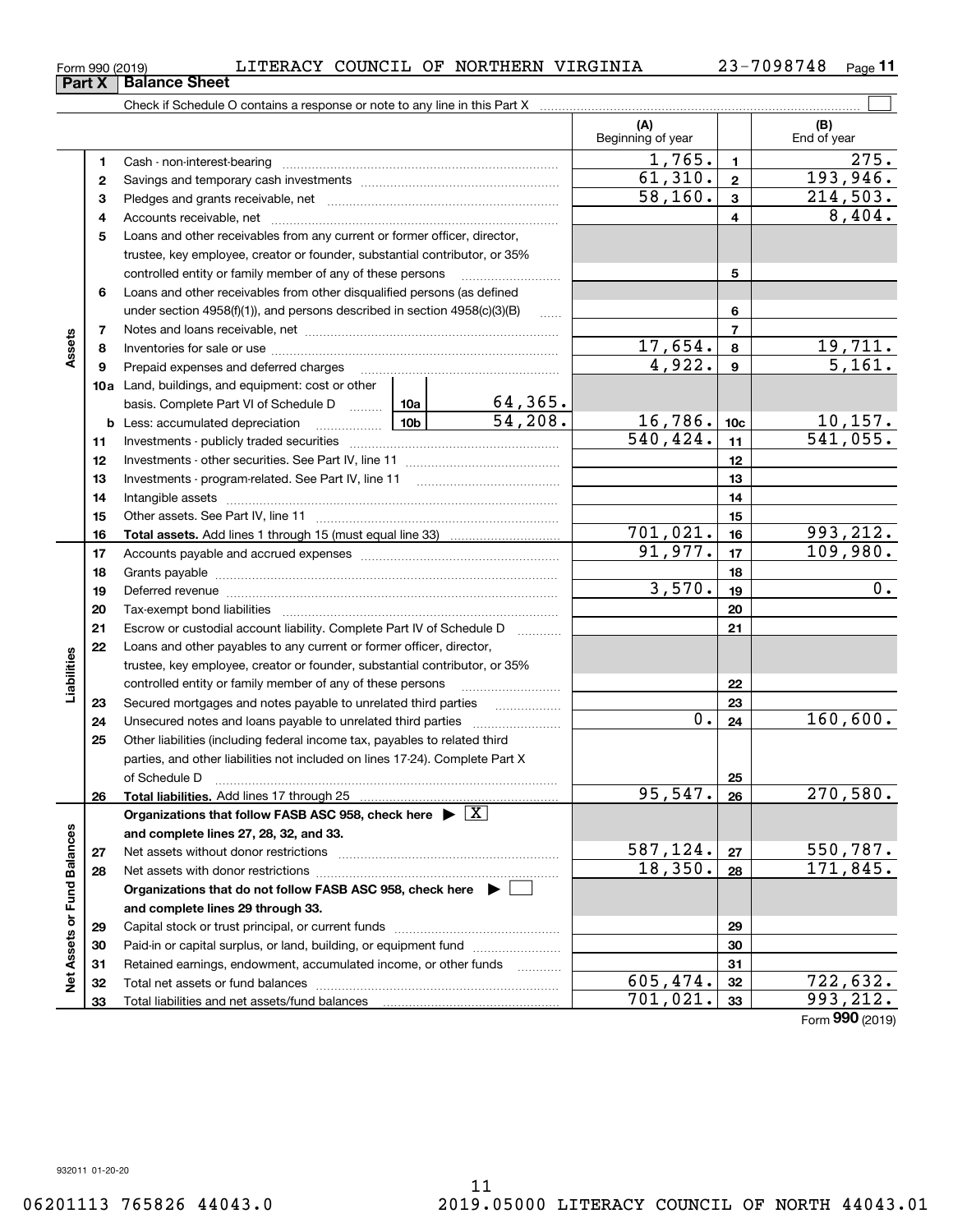|    | LITERACY COUNCIL OF NORTHERN VIRGINIA<br>Form 990 (2019)                                                                        |                         | 23-7098748     |     | Page 12     |
|----|---------------------------------------------------------------------------------------------------------------------------------|-------------------------|----------------|-----|-------------|
|    | Part XI<br><b>Reconciliation of Net Assets</b>                                                                                  |                         |                |     |             |
|    |                                                                                                                                 |                         |                |     |             |
|    |                                                                                                                                 |                         |                |     |             |
| 1  | Total revenue (must equal Part VIII, column (A), line 12)                                                                       | $\mathbf 1$             | 1,194,283.     |     |             |
| 2  |                                                                                                                                 | $\mathbf{2}$            | 1,262,696.     |     |             |
| 3  | Revenue less expenses. Subtract line 2 from line 1                                                                              | 3                       |                |     | $-68, 413.$ |
| 4  |                                                                                                                                 | $\overline{\mathbf{4}}$ |                |     | 605,474.    |
| 5  |                                                                                                                                 | 5                       |                |     | 23,571.     |
| 6  |                                                                                                                                 | 6                       |                |     | 81,000.     |
| 7  |                                                                                                                                 | $\overline{7}$          |                |     |             |
| 8  | Prior period adjustments                                                                                                        | 8                       |                |     | 81,000.     |
| 9  | Other changes in net assets or fund balances (explain on Schedule O)                                                            | 9                       |                |     | 0.          |
| 10 | Net assets or fund balances at end of year. Combine lines 3 through 9 (must equal Part X, line 32,                              |                         |                |     |             |
|    |                                                                                                                                 | 10                      |                |     | 722,632.    |
|    | Part XII Financial Statements and Reporting                                                                                     |                         |                |     |             |
|    |                                                                                                                                 |                         |                |     | <u>x</u>    |
|    |                                                                                                                                 |                         |                | Yes | <b>No</b>   |
| 1. | $\boxed{\mathbf{X}}$ Accrual<br>Accounting method used to prepare the Form 990: <u>June</u> Cash<br>Other                       |                         |                |     |             |
|    | If the organization changed its method of accounting from a prior year or checked "Other," explain in Schedule O.               |                         |                |     |             |
|    | 2a Were the organization's financial statements compiled or reviewed by an independent accountant?                              |                         | 2a             |     | x           |
|    | If "Yes," check a box below to indicate whether the financial statements for the year were compiled or reviewed on a            |                         |                |     |             |
|    | separate basis, consolidated basis, or both:                                                                                    |                         |                |     |             |
|    | Separate basis<br>Consolidated basis<br>Both consolidated and separate basis                                                    |                         |                |     |             |
|    | <b>b</b> Were the organization's financial statements audited by an independent accountant?                                     |                         | 2 <sub>b</sub> | x   |             |
|    | If "Yes," check a box below to indicate whether the financial statements for the year were audited on a separate basis,         |                         |                |     |             |
|    | consolidated basis, or both:                                                                                                    |                         |                |     |             |
|    | $ \mathbf{X} $ Separate basis<br>Consolidated basis<br>Both consolidated and separate basis                                     |                         |                |     |             |
|    | c If "Yes" to line 2a or 2b, does the organization have a committee that assumes responsibility for oversight of the audit,     |                         |                |     |             |
|    |                                                                                                                                 |                         | 2c             | х   |             |
|    | If the organization changed either its oversight process or selection process during the tax year, explain on Schedule O.       |                         |                |     |             |
|    | 3a As a result of a federal award, was the organization required to undergo an audit or audits as set forth in the Single Audit |                         |                |     |             |
|    |                                                                                                                                 |                         | За             |     | Χ           |
|    | b If "Yes," did the organization undergo the required audit or audits? If the organization did not undergo the required audit   |                         |                |     |             |
|    |                                                                                                                                 |                         | 3 <sub>b</sub> |     |             |

Form (2019) **990**

932012 01-20-20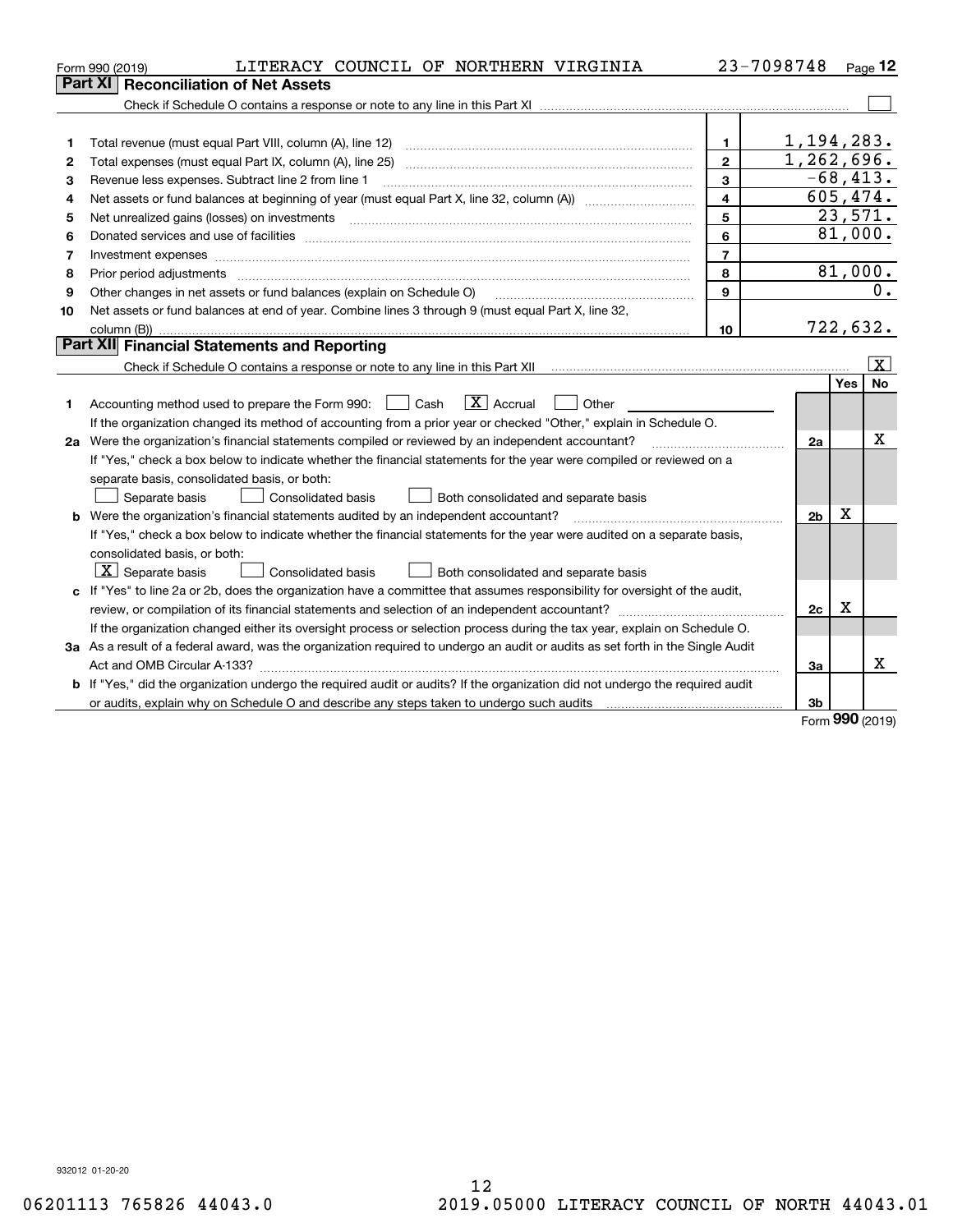| <b>SCHEDULE A</b> |
|-------------------|
|-------------------|

Department of the Treasury

**(Form 990 or 990-EZ)**

# **Public Charity Status and Public Support**

**Complete if the organization is a section 501(c)(3) organization or a section 4947(a)(1) nonexempt charitable trust. | Attach to Form 990 or Form 990-EZ.** 

| OMB No. 1545-0047            |
|------------------------------|
| 2019                         |
| Open to Public<br>Inspection |

|                                           | Internal Revenue Service |                                             |                                                                                    | Go to www.irs.gov/Form990 for instructions and the latest information.                                                                        |     |                                 |                            |            | Inspection                            |
|-------------------------------------------|--------------------------|---------------------------------------------|------------------------------------------------------------------------------------|-----------------------------------------------------------------------------------------------------------------------------------------------|-----|---------------------------------|----------------------------|------------|---------------------------------------|
|                                           | Name of the organization |                                             |                                                                                    |                                                                                                                                               |     |                                 |                            |            | <b>Employer identification number</b> |
|                                           |                          |                                             |                                                                                    | LITERACY COUNCIL OF NORTHERN VIRGINIA                                                                                                         |     |                                 |                            | 23-7098748 |                                       |
| Part I                                    |                          |                                             |                                                                                    | Reason for Public Charity Status (All organizations must complete this part.) See instructions.                                               |     |                                 |                            |            |                                       |
|                                           |                          |                                             |                                                                                    | The organization is not a private foundation because it is: (For lines 1 through 12, check only one box.)                                     |     |                                 |                            |            |                                       |
| 1                                         |                          |                                             |                                                                                    | A church, convention of churches, or association of churches described in section 170(b)(1)(A)(i).                                            |     |                                 |                            |            |                                       |
| 2                                         |                          |                                             |                                                                                    | A school described in section 170(b)(1)(A)(ii). (Attach Schedule E (Form 990 or 990-EZ).)                                                     |     |                                 |                            |            |                                       |
| з                                         |                          |                                             |                                                                                    | A hospital or a cooperative hospital service organization described in section 170(b)(1)(A)(iii).                                             |     |                                 |                            |            |                                       |
|                                           |                          |                                             |                                                                                    | A medical research organization operated in conjunction with a hospital described in section 170(b)(1)(A)(iii). Enter the hospital's name,    |     |                                 |                            |            |                                       |
|                                           | city, and state:         |                                             |                                                                                    |                                                                                                                                               |     |                                 |                            |            |                                       |
| 5                                         |                          |                                             |                                                                                    | An organization operated for the benefit of a college or university owned or operated by a governmental unit described in                     |     |                                 |                            |            |                                       |
|                                           |                          |                                             | section 170(b)(1)(A)(iv). (Complete Part II.)                                      |                                                                                                                                               |     |                                 |                            |            |                                       |
| 6                                         |                          |                                             |                                                                                    | A federal, state, or local government or governmental unit described in section 170(b)(1)(A)(v).                                              |     |                                 |                            |            |                                       |
| $7\left[\frac{\text{X}}{\text{A}}\right]$ |                          |                                             |                                                                                    | An organization that normally receives a substantial part of its support from a governmental unit or from the general public described in     |     |                                 |                            |            |                                       |
|                                           |                          |                                             | section 170(b)(1)(A)(vi). (Complete Part II.)                                      |                                                                                                                                               |     |                                 |                            |            |                                       |
| 8                                         |                          |                                             |                                                                                    | A community trust described in section 170(b)(1)(A)(vi). (Complete Part II.)                                                                  |     |                                 |                            |            |                                       |
| 9                                         |                          |                                             |                                                                                    | An agricultural research organization described in section 170(b)(1)(A)(ix) operated in conjunction with a land-grant college                 |     |                                 |                            |            |                                       |
|                                           |                          |                                             |                                                                                    | or university or a non-land-grant college of agriculture (see instructions). Enter the name, city, and state of the college or                |     |                                 |                            |            |                                       |
|                                           | university:              |                                             |                                                                                    |                                                                                                                                               |     |                                 |                            |            |                                       |
| 10                                        |                          |                                             |                                                                                    | An organization that normally receives: (1) more than 33 1/3% of its support from contributions, membership fees, and gross receipts from     |     |                                 |                            |            |                                       |
|                                           |                          |                                             |                                                                                    | activities related to its exempt functions - subject to certain exceptions, and (2) no more than 33 1/3% of its support from gross investment |     |                                 |                            |            |                                       |
|                                           |                          |                                             |                                                                                    | income and unrelated business taxable income (less section 511 tax) from businesses acquired by the organization after June 30, 1975.         |     |                                 |                            |            |                                       |
|                                           |                          |                                             | See section 509(a)(2). (Complete Part III.)                                        |                                                                                                                                               |     |                                 |                            |            |                                       |
| 11                                        |                          |                                             |                                                                                    | An organization organized and operated exclusively to test for public safety. See section 509(a)(4).                                          |     |                                 |                            |            |                                       |
| 12                                        |                          |                                             |                                                                                    | An organization organized and operated exclusively for the benefit of, to perform the functions of, or to carry out the purposes of one or    |     |                                 |                            |            |                                       |
|                                           |                          |                                             |                                                                                    | more publicly supported organizations described in section 509(a)(1) or section 509(a)(2). See section 509(a)(3). Check the box in            |     |                                 |                            |            |                                       |
|                                           |                          |                                             |                                                                                    | lines 12a through 12d that describes the type of supporting organization and complete lines 12e, 12f, and 12g.                                |     |                                 |                            |            |                                       |
| а                                         |                          |                                             |                                                                                    | Type I. A supporting organization operated, supervised, or controlled by its supported organization(s), typically by giving                   |     |                                 |                            |            |                                       |
|                                           |                          |                                             |                                                                                    | the supported organization(s) the power to regularly appoint or elect a majority of the directors or trustees of the supporting               |     |                                 |                            |            |                                       |
|                                           |                          |                                             | organization. You must complete Part IV, Sections A and B.                         |                                                                                                                                               |     |                                 |                            |            |                                       |
| b                                         |                          |                                             |                                                                                    | Type II. A supporting organization supervised or controlled in connection with its supported organization(s), by having                       |     |                                 |                            |            |                                       |
|                                           |                          |                                             |                                                                                    | control or management of the supporting organization vested in the same persons that control or manage the supported                          |     |                                 |                            |            |                                       |
|                                           |                          |                                             | organization(s). You must complete Part IV, Sections A and C.                      |                                                                                                                                               |     |                                 |                            |            |                                       |
| с                                         |                          |                                             |                                                                                    | Type III functionally integrated. A supporting organization operated in connection with, and functionally integrated with,                    |     |                                 |                            |            |                                       |
|                                           |                          |                                             |                                                                                    | its supported organization(s) (see instructions). You must complete Part IV, Sections A, D, and E.                                            |     |                                 |                            |            |                                       |
| d                                         |                          |                                             |                                                                                    | Type III non-functionally integrated. A supporting organization operated in connection with its supported organization(s)                     |     |                                 |                            |            |                                       |
|                                           |                          |                                             |                                                                                    | that is not functionally integrated. The organization generally must satisfy a distribution requirement and an attentiveness                  |     |                                 |                            |            |                                       |
|                                           |                          |                                             |                                                                                    | requirement (see instructions). You must complete Part IV, Sections A and D, and Part V.                                                      |     |                                 |                            |            |                                       |
| е                                         |                          |                                             |                                                                                    | Check this box if the organization received a written determination from the IRS that it is a Type I, Type II, Type III                       |     |                                 |                            |            |                                       |
|                                           |                          |                                             |                                                                                    | functionally integrated, or Type III non-functionally integrated supporting organization.                                                     |     |                                 |                            |            |                                       |
| f                                         |                          | Enter the number of supported organizations |                                                                                    |                                                                                                                                               |     |                                 |                            |            |                                       |
|                                           | (i) Name of supported    |                                             | Provide the following information about the supported organization(s).<br>(ii) EIN | (iii) Type of organization                                                                                                                    |     | (iv) Is the organization listed | (v) Amount of monetary     |            | (vi) Amount of other                  |
|                                           | organization             |                                             |                                                                                    | (described on lines 1-10                                                                                                                      |     | in your governing document?     | support (see instructions) |            | support (see instructions)            |
|                                           |                          |                                             |                                                                                    | above (see instructions))                                                                                                                     | Yes | No                              |                            |            |                                       |
|                                           |                          |                                             |                                                                                    |                                                                                                                                               |     |                                 |                            |            |                                       |
|                                           |                          |                                             |                                                                                    |                                                                                                                                               |     |                                 |                            |            |                                       |
|                                           |                          |                                             |                                                                                    |                                                                                                                                               |     |                                 |                            |            |                                       |
|                                           |                          |                                             |                                                                                    |                                                                                                                                               |     |                                 |                            |            |                                       |
|                                           |                          |                                             |                                                                                    |                                                                                                                                               |     |                                 |                            |            |                                       |
|                                           |                          |                                             |                                                                                    |                                                                                                                                               |     |                                 |                            |            |                                       |
|                                           |                          |                                             |                                                                                    |                                                                                                                                               |     |                                 |                            |            |                                       |
|                                           |                          |                                             |                                                                                    |                                                                                                                                               |     |                                 |                            |            |                                       |
|                                           |                          |                                             |                                                                                    |                                                                                                                                               |     |                                 |                            |            |                                       |
|                                           |                          |                                             |                                                                                    |                                                                                                                                               |     |                                 |                            |            |                                       |
| Total                                     |                          |                                             |                                                                                    |                                                                                                                                               |     |                                 |                            |            |                                       |

13

LHA For Paperwork Reduction Act Notice, see the Instructions for Form 990 or 990-EZ. 932021 09-25-19 Schedule A (Form 990 or 990-EZ) 2019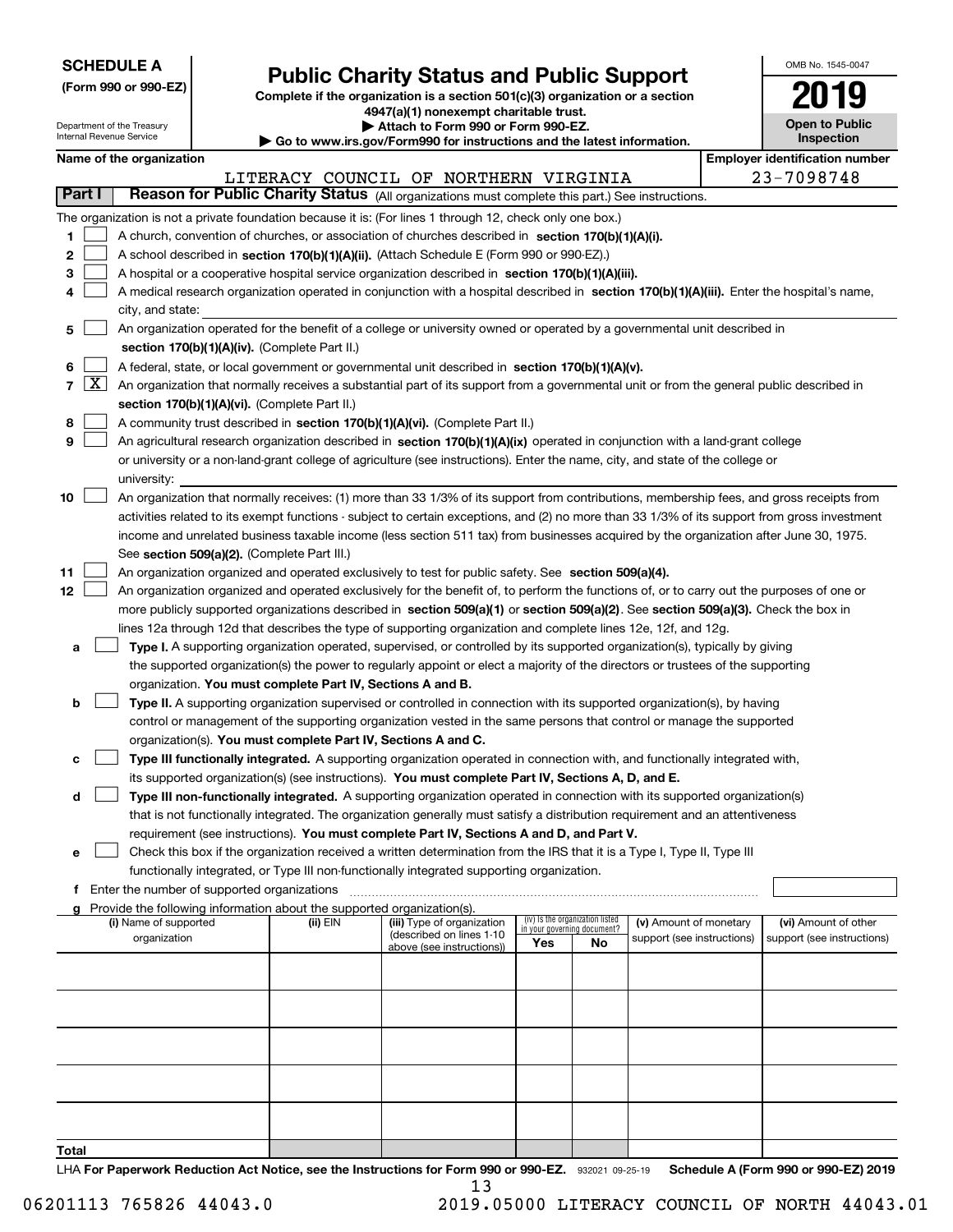#### **2** Schedule A (Form 990 or 990-EZ) 2019 <code>LITERACY COUNCIL OF NORTHERN VIRGINIA  $23$ – $7098748$  Page</code> **Part II Support Schedule for Organizations Described in Sections 170(b)(1)(A)(iv) and 170(b)(1)(A)(vi)**

(Complete only if you checked the box on line 5, 7, or 8 of Part I or if the organization failed to qualify under Part III. If the organization fails to qualify under the tests listed below, please complete Part III.)

|    | <b>Section A. Public Support</b>                                                                                                               |          |            |            |            |                                      |                                          |  |  |  |  |
|----|------------------------------------------------------------------------------------------------------------------------------------------------|----------|------------|------------|------------|--------------------------------------|------------------------------------------|--|--|--|--|
|    | Calendar year (or fiscal year beginning in) $\blacktriangleright$                                                                              | (a) 2015 | $(b)$ 2016 | $(c)$ 2017 | $(d)$ 2018 | (e) 2019                             | (f) Total                                |  |  |  |  |
|    | 1 Gifts, grants, contributions, and                                                                                                            |          |            |            |            |                                      |                                          |  |  |  |  |
|    | membership fees received. (Do not                                                                                                              |          |            |            |            |                                      |                                          |  |  |  |  |
|    | include any "unusual grants.")                                                                                                                 | 1022286. | 1142570.   | 759,225.   | 784,868.   | 1038620.                             | 4747569.                                 |  |  |  |  |
|    | 2 Tax revenues levied for the organ-                                                                                                           |          |            |            |            |                                      |                                          |  |  |  |  |
|    | ization's benefit and either paid to                                                                                                           |          |            |            |            |                                      |                                          |  |  |  |  |
|    | or expended on its behalf                                                                                                                      |          |            |            |            |                                      |                                          |  |  |  |  |
|    | 3 The value of services or facilities                                                                                                          |          |            |            |            |                                      |                                          |  |  |  |  |
|    | furnished by a governmental unit to                                                                                                            |          |            |            |            |                                      |                                          |  |  |  |  |
|    | the organization without charge                                                                                                                |          | 81,000.    | 81,000.    | 81,000.    | 162,000.                             | 405,000.                                 |  |  |  |  |
|    | 4 Total. Add lines 1 through 3                                                                                                                 | 1022286. | 1223570.   | 840, 225.  | 865,868.   | 1200620.                             | 5152569.                                 |  |  |  |  |
|    | 5 The portion of total contributions                                                                                                           |          |            |            |            |                                      |                                          |  |  |  |  |
|    | by each person (other than a                                                                                                                   |          |            |            |            |                                      |                                          |  |  |  |  |
|    | governmental unit or publicly                                                                                                                  |          |            |            |            |                                      |                                          |  |  |  |  |
|    | supported organization) included                                                                                                               |          |            |            |            |                                      |                                          |  |  |  |  |
|    | on line 1 that exceeds 2% of the                                                                                                               |          |            |            |            |                                      |                                          |  |  |  |  |
|    | amount shown on line 11,                                                                                                                       |          |            |            |            |                                      |                                          |  |  |  |  |
|    | column (f)                                                                                                                                     |          |            |            |            |                                      | 757,343.                                 |  |  |  |  |
|    | 6 Public support. Subtract line 5 from line 4.                                                                                                 |          |            |            |            |                                      | 4395226.                                 |  |  |  |  |
|    | <b>Section B. Total Support</b>                                                                                                                |          |            |            |            |                                      |                                          |  |  |  |  |
|    | Calendar year (or fiscal year beginning in) $\blacktriangleright$                                                                              | (a) 2015 | (b) 2016   | $(c)$ 2017 | $(d)$ 2018 | (e) 2019                             | (f) Total                                |  |  |  |  |
|    | <b>7</b> Amounts from line 4                                                                                                                   | 1022286. | 1223570.   | 840, 225.  | 865,868.   | 1200620.                             | 5152569.                                 |  |  |  |  |
|    | 8 Gross income from interest,                                                                                                                  |          |            |            |            |                                      |                                          |  |  |  |  |
|    | dividends, payments received on                                                                                                                |          |            |            |            |                                      |                                          |  |  |  |  |
|    | securities loans, rents, royalties,                                                                                                            |          |            |            |            |                                      |                                          |  |  |  |  |
|    | and income from similar sources                                                                                                                | 18,365.  | 23,862.    | 19,131.    | 14,723.    | 13,612.                              | 89,693.                                  |  |  |  |  |
|    | 9 Net income from unrelated business                                                                                                           |          |            |            |            |                                      |                                          |  |  |  |  |
|    | activities, whether or not the                                                                                                                 |          |            |            |            |                                      |                                          |  |  |  |  |
|    | business is regularly carried on                                                                                                               |          |            |            |            |                                      |                                          |  |  |  |  |
|    | 10 Other income. Do not include gain                                                                                                           |          |            |            |            |                                      |                                          |  |  |  |  |
|    | or loss from the sale of capital                                                                                                               |          |            |            |            |                                      |                                          |  |  |  |  |
|    | assets (Explain in Part VI.)                                                                                                                   | 4,625.   |            | 4,256.     | 105.       | 255.                                 | 9,241.                                   |  |  |  |  |
|    | 11 Total support. Add lines 7 through 10                                                                                                       |          |            |            |            |                                      | 5251503.                                 |  |  |  |  |
|    | 12 Gross receipts from related activities, etc. (see instructions)                                                                             |          |            |            |            | 12                                   | 532, 191.                                |  |  |  |  |
|    | 13 First five years. If the Form 990 is for the organization's first, second, third, fourth, or fifth tax year as a section 501(c)(3)          |          |            |            |            |                                      |                                          |  |  |  |  |
|    | organization, check this box and stop here                                                                                                     |          |            |            |            |                                      |                                          |  |  |  |  |
|    | Section C. Computation of Public Support Percentage                                                                                            |          |            |            |            |                                      |                                          |  |  |  |  |
|    | 14 Public support percentage for 2019 (line 6, column (f) divided by line 11, column (f) <i></i>                                               |          |            |            |            | 14                                   | 83.69<br>%                               |  |  |  |  |
|    |                                                                                                                                                |          |            |            |            | 15                                   | 79.29<br>$\%$                            |  |  |  |  |
|    | 16a 33 1/3% support test - 2019. If the organization did not check the box on line 13, and line 14 is 33 1/3% or more, check this box and      |          |            |            |            |                                      |                                          |  |  |  |  |
|    | stop here. The organization qualifies as a publicly supported organization                                                                     |          |            |            |            |                                      | $\blacktriangleright$ $\boxed{\text{X}}$ |  |  |  |  |
|    | b 33 1/3% support test - 2018. If the organization did not check a box on line 13 or 16a, and line 15 is 33 1/3% or more, check this box       |          |            |            |            |                                      |                                          |  |  |  |  |
|    |                                                                                                                                                |          |            |            |            |                                      |                                          |  |  |  |  |
|    | 17a 10% -facts-and-circumstances test - 2019. If the organization did not check a box on line 13, 16a, or 16b, and line 14 is 10% or more,     |          |            |            |            |                                      |                                          |  |  |  |  |
|    |                                                                                                                                                |          |            |            |            |                                      |                                          |  |  |  |  |
|    | and if the organization meets the "facts-and-circumstances" test, check this box and stop here. Explain in Part VI how the organization        |          |            |            |            |                                      |                                          |  |  |  |  |
|    | <b>b 10% -facts-and-circumstances test - 2018.</b> If the organization did not check a box on line 13, 16a, 16b, or 17a, and line 15 is 10% or |          |            |            |            |                                      |                                          |  |  |  |  |
|    | more, and if the organization meets the "facts-and-circumstances" test, check this box and stop here. Explain in Part VI how the               |          |            |            |            |                                      |                                          |  |  |  |  |
|    | organization meets the "facts-and-circumstances" test. The organization qualifies as a publicly supported organization                         |          |            |            |            |                                      |                                          |  |  |  |  |
| 18 | Private foundation. If the organization did not check a box on line 13, 16a, 16b, 17a, or 17b, check this box and see instructions             |          |            |            |            |                                      |                                          |  |  |  |  |
|    |                                                                                                                                                |          |            |            |            | Schodule A (Form 000 or 000 F7) 2010 |                                          |  |  |  |  |

**Schedule A (Form 990 or 990-EZ) 2019**

932022 09-25-19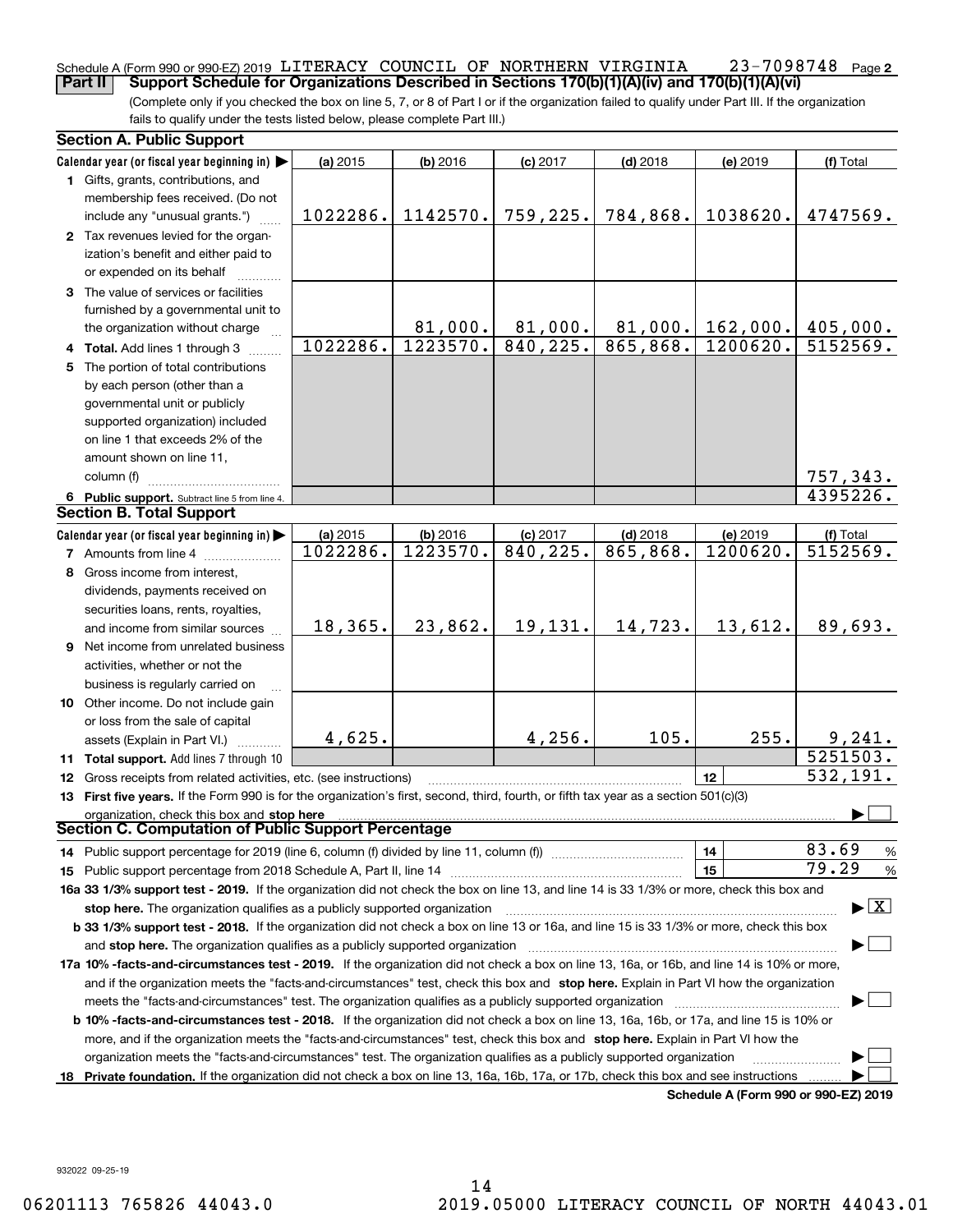#### **3** Schedule A (Form 990 or 990-EZ) 2019 <code>LITERACY COUNCIL OF NORTHERN VIRGINIA  $23$ – $7098748$  Page</code> **Part III Support Schedule for Organizations Described in Section 509(a)(2)**

(Complete only if you checked the box on line 10 of Part I or if the organization failed to qualify under Part II. If the organization fails to qualify under the tests listed below, please complete Part II.)

|    | <b>Section A. Public Support</b>                                                                                                                                                         |          |            |            |            |                                           |           |
|----|------------------------------------------------------------------------------------------------------------------------------------------------------------------------------------------|----------|------------|------------|------------|-------------------------------------------|-----------|
|    | Calendar year (or fiscal year beginning in) $\blacktriangleright$                                                                                                                        | (a) 2015 | $(b)$ 2016 | $(c)$ 2017 | $(d)$ 2018 | (e) 2019                                  | (f) Total |
|    | 1 Gifts, grants, contributions, and                                                                                                                                                      |          |            |            |            |                                           |           |
|    | membership fees received. (Do not                                                                                                                                                        |          |            |            |            |                                           |           |
|    | include any "unusual grants.")                                                                                                                                                           |          |            |            |            |                                           |           |
|    | 2 Gross receipts from admissions,<br>merchandise sold or services per-<br>formed, or facilities furnished in<br>any activity that is related to the<br>organization's tax-exempt purpose |          |            |            |            |                                           |           |
|    | 3 Gross receipts from activities that<br>are not an unrelated trade or bus-<br>iness under section 513                                                                                   |          |            |            |            |                                           |           |
|    | 4 Tax revenues levied for the organ-                                                                                                                                                     |          |            |            |            |                                           |           |
|    | ization's benefit and either paid to                                                                                                                                                     |          |            |            |            |                                           |           |
|    | or expended on its behalf<br>.                                                                                                                                                           |          |            |            |            |                                           |           |
|    | 5 The value of services or facilities<br>furnished by a governmental unit to<br>the organization without charge                                                                          |          |            |            |            |                                           |           |
|    | <b>6 Total.</b> Add lines 1 through 5                                                                                                                                                    |          |            |            |            |                                           |           |
|    | 7a Amounts included on lines 1, 2, and                                                                                                                                                   |          |            |            |            |                                           |           |
|    | 3 received from disqualified persons<br><b>b</b> Amounts included on lines 2 and 3 received                                                                                              |          |            |            |            |                                           |           |
|    | from other than disqualified persons that                                                                                                                                                |          |            |            |            |                                           |           |
|    | exceed the greater of \$5,000 or 1% of the<br>amount on line 13 for the year                                                                                                             |          |            |            |            |                                           |           |
|    | c Add lines 7a and 7b                                                                                                                                                                    |          |            |            |            |                                           |           |
|    | 8 Public support. (Subtract line 7c from line 6.)                                                                                                                                        |          |            |            |            |                                           |           |
|    | <b>Section B. Total Support</b>                                                                                                                                                          |          |            |            |            |                                           |           |
|    | Calendar year (or fiscal year beginning in) $\blacktriangleright$                                                                                                                        | (a) 2015 | (b) 2016   | $(c)$ 2017 | $(d)$ 2018 | (e) 2019                                  | (f) Total |
|    | 9 Amounts from line 6                                                                                                                                                                    |          |            |            |            |                                           |           |
|    | 10a Gross income from interest,<br>dividends, payments received on<br>securities loans, rents, royalties,<br>and income from similar sources                                             |          |            |            |            |                                           |           |
|    | <b>b</b> Unrelated business taxable income                                                                                                                                               |          |            |            |            |                                           |           |
|    | (less section 511 taxes) from businesses                                                                                                                                                 |          |            |            |            |                                           |           |
|    | acquired after June 30, 1975                                                                                                                                                             |          |            |            |            |                                           |           |
|    | c Add lines 10a and 10b<br>11 Net income from unrelated business<br>activities not included in line 10b,<br>whether or not the business is<br>regularly carried on                       |          |            |            |            |                                           |           |
|    | <b>12</b> Other income. Do not include gain<br>or loss from the sale of capital<br>assets (Explain in Part VI.)                                                                          |          |            |            |            |                                           |           |
|    | 13 Total support. (Add lines 9, 10c, 11, and 12.)                                                                                                                                        |          |            |            |            |                                           |           |
|    | 14 First five years. If the Form 990 is for the organization's first, second, third, fourth, or fifth tax year as a section 501(c)(3) organization,                                      |          |            |            |            |                                           |           |
|    | check this box and stop here measurements are constructed as the state of the state of the state of the state o                                                                          |          |            |            |            |                                           |           |
|    | <b>Section C. Computation of Public Support Percentage</b>                                                                                                                               |          |            |            |            |                                           |           |
|    | 15 Public support percentage for 2019 (line 8, column (f), divided by line 13, column (f))                                                                                               |          |            |            |            | 15                                        | %         |
|    | 16 Public support percentage from 2018 Schedule A, Part III, line 15                                                                                                                     |          |            |            |            | 16                                        | %         |
|    | <b>Section D. Computation of Investment Income Percentage</b>                                                                                                                            |          |            |            |            |                                           |           |
|    | 17 Investment income percentage for 2019 (line 10c, column (f), divided by line 13, column (f))                                                                                          |          |            |            |            | 17                                        | %         |
|    | <b>18</b> Investment income percentage from <b>2018</b> Schedule A, Part III, line 17                                                                                                    |          |            |            |            | 18                                        | %         |
|    | 19a 33 1/3% support tests - 2019. If the organization did not check the box on line 14, and line 15 is more than 33 1/3%, and line 17 is not                                             |          |            |            |            |                                           |           |
|    | more than 33 1/3%, check this box and stop here. The organization qualifies as a publicly supported organization                                                                         |          |            |            |            |                                           | ▶         |
|    | b 33 1/3% support tests - 2018. If the organization did not check a box on line 14 or line 19a, and line 16 is more than 33 1/3%, and                                                    |          |            |            |            |                                           |           |
|    | line 18 is not more than 33 1/3%, check this box and stop here. The organization qualifies as a publicly supported organization                                                          |          |            |            |            |                                           |           |
| 20 | Private foundation. If the organization did not check a box on line 14, 19a, or 19b, check this box and see instructions                                                                 |          |            |            |            | .<br>Schedule A (Form 990 or 990-EZ) 2019 |           |
|    | 932023 09-25-19                                                                                                                                                                          |          |            |            |            |                                           |           |

15

 <sup>06201113 765826 44043.0 2019.05000</sup> LITERACY COUNCIL OF NORTH 44043.01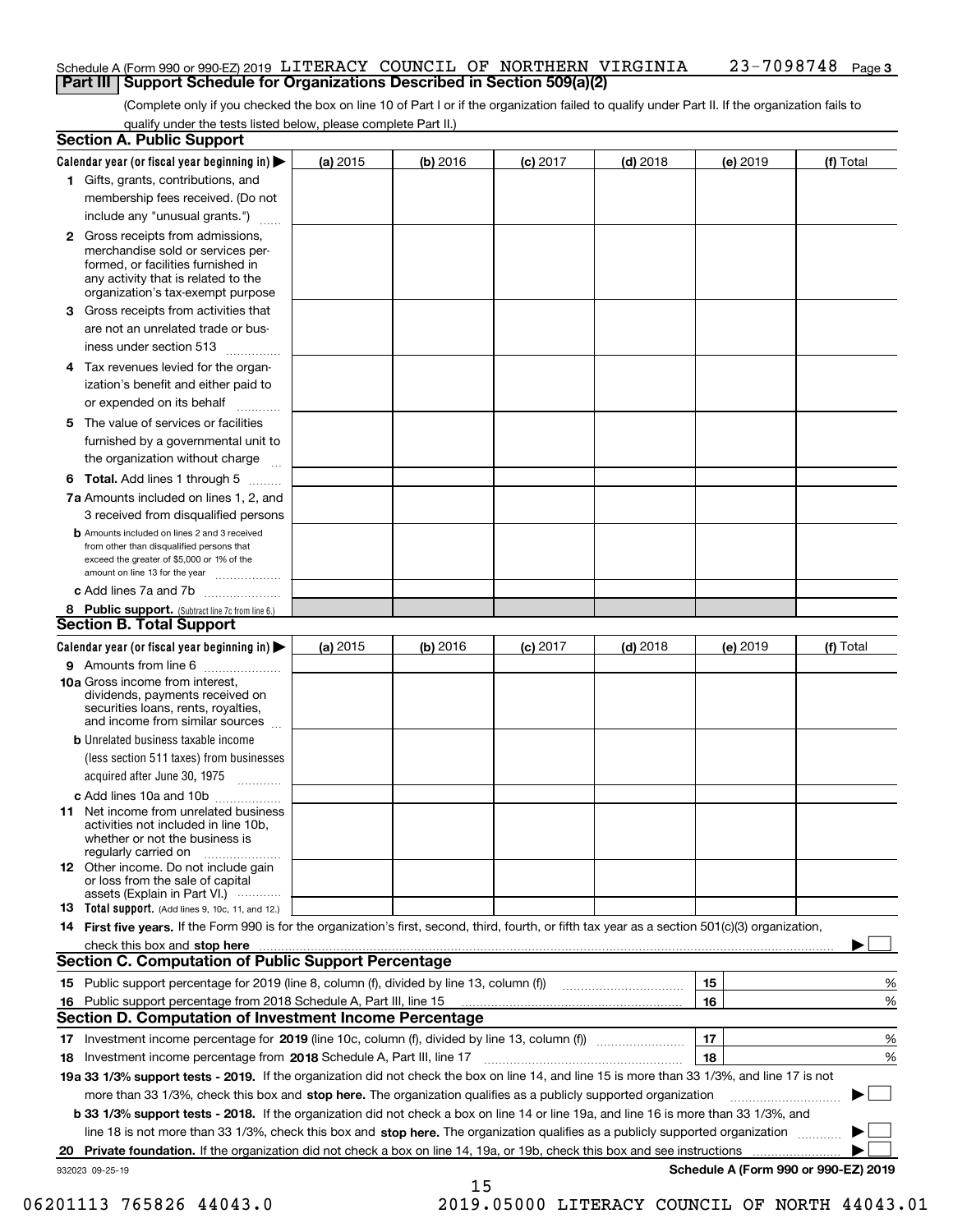|                                            |  |  |  |  | Schedule A (Form 990 or 990-EZ) 2019 LITERACY COUNCIL OF NORTHERN VIRGINIA | 23-7098748 | Page $4$ |
|--------------------------------------------|--|--|--|--|----------------------------------------------------------------------------|------------|----------|
| $\overline{B}$ . The set of $\overline{B}$ |  |  |  |  |                                                                            |            |          |

### **Part IV Supporting Organizations**

(Complete only if you checked a box in line 12 on Part I. If you checked 12a of Part I, complete Sections A and B. If you checked 12b of Part I, complete Sections A and C. If you checked 12c of Part I, complete Sections A, D, and E. If you checked 12d of Part I, complete Sections A and D, and complete Part V.)

### **Section A. All Supporting Organizations**

- **1** Are all of the organization's supported organizations listed by name in the organization's governing documents? If "No," describe in **Part VI** how the supported organizations are designated. If designated by *class or purpose, describe the designation. If historic and continuing relationship, explain.*
- **2** Did the organization have any supported organization that does not have an IRS determination of status under section 509(a)(1) or (2)? If "Yes," explain in Part VI how the organization determined that the supported *organization was described in section 509(a)(1) or (2).*
- **3a** Did the organization have a supported organization described in section 501(c)(4), (5), or (6)? If "Yes," answer *(b) and (c) below.*
- **b** Did the organization confirm that each supported organization qualified under section 501(c)(4), (5), or (6) and satisfied the public support tests under section 509(a)(2)? If "Yes," describe in **Part VI** when and how the *organization made the determination.*
- **c**Did the organization ensure that all support to such organizations was used exclusively for section 170(c)(2)(B) purposes? If "Yes," explain in **Part VI** what controls the organization put in place to ensure such use.
- **4a***If* Was any supported organization not organized in the United States ("foreign supported organization")? *"Yes," and if you checked 12a or 12b in Part I, answer (b) and (c) below.*
- **b** Did the organization have ultimate control and discretion in deciding whether to make grants to the foreign supported organization? If "Yes," describe in **Part VI** how the organization had such control and discretion *despite being controlled or supervised by or in connection with its supported organizations.*
- **c** Did the organization support any foreign supported organization that does not have an IRS determination under sections 501(c)(3) and 509(a)(1) or (2)? If "Yes," explain in **Part VI** what controls the organization used *to ensure that all support to the foreign supported organization was used exclusively for section 170(c)(2)(B) purposes.*
- **5a** Did the organization add, substitute, or remove any supported organizations during the tax year? If "Yes," answer (b) and (c) below (if applicable). Also, provide detail in **Part VI,** including (i) the names and EIN *numbers of the supported organizations added, substituted, or removed; (ii) the reasons for each such action; (iii) the authority under the organization's organizing document authorizing such action; and (iv) how the action was accomplished (such as by amendment to the organizing document).*
- **b** Type I or Type II only. Was any added or substituted supported organization part of a class already designated in the organization's organizing document?
- **cSubstitutions only.**  Was the substitution the result of an event beyond the organization's control?
- **6** Did the organization provide support (whether in the form of grants or the provision of services or facilities) to **Part VI.** *If "Yes," provide detail in* support or benefit one or more of the filing organization's supported organizations? anyone other than (i) its supported organizations, (ii) individuals that are part of the charitable class benefited by one or more of its supported organizations, or (iii) other supporting organizations that also
- **7**Did the organization provide a grant, loan, compensation, or other similar payment to a substantial contributor *If "Yes," complete Part I of Schedule L (Form 990 or 990-EZ).* regard to a substantial contributor? (as defined in section 4958(c)(3)(C)), a family member of a substantial contributor, or a 35% controlled entity with
- **8** Did the organization make a loan to a disqualified person (as defined in section 4958) not described in line 7? *If "Yes," complete Part I of Schedule L (Form 990 or 990-EZ).*
- **9a** Was the organization controlled directly or indirectly at any time during the tax year by one or more in section 509(a)(1) or (2))? If "Yes," *provide detail in* <code>Part VI.</code> disqualified persons as defined in section 4946 (other than foundation managers and organizations described
- **b**the supporting organization had an interest? If "Yes," provide detail in P**art VI**. Did one or more disqualified persons (as defined in line 9a) hold a controlling interest in any entity in which
- **c**Did a disqualified person (as defined in line 9a) have an ownership interest in, or derive any personal benefit from, assets in which the supporting organization also had an interest? If "Yes," provide detail in P**art VI.**
- **10a** Was the organization subject to the excess business holdings rules of section 4943 because of section supporting organizations)? If "Yes," answer 10b below. 4943(f) (regarding certain Type II supporting organizations, and all Type III non-functionally integrated
- **b** Did the organization have any excess business holdings in the tax year? (Use Schedule C, Form 4720, to *determine whether the organization had excess business holdings.)*

932024 09-25-19

**YesNo**

**1**

**2**

**Schedule A (Form 990 or 990-EZ) 2019**

**10b**

16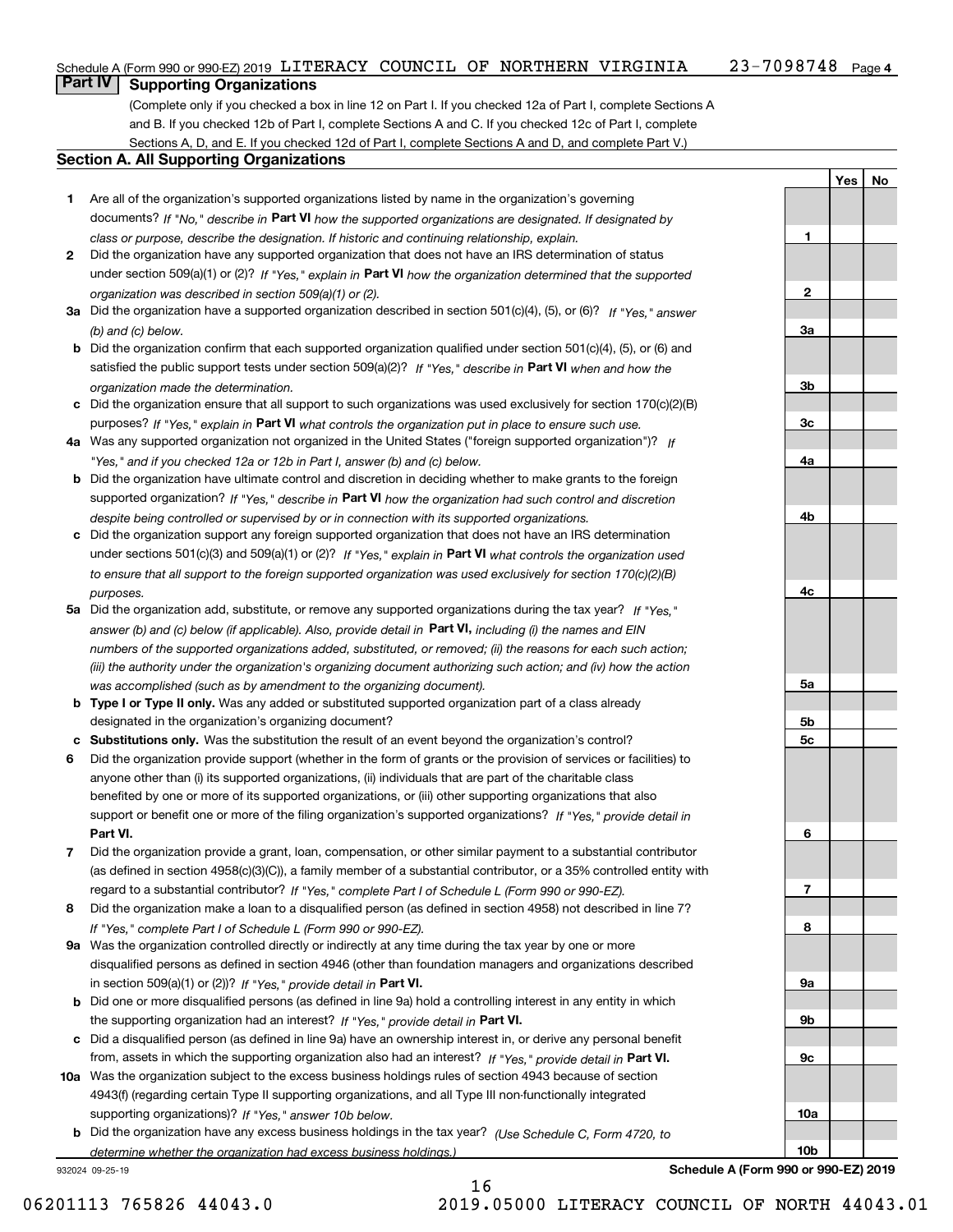#### Schedule A (Form 990 or 990-EZ) 2019 LITERACY COUNCIL OF NORTHERN VIRGINIA 23-7098748 Page 5 LITERACY COUNCIL OF NORTHERN VIRGINIA 23-7098748

|    | <b>Part IV</b>  | Supporting Organizations (continued)                                                                                              |                 |     |    |
|----|-----------------|-----------------------------------------------------------------------------------------------------------------------------------|-----------------|-----|----|
|    |                 |                                                                                                                                   |                 | Yes | No |
| 11 |                 | Has the organization accepted a gift or contribution from any of the following persons?                                           |                 |     |    |
|    |                 | a A person who directly or indirectly controls, either alone or together with persons described in (b) and (c)                    |                 |     |    |
|    |                 | below, the governing body of a supported organization?                                                                            | 11a             |     |    |
|    |                 | <b>b</b> A family member of a person described in (a) above?                                                                      | 11 <sub>b</sub> |     |    |
|    |                 | c A 35% controlled entity of a person described in (a) or (b) above? If "Yes" to a, b, or c, provide detail in Part VI.           | 11c             |     |    |
|    |                 | <b>Section B. Type I Supporting Organizations</b>                                                                                 |                 |     |    |
|    |                 |                                                                                                                                   |                 | Yes | No |
| 1. |                 | Did the directors, trustees, or membership of one or more supported organizations have the power to                               |                 |     |    |
|    |                 | regularly appoint or elect at least a majority of the organization's directors or trustees at all times during the                |                 |     |    |
|    |                 | tax year? If "No," describe in Part VI how the supported organization(s) effectively operated, supervised, or                     |                 |     |    |
|    |                 | controlled the organization's activities. If the organization had more than one supported organization,                           |                 |     |    |
|    |                 | describe how the powers to appoint and/or remove directors or trustees were allocated among the supported                         |                 |     |    |
|    |                 | organizations and what conditions or restrictions, if any, applied to such powers during the tax year.                            | 1               |     |    |
| 2  |                 | Did the organization operate for the benefit of any supported organization other than the supported                               |                 |     |    |
|    |                 | organization(s) that operated, supervised, or controlled the supporting organization? If "Yes," explain in                        |                 |     |    |
|    |                 | Part VI how providing such benefit carried out the purposes of the supported organization(s) that operated,                       |                 |     |    |
|    |                 | supervised, or controlled the supporting organization.                                                                            | 2               |     |    |
|    |                 | <b>Section C. Type II Supporting Organizations</b>                                                                                |                 |     |    |
|    |                 |                                                                                                                                   |                 | Yes | No |
| 1  |                 | Were a majority of the organization's directors or trustees during the tax year also a majority of the directors                  |                 |     |    |
|    |                 | or trustees of each of the organization's supported organization(s)? If "No," describe in Part VI how control                     |                 |     |    |
|    |                 |                                                                                                                                   |                 |     |    |
|    |                 | or management of the supporting organization was vested in the same persons that controlled or managed                            | 1               |     |    |
|    |                 | the supported organization(s).<br><b>Section D. All Type III Supporting Organizations</b>                                         |                 |     |    |
|    |                 |                                                                                                                                   |                 | Yes | No |
| 1  |                 | Did the organization provide to each of its supported organizations, by the last day of the fifth month of the                    |                 |     |    |
|    |                 |                                                                                                                                   |                 |     |    |
|    |                 | organization's tax year, (i) a written notice describing the type and amount of support provided during the prior tax             |                 |     |    |
|    |                 | year, (ii) a copy of the Form 990 that was most recently filed as of the date of notification, and (iii) copies of the            |                 |     |    |
|    |                 | organization's governing documents in effect on the date of notification, to the extent not previously provided?                  | 1               |     |    |
| 2  |                 | Were any of the organization's officers, directors, or trustees either (i) appointed or elected by the supported                  |                 |     |    |
|    |                 | organization(s) or (ii) serving on the governing body of a supported organization? If "No," explain in Part VI how                |                 |     |    |
|    |                 | the organization maintained a close and continuous working relationship with the supported organization(s).                       | 2               |     |    |
| 3  |                 | By reason of the relationship described in (2), did the organization's supported organizations have a                             |                 |     |    |
|    |                 | significant voice in the organization's investment policies and in directing the use of the organization's                        |                 |     |    |
|    |                 | income or assets at all times during the tax year? If "Yes," describe in Part VI the role the organization's                      |                 |     |    |
|    |                 | supported organizations played in this regard.                                                                                    | 3               |     |    |
|    |                 | Section E. Type III Functionally Integrated Supporting Organizations                                                              |                 |     |    |
| 1  |                 | Check the box next to the method that the organization used to satisfy the Integral Part Test during the year (see instructions). |                 |     |    |
| a  |                 | The organization satisfied the Activities Test. Complete line 2 below.                                                            |                 |     |    |
| b  |                 | The organization is the parent of each of its supported organizations. Complete line 3 below.                                     |                 |     |    |
| c  |                 | The organization supported a governmental entity. Describe in Part VI how you supported a government entity (see instructions),   |                 |     |    |
| 2  |                 | Activities Test. Answer (a) and (b) below.                                                                                        |                 | Yes | No |
| а  |                 | Did substantially all of the organization's activities during the tax year directly further the exempt purposes of                |                 |     |    |
|    |                 | the supported organization(s) to which the organization was responsive? If "Yes," then in Part VI identify                        |                 |     |    |
|    |                 | those supported organizations and explain how these activities directly furthered their exempt purposes,                          |                 |     |    |
|    |                 | how the organization was responsive to those supported organizations, and how the organization determined                         |                 |     |    |
|    |                 | that these activities constituted substantially all of its activities.                                                            | 2a              |     |    |
| b  |                 | Did the activities described in (a) constitute activities that, but for the organization's involvement, one or more               |                 |     |    |
|    |                 | of the organization's supported organization(s) would have been engaged in? If "Yes," explain in Part VI the                      |                 |     |    |
|    |                 | reasons for the organization's position that its supported organization(s) would have engaged in these                            |                 |     |    |
|    |                 | activities but for the organization's involvement.                                                                                | 2b              |     |    |
| З  |                 | Parent of Supported Organizations. Answer (a) and (b) below.                                                                      |                 |     |    |
| а  |                 | Did the organization have the power to regularly appoint or elect a majority of the officers, directors, or                       |                 |     |    |
|    |                 | trustees of each of the supported organizations? Provide details in Part VI.                                                      | За              |     |    |
|    |                 | <b>b</b> Did the organization exercise a substantial degree of direction over the policies, programs, and activities of each      |                 |     |    |
|    |                 | of its supported organizations? If "Yes," describe in Part VI the role played by the organization in this regard.                 | 3b              |     |    |
|    | 932025 09-25-19 | Schedule A (Form 990 or 990-EZ) 2019                                                                                              |                 |     |    |

17

06201113 765826 44043.0 2019.05000 LITERACY COUNCIL OF NORTH 44043.01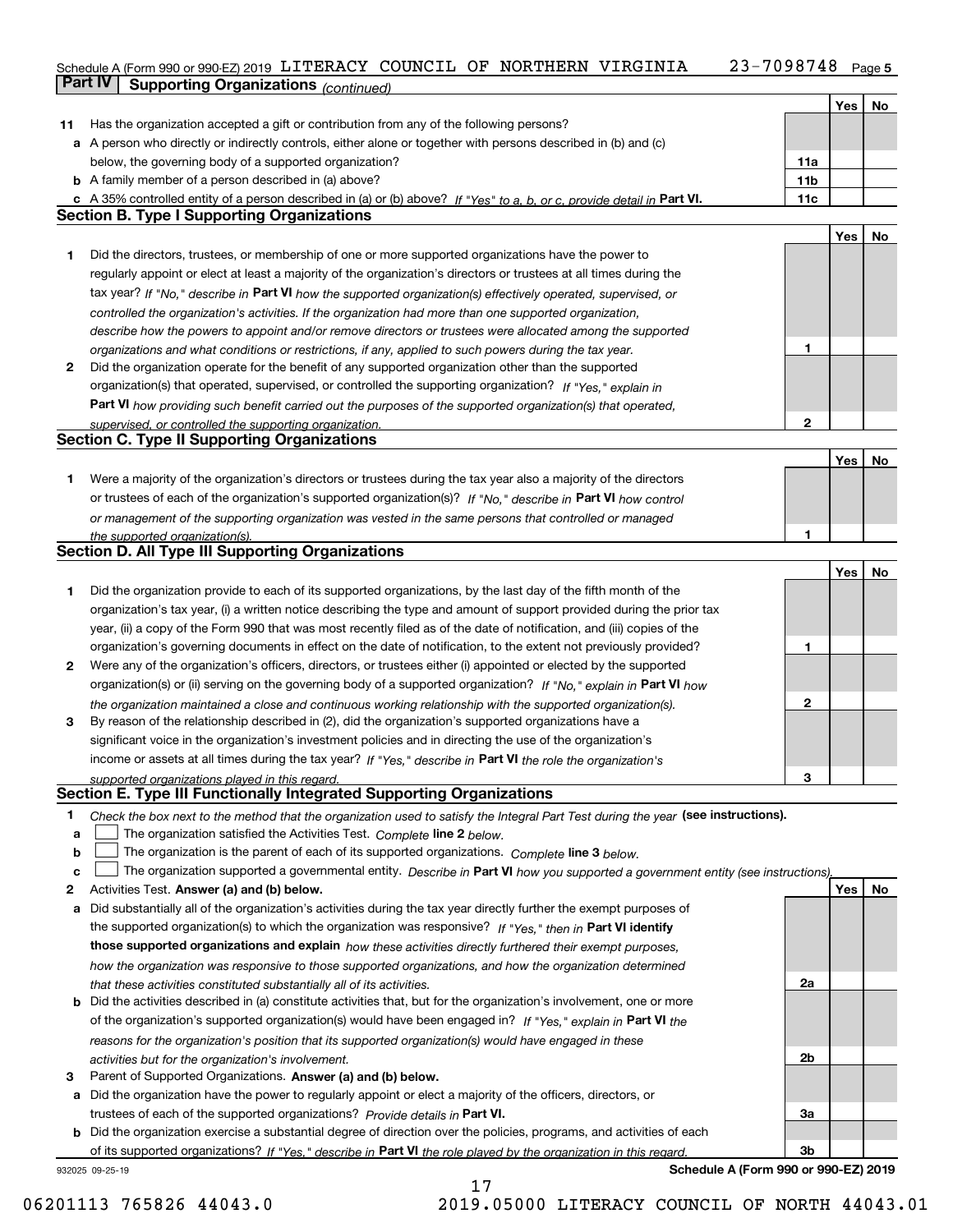| <b>Part V</b> | Schedule A (Form 990 or 990-EZ) 2019 LITERACY COUNCIL OF NORTHERN VIRGINIA<br>Type III Non-Functionally Integrated 509(a)(3) Supporting Organizations |                |                | 23-7098748<br>Page 6           |
|---------------|-------------------------------------------------------------------------------------------------------------------------------------------------------|----------------|----------------|--------------------------------|
| 1             | Check here if the organization satisfied the Integral Part Test as a qualifying trust on Nov. 20, 1970 (explain in Part VI). See instructions. Al     |                |                |                                |
|               | other Type III non-functionally integrated supporting organizations must complete Sections A through E.                                               |                |                |                                |
|               | Section A - Adjusted Net Income                                                                                                                       |                | (A) Prior Year | (B) Current Year<br>(optional) |
| 1             | Net short-term capital gain                                                                                                                           | 1              |                |                                |
| 2             | Recoveries of prior-year distributions                                                                                                                | $\mathbf{2}$   |                |                                |
| з             | Other gross income (see instructions)                                                                                                                 | 3              |                |                                |
| 4             | Add lines 1 through 3.                                                                                                                                | 4              |                |                                |
| 5             | Depreciation and depletion                                                                                                                            | 5              |                |                                |
| 6             | Portion of operating expenses paid or incurred for production or                                                                                      |                |                |                                |
|               | collection of gross income or for management, conservation, or                                                                                        |                |                |                                |
|               | maintenance of property held for production of income (see instructions)                                                                              | 6              |                |                                |
| 7             | Other expenses (see instructions)                                                                                                                     | $\overline{7}$ |                |                                |
| 8             | Adjusted Net Income (subtract lines 5, 6, and 7 from line 4)                                                                                          | 8              |                |                                |
|               | <b>Section B - Minimum Asset Amount</b>                                                                                                               |                | (A) Prior Year | (B) Current Year<br>(optional) |
| 1.            | Aggregate fair market value of all non-exempt-use assets (see                                                                                         |                |                |                                |
|               | instructions for short tax year or assets held for part of year):                                                                                     |                |                |                                |
|               | a Average monthly value of securities                                                                                                                 | 1a             |                |                                |
|               | <b>b</b> Average monthly cash balances                                                                                                                | 1b             |                |                                |
|               | c Fair market value of other non-exempt-use assets                                                                                                    | 1c             |                |                                |
|               | d Total (add lines 1a, 1b, and 1c)                                                                                                                    | 1d             |                |                                |
|               | <b>e</b> Discount claimed for blockage or other                                                                                                       |                |                |                                |
|               | factors (explain in detail in Part VI):                                                                                                               |                |                |                                |
| 2             | Acquisition indebtedness applicable to non-exempt-use assets                                                                                          | $\mathbf{2}$   |                |                                |
| з             | Subtract line 2 from line 1d.                                                                                                                         | 3              |                |                                |
| 4             | Cash deemed held for exempt use. Enter 1-1/2% of line 3 (for greater amount,                                                                          |                |                |                                |
|               | see instructions).                                                                                                                                    | 4              |                |                                |
| 5             | Net value of non-exempt-use assets (subtract line 4 from line 3)                                                                                      | 5              |                |                                |
| 6             | Multiply line 5 by .035.                                                                                                                              | 6              |                |                                |
| 7             | Recoveries of prior-year distributions                                                                                                                | $\overline{7}$ |                |                                |
| 8             | Minimum Asset Amount (add line 7 to line 6)                                                                                                           | 8              |                |                                |
|               | <b>Section C - Distributable Amount</b>                                                                                                               |                |                | <b>Current Year</b>            |
|               | Adjusted net income for prior year (from Section A, line 8, Column A)                                                                                 | 1              |                |                                |
| 2             | Enter 85% of line 1.                                                                                                                                  | 2              |                |                                |
| 3             | Minimum asset amount for prior year (from Section B, line 8, Column A)                                                                                | 3              |                |                                |
| 4             | Enter greater of line 2 or line 3.                                                                                                                    | 4              |                |                                |
| 5             | Income tax imposed in prior year                                                                                                                      | 5              |                |                                |
| 6             | <b>Distributable Amount.</b> Subtract line 5 from line 4, unless subject to                                                                           |                |                |                                |
|               | emergency temporary reduction (see instructions).                                                                                                     | 6              |                |                                |
| 7             | Check here if the current year is the organization's first as a non-functionally integrated Type III supporting organization (see                     |                |                |                                |

instructions).

**Schedule A (Form 990 or 990-EZ) 2019**

932026 09-25-19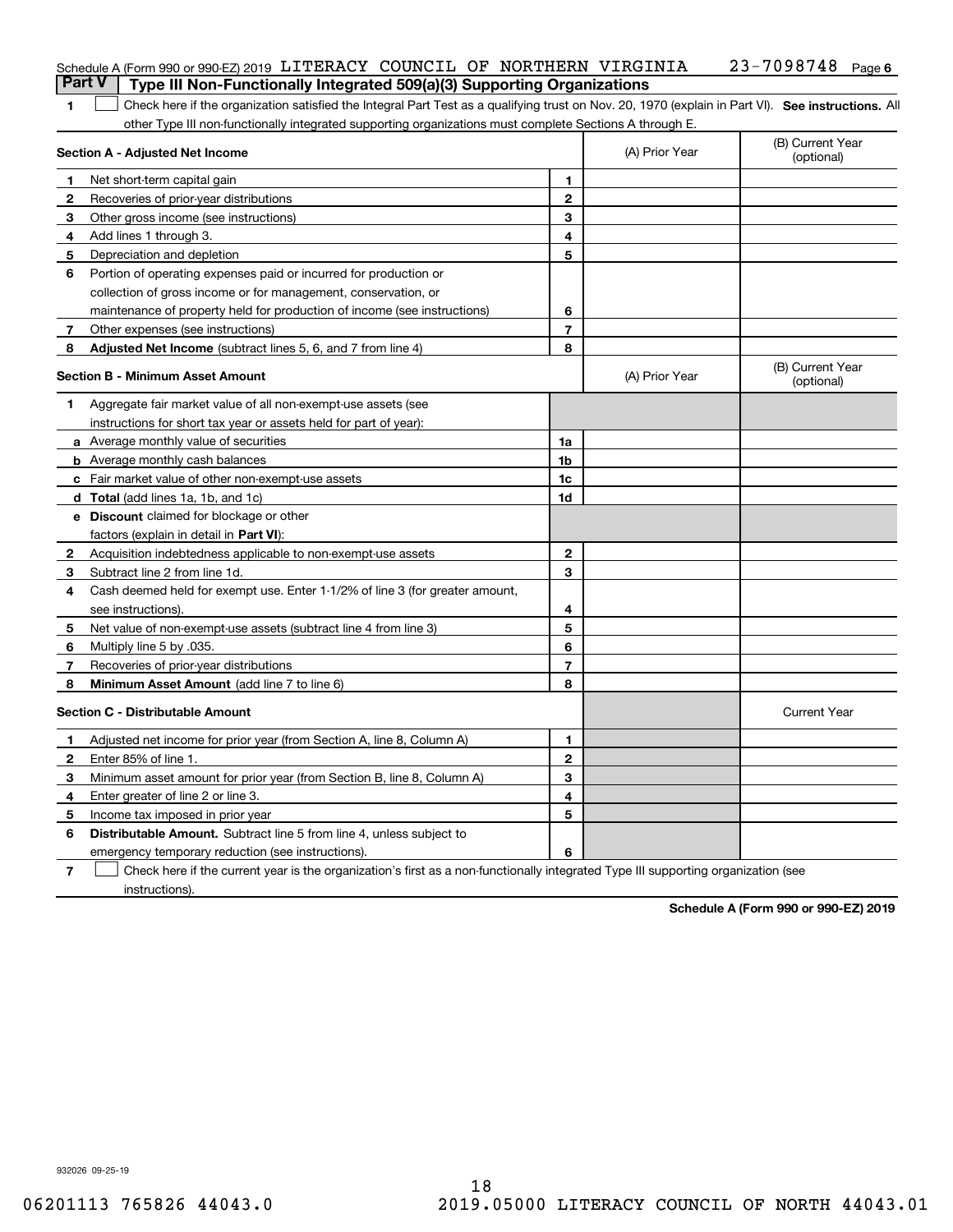## Schedule A (Form 990 or 990-EZ) 2019 <code>LITERACY COUNCIL OF NORTHERN VIRGINIA  $23$ – $7098748$  Page</code>

| <b>Part V</b> | Type III Non-Functionally Integrated 509(a)(3) Supporting Organizations                    |                                    | (continued)                                   |                                                         |
|---------------|--------------------------------------------------------------------------------------------|------------------------------------|-----------------------------------------------|---------------------------------------------------------|
|               | <b>Section D - Distributions</b>                                                           |                                    |                                               | <b>Current Year</b>                                     |
| 1             | Amounts paid to supported organizations to accomplish exempt purposes                      |                                    |                                               |                                                         |
| 2             | Amounts paid to perform activity that directly furthers exempt purposes of supported       |                                    |                                               |                                                         |
|               | organizations, in excess of income from activity                                           |                                    |                                               |                                                         |
| 3             | Administrative expenses paid to accomplish exempt purposes of supported organizations      |                                    |                                               |                                                         |
| 4             | Amounts paid to acquire exempt-use assets                                                  |                                    |                                               |                                                         |
| 5             | Qualified set-aside amounts (prior IRS approval required)                                  |                                    |                                               |                                                         |
| 6             | Other distributions (describe in Part VI). See instructions.                               |                                    |                                               |                                                         |
| 7             | <b>Total annual distributions.</b> Add lines 1 through 6.                                  |                                    |                                               |                                                         |
| 8             | Distributions to attentive supported organizations to which the organization is responsive |                                    |                                               |                                                         |
|               | (provide details in Part VI). See instructions.                                            |                                    |                                               |                                                         |
| 9             | Distributable amount for 2019 from Section C, line 6                                       |                                    |                                               |                                                         |
| 10            | Line 8 amount divided by line 9 amount                                                     |                                    |                                               |                                                         |
|               | <b>Section E - Distribution Allocations</b> (see instructions)                             | (i)<br><b>Excess Distributions</b> | (ii)<br><b>Underdistributions</b><br>Pre-2019 | (iii)<br><b>Distributable</b><br><b>Amount for 2019</b> |
| 1             | Distributable amount for 2019 from Section C, line 6                                       |                                    |                                               |                                                         |
| 2             | Underdistributions, if any, for years prior to 2019 (reason-                               |                                    |                                               |                                                         |
|               | able cause required- explain in Part VI). See instructions.                                |                                    |                                               |                                                         |
| З             | Excess distributions carryover, if any, to 2019                                            |                                    |                                               |                                                         |
|               | <b>a</b> From 2014                                                                         |                                    |                                               |                                                         |
|               | <b>b</b> From $2015$                                                                       |                                    |                                               |                                                         |
|               | $c$ From 2016                                                                              |                                    |                                               |                                                         |
|               | d From 2017                                                                                |                                    |                                               |                                                         |
|               | e From 2018                                                                                |                                    |                                               |                                                         |
|               | Total of lines 3a through e                                                                |                                    |                                               |                                                         |
| g             | Applied to underdistributions of prior years                                               |                                    |                                               |                                                         |
|               | h Applied to 2019 distributable amount                                                     |                                    |                                               |                                                         |
|               | Carryover from 2014 not applied (see instructions)                                         |                                    |                                               |                                                         |
|               | Remainder. Subtract lines 3g, 3h, and 3i from 3f.                                          |                                    |                                               |                                                         |
| 4             | Distributions for 2019 from Section D,                                                     |                                    |                                               |                                                         |
|               | line $7:$                                                                                  |                                    |                                               |                                                         |
|               | <b>a</b> Applied to underdistributions of prior years                                      |                                    |                                               |                                                         |
|               | <b>b</b> Applied to 2019 distributable amount                                              |                                    |                                               |                                                         |
|               | c Remainder. Subtract lines 4a and 4b from 4.                                              |                                    |                                               |                                                         |
| 5             | Remaining underdistributions for years prior to 2019, if                                   |                                    |                                               |                                                         |
|               | any. Subtract lines 3g and 4a from line 2. For result greater                              |                                    |                                               |                                                         |
|               | than zero, explain in Part VI. See instructions.                                           |                                    |                                               |                                                         |
| 6             | Remaining underdistributions for 2019. Subtract lines 3h                                   |                                    |                                               |                                                         |
|               | and 4b from line 1. For result greater than zero, explain in                               |                                    |                                               |                                                         |
|               | Part VI. See instructions.                                                                 |                                    |                                               |                                                         |
| 7             | Excess distributions carryover to 2020. Add lines 3j                                       |                                    |                                               |                                                         |
|               | and 4c.                                                                                    |                                    |                                               |                                                         |
| 8             | Breakdown of line 7:                                                                       |                                    |                                               |                                                         |
|               | a Excess from 2015                                                                         |                                    |                                               |                                                         |
|               | <b>b</b> Excess from 2016                                                                  |                                    |                                               |                                                         |
|               | c Excess from 2017                                                                         |                                    |                                               |                                                         |
|               | d Excess from 2018                                                                         |                                    |                                               |                                                         |
|               | e Excess from 2019                                                                         |                                    |                                               |                                                         |

**Schedule A (Form 990 or 990-EZ) 2019**

**7**

932027 09-25-19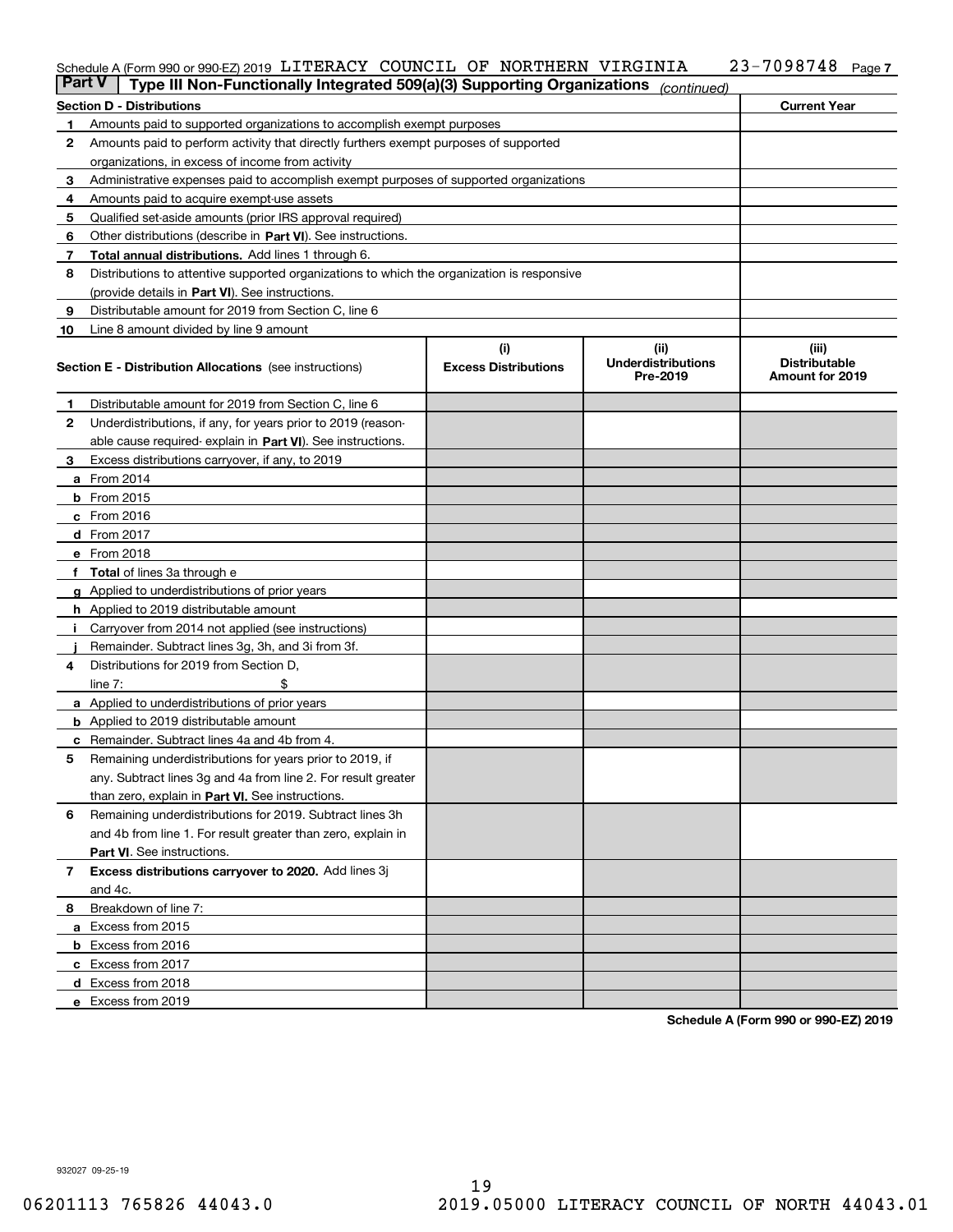|                 |                     |  |  |  | Schedule A (Form 990 or 990-EZ) 2019 LITERACY COUNCIL OF NORTHERN VIRGINIA                                                      | 23-7098748                                                                                                                                                                                                                                                                                       | Page 8 |
|-----------------|---------------------|--|--|--|---------------------------------------------------------------------------------------------------------------------------------|--------------------------------------------------------------------------------------------------------------------------------------------------------------------------------------------------------------------------------------------------------------------------------------------------|--------|
| <b>Part VI</b>  |                     |  |  |  | Supplemental Information. Provide the explanations required by Part II, line 10; Part II, line 17a or 17b; Part III, line 12;   |                                                                                                                                                                                                                                                                                                  |        |
|                 |                     |  |  |  |                                                                                                                                 | Part IV, Section A, lines 1, 2, 3b, 3c, 4b, 4c, 5a, 6, 9a, 9b, 9c, 11a, 11b, and 11c; Part IV, Section B, lines 1 and 2; Part IV, Section C,<br>line 1; Part IV, Section D, lines 2 and 3; Part IV, Section E, lines 1c, 2a, 2b, 3a, and 3b; Part V, line 1; Part V, Section B, line 1e; Part V, |        |
|                 |                     |  |  |  | Section D, lines 5, 6, and 8; and Part V, Section E, lines 2, 5, and 6. Also complete this part for any additional information. |                                                                                                                                                                                                                                                                                                  |        |
|                 | (See instructions.) |  |  |  |                                                                                                                                 |                                                                                                                                                                                                                                                                                                  |        |
|                 |                     |  |  |  | SCHEDULE A, PART II, LINE 10, EXPLANATION FOR OTHER INCOME:                                                                     |                                                                                                                                                                                                                                                                                                  |        |
|                 |                     |  |  |  |                                                                                                                                 |                                                                                                                                                                                                                                                                                                  |        |
|                 |                     |  |  |  |                                                                                                                                 | THE OTHER INCOME CONSISTS OF MISCELLANEOUS REVENUE WHICH IS NOT RELATED                                                                                                                                                                                                                          |        |
|                 |                     |  |  |  |                                                                                                                                 |                                                                                                                                                                                                                                                                                                  |        |
|                 |                     |  |  |  | OR EXEMPT FUNCTION REVENUE OR UNRELATED BUSINESS REVENUE.                                                                       |                                                                                                                                                                                                                                                                                                  |        |
|                 |                     |  |  |  |                                                                                                                                 |                                                                                                                                                                                                                                                                                                  |        |
|                 |                     |  |  |  |                                                                                                                                 |                                                                                                                                                                                                                                                                                                  |        |
|                 |                     |  |  |  |                                                                                                                                 |                                                                                                                                                                                                                                                                                                  |        |
|                 |                     |  |  |  |                                                                                                                                 |                                                                                                                                                                                                                                                                                                  |        |
|                 |                     |  |  |  |                                                                                                                                 |                                                                                                                                                                                                                                                                                                  |        |
|                 |                     |  |  |  |                                                                                                                                 |                                                                                                                                                                                                                                                                                                  |        |
|                 |                     |  |  |  |                                                                                                                                 |                                                                                                                                                                                                                                                                                                  |        |
|                 |                     |  |  |  |                                                                                                                                 |                                                                                                                                                                                                                                                                                                  |        |
|                 |                     |  |  |  |                                                                                                                                 |                                                                                                                                                                                                                                                                                                  |        |
|                 |                     |  |  |  |                                                                                                                                 |                                                                                                                                                                                                                                                                                                  |        |
|                 |                     |  |  |  |                                                                                                                                 |                                                                                                                                                                                                                                                                                                  |        |
|                 |                     |  |  |  |                                                                                                                                 |                                                                                                                                                                                                                                                                                                  |        |
|                 |                     |  |  |  |                                                                                                                                 |                                                                                                                                                                                                                                                                                                  |        |
|                 |                     |  |  |  |                                                                                                                                 |                                                                                                                                                                                                                                                                                                  |        |
|                 |                     |  |  |  |                                                                                                                                 |                                                                                                                                                                                                                                                                                                  |        |
|                 |                     |  |  |  |                                                                                                                                 |                                                                                                                                                                                                                                                                                                  |        |
|                 |                     |  |  |  |                                                                                                                                 |                                                                                                                                                                                                                                                                                                  |        |
|                 |                     |  |  |  |                                                                                                                                 |                                                                                                                                                                                                                                                                                                  |        |
|                 |                     |  |  |  |                                                                                                                                 |                                                                                                                                                                                                                                                                                                  |        |
|                 |                     |  |  |  |                                                                                                                                 |                                                                                                                                                                                                                                                                                                  |        |
|                 |                     |  |  |  |                                                                                                                                 |                                                                                                                                                                                                                                                                                                  |        |
|                 |                     |  |  |  |                                                                                                                                 |                                                                                                                                                                                                                                                                                                  |        |
|                 |                     |  |  |  |                                                                                                                                 |                                                                                                                                                                                                                                                                                                  |        |
|                 |                     |  |  |  |                                                                                                                                 |                                                                                                                                                                                                                                                                                                  |        |
|                 |                     |  |  |  |                                                                                                                                 |                                                                                                                                                                                                                                                                                                  |        |
|                 |                     |  |  |  |                                                                                                                                 |                                                                                                                                                                                                                                                                                                  |        |
|                 |                     |  |  |  |                                                                                                                                 |                                                                                                                                                                                                                                                                                                  |        |
|                 |                     |  |  |  |                                                                                                                                 |                                                                                                                                                                                                                                                                                                  |        |
|                 |                     |  |  |  |                                                                                                                                 |                                                                                                                                                                                                                                                                                                  |        |
|                 |                     |  |  |  |                                                                                                                                 |                                                                                                                                                                                                                                                                                                  |        |
|                 |                     |  |  |  |                                                                                                                                 |                                                                                                                                                                                                                                                                                                  |        |
|                 |                     |  |  |  |                                                                                                                                 |                                                                                                                                                                                                                                                                                                  |        |
|                 |                     |  |  |  |                                                                                                                                 |                                                                                                                                                                                                                                                                                                  |        |
|                 |                     |  |  |  |                                                                                                                                 |                                                                                                                                                                                                                                                                                                  |        |
|                 |                     |  |  |  |                                                                                                                                 |                                                                                                                                                                                                                                                                                                  |        |
|                 |                     |  |  |  |                                                                                                                                 |                                                                                                                                                                                                                                                                                                  |        |
|                 |                     |  |  |  |                                                                                                                                 |                                                                                                                                                                                                                                                                                                  |        |
|                 |                     |  |  |  |                                                                                                                                 |                                                                                                                                                                                                                                                                                                  |        |
|                 |                     |  |  |  |                                                                                                                                 |                                                                                                                                                                                                                                                                                                  |        |
|                 |                     |  |  |  |                                                                                                                                 |                                                                                                                                                                                                                                                                                                  |        |
|                 |                     |  |  |  |                                                                                                                                 |                                                                                                                                                                                                                                                                                                  |        |
|                 |                     |  |  |  |                                                                                                                                 |                                                                                                                                                                                                                                                                                                  |        |
| 932028 09-25-19 |                     |  |  |  |                                                                                                                                 | Schedule A (Form 990 or 990-EZ) 2019                                                                                                                                                                                                                                                             |        |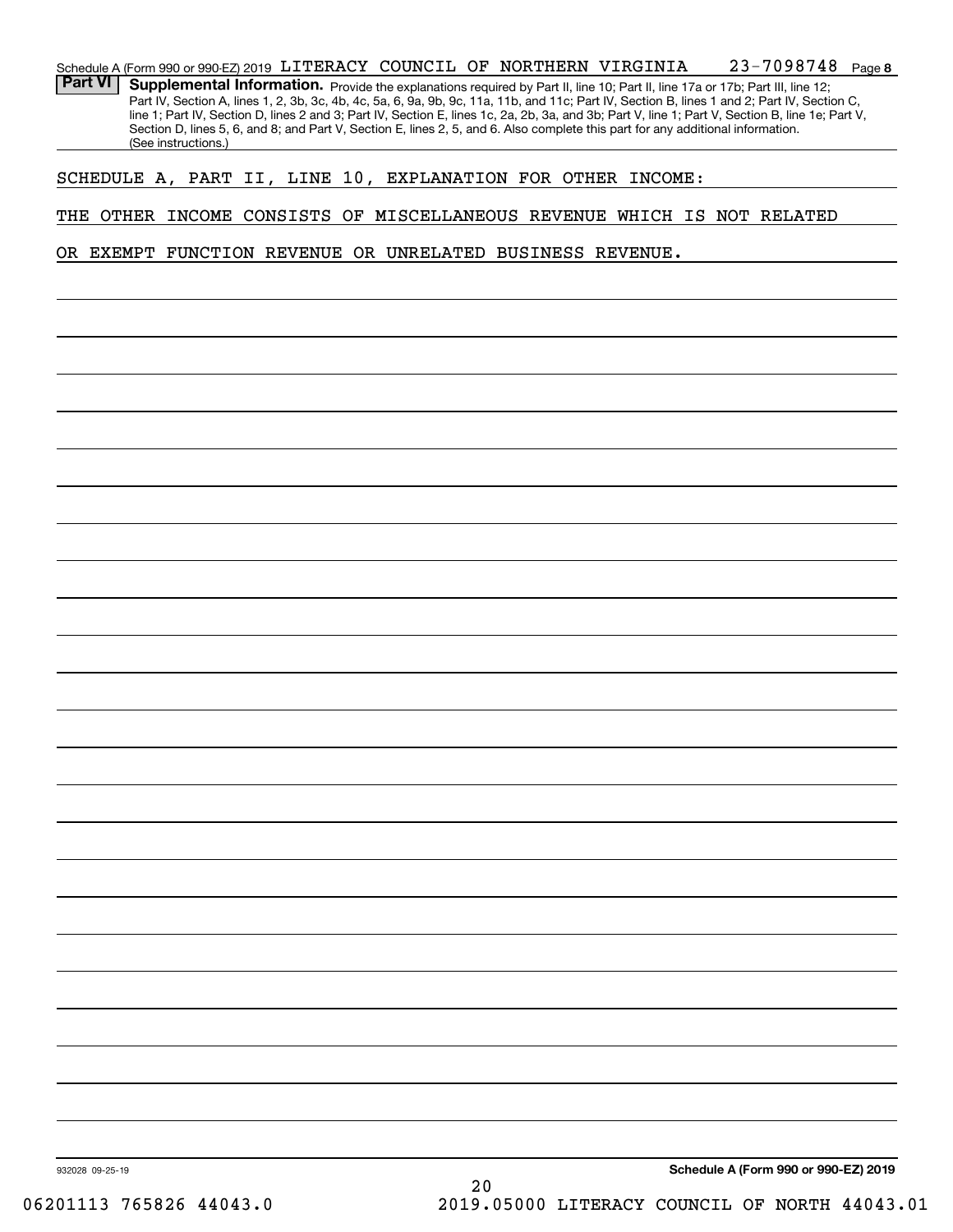# **Identification of Excess Contributions Included on Part II, Line 5 Schedule A 2019**

# **\*\* Do Not File \*\* \*\*\* Not Open to Public Inspection \*\*\***

| <b>Contributor's Name</b>                                 | <b>Total</b><br><b>Contributions</b> | <b>Excess</b><br><b>Contributions</b> |
|-----------------------------------------------------------|--------------------------------------|---------------------------------------|
| THE MORRIS AND GWENDOLYN CAFRITZ FOUNDATION               | 145,000.                             | 39,970.                               |
| BANK OF AMERICA CHARITABLE FOUNDATION                     | 134,600.                             | 29,570.                               |
| EUGENE AND AGNES E. MEYER FOUNDATION                      | 230,000.                             | <u>124,970.</u>                       |
| ADELE M. THOMAS CHARITABLE FOUNDATION                     | 120,000.                             | <u>14,970.</u>                        |
| THE WOLLENBERG FOUNDATION                                 | 125,000.                             | 19,970.                               |
| PAUL ANGELL FAMILY FOUNDATION                             | 200,000.                             | 94,970.                               |
| A.E.A.R.H.C. CORP.                                        | 537,953.                             | 432,923.                              |
|                                                           |                                      |                                       |
|                                                           |                                      |                                       |
|                                                           |                                      |                                       |
|                                                           |                                      |                                       |
|                                                           |                                      |                                       |
|                                                           |                                      |                                       |
|                                                           |                                      |                                       |
|                                                           |                                      |                                       |
|                                                           |                                      |                                       |
|                                                           |                                      |                                       |
|                                                           |                                      |                                       |
|                                                           |                                      |                                       |
|                                                           |                                      |                                       |
|                                                           |                                      |                                       |
|                                                           |                                      |                                       |
|                                                           |                                      |                                       |
| Total Excess Contributions to Schedule A, Part II, Line 5 |                                      | 757, 343.                             |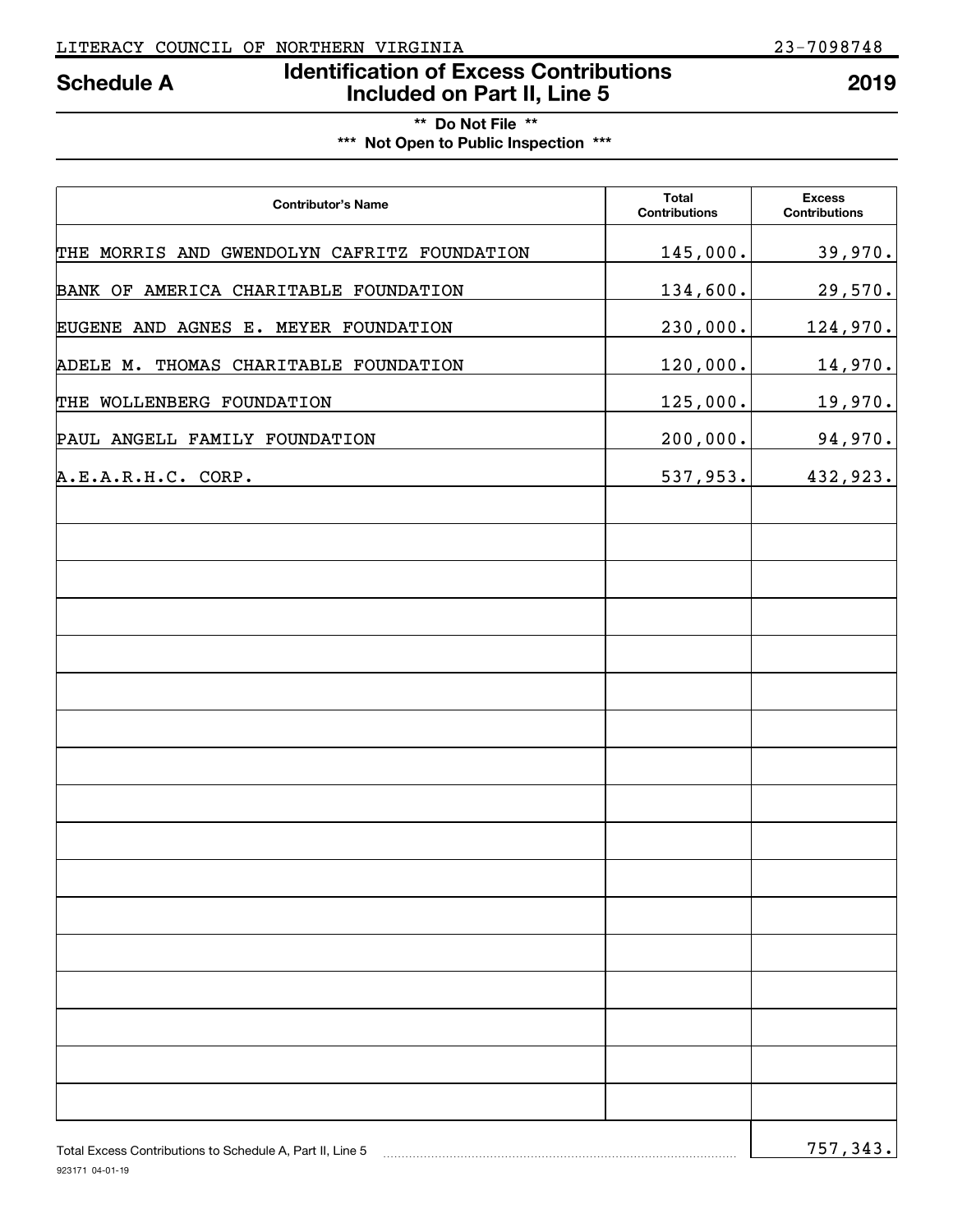Department of the Treasury Internal Revenue Service **(Form 990, 990-EZ, or 990-PF)**

\*\* PUBLIC DISCLOSURE COPY \*\*

# **Schedule B Schedule of Contributors**

**| Attach to Form 990, Form 990-EZ, or Form 990-PF. | Go to www.irs.gov/Form990 for the latest information.** OMB No. 1545-0047

**2019**

**Employer identification number**

| LITERACY COUNCIL OF NORTHERN VIRGINIA | 23-7098748 |
|---------------------------------------|------------|
|---------------------------------------|------------|

|  | Name of the organization |
|--|--------------------------|
|--|--------------------------|

**Organization type** (check one):

| Filers of:         | Section:                                                                           |
|--------------------|------------------------------------------------------------------------------------|
| Form 990 or 990-FZ | $ \mathbf{X} $ 501(c)( 3) (enter number) organization                              |
|                    | $4947(a)(1)$ nonexempt charitable trust <b>not</b> treated as a private foundation |
|                    | 527 political organization                                                         |
| Form 990-PF        | 501(c)(3) exempt private foundation                                                |
|                    | 4947(a)(1) nonexempt charitable trust treated as a private foundation              |
|                    | 501(c)(3) taxable private foundation                                               |

Check if your organization is covered by the **General Rule** or a **Special Rule. Note:**  Only a section 501(c)(7), (8), or (10) organization can check boxes for both the General Rule and a Special Rule. See instructions.

### **General Rule**

 $\mathcal{L}^{\text{max}}$ 

For an organization filing Form 990, 990-EZ, or 990-PF that received, during the year, contributions totaling \$5,000 or more (in money or property) from any one contributor. Complete Parts I and II. See instructions for determining a contributor's total contributions.

#### **Special Rules**

any one contributor, during the year, total contributions of the greater of  $\,$  (1) \$5,000; or **(2)** 2% of the amount on (i) Form 990, Part VIII, line 1h;  $\boxed{\textbf{X}}$  For an organization described in section 501(c)(3) filing Form 990 or 990-EZ that met the 33 1/3% support test of the regulations under sections 509(a)(1) and 170(b)(1)(A)(vi), that checked Schedule A (Form 990 or 990-EZ), Part II, line 13, 16a, or 16b, and that received from or (ii) Form 990-EZ, line 1. Complete Parts I and II.

year, total contributions of more than \$1,000 *exclusively* for religious, charitable, scientific, literary, or educational purposes, or for the For an organization described in section 501(c)(7), (8), or (10) filing Form 990 or 990-EZ that received from any one contributor, during the prevention of cruelty to children or animals. Complete Parts I, II, and III.  $\mathcal{L}^{\text{max}}$ 

purpose. Don't complete any of the parts unless the **General Rule** applies to this organization because it received *nonexclusively* year, contributions <sub>exclusively</sub> for religious, charitable, etc., purposes, but no such contributions totaled more than \$1,000. If this box is checked, enter here the total contributions that were received during the year for an  $\;$ exclusively religious, charitable, etc., For an organization described in section 501(c)(7), (8), or (10) filing Form 990 or 990-EZ that received from any one contributor, during the religious, charitable, etc., contributions totaling \$5,000 or more during the year  $\Box$ — $\Box$   $\Box$  $\mathcal{L}^{\text{max}}$ 

**Caution:**  An organization that isn't covered by the General Rule and/or the Special Rules doesn't file Schedule B (Form 990, 990-EZ, or 990-PF),  **must** but it answer "No" on Part IV, line 2, of its Form 990; or check the box on line H of its Form 990-EZ or on its Form 990-PF, Part I, line 2, to certify that it doesn't meet the filing requirements of Schedule B (Form 990, 990-EZ, or 990-PF).

**For Paperwork Reduction Act Notice, see the instructions for Form 990, 990-EZ, or 990-PF. Schedule B (Form 990, 990-EZ, or 990-PF) (2019)** LHA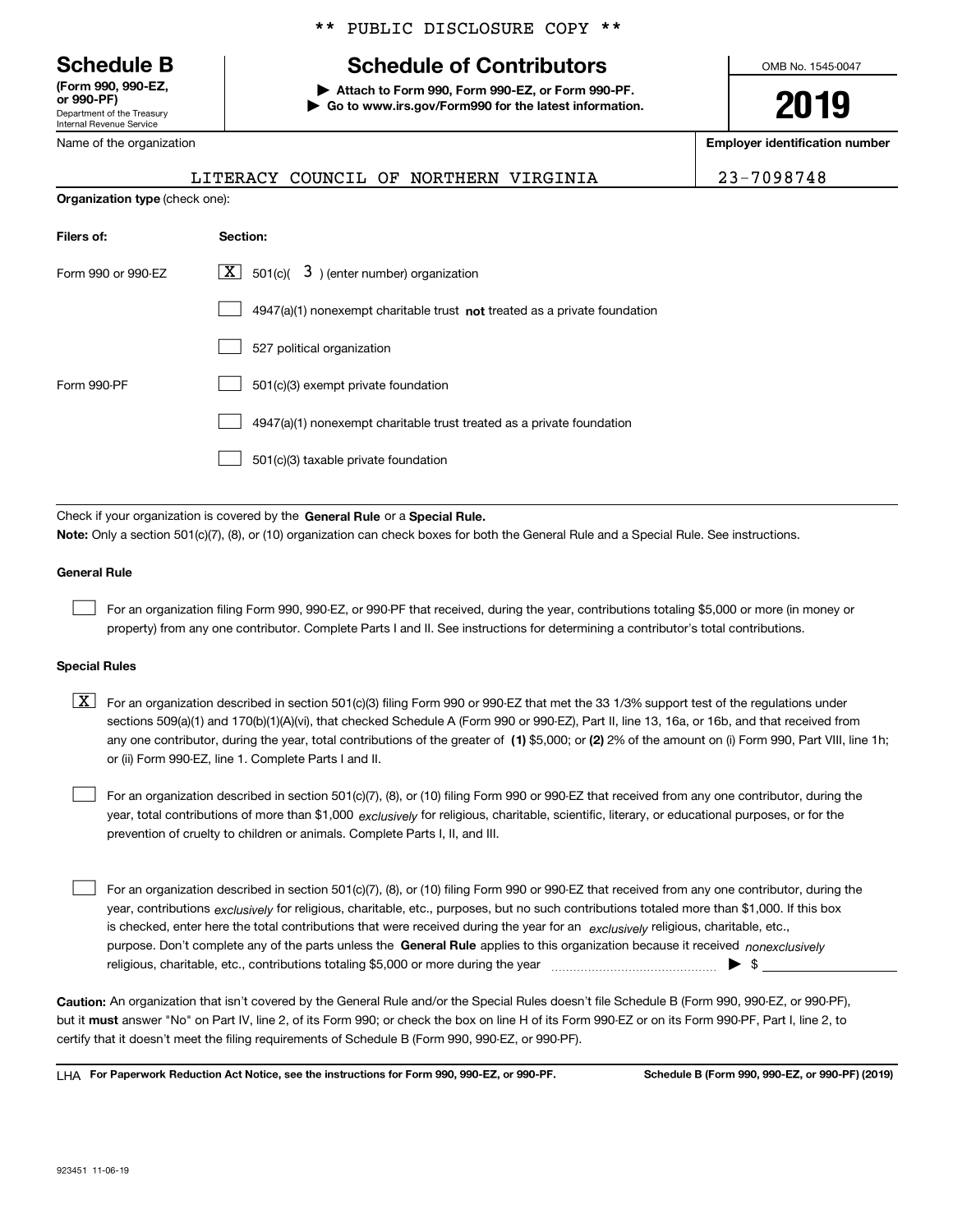**Employer identification number**

### LITERACY COUNCIL OF NORTHERN VIRGINIA 23-7098748

**(a)No.(b)Name, address, and ZIP + 4 (c)Total contributions (d)Type of contribution PersonPayrollNoncash (a)No.(b)Name, address, and ZIP + 4 (c)Total contributions (d)Type of contribution PersonPayrollNoncash (a)No.(b)Name, address, and ZIP + 4 (c)Total contributions (d)Type of contribution PersonPayrollNoncash (a) No.(b) Name, address, and ZIP + 4 (c) Total contributions (d) Type of contribution PersonPayrollNoncash (a) No.(b) Name, address, and ZIP + 4 (c) Total contributions (d) Type of contribution PersonPayrollNoncash(a) No.(b)Name, address, and ZIP + 4 (c) Total contributions (d)Type of contribution PersonPayrollNoncash** Contributors (see instructions). Use duplicate copies of Part I if additional space is needed. \$(Complete Part II for noncash contributions.) \$(Complete Part II for noncash contributions.) \$(Complete Part II for noncash contributions.) \$(Complete Part II for noncash contributions.) \$(Complete Part II for noncash contributions.) \$(Complete Part II for noncash contributions.) Chedule B (Form 990, 990-EZ, or 990-PF) (2019)<br>Iame of organization<br>**2Part I 2Part I Contributors** (see instructions). Use duplicate copies of Part I if additional space is needed.  $|X|$  $\mathcal{L}^{\text{max}}$  $\mathcal{L}^{\text{max}}$  $\boxed{\text{X}}$  $\mathcal{L}^{\text{max}}$  $\mathcal{L}^{\text{max}}$  $|X|$  $\mathcal{L}^{\text{max}}$  $\mathcal{L}^{\text{max}}$  $\boxed{\text{X}}$  $\mathcal{L}^{\text{max}}$  $\mathcal{L}^{\text{max}}$  $\boxed{\text{X}}$  $\mathcal{L}^{\text{max}}$  $\mathcal{L}^{\text{max}}$  $\boxed{\text{X}}$  $\mathcal{L}^{\text{max}}$  $\mathcal{L}^{\text{max}}$  $\begin{array}{c|c|c|c|c|c} 1 & \hspace{1.5cm} & \hspace{1.5cm} & \hspace{1.5cm} & \hspace{1.5cm} & \hspace{1.5cm} & \hspace{1.5cm} & \hspace{1.5cm} & \hspace{1.5cm} & \hspace{1.5cm} & \hspace{1.5cm} & \hspace{1.5cm} & \hspace{1.5cm} & \hspace{1.5cm} & \hspace{1.5cm} & \hspace{1.5cm} & \hspace{1.5cm} & \hspace{1.5cm} & \hspace{1.5cm} & \hspace{1.5cm} & \hspace{1.5cm} &$ 150,000.  $2$  | Person  $\overline{\text{X}}$ 30,000.  $\overline{3}$  | Person  $\overline{X}$ 40,000.  $4$  | Person  $\overline{\text{X}}$ 228,147.  $\sim$  5 | Person X 25,000.  $\sim$  6 | Person X 23,457.

923452 11-06-19 **Schedule B (Form 990, 990-EZ, or 990-PF) (2019)**

06201113 765826 44043.0 2019.05000 LITERACY COUNCIL OF NORTH 44043.01

23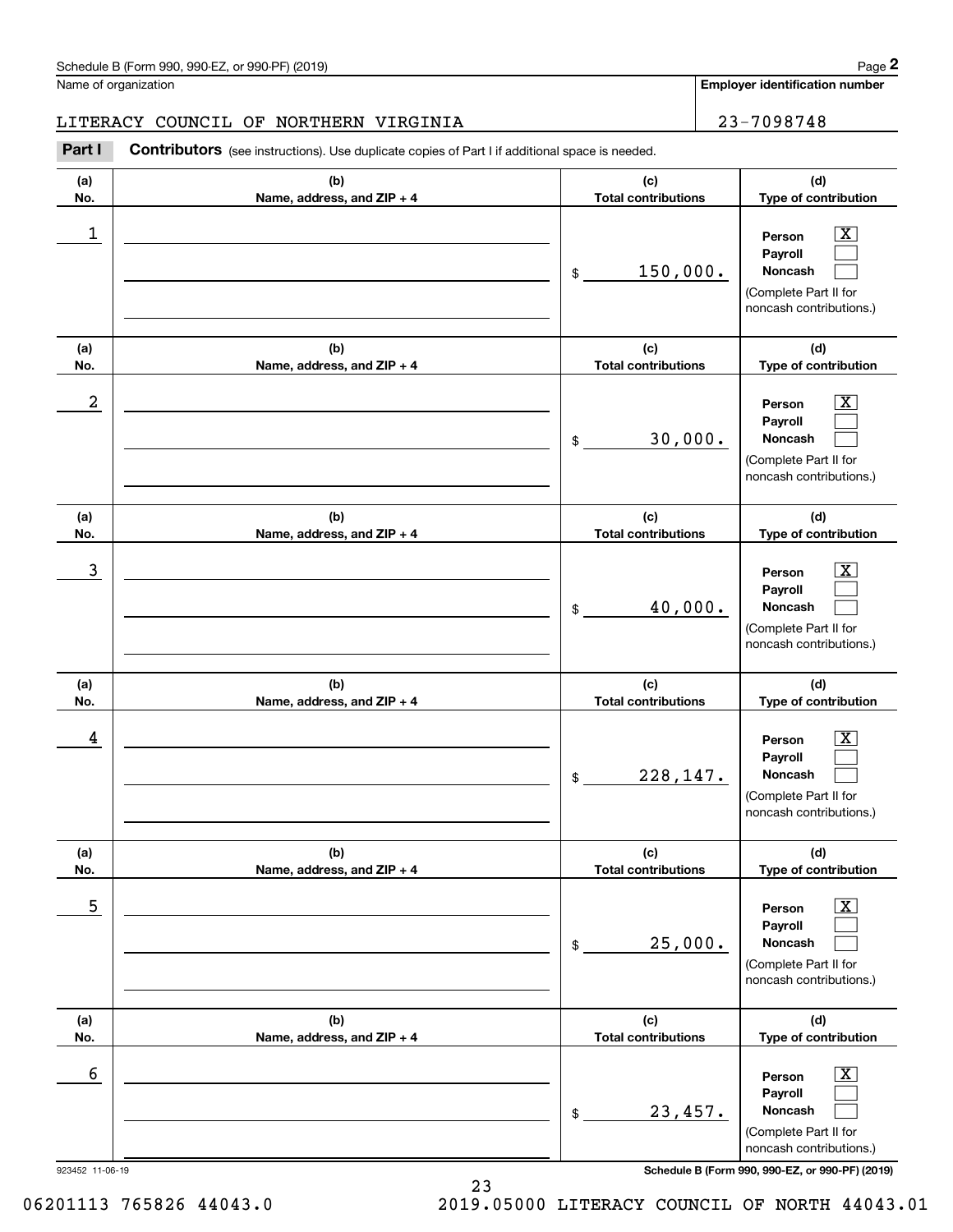**Employer identification number**

### LITERACY COUNCIL OF NORTHERN VIRGINIA 23-7098748

**(a)No.(b)Name, address, and ZIP + 4 (c)Total contributions (d)Type of contribution PersonPayrollNoncash (a)No.(b)Name, address, and ZIP + 4 (c)Total contributions (d)Type of contribution PersonPayrollNoncash (a)No.(b)Name, address, and ZIP + 4 (c)Total contributions (d)Type of contribution PersonPayrollNoncash (a) No.(b) Name, address, and ZIP + 4 (c) Total contributions (d) Type of contribution PersonPayrollNoncash (a) No.(b)Name, address, and ZIP + 4 (c) Total contributions (d) Type of contribution PersonPayrollNoncash(a) No.(b)Name, address, and ZIP + 4 (c) Total contributions (d)Type of contribution PersonPayrollNoncash** Contributors (see instructions). Use duplicate copies of Part I if additional space is needed. \$(Complete Part II for noncash contributions.) \$(Complete Part II for noncash contributions.) \$(Complete Part II for noncash contributions.) \$(Complete Part II for noncash contributions.) \$(Complete Part II for noncash contributions.) \$(Complete Part II for noncash contributions.) Chedule B (Form 990, 990-EZ, or 990-PF) (2019)<br>Iame of organization<br>**2Part I 2Part I Contributors** (see instructions). Use duplicate copies of Part I if additional space is needed.  $|X|$  $\mathcal{L}^{\text{max}}$  $\mathcal{L}^{\text{max}}$  $\boxed{\text{X}}$  $\mathcal{L}^{\text{max}}$  $\mathcal{L}^{\text{max}}$  $|X|$  $\mathcal{L}^{\text{max}}$  $\mathcal{L}^{\text{max}}$  $|X|$  $\mathcal{L}^{\text{max}}$  $\mathcal{L}^{\text{max}}$  $\mathcal{L}^{\text{max}}$  $\mathcal{L}^{\text{max}}$  $\mathcal{L}^{\text{max}}$  $\mathcal{L}^{\text{max}}$  $\mathcal{L}^{\text{max}}$  $\mathcal{L}^{\text{max}}$ 7 X 30,000. 8 X 40,000. example and the set of the set of the set of the set of the set of the set of the set of the set of the set of 25,000.  $10$  Person  $\overline{\text{X}}$ 69,338.

923452 11-06-19 **Schedule B (Form 990, 990-EZ, or 990-PF) (2019)**

06201113 765826 44043.0 2019.05000 LITERACY COUNCIL OF NORTH 44043.01

24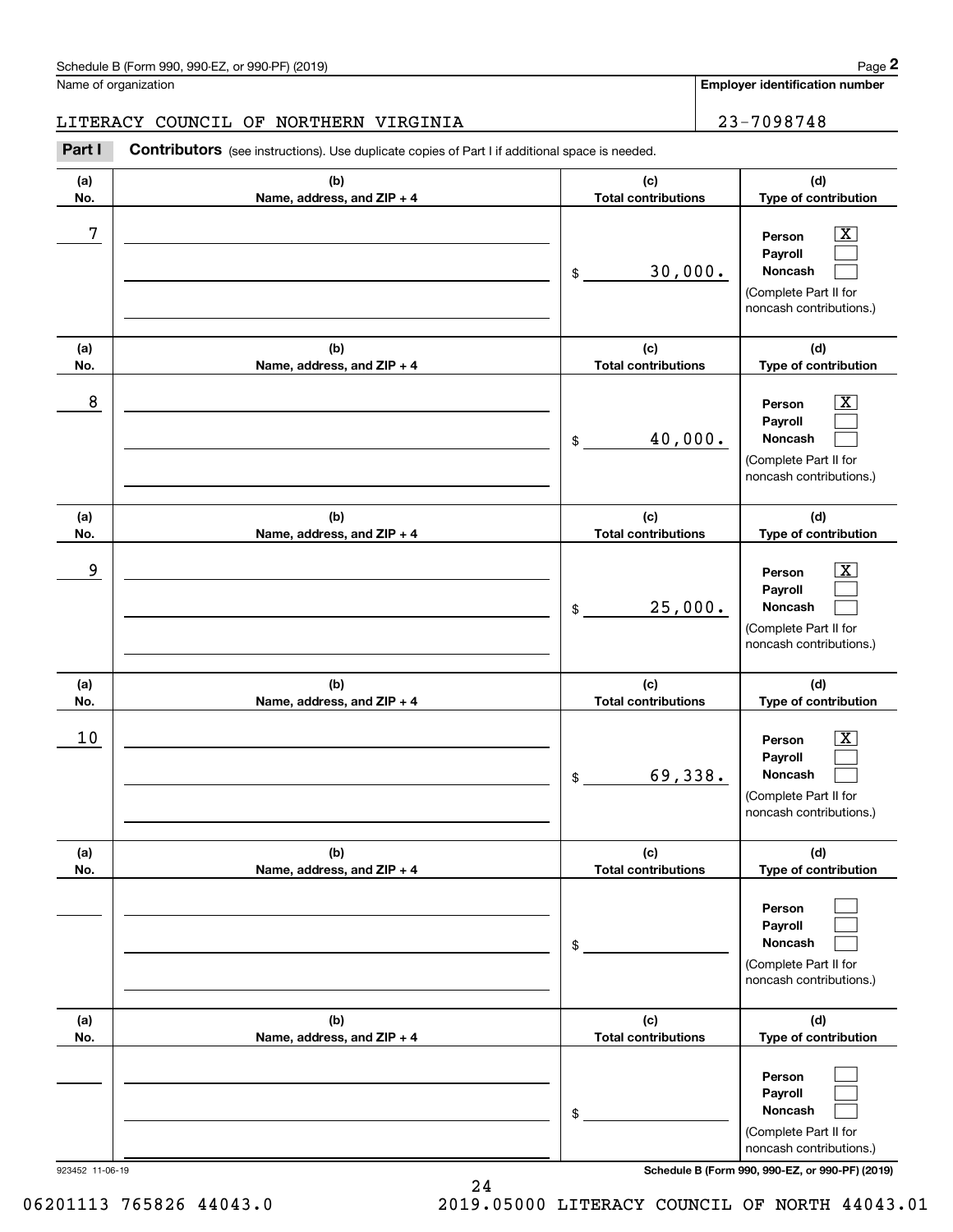Name of organization

**Employer identification number**

## LITERACY COUNCIL OF NORTHERN VIRGINIA | 23-7098748

(see instructions). Use duplicate copies of Part II if additional space is needed.<br> **1998/1999 | Employer identification number**<br> **Part II Noncash Property** (see instructions). Use duplicate copies of Part II if addition

| (a)<br>No.<br>from<br>Part I | (b)<br>Description of noncash property given | (c)<br>FMV (or estimate)<br>(See instructions.) | (d)<br>Date received                            |
|------------------------------|----------------------------------------------|-------------------------------------------------|-------------------------------------------------|
|                              |                                              | $\sim$                                          |                                                 |
| (a)<br>No.<br>from<br>Part I | (b)<br>Description of noncash property given | (c)<br>FMV (or estimate)<br>(See instructions.) | (d)<br>Date received                            |
|                              |                                              | $\sim$                                          |                                                 |
| (a)<br>No.<br>from<br>Part I | (b)<br>Description of noncash property given | (c)<br>FMV (or estimate)<br>(See instructions.) | (d)<br>Date received                            |
|                              |                                              | $\frac{1}{2}$                                   |                                                 |
| (a)<br>No.<br>from<br>Part I | (b)<br>Description of noncash property given | (c)<br>FMV (or estimate)<br>(See instructions.) | (d)<br>Date received                            |
|                              |                                              | \$                                              |                                                 |
| (a)<br>No.<br>from<br>Part I | (b)<br>Description of noncash property given | (c)<br>FMV (or estimate)<br>(See instructions.) | (d)<br>Date received                            |
|                              |                                              | \$                                              |                                                 |
| (a)<br>No.<br>from<br>Part I | (b)<br>Description of noncash property given | (c)<br>FMV (or estimate)<br>(See instructions.) | (d)<br>Date received                            |
| 923453 11-06-19              |                                              | \$                                              | Schedule B (Form 990, 990-EZ, or 990-PF) (2019) |

25

06201113 765826 44043.0 2019.05000 LITERACY COUNCIL OF NORTH 44043.01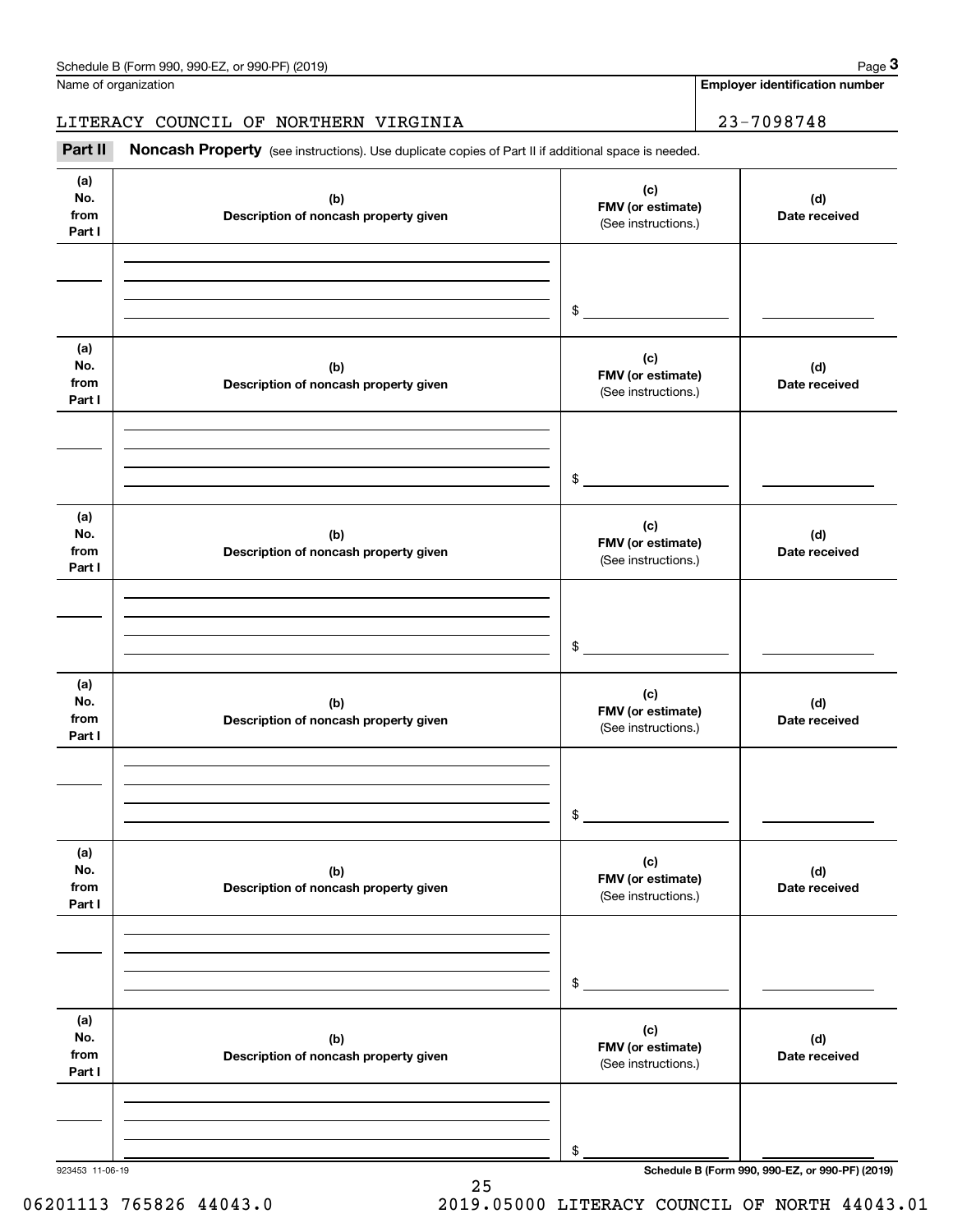|                           | Schedule B (Form 990, 990-EZ, or 990-PF) (2019)                                                                                                                                                                                                                              |                      |  | Page 4                                          |
|---------------------------|------------------------------------------------------------------------------------------------------------------------------------------------------------------------------------------------------------------------------------------------------------------------------|----------------------|--|-------------------------------------------------|
| Name of organization      |                                                                                                                                                                                                                                                                              |                      |  | <b>Employer identification number</b>           |
|                           | LITERACY COUNCIL OF NORTHERN VIRGINIA                                                                                                                                                                                                                                        |                      |  | 23-7098748                                      |
| Part III                  | Exclusively religious, charitable, etc., contributions to organizations described in section 501(c)(7), (8), or (10) that total more than \$1,000 for the year<br>from any one contributor. Complete columns (a) through (e) and the following line entry. For organizations |                      |  |                                                 |
|                           | completing Part III, enter the total of exclusively religious, charitable, etc., contributions of \$1,000 or less for the year. (Enter this info. once.) $\blacktriangleright$ \$<br>Use duplicate copies of Part III if additional space is needed.                         |                      |  |                                                 |
| (a) No.                   |                                                                                                                                                                                                                                                                              |                      |  |                                                 |
| from<br>Part I            | (b) Purpose of gift                                                                                                                                                                                                                                                          | (c) Use of gift      |  | (d) Description of how gift is held             |
|                           |                                                                                                                                                                                                                                                                              |                      |  |                                                 |
|                           |                                                                                                                                                                                                                                                                              |                      |  |                                                 |
|                           |                                                                                                                                                                                                                                                                              |                      |  |                                                 |
|                           |                                                                                                                                                                                                                                                                              | (e) Transfer of gift |  |                                                 |
|                           | Transferee's name, address, and ZIP + 4                                                                                                                                                                                                                                      |                      |  | Relationship of transferor to transferee        |
|                           |                                                                                                                                                                                                                                                                              |                      |  |                                                 |
|                           |                                                                                                                                                                                                                                                                              |                      |  |                                                 |
|                           |                                                                                                                                                                                                                                                                              |                      |  |                                                 |
| (a) No.<br>from           | (b) Purpose of gift                                                                                                                                                                                                                                                          | (c) Use of gift      |  | (d) Description of how gift is held             |
| Part I                    |                                                                                                                                                                                                                                                                              |                      |  |                                                 |
|                           |                                                                                                                                                                                                                                                                              |                      |  |                                                 |
|                           |                                                                                                                                                                                                                                                                              |                      |  |                                                 |
|                           |                                                                                                                                                                                                                                                                              | (e) Transfer of gift |  |                                                 |
|                           |                                                                                                                                                                                                                                                                              |                      |  |                                                 |
|                           | Transferee's name, address, and ZIP + 4                                                                                                                                                                                                                                      |                      |  | Relationship of transferor to transferee        |
|                           |                                                                                                                                                                                                                                                                              |                      |  |                                                 |
|                           |                                                                                                                                                                                                                                                                              |                      |  |                                                 |
| (a) No.                   |                                                                                                                                                                                                                                                                              |                      |  |                                                 |
| from<br>Part I            | (b) Purpose of gift                                                                                                                                                                                                                                                          | (c) Use of gift      |  | (d) Description of how gift is held             |
|                           |                                                                                                                                                                                                                                                                              |                      |  |                                                 |
|                           |                                                                                                                                                                                                                                                                              |                      |  |                                                 |
|                           |                                                                                                                                                                                                                                                                              |                      |  |                                                 |
|                           |                                                                                                                                                                                                                                                                              | (e) Transfer of gift |  |                                                 |
|                           | Transferee's name, address, and $ZIP + 4$                                                                                                                                                                                                                                    |                      |  | Relationship of transferor to transferee        |
|                           |                                                                                                                                                                                                                                                                              |                      |  |                                                 |
|                           |                                                                                                                                                                                                                                                                              |                      |  |                                                 |
|                           |                                                                                                                                                                                                                                                                              |                      |  |                                                 |
| (a) No.<br>from<br>Part I | (b) Purpose of gift                                                                                                                                                                                                                                                          | (c) Use of gift      |  | (d) Description of how gift is held             |
|                           |                                                                                                                                                                                                                                                                              |                      |  |                                                 |
|                           |                                                                                                                                                                                                                                                                              |                      |  |                                                 |
|                           |                                                                                                                                                                                                                                                                              |                      |  |                                                 |
|                           |                                                                                                                                                                                                                                                                              | (e) Transfer of gift |  |                                                 |
|                           |                                                                                                                                                                                                                                                                              |                      |  |                                                 |
|                           | Transferee's name, address, and $ZIP + 4$                                                                                                                                                                                                                                    |                      |  | Relationship of transferor to transferee        |
|                           |                                                                                                                                                                                                                                                                              |                      |  |                                                 |
|                           |                                                                                                                                                                                                                                                                              |                      |  |                                                 |
| 923454 11-06-19           |                                                                                                                                                                                                                                                                              |                      |  | Schedule B (Form 990, 990-EZ, or 990-PF) (2019) |

26

**Schedule B (Form 990, 990-EZ, or 990-PF) (2019)**

06201113 765826 44043.0 2019.05000 LITERACY COUNCIL OF NORTH 44043.01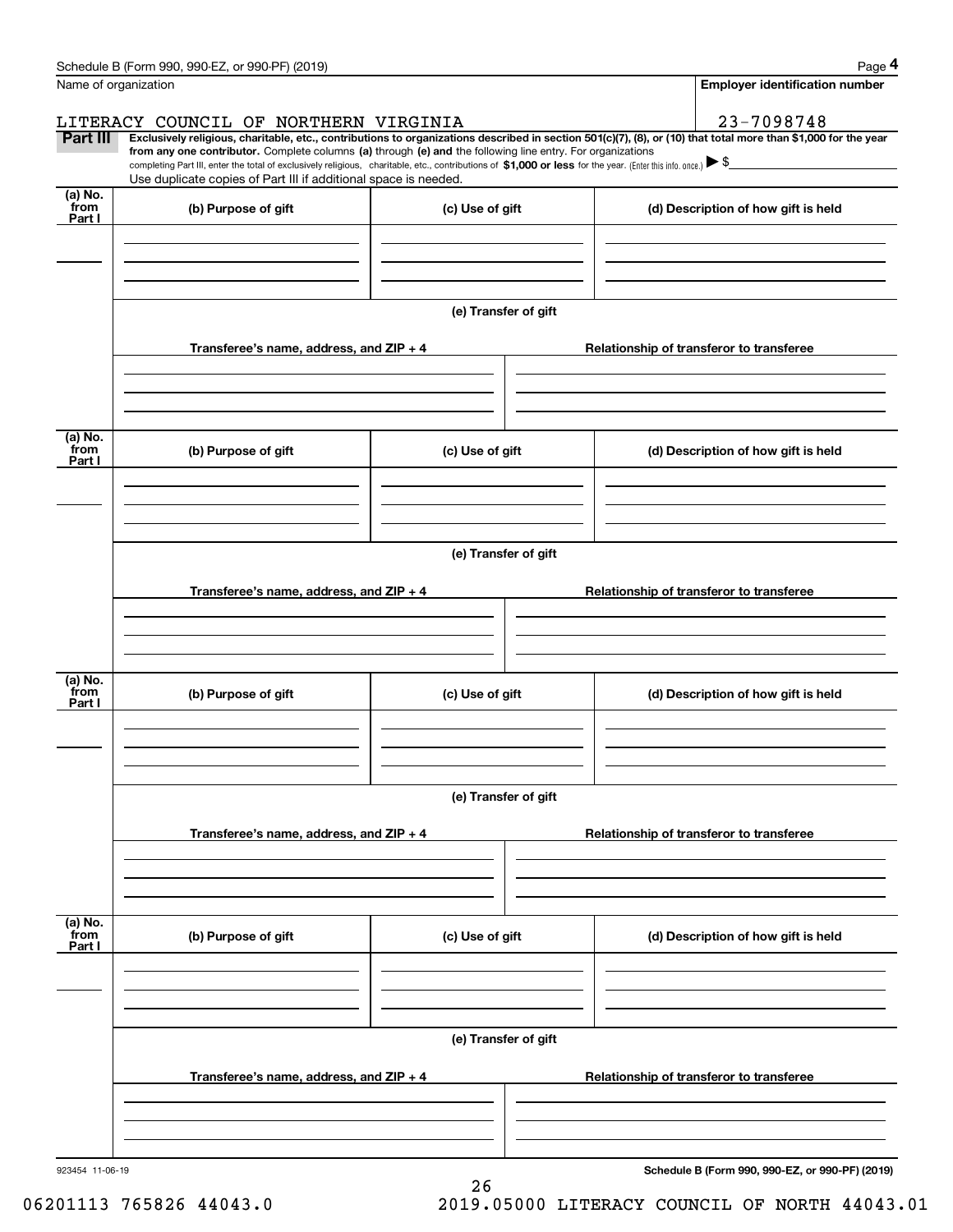| <b>SCHEDULE D</b> |  |
|-------------------|--|
|-------------------|--|

Department of the Treasury Internal Revenue Service

| (Form 990) |  |  |
|------------|--|--|
|------------|--|--|

# **Supplemental Financial Statements**

(Form 990)<br>
Pepartment of the Treasury<br>
Department of the Treasury<br>
Department of the Treasury<br>
Department of the Treasury<br> **Co to www.irs.gov/Form990 for instructions and the latest information.**<br> **Co to www.irs.gov/Form9** 

|--|



**Name of the oriental conducts of the oriental conducts of the oriental conducts of the oriental conducts of the oriental conducts of**  $\blacksquare$ LITERACY COUNCIL OF NORTHERN VIRGINIA | 23-7098748

| Part I       | Organizations Maintaining Donor Advised Funds or Other Similar Funds or Accounts. Complete if the                                                                 |                         |                                                                                                                                                                                                                                              |
|--------------|-------------------------------------------------------------------------------------------------------------------------------------------------------------------|-------------------------|----------------------------------------------------------------------------------------------------------------------------------------------------------------------------------------------------------------------------------------------|
|              | organization answered "Yes" on Form 990, Part IV, line 6.                                                                                                         |                         |                                                                                                                                                                                                                                              |
|              |                                                                                                                                                                   | (a) Donor advised funds | (b) Funds and other accounts                                                                                                                                                                                                                 |
| 1.           |                                                                                                                                                                   |                         |                                                                                                                                                                                                                                              |
| 2            | Aggregate value of contributions to (during year)                                                                                                                 |                         |                                                                                                                                                                                                                                              |
| з            | Aggregate value of grants from (during year)                                                                                                                      |                         |                                                                                                                                                                                                                                              |
| 4            |                                                                                                                                                                   |                         |                                                                                                                                                                                                                                              |
| 5            | Did the organization inform all donors and donor advisors in writing that the assets held in donor advised funds                                                  |                         |                                                                                                                                                                                                                                              |
|              |                                                                                                                                                                   |                         | Yes<br>No                                                                                                                                                                                                                                    |
| 6            | Did the organization inform all grantees, donors, and donor advisors in writing that grant funds can be used only                                                 |                         |                                                                                                                                                                                                                                              |
|              | for charitable purposes and not for the benefit of the donor or donor advisor, or for any other purpose conferring                                                |                         |                                                                                                                                                                                                                                              |
| Part II      |                                                                                                                                                                   |                         | Yes<br>No                                                                                                                                                                                                                                    |
|              | Conservation Easements. Complete if the organization answered "Yes" on Form 990, Part IV, line 7.                                                                 |                         |                                                                                                                                                                                                                                              |
| 1            | Purpose(s) of conservation easements held by the organization (check all that apply).                                                                             |                         |                                                                                                                                                                                                                                              |
|              | Preservation of land for public use (for example, recreation or education)                                                                                        |                         | Preservation of a historically important land area                                                                                                                                                                                           |
|              | Protection of natural habitat                                                                                                                                     |                         | Preservation of a certified historic structure                                                                                                                                                                                               |
|              | Preservation of open space                                                                                                                                        |                         |                                                                                                                                                                                                                                              |
| 2            | Complete lines 2a through 2d if the organization held a qualified conservation contribution in the form of a conservation easement on the last                    |                         |                                                                                                                                                                                                                                              |
|              | day of the tax year.                                                                                                                                              |                         | Held at the End of the Tax Year                                                                                                                                                                                                              |
| а            | Total number of conservation easements                                                                                                                            |                         | 2a                                                                                                                                                                                                                                           |
|              | Total acreage restricted by conservation easements                                                                                                                |                         | 2b                                                                                                                                                                                                                                           |
| c            |                                                                                                                                                                   |                         | 2c                                                                                                                                                                                                                                           |
| d            | Number of conservation easements included in (c) acquired after 7/25/06, and not on a historic structure                                                          |                         |                                                                                                                                                                                                                                              |
|              |                                                                                                                                                                   |                         | 2d                                                                                                                                                                                                                                           |
| З.           | Number of conservation easements modified, transferred, released, extinguished, or terminated by the organization during the tax                                  |                         |                                                                                                                                                                                                                                              |
|              | $year \blacktriangleright$                                                                                                                                        |                         |                                                                                                                                                                                                                                              |
| 4            | Number of states where property subject to conservation easement is located $\blacktriangleright$                                                                 |                         |                                                                                                                                                                                                                                              |
| 5            | Does the organization have a written policy regarding the periodic monitoring, inspection, handling of                                                            |                         |                                                                                                                                                                                                                                              |
|              | violations, and enforcement of the conservation easements it holds?                                                                                               |                         | Yes<br><b>No</b>                                                                                                                                                                                                                             |
| 6            | Staff and volunteer hours devoted to monitoring, inspecting, handling of violations, and enforcing conservation easements during the year                         |                         |                                                                                                                                                                                                                                              |
|              |                                                                                                                                                                   |                         |                                                                                                                                                                                                                                              |
| 7            | Amount of expenses incurred in monitoring, inspecting, handling of violations, and enforcing conservation easements during the year                               |                         |                                                                                                                                                                                                                                              |
|              | $\blacktriangleright$ \$                                                                                                                                          |                         |                                                                                                                                                                                                                                              |
| 8            | Does each conservation easement reported on line 2(d) above satisfy the requirements of section 170(h)(4)(B)(i)                                                   |                         |                                                                                                                                                                                                                                              |
|              |                                                                                                                                                                   |                         | Yes<br>No                                                                                                                                                                                                                                    |
| 9            | In Part XIII, describe how the organization reports conservation easements in its revenue and expense statement and                                               |                         |                                                                                                                                                                                                                                              |
|              | balance sheet, and include, if applicable, the text of the footnote to the organization's financial statements that describes the                                 |                         |                                                                                                                                                                                                                                              |
|              | organization's accounting for conservation easements.<br>Organizations Maintaining Collections of Art, Historical Treasures, or Other Similar Assets.<br>Part III |                         |                                                                                                                                                                                                                                              |
|              | Complete if the organization answered "Yes" on Form 990, Part IV, line 8.                                                                                         |                         |                                                                                                                                                                                                                                              |
|              | 1a If the organization elected, as permitted under FASB ASC 958, not to report in its revenue statement and balance sheet works                                   |                         |                                                                                                                                                                                                                                              |
|              | of art, historical treasures, or other similar assets held for public exhibition, education, or research in furtherance of public                                 |                         |                                                                                                                                                                                                                                              |
|              | service, provide in Part XIII the text of the footnote to its financial statements that describes these items.                                                    |                         |                                                                                                                                                                                                                                              |
| b            | If the organization elected, as permitted under FASB ASC 958, to report in its revenue statement and balance sheet works of                                       |                         |                                                                                                                                                                                                                                              |
|              | art, historical treasures, or other similar assets held for public exhibition, education, or research in furtherance of public service,                           |                         |                                                                                                                                                                                                                                              |
|              | provide the following amounts relating to these items:                                                                                                            |                         |                                                                                                                                                                                                                                              |
|              |                                                                                                                                                                   |                         |                                                                                                                                                                                                                                              |
|              | (ii) Assets included in Form 990, Part X                                                                                                                          |                         | $\frac{1}{2}$<br>$\triangleright$ \$                                                                                                                                                                                                         |
| $\mathbf{2}$ | If the organization received or held works of art, historical treasures, or other similar assets for financial gain, provide                                      |                         |                                                                                                                                                                                                                                              |
|              | the following amounts required to be reported under FASB ASC 958 relating to these items:                                                                         |                         |                                                                                                                                                                                                                                              |
| а            |                                                                                                                                                                   |                         | - \$<br><u>and the state of the state of the state of the state of the state of the state of the state of the state of the state of the state of the state of the state of the state of the state of the state of the state of the state</u> |
|              |                                                                                                                                                                   |                         | $\blacktriangleright$ \$                                                                                                                                                                                                                     |
|              | LHA For Paperwork Reduction Act Notice, see the Instructions for Form 990.                                                                                        |                         | Schedule D (Form 990) 2019                                                                                                                                                                                                                   |
|              | 932051 10-02-19                                                                                                                                                   |                         |                                                                                                                                                                                                                                              |

27 06201113 765826 44043.0 2019.05000 LITERACY COUNCIL OF NORTH 44043.01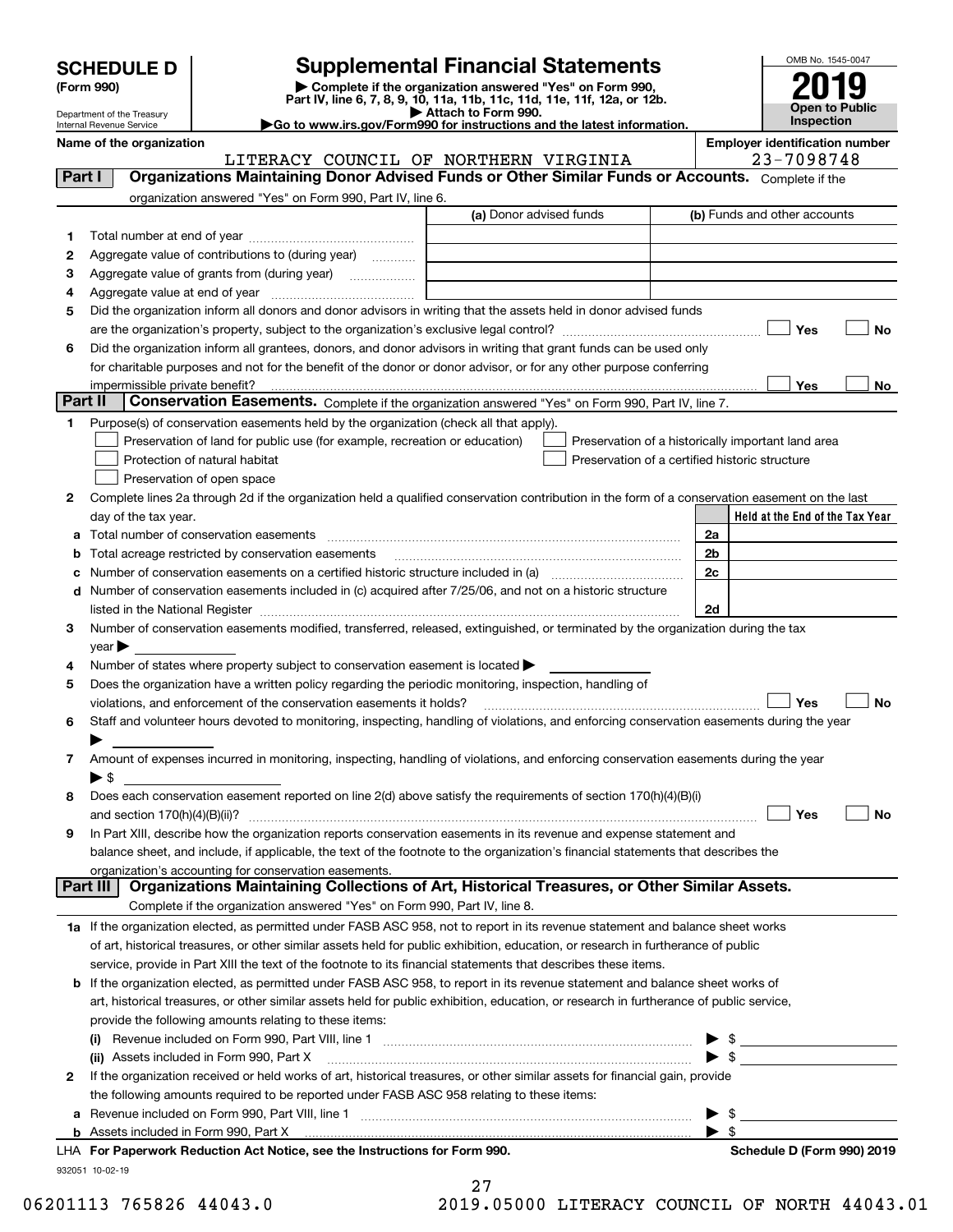|    | Schedule D (Form 990) 2019                                                                                                                                                                                                     | LITERACY COUNCIL OF NORTHERN VIRGINIA   |   |                |                                                      |                                 | 23-7098748           |                     |          | Page 2 |
|----|--------------------------------------------------------------------------------------------------------------------------------------------------------------------------------------------------------------------------------|-----------------------------------------|---|----------------|------------------------------------------------------|---------------------------------|----------------------|---------------------|----------|--------|
|    | Part III<br>Organizations Maintaining Collections of Art, Historical Treasures, or Other Similar Assets (continued)                                                                                                            |                                         |   |                |                                                      |                                 |                      |                     |          |        |
| 3  | Using the organization's acquisition, accession, and other records, check any of the following that make significant use of its                                                                                                |                                         |   |                |                                                      |                                 |                      |                     |          |        |
|    | collection items (check all that apply):                                                                                                                                                                                       |                                         |   |                |                                                      |                                 |                      |                     |          |        |
| a  | Public exhibition                                                                                                                                                                                                              | d                                       |   |                | Loan or exchange program                             |                                 |                      |                     |          |        |
| b  | Scholarly research                                                                                                                                                                                                             | e                                       |   |                | Other <b>Committee Committee Committee Committee</b> |                                 |                      |                     |          |        |
| c  | Preservation for future generations                                                                                                                                                                                            |                                         |   |                |                                                      |                                 |                      |                     |          |        |
| 4  | Provide a description of the organization's collections and explain how they further the organization's exempt purpose in Part XIII.                                                                                           |                                         |   |                |                                                      |                                 |                      |                     |          |        |
| 5  | During the year, did the organization solicit or receive donations of art, historical treasures, or other similar assets                                                                                                       |                                         |   |                |                                                      |                                 |                      |                     |          |        |
|    | to be sold to raise funds rather than to be maintained as part of the organization's collection?                                                                                                                               |                                         |   |                |                                                      |                                 |                      | Yes                 |          | No     |
|    | Part IV<br>Escrow and Custodial Arrangements. Complete if the organization answered "Yes" on Form 990, Part IV, line 9, or                                                                                                     |                                         |   |                |                                                      |                                 |                      |                     |          |        |
|    | reported an amount on Form 990, Part X, line 21.                                                                                                                                                                               |                                         |   |                |                                                      |                                 |                      |                     |          |        |
|    | 1a Is the organization an agent, trustee, custodian or other intermediary for contributions or other assets not included                                                                                                       |                                         |   |                |                                                      |                                 |                      |                     |          |        |
|    | on Form 990, Part X? [11] matter and the contract of the contract of the contract of the contract of the contract of the contract of the contract of the contract of the contract of the contract of the contract of the contr |                                         |   |                |                                                      |                                 |                      | Yes                 |          | No     |
|    | If "Yes," explain the arrangement in Part XIII and complete the following table:                                                                                                                                               |                                         |   |                |                                                      |                                 |                      |                     |          |        |
|    |                                                                                                                                                                                                                                |                                         |   |                |                                                      |                                 |                      | Amount              |          |        |
| c  | Beginning balance                                                                                                                                                                                                              |                                         |   |                |                                                      | 1c                              |                      |                     |          |        |
| d  | Additions during the year manufactured and an annual contract of the year manufactured and a set of the year manufactured and a set of the year manufactured and a set of the year manufactured and a set of the set of the se |                                         |   |                |                                                      | 1d                              |                      |                     |          |        |
| е  | Distributions during the year measurement contains and all the state of the state of the state of the state of                                                                                                                 |                                         |   |                |                                                      | 1e                              |                      |                     |          |        |
|    | Ending balance manufactured and contact the contract of the contract of the contract of the contract of the contract of the contract of the contract of the contract of the contract of the contract of the contract of the co |                                         |   |                |                                                      | 1f                              |                      |                     |          |        |
|    | 2a Did the organization include an amount on Form 990, Part X, line 21, for escrow or custodial account liability?                                                                                                             |                                         |   |                |                                                      |                                 |                      | Yes                 |          | No     |
|    | <b>b</b> If "Yes," explain the arrangement in Part XIII. Check here if the explanation has been provided on Part XIII<br>Endowment Funds. Complete if the organization answered "Yes" on Form 990, Part IV, line 10.<br>Part V |                                         |   |                |                                                      |                                 |                      |                     |          |        |
|    |                                                                                                                                                                                                                                | (a) Current year                        |   | (b) Prior year | (c) Two years back                                   |                                 | (d) Three years back | (e) Four years back |          |        |
| 1a | Beginning of year balance                                                                                                                                                                                                      |                                         |   |                |                                                      |                                 |                      |                     |          |        |
| b  |                                                                                                                                                                                                                                |                                         |   |                |                                                      |                                 |                      |                     |          |        |
|    | Net investment earnings, gains, and losses                                                                                                                                                                                     |                                         |   |                |                                                      |                                 |                      |                     |          |        |
| a  |                                                                                                                                                                                                                                |                                         |   |                |                                                      |                                 |                      |                     |          |        |
| е  | Other expenditures for facilities                                                                                                                                                                                              |                                         |   |                |                                                      |                                 |                      |                     |          |        |
|    | and programs                                                                                                                                                                                                                   |                                         |   |                |                                                      |                                 |                      |                     |          |        |
| 1. | Administrative expenses                                                                                                                                                                                                        |                                         |   |                |                                                      |                                 |                      |                     |          |        |
| g  | End of year balance                                                                                                                                                                                                            |                                         |   |                |                                                      |                                 |                      |                     |          |        |
| 2  | Provide the estimated percentage of the current year end balance (line 1g, column (a)) held as:                                                                                                                                |                                         |   |                |                                                      |                                 |                      |                     |          |        |
|    | Board designated or quasi-endowment > ____                                                                                                                                                                                     |                                         | % |                |                                                      |                                 |                      |                     |          |        |
| b  |                                                                                                                                                                                                                                | %                                       |   |                |                                                      |                                 |                      |                     |          |        |
| c  | Term endowment $\blacktriangleright$                                                                                                                                                                                           | %                                       |   |                |                                                      |                                 |                      |                     |          |        |
|    | The percentages on lines 2a, 2b, and 2c should equal 100%.                                                                                                                                                                     |                                         |   |                |                                                      |                                 |                      |                     |          |        |
|    | 3a Are there endowment funds not in the possession of the organization that are held and administered for the organization                                                                                                     |                                         |   |                |                                                      |                                 |                      |                     |          |        |
|    | by:                                                                                                                                                                                                                            |                                         |   |                |                                                      |                                 |                      |                     | Yes      | No     |
|    | (i)                                                                                                                                                                                                                            |                                         |   |                |                                                      |                                 |                      | 3a(i)               |          |        |
|    |                                                                                                                                                                                                                                |                                         |   |                |                                                      |                                 |                      | 3a(ii)              |          |        |
|    |                                                                                                                                                                                                                                |                                         |   |                |                                                      |                                 |                      | 3b                  |          |        |
|    | Describe in Part XIII the intended uses of the organization's endowment funds.                                                                                                                                                 |                                         |   |                |                                                      |                                 |                      |                     |          |        |
|    | Land, Buildings, and Equipment.<br><b>Part VI</b>                                                                                                                                                                              |                                         |   |                |                                                      |                                 |                      |                     |          |        |
|    | Complete if the organization answered "Yes" on Form 990, Part IV, line 11a. See Form 990, Part X, line 10.                                                                                                                     |                                         |   |                |                                                      |                                 |                      |                     |          |        |
|    | Description of property                                                                                                                                                                                                        | (a) Cost or other<br>basis (investment) |   |                | (b) Cost or other<br>basis (other)                   | (c) Accumulated<br>depreciation |                      | (d) Book value      |          |        |
|    |                                                                                                                                                                                                                                |                                         |   |                |                                                      |                                 |                      |                     |          |        |
| b  |                                                                                                                                                                                                                                |                                         |   |                |                                                      |                                 |                      |                     |          |        |
|    |                                                                                                                                                                                                                                |                                         |   |                |                                                      |                                 |                      |                     |          |        |
| d  |                                                                                                                                                                                                                                |                                         |   |                | 32,839.                                              | 22,682.                         |                      |                     | 10, 157. |        |
|    | e Other                                                                                                                                                                                                                        |                                         |   |                | 31,526.                                              | 31,526.                         |                      |                     |          | 0.     |
|    |                                                                                                                                                                                                                                |                                         |   |                |                                                      |                                 |                      |                     | 10, 157. |        |

**Schedule D (Form 990) 2019**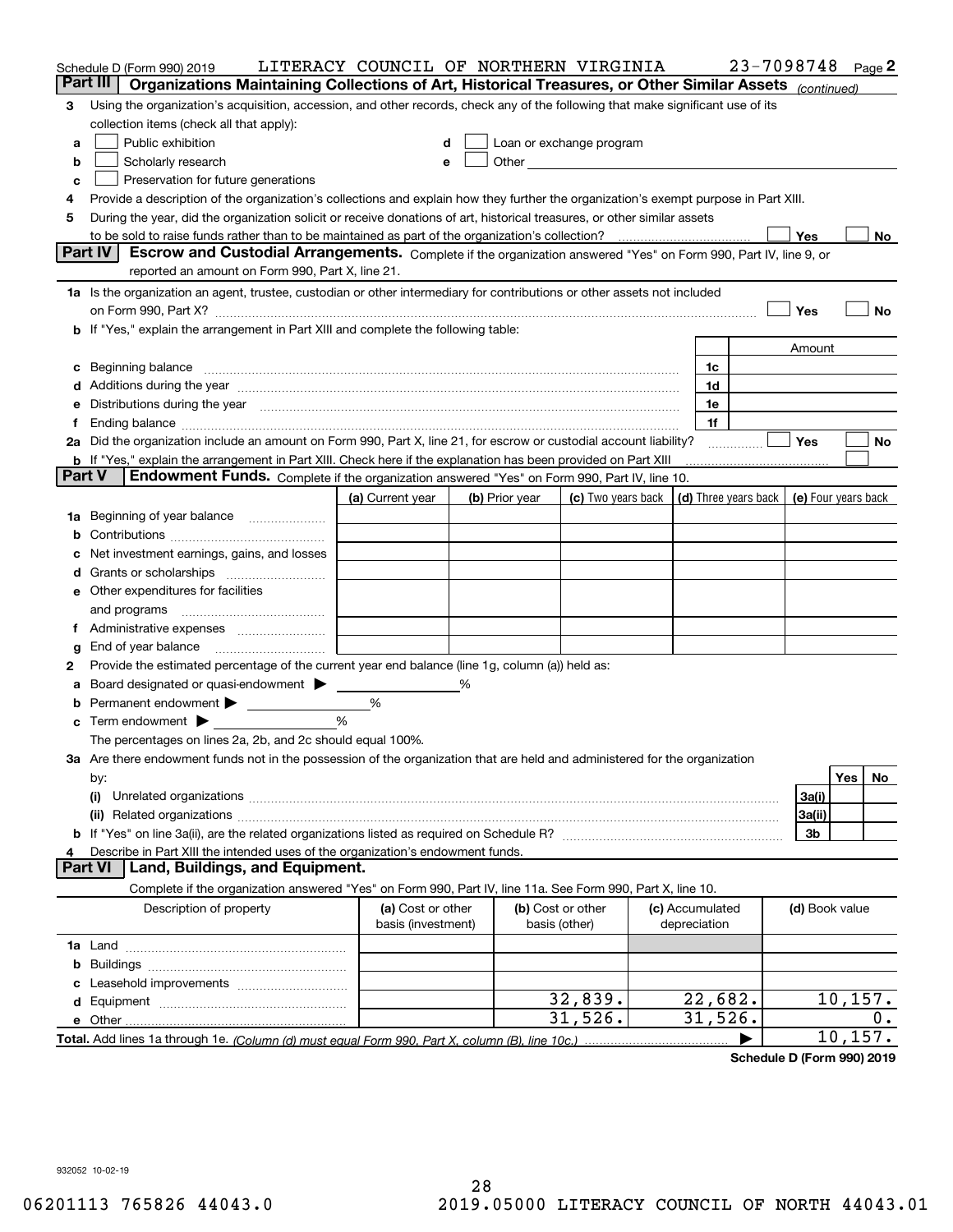| Schedule D (Form 990) 2019                                                                                                                           | LITERACY COUNCIL OF NORTHERN VIRGINIA | 23-7098748<br>Page $3$                                    |
|------------------------------------------------------------------------------------------------------------------------------------------------------|---------------------------------------|-----------------------------------------------------------|
| Part VII Investments - Other Securities.                                                                                                             |                                       |                                                           |
| Complete if the organization answered "Yes" on Form 990, Part IV, line 11b. See Form 990, Part X, line 12.                                           |                                       |                                                           |
| (a) Description of security or category (including name of security)                                                                                 | (b) Book value                        | (c) Method of valuation: Cost or end-of-year market value |
| (1) Financial derivatives                                                                                                                            |                                       |                                                           |
|                                                                                                                                                      |                                       |                                                           |
| (3) Other                                                                                                                                            |                                       |                                                           |
| (A)                                                                                                                                                  |                                       |                                                           |
| (B)                                                                                                                                                  |                                       |                                                           |
| (C)                                                                                                                                                  |                                       |                                                           |
| (D)                                                                                                                                                  |                                       |                                                           |
| (E)                                                                                                                                                  |                                       |                                                           |
| (F)                                                                                                                                                  |                                       |                                                           |
| (G)<br>(H)                                                                                                                                           |                                       |                                                           |
| Total. (Col. (b) must equal Form 990, Part X, col. (B) line 12.)                                                                                     |                                       |                                                           |
| Part VIII Investments - Program Related.                                                                                                             |                                       |                                                           |
| Complete if the organization answered "Yes" on Form 990, Part IV, line 11c. See Form 990, Part X, line 13.                                           |                                       |                                                           |
| (a) Description of investment                                                                                                                        | (b) Book value                        | (c) Method of valuation: Cost or end-of-year market value |
| (1)                                                                                                                                                  |                                       |                                                           |
| (2)                                                                                                                                                  |                                       |                                                           |
| (3)                                                                                                                                                  |                                       |                                                           |
| (4)                                                                                                                                                  |                                       |                                                           |
| (5)                                                                                                                                                  |                                       |                                                           |
| (6)                                                                                                                                                  |                                       |                                                           |
| (7)                                                                                                                                                  |                                       |                                                           |
| (8)                                                                                                                                                  |                                       |                                                           |
| (9)                                                                                                                                                  |                                       |                                                           |
| Total. (Col. (b) must equal Form 990, Part X, col. (B) line 13.)                                                                                     |                                       |                                                           |
| Part IX<br><b>Other Assets.</b>                                                                                                                      |                                       |                                                           |
| Complete if the organization answered "Yes" on Form 990, Part IV, line 11d. See Form 990, Part X, line 15.                                           |                                       |                                                           |
|                                                                                                                                                      | (a) Description                       | (b) Book value                                            |
| (1)                                                                                                                                                  |                                       |                                                           |
| (2)                                                                                                                                                  |                                       |                                                           |
| (3)                                                                                                                                                  |                                       |                                                           |
| (4)                                                                                                                                                  |                                       |                                                           |
| (5)                                                                                                                                                  |                                       |                                                           |
| (6)                                                                                                                                                  |                                       |                                                           |
| (7)                                                                                                                                                  |                                       |                                                           |
| (8)                                                                                                                                                  |                                       |                                                           |
| (9)                                                                                                                                                  |                                       |                                                           |
| Total. (Column (b) must equal Form 990. Part X, col. (B) line 15.)<br><b>Other Liabilities.</b><br>Part X                                            |                                       |                                                           |
|                                                                                                                                                      |                                       |                                                           |
| Complete if the organization answered "Yes" on Form 990, Part IV, line 11e or 11f. See Form 990, Part X, line 25.<br>(a) Description of liability    |                                       | (b) Book value                                            |
| 1.                                                                                                                                                   |                                       |                                                           |
| (1)<br>Federal income taxes                                                                                                                          |                                       |                                                           |
| (2)                                                                                                                                                  |                                       |                                                           |
| (3)                                                                                                                                                  |                                       |                                                           |
| (4)<br>(5)                                                                                                                                           |                                       |                                                           |
| (6)                                                                                                                                                  |                                       |                                                           |
| (7)                                                                                                                                                  |                                       |                                                           |
| (8)                                                                                                                                                  |                                       |                                                           |
| (9)                                                                                                                                                  |                                       |                                                           |
| Total. (Column (b) must equal Form 990, Part X, col. (B) line 25.)                                                                                   |                                       |                                                           |
| 2. Liability for uncertain tax positions. In Part XIII, provide the text of the footnote to the organization's financial statements that reports the |                                       |                                                           |
|                                                                                                                                                      |                                       |                                                           |

organization's liability for uncertain tax positions under FASB ASC 740. Check here if the text of the footnote has been provided in Part XIII  $\,$  ...  $\overline{\rm X}$ 

**Schedule D (Form 990) 2019**

932053 10-02-19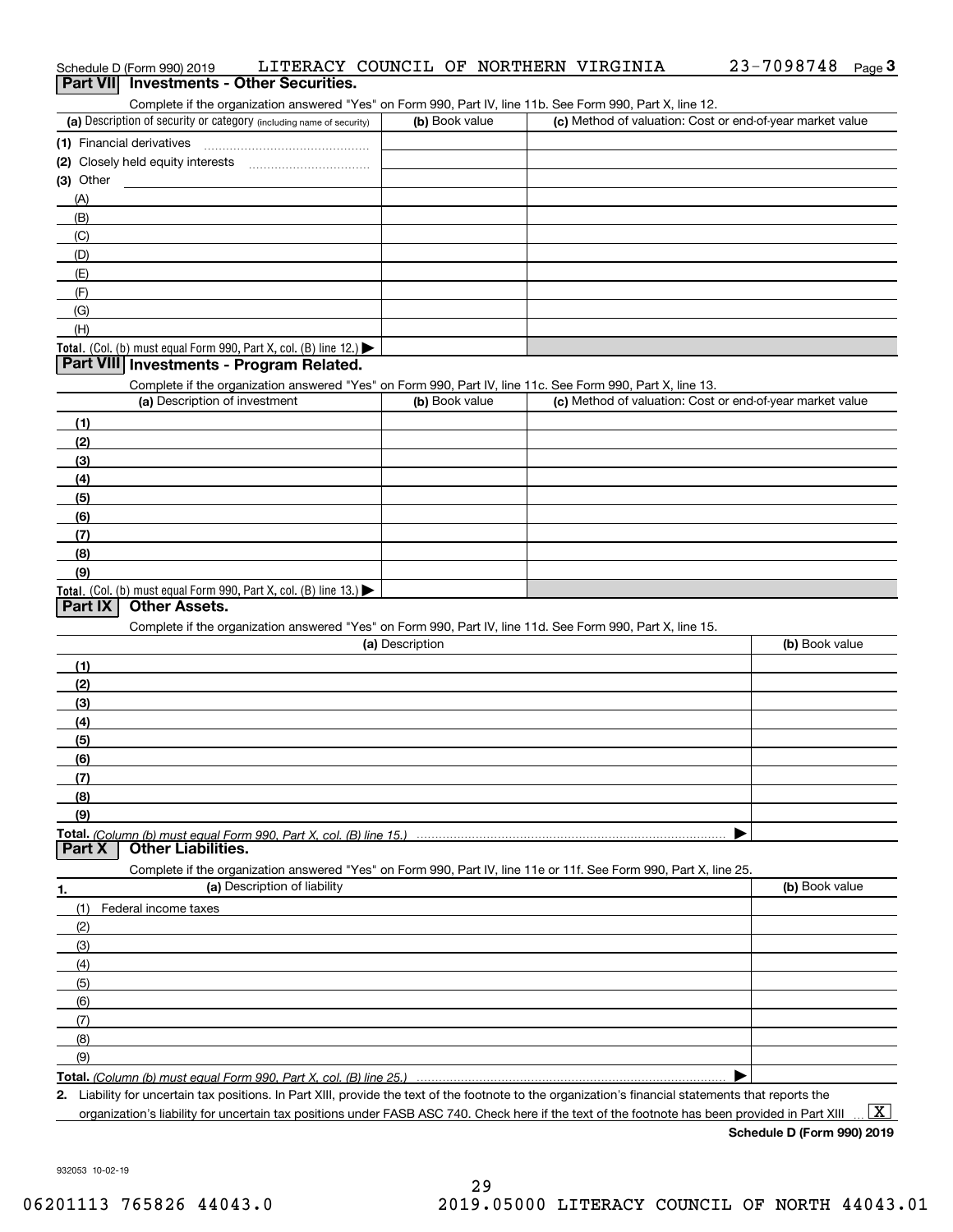|              | LITERACY COUNCIL OF NORTHERN VIRGINIA<br>Schedule D (Form 990) 2019                                                                                              |                |          |                | $23 - 7098748$ Page 4      |
|--------------|------------------------------------------------------------------------------------------------------------------------------------------------------------------|----------------|----------|----------------|----------------------------|
|              | <b>Part XI</b><br>Reconciliation of Revenue per Audited Financial Statements With Revenue per Return.                                                            |                |          |                |                            |
|              | Complete if the organization answered "Yes" on Form 990, Part IV, line 12a.                                                                                      |                |          |                |                            |
| 1            | Total revenue, gains, and other support per audited financial statements                                                                                         |                |          | $\blacksquare$ | 1,903,118.                 |
| 2            | Amounts included on line 1 but not on Form 990, Part VIII, line 12:                                                                                              |                |          |                |                            |
| a            | Net unrealized gains (losses) on investments [11] matter contracts and the unrealized gains (losses) on investments                                              | 2a             | 23,571.  |                |                            |
| b            |                                                                                                                                                                  | 2 <sub>b</sub> | 684,860. |                |                            |
|              |                                                                                                                                                                  | 2c             |          |                |                            |
|              |                                                                                                                                                                  | 2d             | 4,214.   |                |                            |
| e            | Add lines 2a through 2d                                                                                                                                          |                |          | 2e             | 712,645.                   |
| 3            |                                                                                                                                                                  |                |          | 3              | 1, 190, 473.               |
| 4            | Amounts included on Form 990, Part VIII, line 12, but not on line 1:                                                                                             |                |          |                |                            |
| a            |                                                                                                                                                                  | 4a             | 3,810.   |                |                            |
| b            | Other (Describe in Part XIII.) <b>Construction Contract Construction</b> Chemistry Chemistry Chemistry Chemistry Chemistry                                       | 4h             |          |                |                            |
|              | Add lines 4a and 4b                                                                                                                                              |                |          | 4с             | 3,810.                     |
| 5            |                                                                                                                                                                  |                |          | 5              | $\overline{1}$ , 194, 283. |
|              | Part XII   Reconciliation of Expenses per Audited Financial Statements With Expenses per Return.                                                                 |                |          |                |                            |
|              | Complete if the organization answered "Yes" on Form 990, Part IV, line 12a.                                                                                      |                |          |                |                            |
| 1            |                                                                                                                                                                  |                |          | $\mathbf{1}$   | 1,866,960.                 |
| $\mathbf{2}$ | Amounts included on line 1 but not on Form 990, Part IX, line 25:                                                                                                |                |          |                |                            |
| a            |                                                                                                                                                                  | 2a             | 603,860. |                |                            |
| b            |                                                                                                                                                                  | 2 <sub>b</sub> |          |                |                            |
| c.           |                                                                                                                                                                  | 2c             |          |                |                            |
| d            |                                                                                                                                                                  | 2d             | 4,214.   |                |                            |
| е            |                                                                                                                                                                  |                |          | 2e             | 608,074.                   |
| 3            |                                                                                                                                                                  |                |          | 3              | 1,258,886.                 |
| 4            | Amounts included on Form 990, Part IX, line 25, but not on line 1:                                                                                               |                |          |                |                            |
|              | Investment expenses not included on Form 990, Part VIII, line 7b [1000000000000000000000000000000000                                                             | - 4a l         | 3,810.   |                |                            |
|              |                                                                                                                                                                  | 4 <sub>b</sub> |          |                |                            |
|              | c Add lines 4a and 4b                                                                                                                                            |                |          | 4c             | 3,810.                     |
| 5            |                                                                                                                                                                  |                |          | 5              | 1,262,696.                 |
|              | Part XIII Supplemental Information.                                                                                                                              |                |          |                |                            |
|              | Drovide the descriptions required for Dart II, lines 3, 5, and Q: Dart III, lines 1a and 4: Dart IV, lines 1b and 2b: Dart V, line 4: Dart Y, line 2: Dart YI, I |                |          |                |                            |

de the descriptions required for Part II, lines 3, 5, and 9; Part III, lines 1a and 4; Part IV, lines 1b and 2b; Part V, line 4; Part X, line 2; Part XI, lines 2d and 4b; and Part XII, lines 2d and 4b. Also complete this part to provide any additional information.

### PART X, LINE 2:

|  | THE COUNCIL IS EXEMPT FROM FEDERAL AND LOCAL INCOME TAXES UNDER SECTION |  |  |  |  |  |  |  |  |  |  |
|--|-------------------------------------------------------------------------|--|--|--|--|--|--|--|--|--|--|
|--|-------------------------------------------------------------------------|--|--|--|--|--|--|--|--|--|--|

501(C)(3) OF THE INTERNAL REVENUE CODE AND A SIMILAR PROVISION OF STATE

LAW. THE COUNCIL IS NOT CLASSIFIED AS A PRIVATE FOUNDATION.

| 4,089. |
|--------|
|        |
| 125.   |
| 4,214. |
|        |
|        |

932054 10-02-19 **Schedule D (Form 990) 2019** PART XII, LINE 2D - OTHER ADJUSTMENTS: 30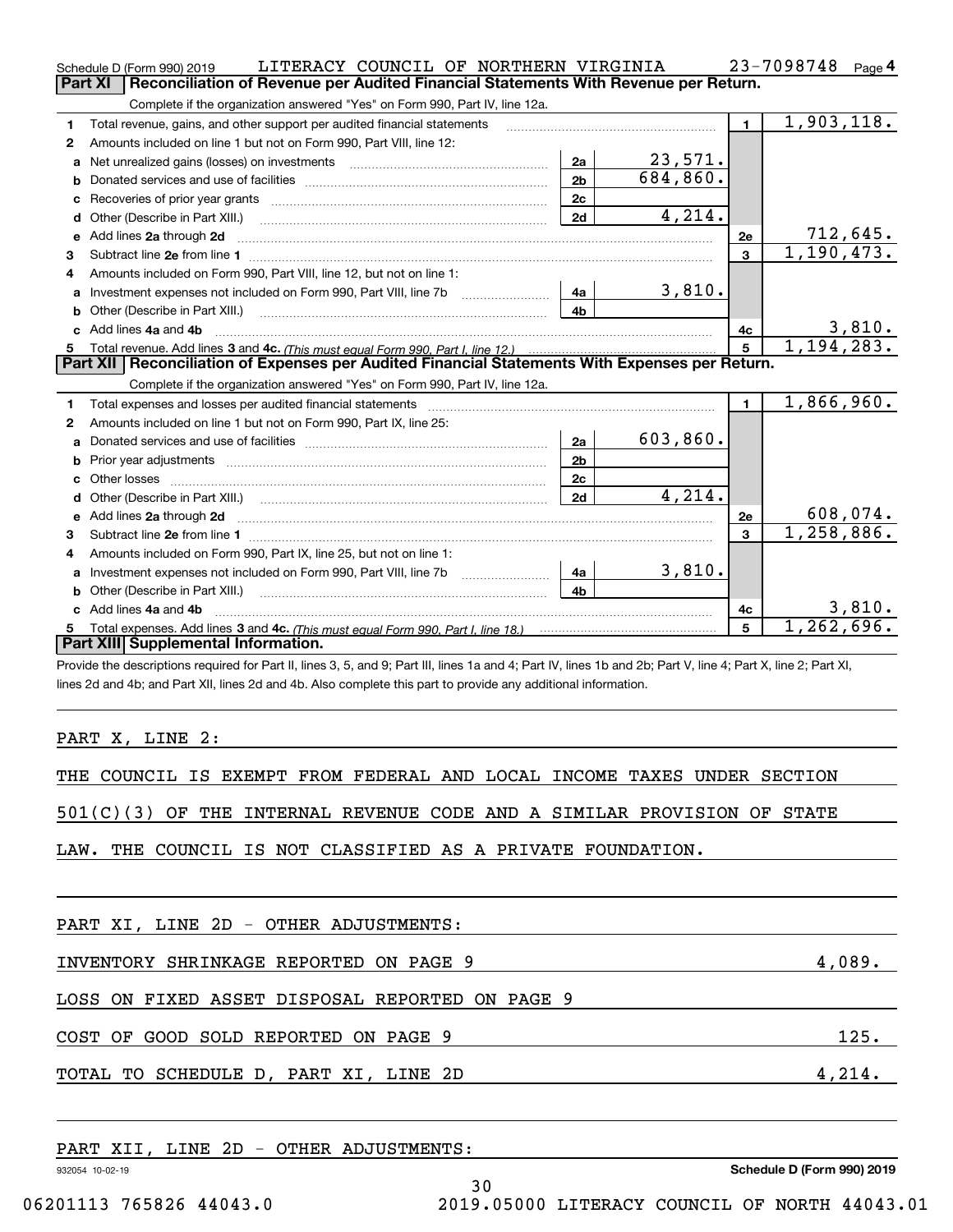| LITERACY COUNCIL OF NORTHERN VIRGINIA<br>Schedule D (Form 990) 2019<br><b>Part XIII   Supplemental Information</b> <sub>(continued)</sub> | $23 - 7098748$ Page 5      |
|-------------------------------------------------------------------------------------------------------------------------------------------|----------------------------|
|                                                                                                                                           |                            |
| INVENTORY SHRINKAGE REPORTED ON PAGE 9                                                                                                    | 4,089.                     |
| LOSS ON FIXED ASSET DISPOSAL REPORTED ON PAGE 9                                                                                           |                            |
| COST OF GOOD SOLD REPORTED ON PAGE 9                                                                                                      | 125.                       |
| TOTAL TO SCHEDULE D, PART XII, LINE 2D                                                                                                    | 4,214.                     |
|                                                                                                                                           |                            |
|                                                                                                                                           |                            |
|                                                                                                                                           |                            |
|                                                                                                                                           |                            |
|                                                                                                                                           |                            |
|                                                                                                                                           |                            |
|                                                                                                                                           |                            |
|                                                                                                                                           |                            |
|                                                                                                                                           |                            |
|                                                                                                                                           |                            |
|                                                                                                                                           |                            |
|                                                                                                                                           |                            |
|                                                                                                                                           |                            |
|                                                                                                                                           |                            |
|                                                                                                                                           |                            |
|                                                                                                                                           |                            |
|                                                                                                                                           |                            |
|                                                                                                                                           |                            |
|                                                                                                                                           |                            |
|                                                                                                                                           |                            |
|                                                                                                                                           |                            |
|                                                                                                                                           |                            |
|                                                                                                                                           |                            |
|                                                                                                                                           |                            |
|                                                                                                                                           |                            |
|                                                                                                                                           |                            |
|                                                                                                                                           |                            |
|                                                                                                                                           |                            |
|                                                                                                                                           |                            |
|                                                                                                                                           | Schedule D (Form 990) 2019 |

932055 10-02-19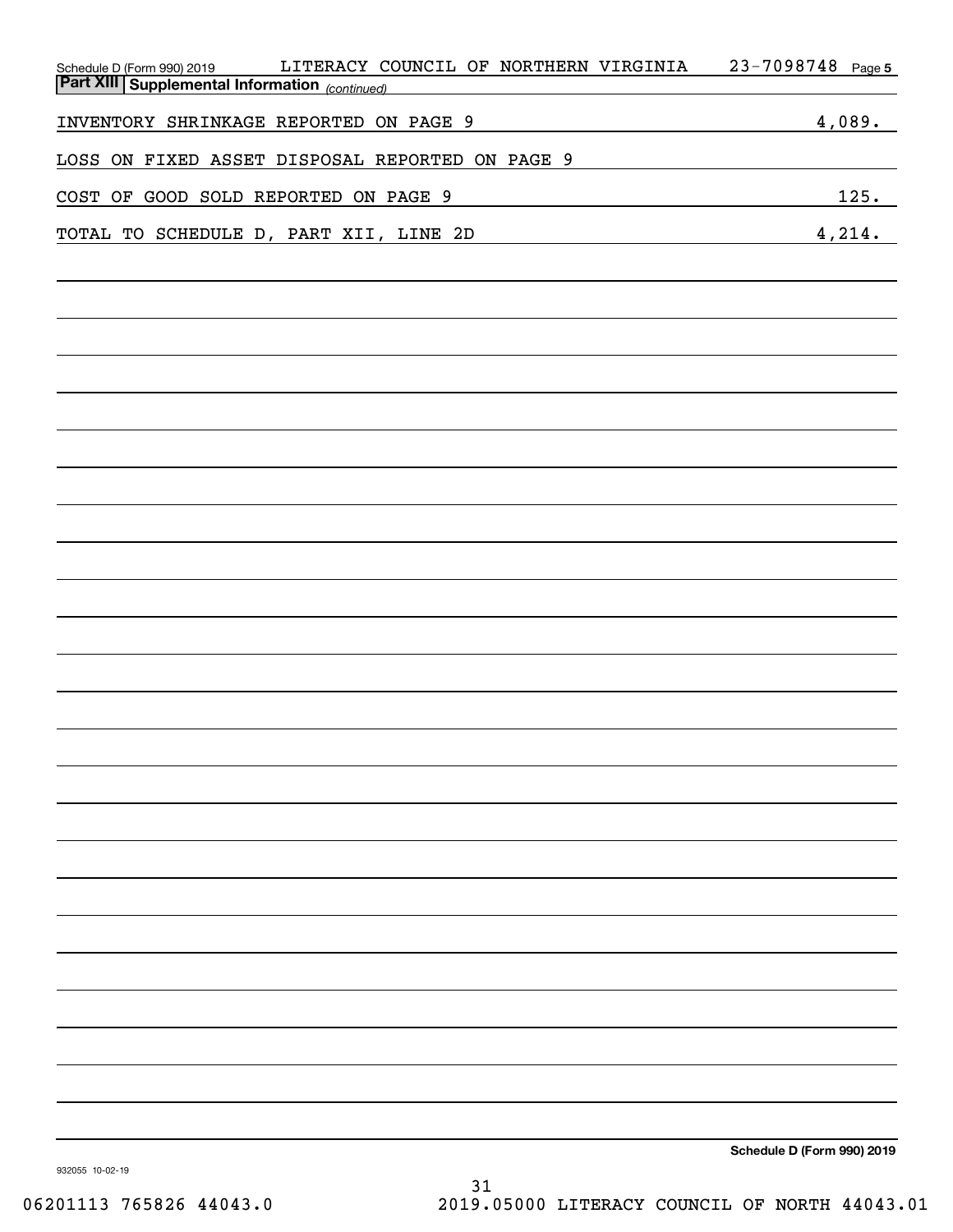| <b>SCHEDULE G</b>                                            |                                                                                                                                                                     | <b>Supplemental Information Regarding Fundraising or Gaming Activities</b>                                                                                                                                                                |                                             |    |                                       |  |                                   | OMB No. 1545-0047                     |  |
|--------------------------------------------------------------|---------------------------------------------------------------------------------------------------------------------------------------------------------------------|-------------------------------------------------------------------------------------------------------------------------------------------------------------------------------------------------------------------------------------------|---------------------------------------------|----|---------------------------------------|--|-----------------------------------|---------------------------------------|--|
| (Form 990 or 990-EZ)                                         | Complete if the organization answered "Yes" on Form 990, Part IV, line 17, 18, or 19, or if the<br>organization entered more than \$15,000 on Form 990-EZ, line 6a. |                                                                                                                                                                                                                                           |                                             |    |                                       |  |                                   |                                       |  |
| Department of the Treasury<br>Internal Revenue Service       |                                                                                                                                                                     | Attach to Form 990 or Form 990-EZ.                                                                                                                                                                                                        |                                             |    |                                       |  |                                   | <b>Open to Public</b><br>Inspection   |  |
| Name of the organization                                     |                                                                                                                                                                     | Go to www.irs.gov/Form990 for instructions and the latest information.                                                                                                                                                                    |                                             |    |                                       |  |                                   | <b>Employer identification number</b> |  |
|                                                              |                                                                                                                                                                     | LITERACY COUNCIL OF NORTHERN VIRGINIA                                                                                                                                                                                                     |                                             |    |                                       |  | 23-7098748                        |                                       |  |
| Part I                                                       |                                                                                                                                                                     | Fundraising Activities. Complete if the organization answered "Yes" on Form 990, Part IV, line 17. Form 990-EZ filers are not                                                                                                             |                                             |    |                                       |  |                                   |                                       |  |
|                                                              | required to complete this part.                                                                                                                                     |                                                                                                                                                                                                                                           |                                             |    |                                       |  |                                   |                                       |  |
| Mail solicitations<br>a                                      |                                                                                                                                                                     | 1 Indicate whether the organization raised funds through any of the following activities. Check all that apply.<br>e                                                                                                                      |                                             |    | Solicitation of non-government grants |  |                                   |                                       |  |
| b                                                            | Internet and email solicitations                                                                                                                                    | f                                                                                                                                                                                                                                         |                                             |    | Solicitation of government grants     |  |                                   |                                       |  |
| Phone solicitations<br>c                                     |                                                                                                                                                                     | Special fundraising events<br>g                                                                                                                                                                                                           |                                             |    |                                       |  |                                   |                                       |  |
| In-person solicitations<br>d                                 |                                                                                                                                                                     |                                                                                                                                                                                                                                           |                                             |    |                                       |  |                                   |                                       |  |
|                                                              |                                                                                                                                                                     | 2 a Did the organization have a written or oral agreement with any individual (including officers, directors, trustees, or<br>key employees listed in Form 990, Part VII) or entity in connection with professional fundraising services? |                                             |    |                                       |  | Yes                               | No                                    |  |
|                                                              |                                                                                                                                                                     | <b>b</b> If "Yes," list the 10 highest paid individuals or entities (fundraisers) pursuant to agreements under which the fundraiser is to be                                                                                              |                                             |    |                                       |  |                                   |                                       |  |
| compensated at least \$5,000 by the organization.            |                                                                                                                                                                     |                                                                                                                                                                                                                                           |                                             |    |                                       |  |                                   |                                       |  |
|                                                              |                                                                                                                                                                     |                                                                                                                                                                                                                                           | (iii) Did                                   |    |                                       |  | (v) Amount paid                   | (vi) Amount paid                      |  |
| (i) Name and address of individual<br>or entity (fundraiser) |                                                                                                                                                                     | (ii) Activity                                                                                                                                                                                                                             | fundraiser<br>have custody<br>or control of |    | (iv) Gross receipts<br>from activity  |  | to (or retained by)<br>fundraiser | to (or retained by)                   |  |
|                                                              |                                                                                                                                                                     |                                                                                                                                                                                                                                           | contributions?                              |    |                                       |  | listed in col. (i)                | organization                          |  |
|                                                              |                                                                                                                                                                     |                                                                                                                                                                                                                                           | Yes                                         | No |                                       |  |                                   |                                       |  |
|                                                              |                                                                                                                                                                     |                                                                                                                                                                                                                                           |                                             |    |                                       |  |                                   |                                       |  |
|                                                              |                                                                                                                                                                     |                                                                                                                                                                                                                                           |                                             |    |                                       |  |                                   |                                       |  |
|                                                              |                                                                                                                                                                     |                                                                                                                                                                                                                                           |                                             |    |                                       |  |                                   |                                       |  |
|                                                              |                                                                                                                                                                     |                                                                                                                                                                                                                                           |                                             |    |                                       |  |                                   |                                       |  |
|                                                              |                                                                                                                                                                     |                                                                                                                                                                                                                                           |                                             |    |                                       |  |                                   |                                       |  |
|                                                              |                                                                                                                                                                     |                                                                                                                                                                                                                                           |                                             |    |                                       |  |                                   |                                       |  |
|                                                              |                                                                                                                                                                     |                                                                                                                                                                                                                                           |                                             |    |                                       |  |                                   |                                       |  |
|                                                              |                                                                                                                                                                     |                                                                                                                                                                                                                                           |                                             |    |                                       |  |                                   |                                       |  |
|                                                              |                                                                                                                                                                     |                                                                                                                                                                                                                                           |                                             |    |                                       |  |                                   |                                       |  |
|                                                              |                                                                                                                                                                     |                                                                                                                                                                                                                                           |                                             |    |                                       |  |                                   |                                       |  |
|                                                              |                                                                                                                                                                     |                                                                                                                                                                                                                                           |                                             |    |                                       |  |                                   |                                       |  |
|                                                              |                                                                                                                                                                     |                                                                                                                                                                                                                                           |                                             |    |                                       |  |                                   |                                       |  |
|                                                              |                                                                                                                                                                     |                                                                                                                                                                                                                                           |                                             |    |                                       |  |                                   |                                       |  |
|                                                              |                                                                                                                                                                     |                                                                                                                                                                                                                                           |                                             |    |                                       |  |                                   |                                       |  |
|                                                              |                                                                                                                                                                     |                                                                                                                                                                                                                                           |                                             |    |                                       |  |                                   |                                       |  |
|                                                              |                                                                                                                                                                     |                                                                                                                                                                                                                                           |                                             |    |                                       |  |                                   |                                       |  |
| Total                                                        |                                                                                                                                                                     | 3 List all states in which the organization is registered or licensed to solicit contributions or has been notified it is exempt from registration                                                                                        |                                             |    |                                       |  |                                   |                                       |  |
| or licensing.                                                |                                                                                                                                                                     |                                                                                                                                                                                                                                           |                                             |    |                                       |  |                                   |                                       |  |
|                                                              |                                                                                                                                                                     |                                                                                                                                                                                                                                           |                                             |    |                                       |  |                                   |                                       |  |
|                                                              |                                                                                                                                                                     |                                                                                                                                                                                                                                           |                                             |    |                                       |  |                                   |                                       |  |
|                                                              |                                                                                                                                                                     |                                                                                                                                                                                                                                           |                                             |    |                                       |  |                                   |                                       |  |
|                                                              |                                                                                                                                                                     |                                                                                                                                                                                                                                           |                                             |    |                                       |  |                                   |                                       |  |
|                                                              |                                                                                                                                                                     |                                                                                                                                                                                                                                           |                                             |    |                                       |  |                                   |                                       |  |
|                                                              |                                                                                                                                                                     |                                                                                                                                                                                                                                           |                                             |    |                                       |  |                                   |                                       |  |
|                                                              |                                                                                                                                                                     |                                                                                                                                                                                                                                           |                                             |    |                                       |  |                                   |                                       |  |
|                                                              |                                                                                                                                                                     |                                                                                                                                                                                                                                           |                                             |    |                                       |  |                                   |                                       |  |
|                                                              |                                                                                                                                                                     |                                                                                                                                                                                                                                           |                                             |    |                                       |  |                                   |                                       |  |
|                                                              |                                                                                                                                                                     | LHA For Paperwork Reduction Act Notice, see the Instructions for Form 990 or 990-EZ.                                                                                                                                                      |                                             |    |                                       |  |                                   | Schedule G (Form 990 or 990-EZ) 2019  |  |

932081 09-11-19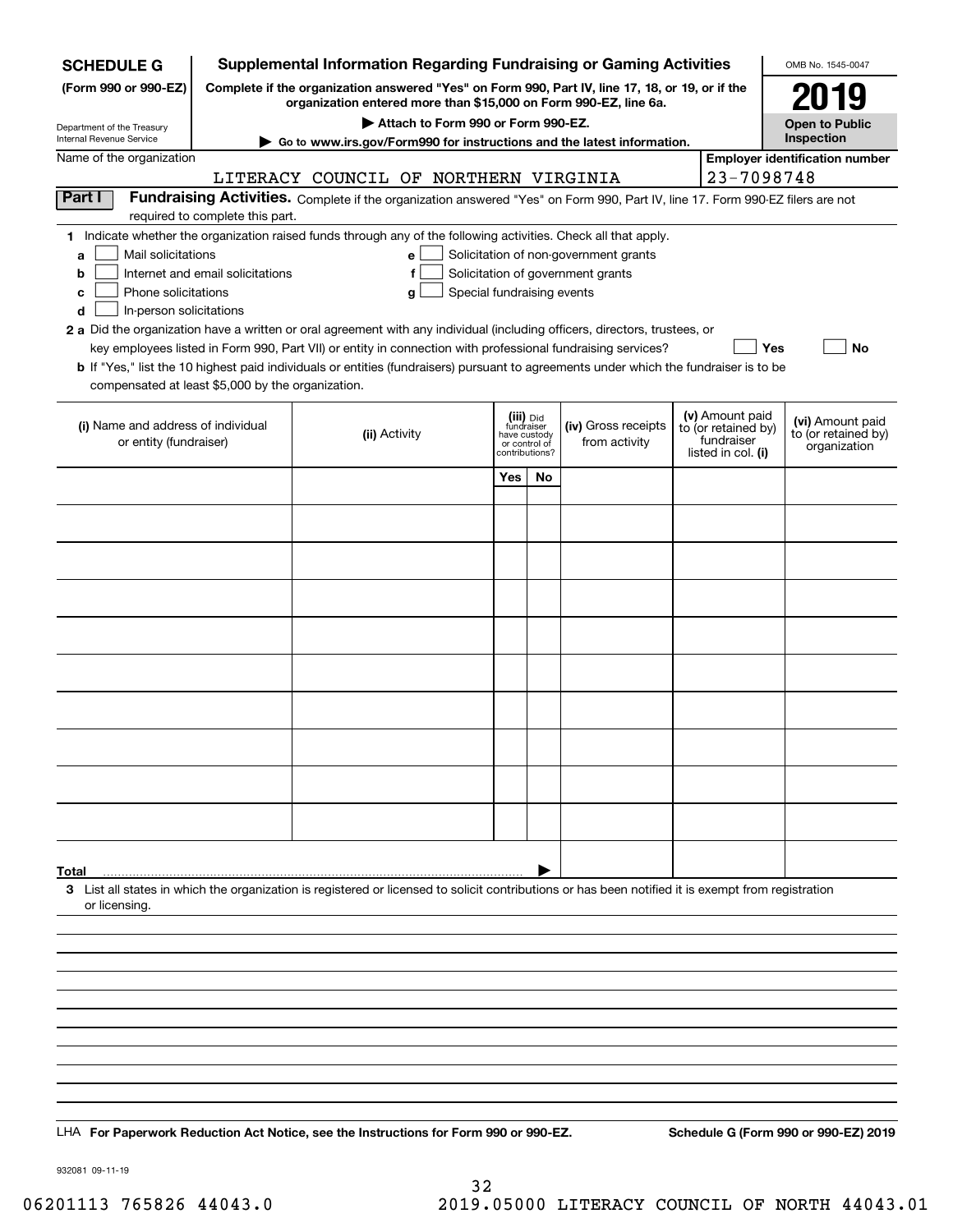| Schedule G (Form 990 or 990-EZ) 2019 LITERACY COUNCIL OF NORTHERN VIRGINIA                                                                   |  |  | 23-7098748 <sub>Page 2</sub> |  |
|----------------------------------------------------------------------------------------------------------------------------------------------|--|--|------------------------------|--|
| <b>Part II</b> Fundraising Events. Complete if the organization answered "Yes" on Form 990, Part IV, line 18, or reported more than \$15,000 |  |  |                              |  |

Complete if the organization answered "Yes" on Form 990, Part IV, line 18, or reported more than \$15,000

|                 |          | of fundraising event contributions and gross income on Form 990-EZ, lines 1 and 6b. List events with gross receipts greater than \$5,000. |                |                         |                  |                            |
|-----------------|----------|-------------------------------------------------------------------------------------------------------------------------------------------|----------------|-------------------------|------------------|----------------------------|
|                 |          |                                                                                                                                           | (a) Event $#1$ | (b) Event #2            | (c) Other events | (d) Total events           |
|                 |          |                                                                                                                                           | TASTE OF       |                         | <b>NONE</b>      |                            |
|                 |          |                                                                                                                                           | LITERACY       |                         |                  | (add col. (a) through      |
|                 |          |                                                                                                                                           | (event type)   | (event type)            | (total number)   | col. (c)                   |
|                 |          |                                                                                                                                           |                |                         |                  |                            |
| Revenue         |          |                                                                                                                                           |                |                         |                  |                            |
|                 | 1.       |                                                                                                                                           | 54,316.        |                         |                  | <u>54,316.</u>             |
|                 |          |                                                                                                                                           |                |                         |                  |                            |
|                 |          |                                                                                                                                           | 54,316.        |                         |                  | 54, 316.                   |
|                 |          |                                                                                                                                           |                |                         |                  |                            |
|                 | 3        | Gross income (line 1 minus line 2)                                                                                                        |                |                         |                  |                            |
|                 |          |                                                                                                                                           |                |                         |                  |                            |
|                 |          |                                                                                                                                           |                |                         |                  |                            |
|                 |          |                                                                                                                                           |                |                         |                  |                            |
|                 |          |                                                                                                                                           |                |                         |                  |                            |
|                 | 5        |                                                                                                                                           |                |                         |                  |                            |
|                 |          |                                                                                                                                           |                |                         |                  |                            |
|                 |          |                                                                                                                                           |                |                         |                  |                            |
| Direct Expenses |          |                                                                                                                                           |                |                         |                  |                            |
|                 |          | 7 Food and beverages                                                                                                                      |                |                         |                  |                            |
|                 |          |                                                                                                                                           |                |                         |                  |                            |
|                 | 8        |                                                                                                                                           |                |                         |                  |                            |
|                 |          |                                                                                                                                           |                |                         |                  |                            |
|                 | 9        |                                                                                                                                           |                |                         |                  |                            |
|                 | 10       | Direct expense summary. Add lines 4 through 9 in column (d)                                                                               |                |                         |                  |                            |
|                 |          | 11 Net income summary. Subtract line 10 from line 3, column (d)                                                                           |                |                         |                  |                            |
|                 | Part III | Gaming. Complete if the organization answered "Yes" on Form 990, Part IV, line 19, or reported more than                                  |                |                         |                  |                            |
|                 |          | \$15,000 on Form 990-EZ, line 6a.                                                                                                         |                |                         |                  |                            |
|                 |          |                                                                                                                                           | (a) Bingo      | (b) Pull tabs/instant   | (c) Other gaming | (d) Total gaming (add      |
| Revenue         |          |                                                                                                                                           |                | bingo/progressive bingo |                  | col. (a) through col. (c)) |
|                 |          |                                                                                                                                           |                |                         |                  |                            |
|                 |          |                                                                                                                                           |                |                         |                  |                            |
|                 |          |                                                                                                                                           |                |                         |                  |                            |
|                 |          |                                                                                                                                           |                |                         |                  |                            |
| Expenses        |          |                                                                                                                                           |                |                         |                  |                            |
|                 |          |                                                                                                                                           |                |                         |                  |                            |
|                 | 3        |                                                                                                                                           |                |                         |                  |                            |
|                 |          |                                                                                                                                           |                |                         |                  |                            |
| <b>Direct</b>   |          |                                                                                                                                           |                |                         |                  |                            |
|                 |          |                                                                                                                                           |                |                         |                  |                            |
|                 |          | 5 Other direct expenses                                                                                                                   |                |                         |                  |                            |
|                 |          |                                                                                                                                           | Yes<br>%       | Yes<br>%                | Yes<br>%         |                            |
|                 |          | 6 Volunteer labor                                                                                                                         | No             | No                      | No               |                            |
|                 |          |                                                                                                                                           |                |                         |                  |                            |
|                 |          | 7 Direct expense summary. Add lines 2 through 5 in column (d)                                                                             |                |                         |                  |                            |
|                 |          |                                                                                                                                           |                |                         |                  |                            |
|                 |          |                                                                                                                                           |                |                         |                  |                            |
|                 |          |                                                                                                                                           |                |                         |                  |                            |
|                 |          |                                                                                                                                           |                |                         |                  |                            |
|                 |          | <b>9</b> Enter the state(s) in which the organization conducts gaming activities:                                                         |                |                         |                  |                            |
|                 |          |                                                                                                                                           |                |                         |                  | Yes<br>No                  |
|                 |          |                                                                                                                                           |                |                         |                  |                            |
|                 |          |                                                                                                                                           |                |                         |                  |                            |
|                 |          |                                                                                                                                           |                |                         |                  |                            |
|                 |          |                                                                                                                                           |                |                         |                  | Yes<br>No                  |
|                 |          |                                                                                                                                           |                |                         |                  |                            |
|                 |          |                                                                                                                                           |                |                         |                  |                            |
|                 |          |                                                                                                                                           |                |                         |                  |                            |
|                 |          |                                                                                                                                           |                |                         |                  |                            |

932082 09-11-19

**Schedule G (Form 990 or 990-EZ) 2019**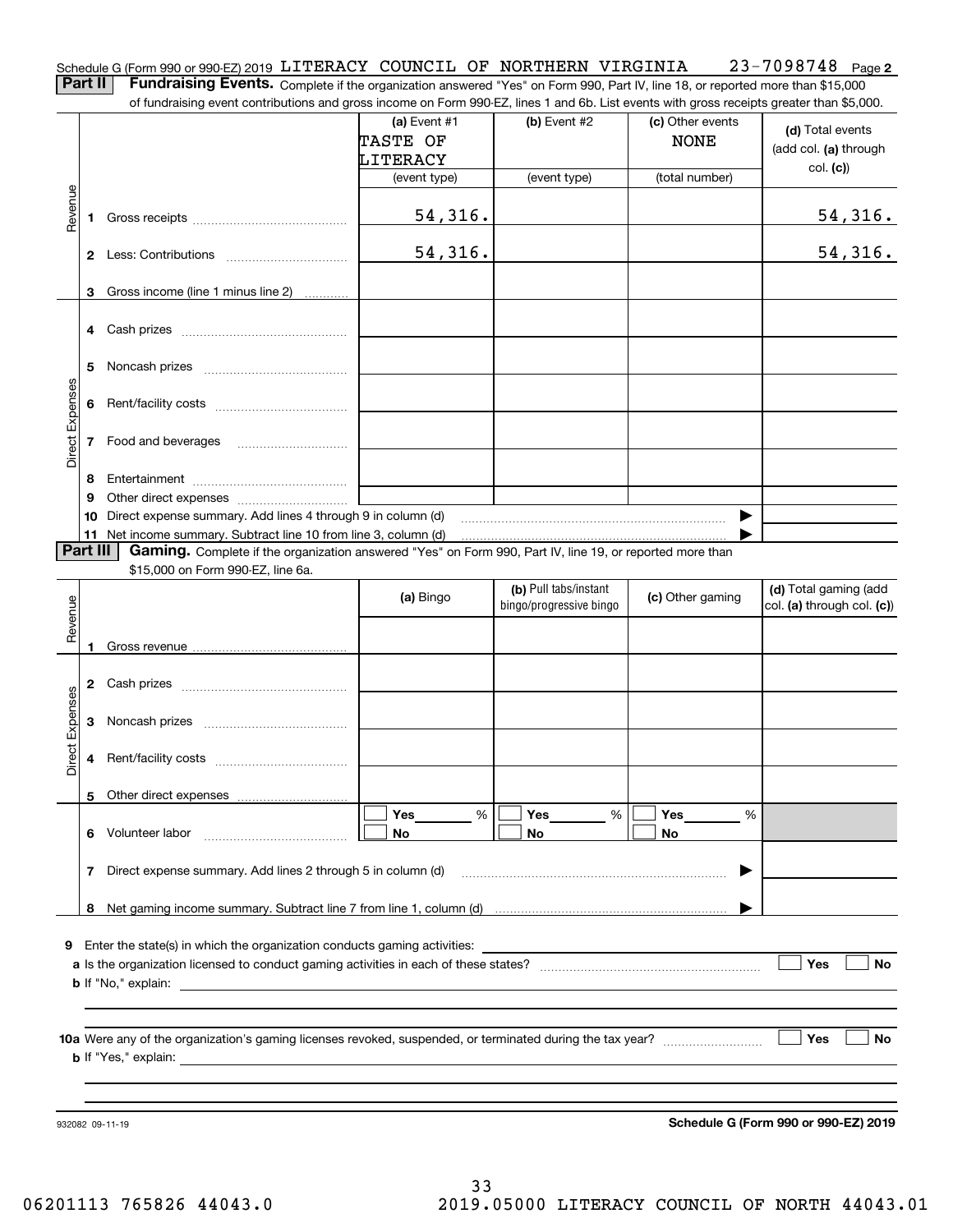|    | Schedule G (Form 990 or 990-EZ) 2019 LITERACY COUNCIL OF NORTHERN VIRGINIA                                                                                              | 23-7098748      | Page 3    |
|----|-------------------------------------------------------------------------------------------------------------------------------------------------------------------------|-----------------|-----------|
| 11 |                                                                                                                                                                         | Yes             | No        |
|    | 12 Is the organization a grantor, beneficiary or trustee of a trust, or a member of a partnership or other entity formed                                                |                 |           |
|    |                                                                                                                                                                         | Yes             | No        |
|    | 13 Indicate the percentage of gaming activity conducted in:                                                                                                             |                 |           |
|    |                                                                                                                                                                         | 1За             | %         |
|    |                                                                                                                                                                         | 13 <sub>b</sub> | %         |
|    | 14 Enter the name and address of the person who prepares the organization's gaming/special events books and records:                                                    |                 |           |
|    |                                                                                                                                                                         |                 |           |
|    |                                                                                                                                                                         |                 |           |
|    |                                                                                                                                                                         | Yes             | No        |
|    |                                                                                                                                                                         |                 |           |
|    | of gaming revenue retained by the third party $\triangleright$ \$                                                                                                       |                 |           |
|    | c If "Yes," enter name and address of the third party:                                                                                                                  |                 |           |
|    |                                                                                                                                                                         |                 |           |
|    | Name $\blacktriangleright$ $\bot$                                                                                                                                       |                 |           |
|    |                                                                                                                                                                         |                 |           |
|    |                                                                                                                                                                         |                 |           |
|    |                                                                                                                                                                         |                 |           |
|    | 16 Gaming manager information:                                                                                                                                          |                 |           |
|    | Name $\blacktriangleright$                                                                                                                                              |                 |           |
|    |                                                                                                                                                                         |                 |           |
|    | Gaming manager compensation > \$                                                                                                                                        |                 |           |
|    |                                                                                                                                                                         |                 |           |
|    |                                                                                                                                                                         |                 |           |
|    |                                                                                                                                                                         |                 |           |
|    |                                                                                                                                                                         |                 |           |
|    |                                                                                                                                                                         |                 |           |
|    | Employee<br>Director/officer<br>Independent contractor                                                                                                                  |                 |           |
|    |                                                                                                                                                                         |                 |           |
|    | 17 Mandatory distributions:                                                                                                                                             |                 |           |
|    | a Is the organization required under state law to make charitable distributions from the gaming proceeds to                                                             | $\Box$ Yes      | $\Box$ No |
|    | retain the state gaming license?<br><b>b</b> Enter the amount of distributions required under state law to be distributed to other exempt organizations or spent in the |                 |           |
|    | organization's own exempt activities during the tax year $\triangleright$ \$                                                                                            |                 |           |
|    | <b>Part IV</b><br>Supplemental Information. Provide the explanations required by Part I, line 2b, columns (iii) and (v); and Part III, lines 9, 9b, 10b,                |                 |           |
|    | 15b, 15c, 16, and 17b, as applicable. Also provide any additional information. See instructions.                                                                        |                 |           |
|    |                                                                                                                                                                         |                 |           |
|    |                                                                                                                                                                         |                 |           |
|    |                                                                                                                                                                         |                 |           |
|    |                                                                                                                                                                         |                 |           |
|    |                                                                                                                                                                         |                 |           |
|    |                                                                                                                                                                         |                 |           |
|    |                                                                                                                                                                         |                 |           |
|    |                                                                                                                                                                         |                 |           |
|    |                                                                                                                                                                         |                 |           |
|    |                                                                                                                                                                         |                 |           |
|    |                                                                                                                                                                         |                 |           |
|    |                                                                                                                                                                         |                 |           |
|    |                                                                                                                                                                         |                 |           |
|    |                                                                                                                                                                         |                 |           |
|    |                                                                                                                                                                         |                 |           |
|    |                                                                                                                                                                         |                 |           |
|    | Schedule G (Form 990 or 990-EZ) 2019<br>932083 09-11-19<br>34                                                                                                           |                 |           |
|    |                                                                                                                                                                         |                 |           |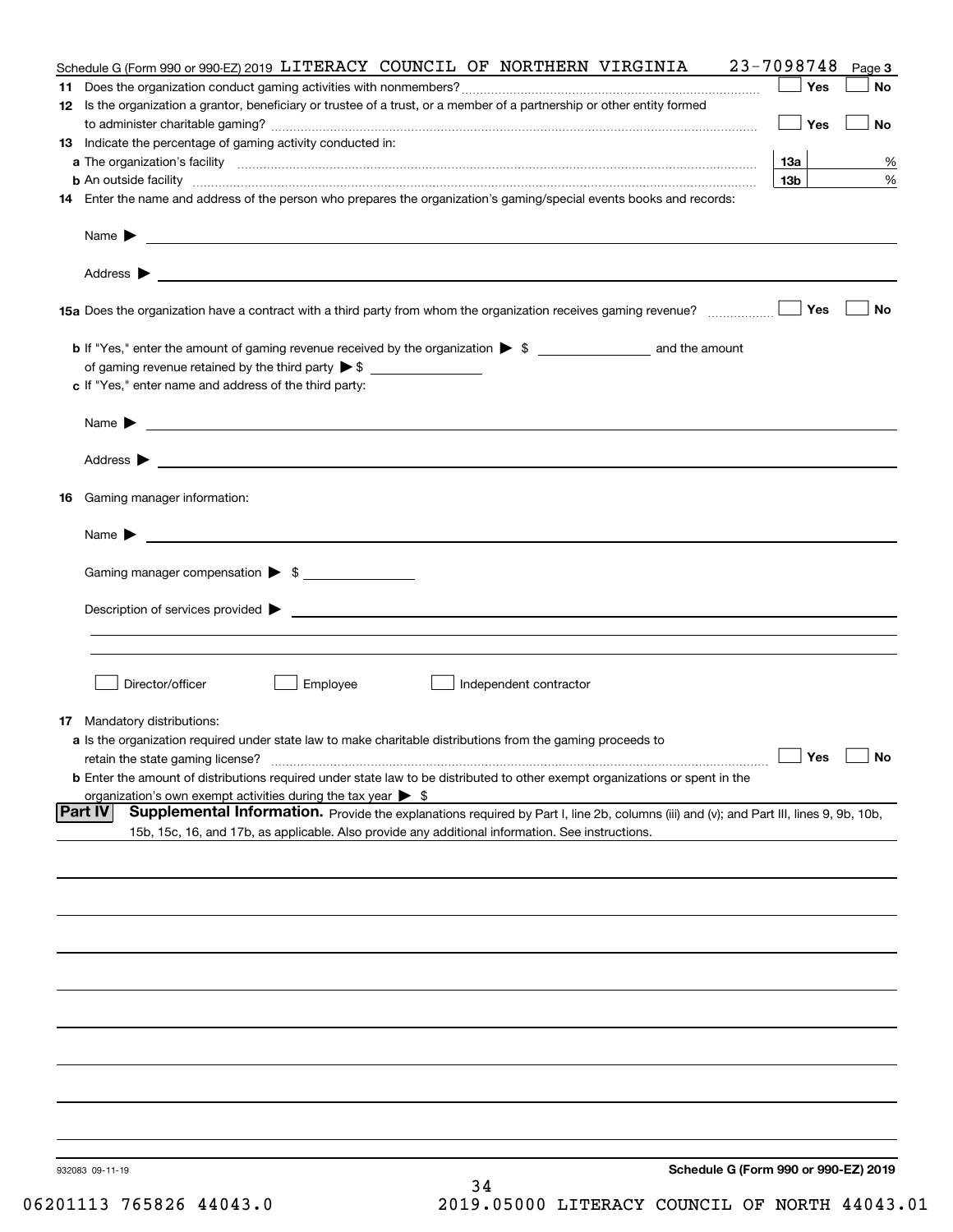|                                                                                            |  | LITERACY COUNCIL OF NORTHERN VIRGINIA | 23-7098748 Page 4               |  |
|--------------------------------------------------------------------------------------------|--|---------------------------------------|---------------------------------|--|
| Schedule G (Form 990 or 990-EZ) LITERACY C<br>Part IV Supplemental Information (continued) |  |                                       |                                 |  |
|                                                                                            |  |                                       |                                 |  |
|                                                                                            |  |                                       |                                 |  |
|                                                                                            |  |                                       |                                 |  |
|                                                                                            |  |                                       |                                 |  |
|                                                                                            |  |                                       |                                 |  |
|                                                                                            |  |                                       |                                 |  |
|                                                                                            |  |                                       |                                 |  |
|                                                                                            |  |                                       |                                 |  |
|                                                                                            |  |                                       |                                 |  |
|                                                                                            |  |                                       |                                 |  |
|                                                                                            |  |                                       |                                 |  |
|                                                                                            |  |                                       |                                 |  |
|                                                                                            |  |                                       |                                 |  |
|                                                                                            |  |                                       |                                 |  |
|                                                                                            |  |                                       |                                 |  |
|                                                                                            |  |                                       |                                 |  |
|                                                                                            |  |                                       |                                 |  |
|                                                                                            |  |                                       |                                 |  |
|                                                                                            |  |                                       |                                 |  |
|                                                                                            |  |                                       |                                 |  |
|                                                                                            |  |                                       |                                 |  |
|                                                                                            |  |                                       |                                 |  |
|                                                                                            |  |                                       |                                 |  |
|                                                                                            |  |                                       |                                 |  |
|                                                                                            |  |                                       |                                 |  |
|                                                                                            |  |                                       |                                 |  |
|                                                                                            |  |                                       |                                 |  |
|                                                                                            |  |                                       |                                 |  |
|                                                                                            |  |                                       |                                 |  |
|                                                                                            |  |                                       |                                 |  |
|                                                                                            |  |                                       |                                 |  |
|                                                                                            |  |                                       |                                 |  |
|                                                                                            |  |                                       |                                 |  |
|                                                                                            |  |                                       |                                 |  |
|                                                                                            |  |                                       |                                 |  |
|                                                                                            |  |                                       |                                 |  |
|                                                                                            |  |                                       |                                 |  |
|                                                                                            |  |                                       |                                 |  |
|                                                                                            |  |                                       |                                 |  |
|                                                                                            |  |                                       |                                 |  |
|                                                                                            |  |                                       |                                 |  |
|                                                                                            |  |                                       |                                 |  |
|                                                                                            |  |                                       |                                 |  |
|                                                                                            |  |                                       |                                 |  |
|                                                                                            |  |                                       |                                 |  |
|                                                                                            |  |                                       |                                 |  |
|                                                                                            |  |                                       |                                 |  |
|                                                                                            |  |                                       |                                 |  |
|                                                                                            |  |                                       |                                 |  |
|                                                                                            |  |                                       |                                 |  |
|                                                                                            |  |                                       |                                 |  |
|                                                                                            |  |                                       | Schedule G (Form 990 or 990-EZ) |  |
|                                                                                            |  |                                       |                                 |  |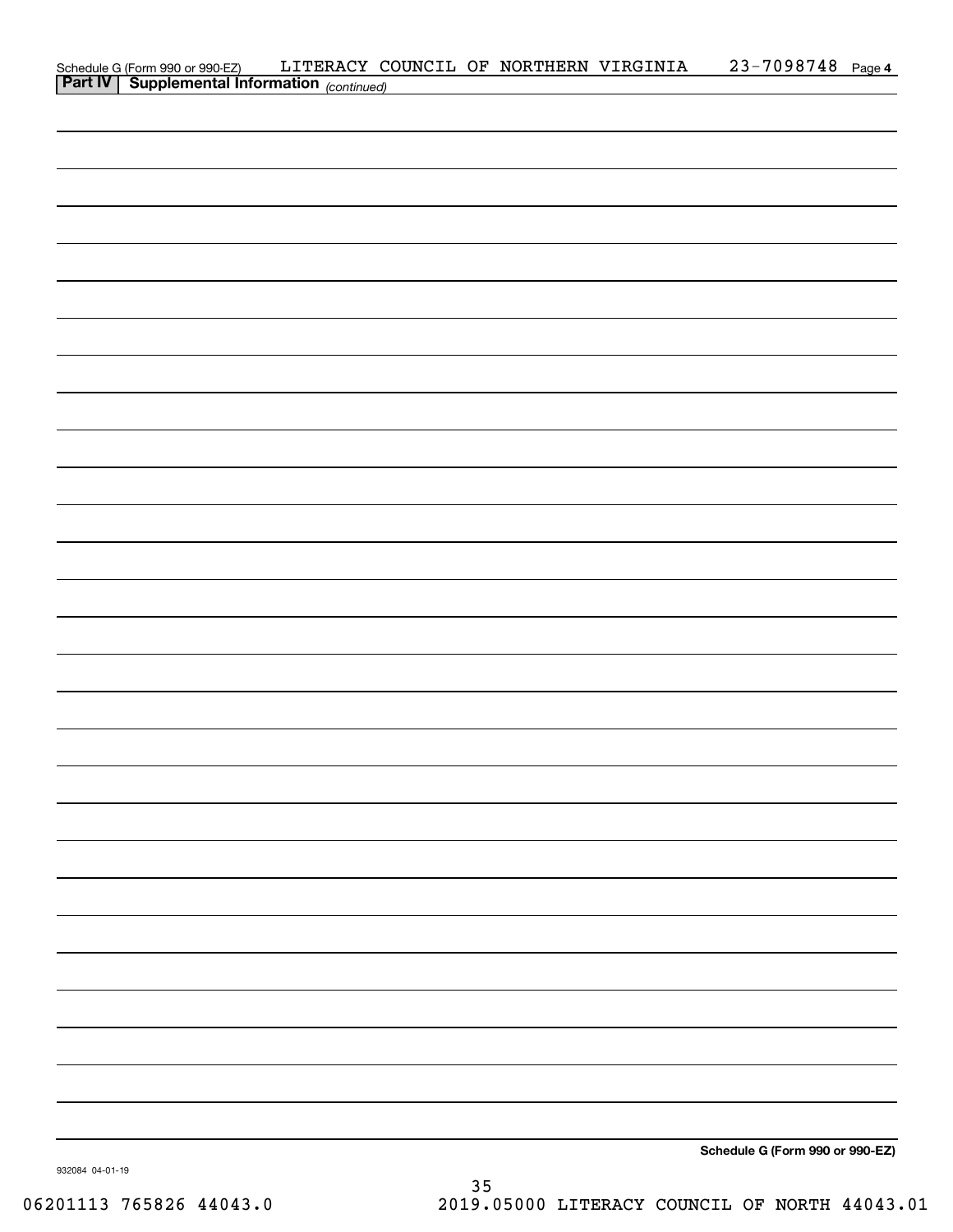**(Form 990 or 990-EZ)**

Department of the Treasury Internal Revenue Service Name of the organization

**Complete to provide information for responses to specific questions on SCHEDULE O Supplemental Information to Form 990 or 990-EZ**

**Form 990 or 990-EZ or to provide any additional information. | Attach to Form 990 or 990-EZ. | Go to www.irs.gov/Form990 for the latest information.**

**Open to Public InspectionEmployer identification number 2019**

OMB No. 1545-0047

LITERACY COUNCIL OF NORTHERN VIRGINIA | 23-7098748

FORM 990, PART I, LINE 1, DESCRIPTION OF ORGANIZATION MISSION:

EMPOWER THEM TO PARTICIPATE MORE FULLY AND CONFIDENTLY IN THEIR

COMMUNITIES.

FORM 990, PART III, LINE 4D, OTHER PROGRAM SERVICES:

OTHER PROGRAM SERVICES - PUBLIC EDUCATION / BUSINESS DEVELOPMENT

EXPENSES \$ 220,622. INCLUDING GRANTS OF \$ 0. REVENUE \$ 0.

FORM 990, PART VI, SECTION B, LINE 11B:

THE FINANCE COMMITTEE REVIEWS AND APPROVES FORM 990 PRIOR TO FILING.

FORM 990, PART VI, SECTION B, LINE 12C:

BOARD MEMBERS ARE REQUIRED TO SIGN A DOCUMENT ANNUALLY STATING THAT THERE

ARE NO CONFLICTS OF INTEREST.

FORM 990, PART VI, SECTION B, LINE 15A:

THE GOVERNANCE COMMITTEE OF THE BOARD DESIGNED THE ANNUAL REVIEW PROCESS.

ALL BOARD MEMBERS PARTICIPATE AND VOTE. COMPENSATION IS BASED ON INDUSTRY

COMPARABLES AND PERFORMANCE OF THE EXECUTIVE DIRECTOR.

FORM 990, PART VI, SECTION C, LINE 18:

AVAILABLE FOR PUBLIC INSPECTION ON LCNV'S WEBSITE AND UPON REQUEST. THESE

DOCUMENTS ARE ALSO PUBLISHED ON GUIDESTAR.

FORM 990, PART VI, SECTION C, LINE 19:

ON WEBSITE, FILED WITH GUIDESTAR, AND UPON REQUEST

932211 09-06-19 LHA For Paperwork Reduction Act Notice, see the Instructions for Form 990 or 990-EZ. Schedule O (Form 990 or 990-EZ) (2019)

36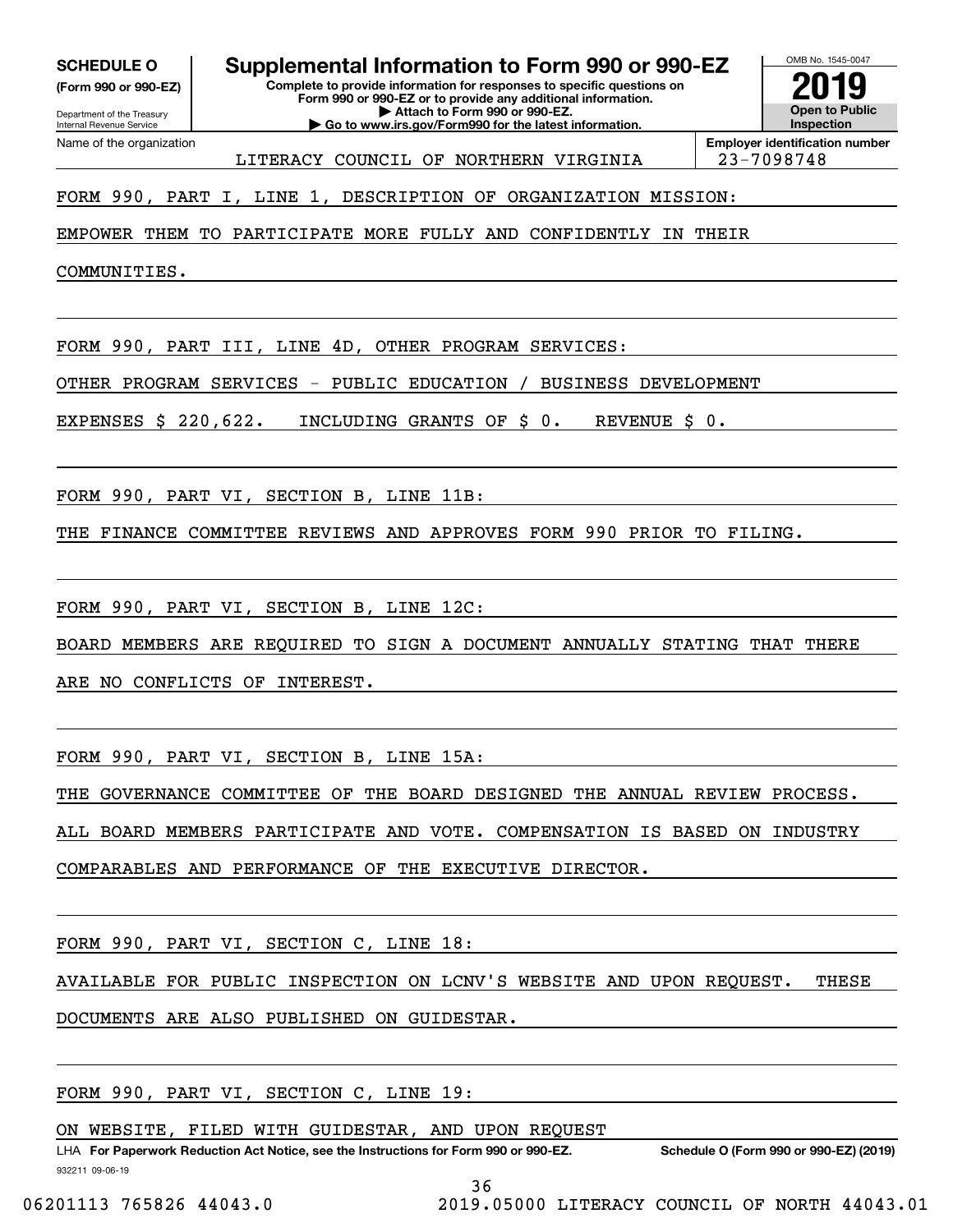LITERACY COUNCIL OF NORTHERN VIRGINIA | 23-7098748

FORM 990, PART XII, LINE 2B

THE ORGANIZATION'S PROCESSES FOR SELECTING AN INDEPENDENT ACCOUNTANT

AND FOR OVERSIGHT OF THE AUDIT OF THE FINANCIAL STATEMENTS HAVE NOT

CHANGED DURING THE TAX YEAR.

932212 09-06-19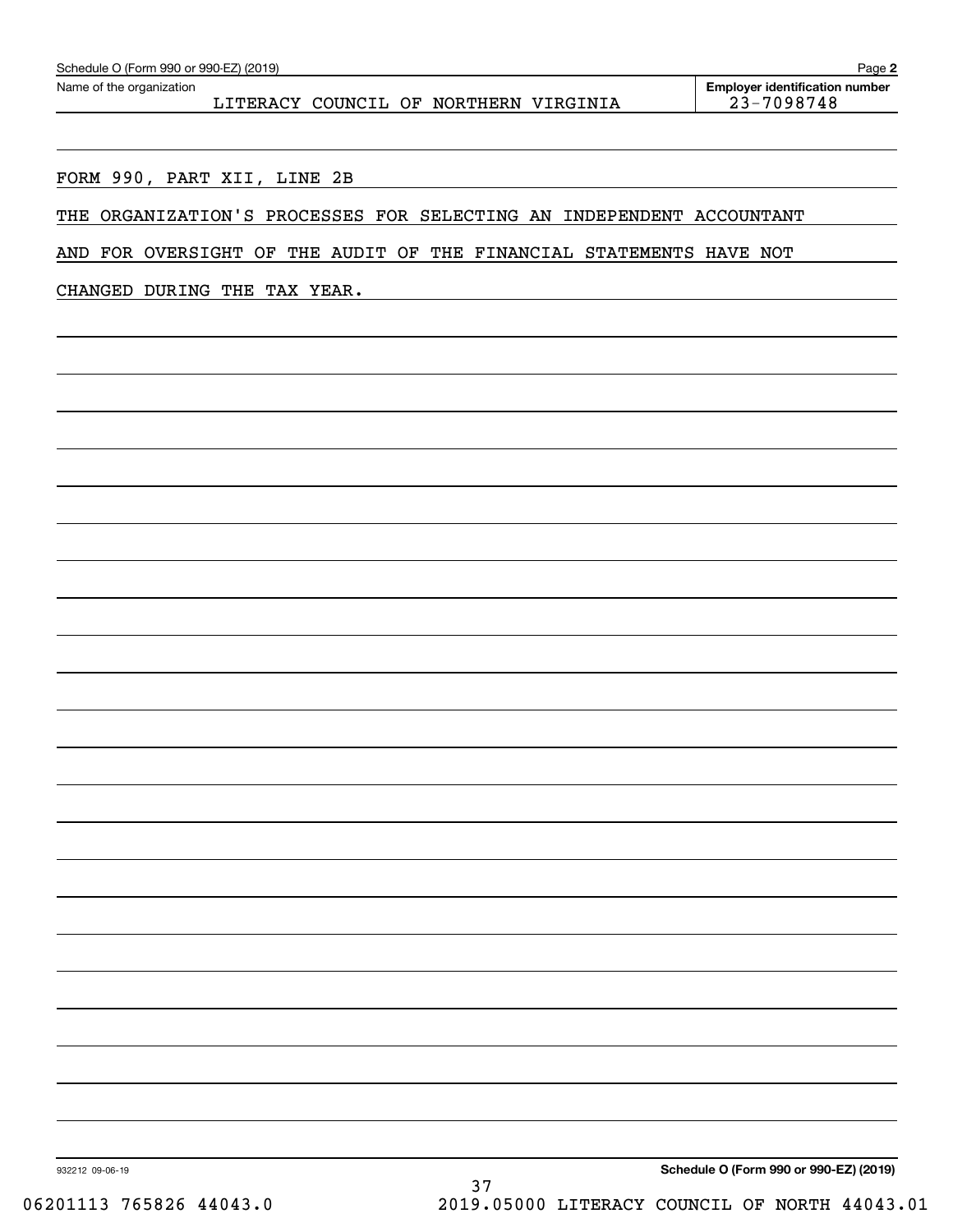|              | FORM 990 PAGE 10                      |                  |        |                         |                                                        |             |                             | 990                 |                        |                       |                           |                                          |                               |                                  |                                       |
|--------------|---------------------------------------|------------------|--------|-------------------------|--------------------------------------------------------|-------------|-----------------------------|---------------------|------------------------|-----------------------|---------------------------|------------------------------------------|-------------------------------|----------------------------------|---------------------------------------|
| Asset<br>No. | Description                           | Date<br>Acquired | Method | Life                    | ${\rm C}$<br>$\begin{matrix} 0 \\ n \\ v \end{matrix}$ | Line<br>No. | Unadjusted<br>Cost Or Basis | Bus<br>$\%$<br>Excl | Section 179<br>Expense | Reduction In<br>Basis | Basis For<br>Depreciation | Beginning<br>Accumulated<br>Depreciation | Current<br>Sec 179<br>Expense | <b>Current Year</b><br>Deduction | Ending<br>Accumulated<br>Depreciation |
|              | BOOKS/LIBRARY                         |                  |        |                         |                                                        |             |                             |                     |                        |                       |                           |                                          |                               |                                  |                                       |
|              | 1 BOOKS                               | 06/30/01         |        | 3,00                    | HY16                                                   |             | 248.                        |                     |                        |                       | 248.                      | 248.                                     |                               | 0.                               | 248.                                  |
|              | 2 BOOKS                               | 06/30/02         |        | 3.00                    | HY16                                                   |             | 426.                        |                     |                        |                       | 426.                      | 426.                                     |                               | 0.                               | 426.                                  |
|              | 3 BOOKS                               | 06/30/02         |        | 3.00                    | HY16                                                   |             | 716.                        |                     |                        |                       | 716.                      | 716.                                     |                               | $\mathbf{0}$ .                   | 716.                                  |
|              | 5 INSTRUCTIONAL WILSON<br>4 NOTEBOOKS | 10/10/03         |        | 3,00                    | HY16                                                   |             | 150.                        |                     |                        |                       | 150.                      | 150.                                     |                               | 0.                               | 150.                                  |
|              | 5 5 WILSON RULES NOTEBOOKS            | 10/10/03         |        | 3.00                    | HY16                                                   |             | 60.                         |                     |                        |                       | 60.                       | 60.                                      |                               | 0.                               | 60.                                   |
|              | 6 LITERACY IN LIFESKILLS BOOK         | 11/27/03         |        | 3.00                    |                                                        | HY16        | 85.                         |                     |                        |                       | 85.                       | 85.                                      |                               | 0.                               | 85.                                   |
|              | 7 STAND OUT BOOKS                     | 02/10/04         |        | 3,00                    | HY <sub>16</sub>                                       |             | 81.                         |                     |                        |                       | 81.                       | 81.                                      |                               | 0.                               | 81.                                   |
|              | 8 LIBRARY BOOKS-ESL TUTORING          | 06/03/04         |        | 3,00                    |                                                        | HY16        | 1,692.                      |                     |                        |                       | 1,692.                    | 1,692.                                   |                               | $\mathbf{0}$ .                   | 1,692.                                |
|              | 9 LIBRARY BOOKS-ESL TUTORING          | 06/07/04         |        | 3.00                    |                                                        | HY16        | 42.                         |                     |                        |                       | 42.                       | 42.                                      |                               | $\mathsf{0}\,.$                  | 42.                                   |
| 10           | LIBRARY BOOKS-ESL TUTORING            | 06/29/04         |        | 3,00                    | HY16                                                   |             | 51.                         |                     |                        |                       | 51                        | 51.                                      |                               | 0.                               | 51.                                   |
|              | 11 BOOKS                              | 02/02/05         |        | 3.00                    |                                                        | HY16        | 2,560.                      |                     |                        |                       | 2,560.                    | 2,560.                                   |                               | $\mathbf{0}$ .                   | 2,560.                                |
|              | 12 BOOKS                              | 01/31/08         |        | 3,00                    | HY16                                                   |             | 343.                        |                     |                        |                       | 343.                      | 343.                                     |                               | $\mathfrak{o}$ .                 | 343.                                  |
|              | 13 LIBRARY BOOKS                      | 08/05/08         |        | 3.00                    |                                                        | HY16        | 2,321.                      |                     |                        |                       | 2,321.                    | 2,321.                                   |                               | 0.                               | 2,321.                                |
|              | 14 LIBRARY BOOKS                      | 03/31/09         |        | 3,00                    | HY16                                                   |             | 642.                        |                     |                        |                       | 642.                      | 642.                                     |                               | $\mathfrak{o}$ .                 | 642.                                  |
|              | 15 LIBRARY BOOKS                      | 04/06/10         |        | 3.00                    | HY16                                                   |             | 855.                        |                     |                        |                       | 855.                      | 855.                                     |                               | 0.                               | 855.                                  |
|              | 16 LIBRARY BOOKS                      | 06/30/10         |        | 3,00                    | HY16                                                   |             | 176.                        |                     |                        |                       | 176.                      | 176.                                     |                               | $^{\circ}$ .                     | 176.                                  |
|              | 17 PROLITERACY LIBRARY BOOKS          | 09/09/10         |        | $3.00$ HY <sub>16</sub> |                                                        |             | 1,162.                      |                     |                        |                       | 1,162.                    | 1,162.                                   |                               | 0.                               | 1,162.                                |

928111 04-01-19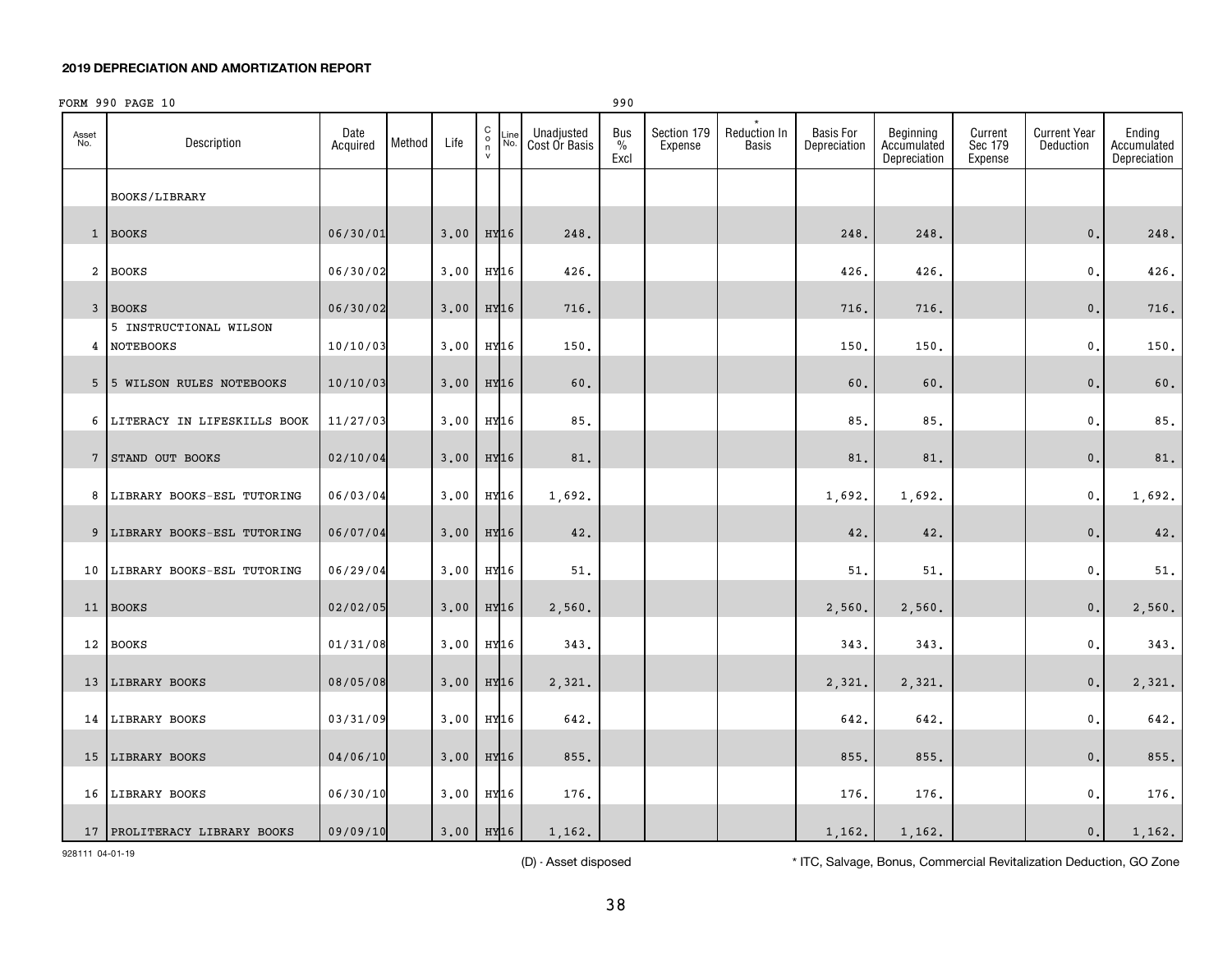|              | FORM 990 PAGE 10                                                         |                  |        |             |                                                     |                  |                             | 990                 |                        |                       |                                  |                                          |                               |                                  |                                       |
|--------------|--------------------------------------------------------------------------|------------------|--------|-------------|-----------------------------------------------------|------------------|-----------------------------|---------------------|------------------------|-----------------------|----------------------------------|------------------------------------------|-------------------------------|----------------------------------|---------------------------------------|
| Asset<br>No. | Description                                                              | Date<br>Acquired | Method | Life        | $\begin{smallmatrix} 0 \\ 0 \\ 7 \end{smallmatrix}$ | Line<br>No.      | Unadjusted<br>Cost Or Basis | Bus<br>$\%$<br>Excl | Section 179<br>Expense | Reduction In<br>Basis | <b>Basis For</b><br>Depreciation | Beginning<br>Accumulated<br>Depreciation | Current<br>Sec 179<br>Expense | <b>Current Year</b><br>Deduction | Ending<br>Accumulated<br>Depreciation |
|              | 18 LIBRARY BOOKS                                                         | 09/22/10         |        | 3.00        | HY16                                                |                  | 123.                        |                     |                        |                       | 123.                             | 123.                                     |                               | $\mathfrak{o}$ .                 | 123.                                  |
|              | 19 LIBRARY BOOKS                                                         | 07/09/11         |        | 3,00        | HY16                                                |                  | 152.                        |                     |                        |                       | 152.                             | 152.                                     |                               | 0.                               | 152.                                  |
|              | 20 LIBRARY BOOKS                                                         | 09/30/11         |        | 3,00        |                                                     | HY16             | 160.                        |                     |                        |                       | 160.                             | 160.                                     |                               | $\mathfrak{o}$ .                 | 160.                                  |
|              | PROLITERACY IN-KIND GIFT OF<br>21 BOOKS FOR LIBRARY                      | 03/15/13         |        | 3,00        | HY16                                                |                  | 2,011.                      |                     |                        |                       | 2,011.                           | 2,011.                                   |                               | 0.                               | 2,011.                                |
|              | 22 BOOKS                                                                 | 12/18/13         |        | 3.00        |                                                     | HY16             | 8,814.                      |                     |                        |                       | 8,814.                           | 8,814.                                   |                               | $\mathbf{0}$ .                   | 8,814.                                |
|              | 23 BOOKS FULLY DEPRECIATED                                               | <b>VARIOUS</b>   |        | 3,00        |                                                     | HY16             | 8,656.                      |                     |                        |                       | 8,656.                           | 8,656.                                   |                               | 0.                               | 8,656.                                |
|              | * 990 PAGE 10 TOTAL -<br>BOOKS/LIBRARY                                   |                  |        |             |                                                     |                  | 31,526.                     |                     |                        |                       | 31,526.                          | 31,526.                                  |                               | $\mathbf{0}$ .                   | 31,526.                               |
|              | OFFICE EQUIPMENT                                                         |                  |        |             |                                                     |                  |                             |                     |                        |                       |                                  |                                          |                               |                                  |                                       |
|              | (D) PENTIUM 4 COMPUTER-FROM<br>24 MONARCH COMPUTER                       | 09/15/03         |        | 5.00        |                                                     | HY16             | 419.                        |                     |                        |                       | 419.                             | 419.                                     |                               | $\mathbf{0}$ .                   | 419.                                  |
|              | 25 (D) COMPUTER ACCESS                                                   | 08/01/05         |        | 5,00        |                                                     | HY <sub>16</sub> | 1,200.                      |                     |                        |                       | 1,200.                           | 1,200.                                   |                               | 0.                               | 1,200.                                |
|              | DIGITAL PROJECTOR INFOCUS<br>26 450                                      | 10/08/05         |        | 5,00        |                                                     | HY16             | 1,100.                      |                     |                        |                       | 1,100.                           | 1,100.                                   |                               | $\mathfrak{o}$ .                 | 1,100.                                |
|              | 27 3 WHITEBOARDS                                                         | 03/31/06         |        | 5,00        | HY16                                                |                  | 500.                        |                     |                        |                       | 500.                             | 500.                                     |                               | 0.                               | $500.$                                |
|              | 28 (D) COMPUTER EQUIPMENT                                                | 12/31/06         |        | 5.00        |                                                     | HY16             | 3,405.                      |                     |                        |                       | 3,405.                           | 3,405.                                   |                               | $\mathfrak{o}$ .                 | 3,405.                                |
|              | (D) 2 DELL LATITUDE D360<br>29 LAPTOPS & 2 DELL FP WIDE MON              | 02/12/08         |        | 5,00        |                                                     | HY16             | 3,734.                      |                     |                        |                       | 3,734.                           | 3,734.                                   |                               | 0.                               | 3,734.                                |
|              | (D) QUAD CORE XEON PROCESSOR<br>30 SERVER, INSTALLATION, AND SO 11/05/08 |                  |        | 5,00        |                                                     | HY16             | 6, 206.                     |                     |                        |                       | 6, 206.                          | 6, 206.                                  |                               | $\mathbf{0}$ .                   | 6, 206.                               |
|              | 31 (D) SERVER INSTALLATION                                               | 12/11/08         |        | 5,00        |                                                     | HY16             | 3,060.                      |                     |                        |                       | 3,060.                           | 3,060.                                   |                               | 0.                               | 3,060.                                |
|              | 32 (D) SERVER WARRANTY                                                   | 02/01/09         |        | 5,00        |                                                     | HY16             | 1,084.                      |                     |                        |                       | 1,084.                           | 1,084.                                   |                               | $\mathbf{0}$ .                   | 1,084.                                |
|              | 33 (D) DESKTOP                                                           | 02/02/09         |        | $5.00$ HY16 |                                                     |                  | 800.                        |                     |                        |                       | 800.                             | 800.                                     |                               | 0.                               | 800.                                  |

928111 04-01-19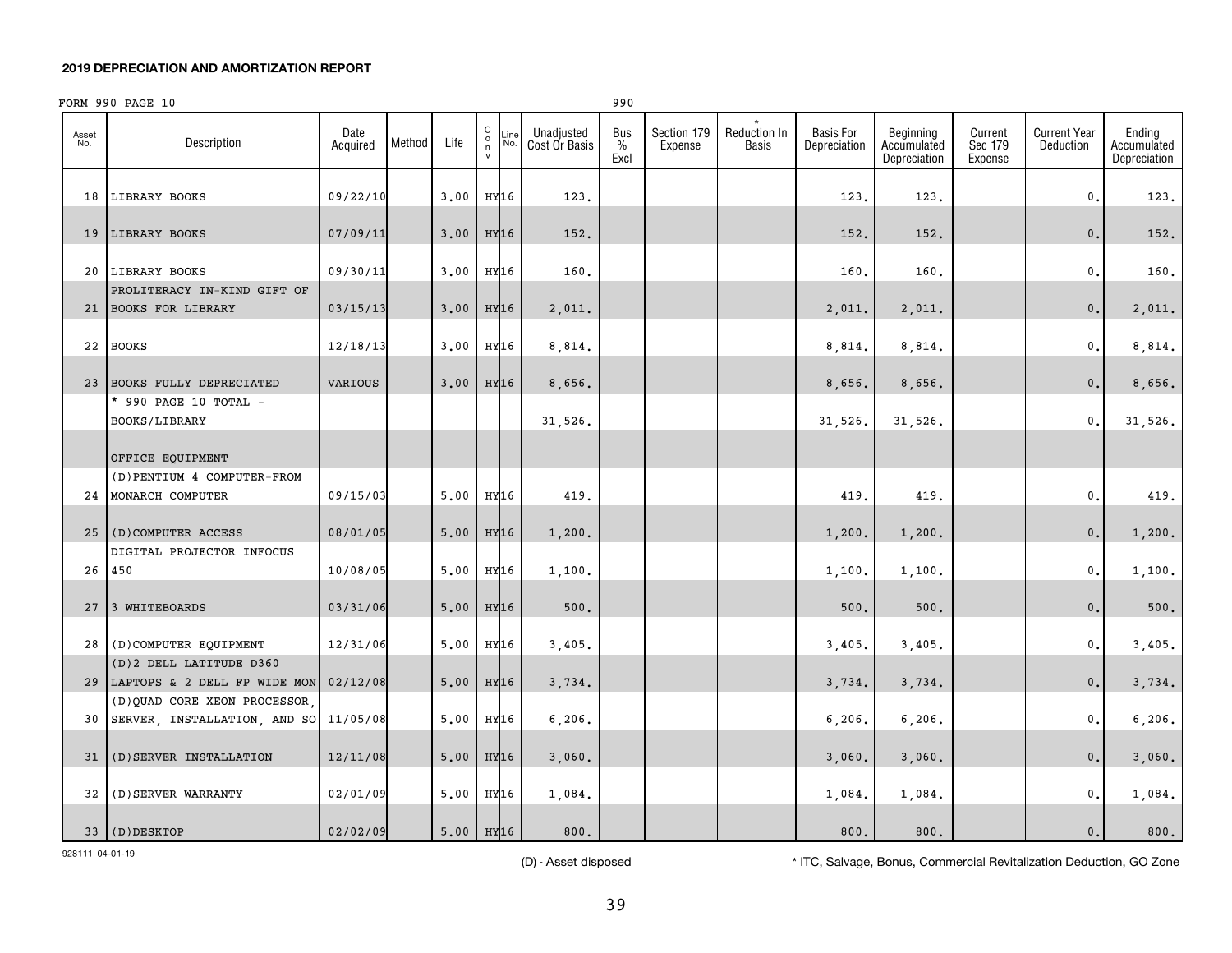|              | FORM 990 PAGE 10                                        |                  |        |           |                                                           |             |                             | 990                          |                        |                       |                                  |                                          |                               |                                  |                                       |
|--------------|---------------------------------------------------------|------------------|--------|-----------|-----------------------------------------------------------|-------------|-----------------------------|------------------------------|------------------------|-----------------------|----------------------------------|------------------------------------------|-------------------------------|----------------------------------|---------------------------------------|
| Asset<br>No. | Description                                             | Date<br>Acquired | Method | Life      | $\begin{matrix} 0 \\ 0 \\ n \end{matrix}$<br>$\mathsf{v}$ | ∟ine<br>No. | Unadjusted<br>Cost Or Basis | Bus<br>$\frac{0}{0}$<br>Excl | Section 179<br>Expense | Reduction In<br>Basis | <b>Basis For</b><br>Depreciation | Beginning<br>Accumulated<br>Depreciation | Current<br>Sec 179<br>Expense | <b>Current Year</b><br>Deduction | Ending<br>Accumulated<br>Depreciation |
| 34           | (D) LAPTOP                                              | 02/02/09         |        | 5,00      | HY16                                                      |             | 1,088.                      |                              |                        |                       | 1,088.                           | 1,088.                                   |                               | $\mathbf 0$ .                    | 1,088.                                |
|              | (D) BACK-UP BATTERY FOR<br>35 SERVER                    | 07/21/09         |        | 5,00      | HY16                                                      |             | 507.                        |                              |                        |                       | 507.                             | 507.                                     |                               | $\mathbf{0}$ .                   | 507.                                  |
| 36           | (D) PHONE SYSTEM                                        | 12/20/11         |        | 5,00      | HY16                                                      |             | 5,725.                      |                              |                        |                       | 5,725.                           | 5,725.                                   |                               | 0.                               | 5,725.                                |
|              |                                                         |                  |        |           |                                                           |             |                             |                              |                        |                       |                                  |                                          |                               |                                  |                                       |
|              | 37 (D) PHONE SYSTEM                                     | 01/11/12         |        | 5,00      | HY16                                                      |             | 5,725.                      |                              |                        |                       | 5,725.                           | 5,725.                                   |                               | $\mathbf{0}$ .                   | 5,725.                                |
|              | (D) DELL INSPIRON 660 (RUBA.<br>38 MARY & KATIE)        | 12/12/13         |        | 5,00      | HY16                                                      |             | 1,410.                      |                              |                        |                       | 1,410.                           | 1,410.                                   |                               | 0.                               | 1,410.                                |
|              | (D) SIX LAPTOPS FOR MOBILE<br>39   TECHNOLOGY CLASSROOM | 04/29/14         |        | 5,00      | HY16                                                      |             | 4,000.                      |                              |                        |                       | 4,000.                           | 4,000.                                   |                               | $\mathbf{0}$ .                   | 4,000.                                |
|              | LAPTOPS FOR MOBILE TECH                                 |                  |        |           |                                                           |             |                             |                              |                        |                       |                                  |                                          |                               |                                  |                                       |
| 40           | <b>CLASSROOM</b>                                        | 04/29/14         |        | 5,00      | HY16                                                      |             | 2,000.                      |                              |                        |                       | 2,000.                           | 2,000.                                   |                               | 0.                               | 2,000.                                |
|              | (D) DONATED LAPTOP COMPUTER;                            |                  |        |           |                                                           |             |                             |                              |                        |                       |                                  |                                          |                               |                                  |                                       |
|              | 41 LOTUS SOLSTICE 15 LAPTOP COM<br>(D) DESKTOP COMPUTER | 05/13/14         |        | 5,00      | HY16                                                      |             | 500.                        |                              |                        |                       | 500                              | 500.                                     |                               | $\mathbf{0}$ .                   | 500.                                  |
|              | 42 RES-0-US-11-140                                      | 06/30/14         |        | 5,00      | HY16                                                      |             | 729.                        |                              |                        |                       | 729.                             | 729.                                     |                               | $\mathbf{0}$ .                   | 729.                                  |
|              | (D) DESKTOP COMPUTER                                    |                  |        |           |                                                           |             |                             |                              |                        |                       |                                  |                                          |                               |                                  |                                       |
|              | 43 RES-O-US-11-141                                      | 06/30/14         |        | 5,00      | HY16                                                      |             | 729.                        |                              |                        |                       | 729                              | 729.                                     |                               | $\mathbf{0}$ .                   | 729.                                  |
| 44           | (D)MONITOR RES-O-US-11-053                              | 06/30/14         |        | 5,00      | HY16                                                      |             | 174.                        |                              |                        |                       | 174.                             | 174.                                     |                               | 0                                | 174.                                  |
| 45           | $($ D) MONITOR RES-O-US-11-054                          | 06/30/14         |        | 5,00      | HY16                                                      |             | 174.                        |                              |                        |                       | 174.                             | 174.                                     |                               | $\mathbf{0}$ .                   | 174.                                  |
| 46           | (D)MONITOR RES-O-US-11-058                              | 06/30/14         |        | 5,00      | HY16                                                      |             | 144.                        |                              |                        |                       | 144.                             | 144.                                     |                               | 0                                | 144.                                  |
|              |                                                         |                  |        |           |                                                           |             |                             |                              |                        |                       |                                  |                                          |                               |                                  |                                       |
| 47           | $($ D)MONITOR RES-O-US-11-059                           | 06/30/14         |        | 5,00      | HY16                                                      |             | 144.                        |                              |                        |                       | 144.                             | 144.                                     |                               | $\mathbf{0}$ .                   | 144.                                  |
| 48           | $(D)$ PRINTER RES-O-US-11-061                           | 06/30/14         |        | 5,00      | HY16                                                      |             | 2,559.                      |                              |                        |                       | 2,559.                           | 2,559.                                   |                               | $\mathbf{0}$ .                   | 2,559.                                |
| 49           | PROJECTOR RES-O-US-11-019                               | 06/30/14         |        | 5,00      | HY16                                                      |             | 1,057.                      |                              |                        |                       | 1,057.                           | 1,057.                                   |                               | $\mathbf{0}$ .                   | 1,057.                                |
|              | 50 RICOH PRINTER (DONATED)                              | 11/03/14         |        | 5,00      | HY16                                                      |             | 5,000.                      |                              |                        |                       | 5,000.                           | 4,083.                                   |                               | 917.                             | 5,000.                                |
|              | (D) POWER EDGE R420 INTEL<br>51 XEONE PROCESSOR         | 12/19/14         |        | 5.00 HY16 |                                                           |             | 5,302.                      |                              |                        |                       | 5,302.                           | 4,330.                                   |                               | 972.                             | 5.302.                                |

928111 04-01-19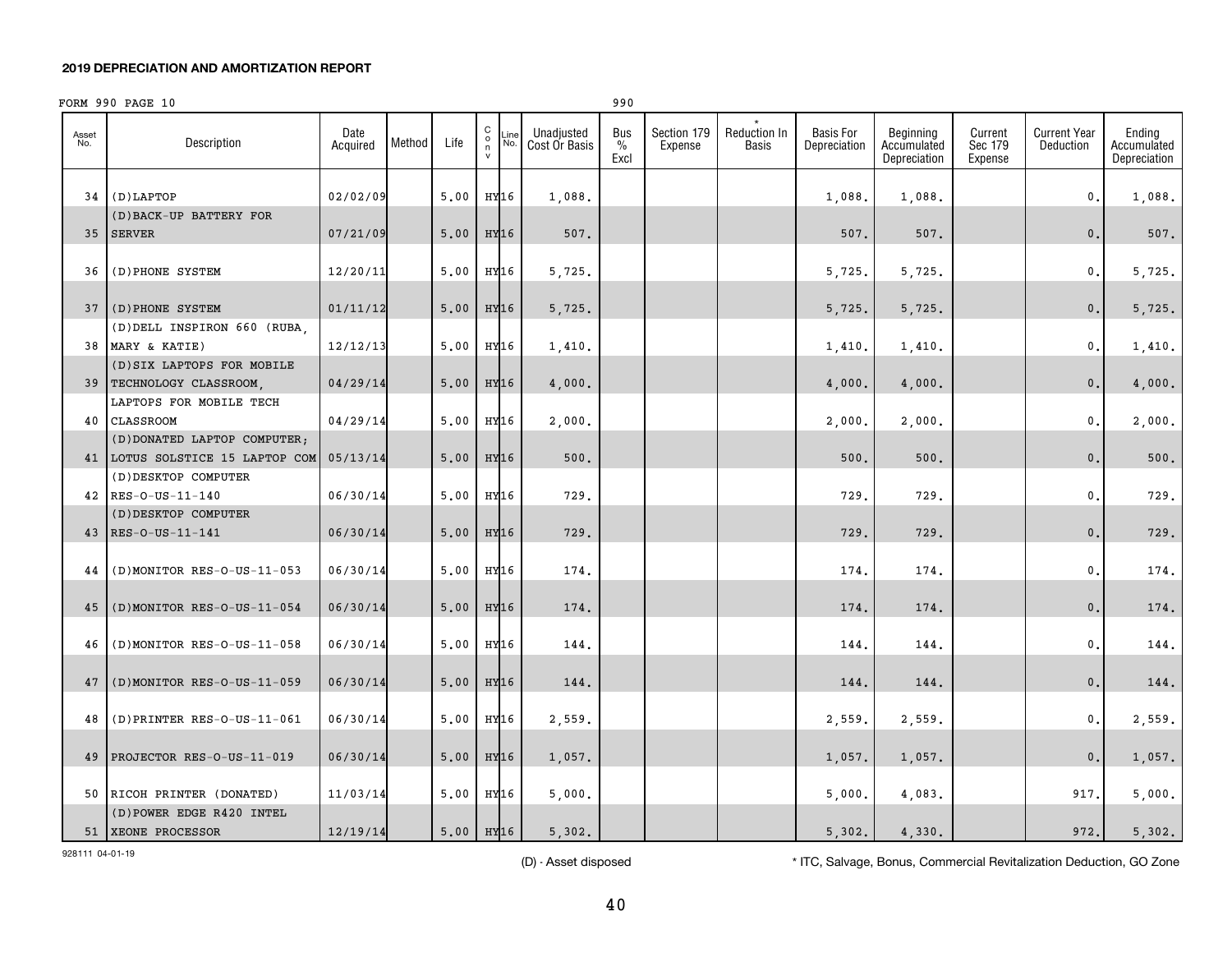|              | FORM 990 PAGE 10                                  |                  |        |        |                                                     |                                     | 990                          |                        |                       |                                  |                                          |                               |                                  |                                       |
|--------------|---------------------------------------------------|------------------|--------|--------|-----------------------------------------------------|-------------------------------------|------------------------------|------------------------|-----------------------|----------------------------------|------------------------------------------|-------------------------------|----------------------------------|---------------------------------------|
| Asset<br>No. | Description                                       | Date<br>Acquired | Method | Life   | $\begin{array}{c}\nC \\ O \\ N\n\end{array}$<br>No. | Unadjusted<br>∟ine<br>Cost Or Basis | Bus<br>$\frac{0}{0}$<br>Excl | Section 179<br>Expense | Reduction In<br>Basis | <b>Basis For</b><br>Depreciation | Beginning<br>Accumulated<br>Depreciation | Current<br>Sec 179<br>Expense | <b>Current Year</b><br>Deduction | Ending<br>Accumulated<br>Depreciation |
|              | 52 SMARTBOARD                                     | 03/01/16         |        | 5.00   | HY16                                                | 1,500.                              |                              |                        |                       | 1,500.                           | 1,000.                                   |                               | 300                              | 1,300.                                |
|              | 53 HD DELL PROJECTOR                              | 03/01/16         |        | $5.00$ | HY16                                                | 1,500.                              |                              |                        |                       | 1,500.                           | 1,000.                                   |                               | 300.                             | 1,300.                                |
|              | 54 SMARTBOARD                                     | 08/31/16         |        | 5,00   | HY16                                                | 3,543.                              |                              |                        |                       | 3,543.                           | 2,007.                                   |                               | 709                              | 2,716.                                |
|              | 55 DELL LAPTOP                                    | 10/31/17         |        | 5.00   | HY16                                                | 2,190.                              |                              |                        |                       | 2,190.                           | 730.                                     |                               | 438.                             | 1,168.                                |
|              | XEROX PHASER 7400 PRINTER<br>56 (DONATED)         | 02/22/18         |        | 5,00   | HY16                                                | 2,500.                              |                              |                        |                       | 2,500.                           | 667.                                     |                               | 500                              | 1,167.                                |
|              | (D) XEROX PRINTER 4150<br>57 (DONATED)            | 03/26/18         |        | 5,00   | HY16                                                | 1,300.                              |                              |                        |                       | 1,300.                           | 325.                                     |                               | 260                              | 585.                                  |
|              | CANON IMAGE RUNNER ADVANCE<br>58 4551I II PRINTER | 07/30/18         |        | 5,00   | HY16                                                | 8,450.                              |                              |                        |                       | 8,450.                           | 1,549.                                   |                               | 1,690.                           | 3,239.                                |
| 59           | (D) DELL OPTIPLEX 5050                            | 09/12/18         |        | 5,00   | HY16                                                | 1,109.                              |                              |                        |                       | 1,109.                           | 185.                                     |                               | 222.                             | 407.                                  |
|              | 60 SONICWALL FIREWALL                             | 02/01/20         |        | 3.00   | HY16                                                | 1,599.                              |                              |                        |                       | 1,599.                           |                                          |                               | 489                              | 489.                                  |
|              | * 990 PAGE 10 TOTAL - OFFICE<br>EQUIPMENT         |                  |        |        |                                                     | 82,166.                             |                              |                        |                       | 82,166.                          | 64,049.                                  |                               | 6,797.                           | 70,846.                               |
|              | FURNITURE & FIXTURES                              |                  |        |        |                                                     |                                     |                              |                        |                       |                                  |                                          |                               |                                  |                                       |
|              | 61 FURNITURE                                      | 03/01/16         |        | 5.00   | HY16                                                | 1,900.                              |                              |                        |                       | 1,900.                           | 1,632.                                   |                               | 14.                              | 1,646.                                |
|              | * 990 PAGE 10 TOTAL -<br>FURNITURE & FIXTURES     |                  |        |        |                                                     | 1,900.                              |                              |                        |                       | 1,900.                           | 1,632.                                   |                               | 14.                              | 1,646.                                |
|              | * GRAND TOTAL 990 PAGE 10<br>DEPR                 |                  |        |        |                                                     | 115,592.                            |                              |                        |                       | 115,592.                         | 97,207.                                  |                               | 6, 811.                          | 104,018.                              |
|              |                                                   |                  |        |        |                                                     |                                     |                              |                        |                       |                                  |                                          |                               |                                  |                                       |
|              | CURRENT YEAR ACTIVITY                             |                  |        |        |                                                     |                                     |                              |                        |                       |                                  |                                          |                               |                                  |                                       |
|              | BEGINNING BALANCE                                 |                  |        |        |                                                     | 113,993.                            |                              |                        | 0.                    | 113,993.                         | 97,207.                                  |                               |                                  | 103,529.                              |
|              | ACQUISITIONS                                      |                  |        |        |                                                     | 1,599.                              |                              |                        | 0.                    | 1,599.                           | 0.                                       |                               |                                  | 489.                                  |

928111 04-01-19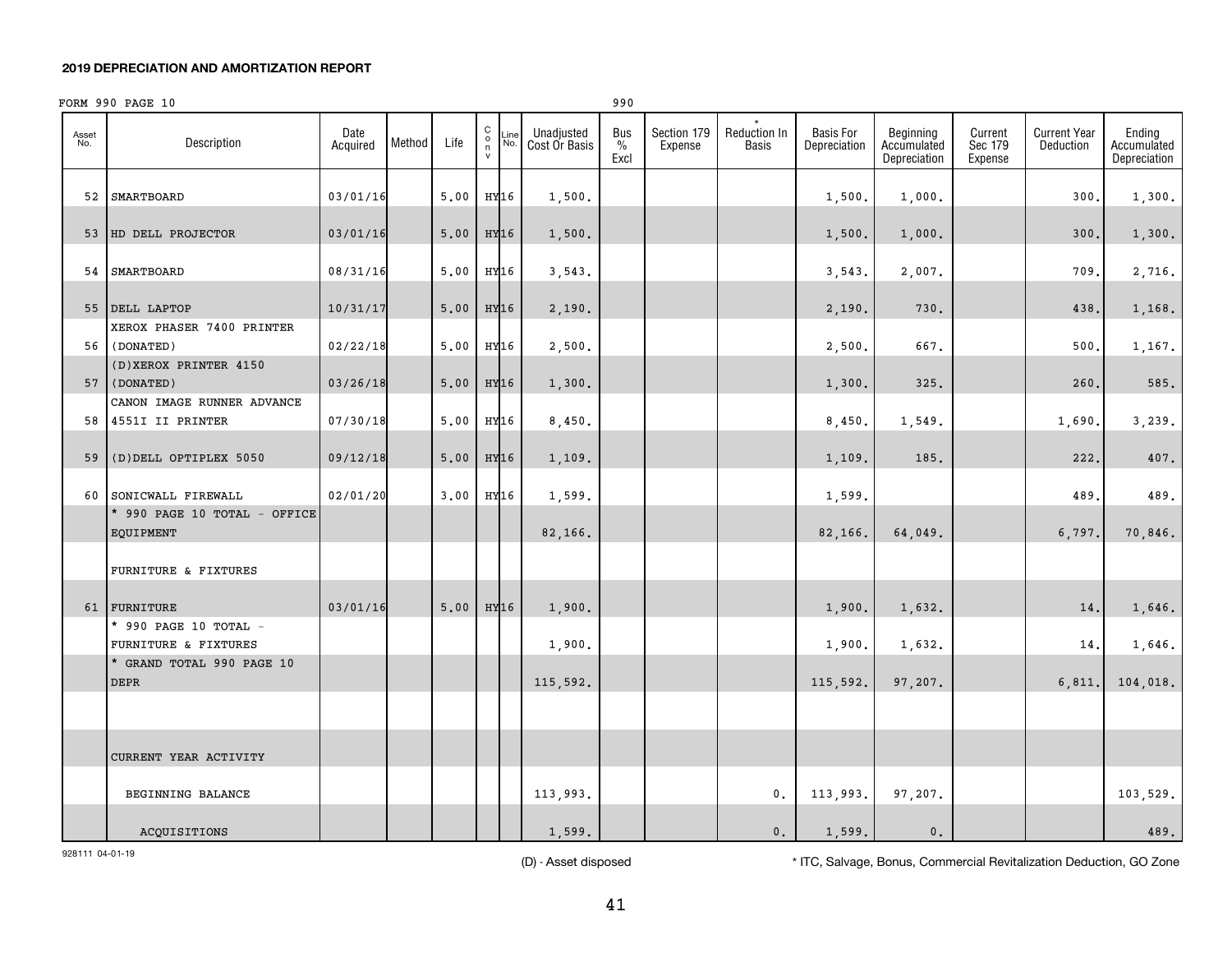|              | FORM 990 PAGE 10                       |                  |        |      |                                                                                     |             |                             | 990                              |                        |                                     |                           |                                          |                               |                                  |                                       |
|--------------|----------------------------------------|------------------|--------|------|-------------------------------------------------------------------------------------|-------------|-----------------------------|----------------------------------|------------------------|-------------------------------------|---------------------------|------------------------------------------|-------------------------------|----------------------------------|---------------------------------------|
| Asset<br>No. | Description                            | Date<br>Acquired | Method | Life | $\begin{array}{c} \mathbf{C} \\ \mathbf{O} \\ \mathbf{n} \\ \mathbf{v} \end{array}$ | Line<br>No. | Unadjusted<br>Cost Or Basis | Bus $_{\%}^{\text{DUS}}$<br>Excl | Section 179<br>Expense | $_{\star}$<br>Reduction In<br>Basis | Basis For<br>Depreciation | Beginning<br>Accumulated<br>Depreciation | Current<br>Sec 179<br>Expense | <b>Current Year</b><br>Deduction | Ending<br>Accumulated<br>Depreciation |
|              | DISPOSITIONS/RETIRED                   |                  |        |      |                                                                                     |             | 51,227.                     |                                  |                        | $\mathbf 0$ .                       | 51,227.                   | 48,356.                                  |                               |                                  | 49,810.                               |
|              | ENDING BALANCE                         |                  |        |      |                                                                                     |             | 64,365.                     |                                  |                        | $\mathbf 0$ .                       | 64,365.                   | 48,851.                                  |                               |                                  | 54,208.                               |
|              | ENDING ACCUM DEPR LESS<br>DISPOSITIONS |                  |        |      |                                                                                     |             |                             |                                  |                        |                                     |                           | 54,208.                                  |                               |                                  |                                       |
|              | ENDING BOOK VALUE                      |                  |        |      |                                                                                     |             |                             |                                  |                        |                                     |                           | 10, 157.                                 |                               |                                  |                                       |
|              |                                        |                  |        |      |                                                                                     |             |                             |                                  |                        |                                     |                           |                                          |                               |                                  |                                       |
|              |                                        |                  |        |      |                                                                                     |             |                             |                                  |                        |                                     |                           |                                          |                               |                                  |                                       |
|              |                                        |                  |        |      |                                                                                     |             |                             |                                  |                        |                                     |                           |                                          |                               |                                  |                                       |
|              |                                        |                  |        |      |                                                                                     |             |                             |                                  |                        |                                     |                           |                                          |                               |                                  |                                       |
|              |                                        |                  |        |      |                                                                                     |             |                             |                                  |                        |                                     |                           |                                          |                               |                                  |                                       |
|              |                                        |                  |        |      |                                                                                     |             |                             |                                  |                        |                                     |                           |                                          |                               |                                  |                                       |
|              |                                        |                  |        |      |                                                                                     |             |                             |                                  |                        |                                     |                           |                                          |                               |                                  |                                       |
|              |                                        |                  |        |      |                                                                                     |             |                             |                                  |                        |                                     |                           |                                          |                               |                                  |                                       |
|              |                                        |                  |        |      |                                                                                     |             |                             |                                  |                        |                                     |                           |                                          |                               |                                  |                                       |
|              |                                        |                  |        |      |                                                                                     |             |                             |                                  |                        |                                     |                           |                                          |                               |                                  |                                       |
|              |                                        |                  |        |      |                                                                                     |             |                             |                                  |                        |                                     |                           |                                          |                               |                                  |                                       |
|              |                                        |                  |        |      |                                                                                     |             |                             |                                  |                        |                                     |                           |                                          |                               |                                  |                                       |
|              |                                        |                  |        |      |                                                                                     |             |                             |                                  |                        |                                     |                           |                                          |                               |                                  |                                       |
|              |                                        |                  |        |      |                                                                                     |             |                             |                                  |                        |                                     |                           |                                          |                               |                                  |                                       |
|              |                                        |                  |        |      |                                                                                     |             |                             |                                  |                        |                                     |                           |                                          |                               |                                  |                                       |

928111 04-01-19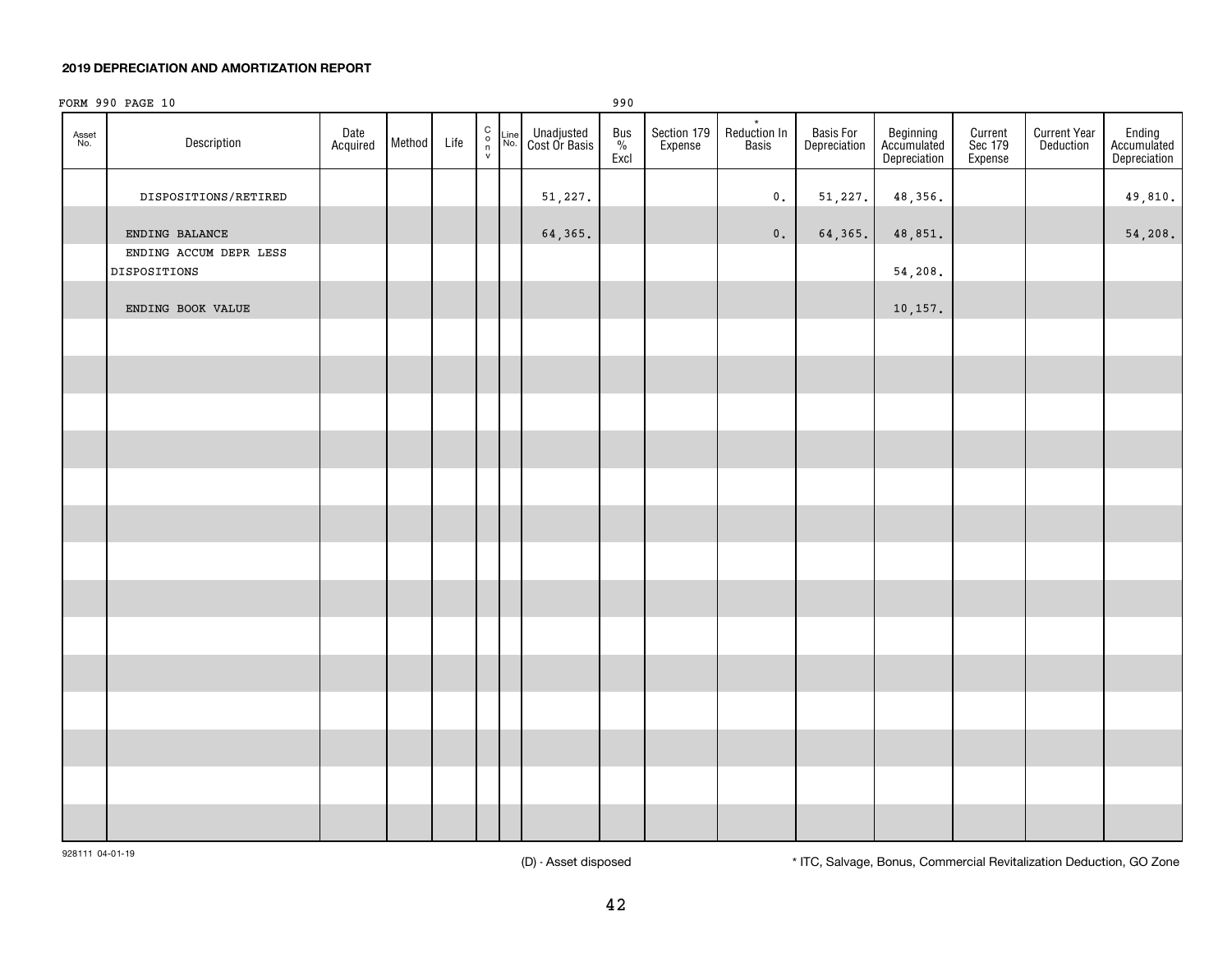|                |                                                                                                                                                                                                                                |                             |                           | <b>Depreciation and Amortization</b>                                                                                                      |                              |                                                 |              | OMB No. 1545-0172          |
|----------------|--------------------------------------------------------------------------------------------------------------------------------------------------------------------------------------------------------------------------------|-----------------------------|---------------------------|-------------------------------------------------------------------------------------------------------------------------------------------|------------------------------|-------------------------------------------------|--------------|----------------------------|
|                | 4562                                                                                                                                                                                                                           |                             |                           | (Including Information on Listed Property)<br>Attach to your tax return.                                                                  |                              | 990                                             |              |                            |
|                | Department of the Treasury<br>(99)<br>Internal Revenue Service                                                                                                                                                                 |                             |                           | Go to www.irs.gov/Form4562 for instructions and the latest information.                                                                   |                              |                                                 |              | Sequence No. 179           |
|                | Name(s) shown on return                                                                                                                                                                                                        |                             |                           |                                                                                                                                           |                              | Business or activity to which this form relates |              | Identifying number         |
|                | LITERACY COUNCIL OF NORTHERN VIRGINIA                                                                                                                                                                                          |                             |                           |                                                                                                                                           |                              | <b>FORM 990 PAGE 10</b>                         |              | 23-7098748                 |
| Part I         |                                                                                                                                                                                                                                |                             |                           | Election To Expense Certain Property Under Section 179 Note: If you have any listed property, complete Part V before you complete Part I. |                              |                                                 |              |                            |
|                | <b>1</b> Maximum amount (see instructions)                                                                                                                                                                                     |                             |                           |                                                                                                                                           |                              |                                                 | 1            | 1,020,000.                 |
|                |                                                                                                                                                                                                                                |                             |                           |                                                                                                                                           |                              |                                                 | $\mathbf{2}$ |                            |
|                |                                                                                                                                                                                                                                |                             |                           |                                                                                                                                           |                              |                                                 | 3            | 2,550,000.                 |
|                | 4 Reduction in limitation. Subtract line 3 from line 2. If zero or less, enter -0-                                                                                                                                             |                             |                           |                                                                                                                                           |                              |                                                 | 4            |                            |
| 5              | Dollar limitation for tax year. Subtract line 4 from line 1. If zero or less, enter -0-. If married filing separately, see instructions                                                                                        |                             |                           |                                                                                                                                           |                              |                                                 | 5            |                            |
| 6              |                                                                                                                                                                                                                                | (a) Description of property |                           |                                                                                                                                           | (b) Cost (business use only) | (c) Elected cost                                |              |                            |
|                |                                                                                                                                                                                                                                |                             |                           |                                                                                                                                           |                              |                                                 |              |                            |
|                |                                                                                                                                                                                                                                |                             |                           |                                                                                                                                           |                              |                                                 |              |                            |
|                |                                                                                                                                                                                                                                |                             |                           |                                                                                                                                           |                              |                                                 |              |                            |
|                |                                                                                                                                                                                                                                |                             |                           |                                                                                                                                           |                              |                                                 |              |                            |
|                | <b>7</b> Listed property. Enter the amount from line 29                                                                                                                                                                        |                             |                           |                                                                                                                                           | 7                            |                                                 |              |                            |
|                |                                                                                                                                                                                                                                |                             |                           |                                                                                                                                           |                              |                                                 | 8            |                            |
|                |                                                                                                                                                                                                                                |                             |                           |                                                                                                                                           |                              |                                                 | 9            |                            |
|                |                                                                                                                                                                                                                                |                             |                           |                                                                                                                                           |                              |                                                 | 10           |                            |
|                |                                                                                                                                                                                                                                |                             |                           |                                                                                                                                           |                              |                                                 | 11           |                            |
|                |                                                                                                                                                                                                                                |                             |                           |                                                                                                                                           |                              |                                                 | 12           |                            |
|                |                                                                                                                                                                                                                                |                             |                           |                                                                                                                                           |                              |                                                 |              |                            |
|                | 13 Carryover of disallowed deduction to 2020. Add lines 9 and 10, less line 12<br>Note: Don't use Part II or Part III below for listed property. Instead, use Part V.                                                          |                             |                           |                                                                                                                                           | 13                           |                                                 |              |                            |
| Part II        |                                                                                                                                                                                                                                |                             |                           |                                                                                                                                           |                              |                                                 |              |                            |
|                |                                                                                                                                                                                                                                |                             |                           | Special Depreciation Allowance and Other Depreciation (Don't include listed property.)                                                    |                              |                                                 |              |                            |
|                | 14 Special depreciation allowance for qualified property (other than listed property) placed in service during                                                                                                                 |                             |                           |                                                                                                                                           |                              |                                                 |              |                            |
|                | the tax year                                                                                                                                                                                                                   |                             |                           |                                                                                                                                           |                              |                                                 | 14           |                            |
|                | 15 Property subject to section 168(f)(1) election material content content content of the content of the content of the content of the content of the content of the content of the content of the content of the content of t |                             |                           |                                                                                                                                           |                              |                                                 | 15           |                            |
|                | <b>16</b> Other depreciation (including ACRS)                                                                                                                                                                                  |                             |                           |                                                                                                                                           |                              |                                                 | 16           | 6,811.                     |
|                | Part III                                                                                                                                                                                                                       |                             |                           | MACRS Depreciation (Don't include listed property. See instructions.)                                                                     |                              |                                                 |              |                            |
|                |                                                                                                                                                                                                                                |                             |                           | <b>Section A</b>                                                                                                                          |                              |                                                 |              |                            |
|                | 17 MACRS deductions for assets placed in service in tax years beginning before 2019                                                                                                                                            |                             |                           |                                                                                                                                           |                              |                                                 | 17           |                            |
|                | 18 If you are electing to group any assets placed in service during the tax year into one or more general asset accounts, check here                                                                                           |                             |                           |                                                                                                                                           |                              |                                                 |              |                            |
|                |                                                                                                                                                                                                                                |                             |                           | Section B - Assets Placed in Service During 2019 Tax Year Using the General Depreciation System                                           |                              |                                                 |              |                            |
|                | (a) Classification of property                                                                                                                                                                                                 |                             | year placed<br>in service | (b) Month and (c) Basis for depreciation (d) Recovery<br>(business/investment use<br>only - see instructions)                             | period                       | (e) Convention                                  | (f) Method   | (g) Depreciation deduction |
| 19a            | 3-year property                                                                                                                                                                                                                |                             |                           |                                                                                                                                           |                              |                                                 |              |                            |
| b              | 5-year property                                                                                                                                                                                                                |                             |                           |                                                                                                                                           |                              |                                                 |              |                            |
| с              | 7-year property                                                                                                                                                                                                                |                             |                           |                                                                                                                                           |                              |                                                 |              |                            |
| d              | 10-year property                                                                                                                                                                                                               |                             |                           |                                                                                                                                           |                              |                                                 |              |                            |
| е              | 15-year property                                                                                                                                                                                                               |                             |                           |                                                                                                                                           |                              |                                                 |              |                            |
| f              | 20-year property                                                                                                                                                                                                               |                             |                           |                                                                                                                                           |                              |                                                 |              |                            |
| g              | 25-year property                                                                                                                                                                                                               |                             |                           |                                                                                                                                           | 25 yrs.                      |                                                 | S/L          |                            |
|                |                                                                                                                                                                                                                                |                             |                           |                                                                                                                                           | 27.5 yrs.                    | мм                                              | S/L          |                            |
| h              | Residential rental property                                                                                                                                                                                                    |                             |                           |                                                                                                                                           | 27.5 yrs.                    | мм                                              | S/L          |                            |
|                |                                                                                                                                                                                                                                |                             |                           |                                                                                                                                           | 39 yrs.                      | MM                                              | S/L          |                            |
| j.             | Nonresidential real property                                                                                                                                                                                                   |                             |                           |                                                                                                                                           |                              | MM                                              | S/L          |                            |
|                |                                                                                                                                                                                                                                |                             |                           | Section C - Assets Placed in Service During 2019 Tax Year Using the Alternative Depreciation System                                       |                              |                                                 |              |                            |
| 20a            | Class life                                                                                                                                                                                                                     |                             |                           |                                                                                                                                           |                              |                                                 | S/L          |                            |
| b              | 12-year                                                                                                                                                                                                                        |                             |                           |                                                                                                                                           | 12 yrs.                      |                                                 | S/L          |                            |
| с              | 30-year                                                                                                                                                                                                                        |                             |                           |                                                                                                                                           | 30 yrs.                      | MМ                                              | S/L          |                            |
| d              | 40-year                                                                                                                                                                                                                        |                             |                           |                                                                                                                                           | 40 yrs.                      | <b>MM</b>                                       | S/L          |                            |
| <b>Part IV</b> | <b>Summary (See instructions.)</b>                                                                                                                                                                                             |                             |                           |                                                                                                                                           |                              |                                                 |              |                            |
|                |                                                                                                                                                                                                                                |                             |                           |                                                                                                                                           |                              |                                                 |              |                            |
|                | 21 Listed property. Enter amount from line 28                                                                                                                                                                                  |                             |                           |                                                                                                                                           |                              |                                                 | 21           |                            |
|                | 22 Total. Add amounts from line 12, lines 14 through 17, lines 19 and 20 in column (g), and line 21.                                                                                                                           |                             |                           |                                                                                                                                           |                              |                                                 |              |                            |
|                | Enter here and on the appropriate lines of your return. Partnerships and S corporations - see instr.                                                                                                                           |                             |                           |                                                                                                                                           |                              |                                                 | 22           | 6,811.                     |
|                |                                                                                                                                                                                                                                |                             |                           |                                                                                                                                           |                              |                                                 |              |                            |
|                | 23 For assets shown above and placed in service during the current year, enter the                                                                                                                                             |                             |                           |                                                                                                                                           | 23                           |                                                 |              |                            |

916251 12-12-19 LHA **For Paperwork Reduction Act Notice, see separate4n\$tructions. <b>And Container the See Separate4n** Structions.

06201113 765826 44043.0 2019.05000 LITERACY COUNCIL OF NORTH 44043.01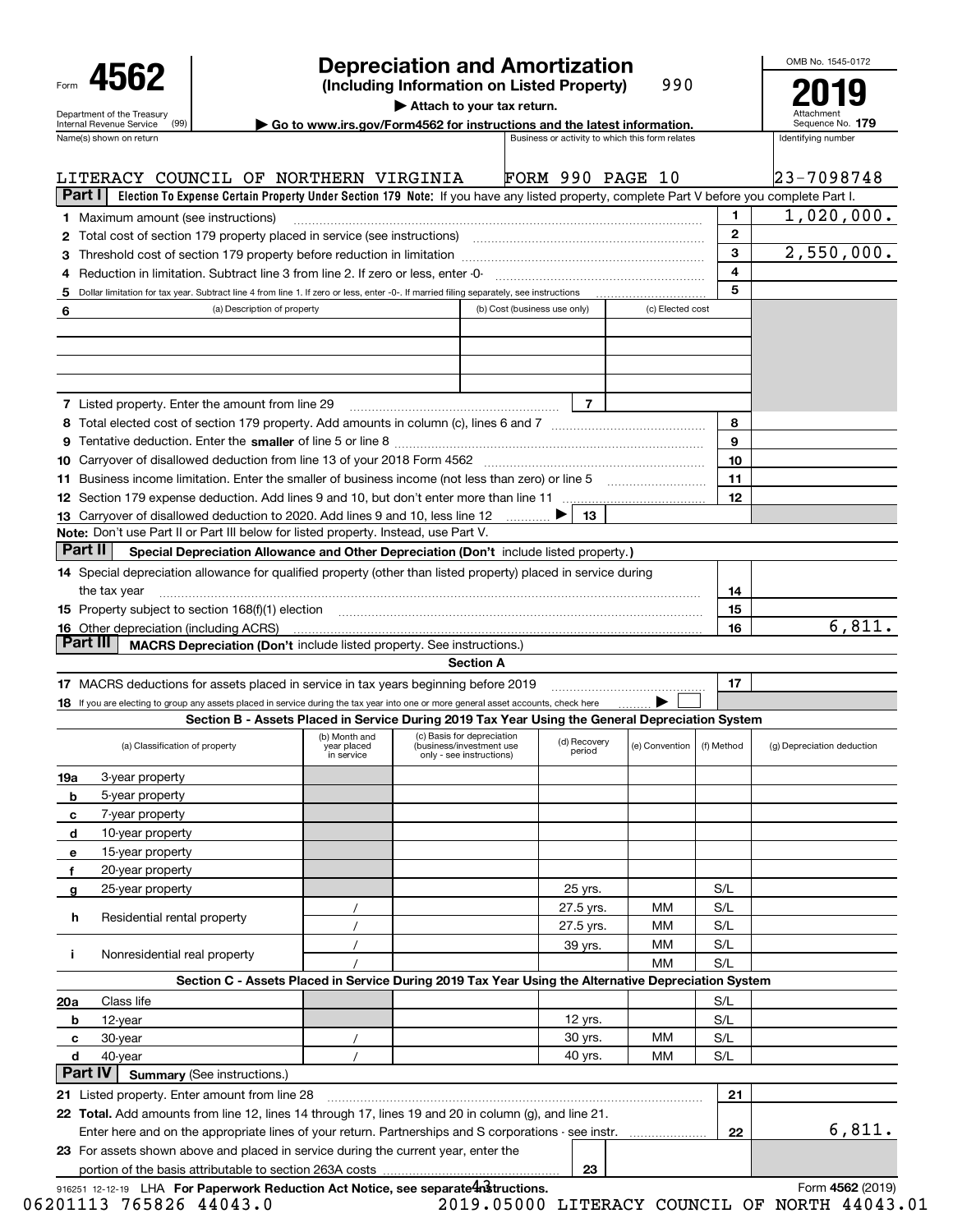| Form 4562 (2019)                                                                                                                                                                                                    |                      | LITERACY COUNCIL OF NORTHERN VIRGINIA                                                                                |                          |                |                    |                                   |     |                                             |         |                      |     |              | 23-7098748 Page 2                    |                     |
|---------------------------------------------------------------------------------------------------------------------------------------------------------------------------------------------------------------------|----------------------|----------------------------------------------------------------------------------------------------------------------|--------------------------|----------------|--------------------|-----------------------------------|-----|---------------------------------------------|---------|----------------------|-----|--------------|--------------------------------------|---------------------|
| Listed Property (Include automobiles, certain other vehicles, certain aircraft, and property used for<br><b>Part V</b>                                                                                              |                      |                                                                                                                      |                          |                |                    |                                   |     |                                             |         |                      |     |              |                                      |                     |
| entertainment, recreation, or amusement.)                                                                                                                                                                           |                      |                                                                                                                      |                          |                |                    |                                   |     |                                             |         |                      |     |              |                                      |                     |
| Note: For any vehicle for which you are using the standard mileage rate or deducting lease expense, complete only 24a,<br>24b, columns (a) through (c) of Section A, all of Section B, and Section C if applicable. |                      |                                                                                                                      |                          |                |                    |                                   |     |                                             |         |                      |     |              |                                      |                     |
|                                                                                                                                                                                                                     |                      | Section A - Depreciation and Other Information (Caution: See the instructions for limits for passenger automobiles.) |                          |                |                    |                                   |     |                                             |         |                      |     |              |                                      |                     |
| 24a Do you have evidence to support the business/investment use claimed?                                                                                                                                            |                      |                                                                                                                      |                          |                |                    | Yes                               |     | No   24b If "Yes," is the evidence written? |         |                      |     |              | Yes                                  | No                  |
|                                                                                                                                                                                                                     | (b)                  | (c)                                                                                                                  |                          |                |                    | (e)                               |     | (f)                                         |         | (g)                  |     | (h)          |                                      | (i)                 |
| (a)<br>Type of property                                                                                                                                                                                             | Date                 | Business/                                                                                                            |                          | (d)<br>Cost or |                    | Basis for depreciation            |     | Recovery                                    |         | Method/              |     | Depreciation |                                      | Elected             |
| (list vehicles first)                                                                                                                                                                                               | placed in<br>service | investment<br>use percentage                                                                                         |                          | other basis    |                    | (business/investment<br>use only) |     | period                                      |         | Convention           |     | deduction    |                                      | section 179<br>cost |
| 25 Special depreciation allowance for qualified listed property placed in service during the tax year and                                                                                                           |                      |                                                                                                                      |                          |                |                    |                                   |     |                                             |         |                      |     |              |                                      |                     |
|                                                                                                                                                                                                                     |                      |                                                                                                                      |                          |                |                    |                                   |     |                                             |         | 25                   |     |              |                                      |                     |
| 26 Property used more than 50% in a qualified business use:                                                                                                                                                         |                      |                                                                                                                      |                          |                |                    |                                   |     |                                             |         |                      |     |              |                                      |                     |
|                                                                                                                                                                                                                     | ÷                    |                                                                                                                      | %                        |                |                    |                                   |     |                                             |         |                      |     |              |                                      |                     |
|                                                                                                                                                                                                                     | $3 - 3$              |                                                                                                                      | %                        |                |                    |                                   |     |                                             |         |                      |     |              |                                      |                     |
|                                                                                                                                                                                                                     |                      |                                                                                                                      | %                        |                |                    |                                   |     |                                             |         |                      |     |              |                                      |                     |
| 27 Property used 50% or less in a qualified business use:                                                                                                                                                           |                      |                                                                                                                      |                          |                |                    |                                   |     |                                             |         |                      |     |              |                                      |                     |
|                                                                                                                                                                                                                     | $-1 - 1$             |                                                                                                                      | %                        |                |                    |                                   |     |                                             | $S/L -$ |                      |     |              |                                      |                     |
|                                                                                                                                                                                                                     | $3 - 3$              |                                                                                                                      | %                        |                |                    |                                   |     |                                             | $S/L -$ |                      |     |              |                                      |                     |
|                                                                                                                                                                                                                     | $\sim$ :             |                                                                                                                      | %                        |                |                    |                                   |     |                                             | $S/L -$ |                      |     |              |                                      |                     |
|                                                                                                                                                                                                                     |                      |                                                                                                                      |                          |                |                    |                                   |     |                                             |         | 28                   |     |              |                                      |                     |
| 29 Add amounts in column (i), line 26. Enter here and on line 7, page 1 [20] Manuseum manuscription contracts                                                                                                       |                      |                                                                                                                      |                          |                |                    |                                   |     |                                             |         |                      |     | 29           |                                      |                     |
|                                                                                                                                                                                                                     |                      |                                                                                                                      |                          |                |                    |                                   |     |                                             |         |                      |     |              |                                      |                     |
| Section B - Information on Use of Vehicles<br>Complete this section for vehicles used by a sole proprietor, partner, or other "more than 5% owner," or related person. If you provided vehicles                     |                      |                                                                                                                      |                          |                |                    |                                   |     |                                             |         |                      |     |              |                                      |                     |
| to your employees, first answer the questions in Section C to see if you meet an exception to completing this section for those vehicles.                                                                           |                      |                                                                                                                      |                          |                |                    |                                   |     |                                             |         |                      |     |              |                                      |                     |
|                                                                                                                                                                                                                     |                      |                                                                                                                      |                          |                |                    |                                   |     |                                             |         |                      |     |              |                                      |                     |
|                                                                                                                                                                                                                     |                      |                                                                                                                      |                          | (a)            |                    | (b)                               |     | (c)                                         |         | (d)                  |     | (e)          | (f)                                  |                     |
| <b>30</b> Total business/investment miles driven during the                                                                                                                                                         |                      |                                                                                                                      |                          | Vehicle        |                    | Vehicle                           |     | Vehicle                                     |         | Vehicle              |     | Vehicle      | Vehicle                              |                     |
| year (don't include commuting miles)                                                                                                                                                                                |                      |                                                                                                                      |                          |                |                    |                                   |     |                                             |         |                      |     |              |                                      |                     |
|                                                                                                                                                                                                                     |                      |                                                                                                                      |                          |                |                    |                                   |     |                                             |         |                      |     |              |                                      |                     |
| 31 Total commuting miles driven during the year                                                                                                                                                                     |                      |                                                                                                                      |                          |                |                    |                                   |     |                                             |         |                      |     |              |                                      |                     |
| 32 Total other personal (noncommuting) miles                                                                                                                                                                        |                      |                                                                                                                      |                          |                |                    |                                   |     |                                             |         |                      |     |              |                                      |                     |
|                                                                                                                                                                                                                     |                      |                                                                                                                      |                          |                |                    |                                   |     |                                             |         |                      |     |              |                                      |                     |
| 33 Total miles driven during the year.                                                                                                                                                                              |                      |                                                                                                                      |                          |                |                    |                                   |     |                                             |         |                      |     |              |                                      |                     |
|                                                                                                                                                                                                                     |                      |                                                                                                                      |                          |                |                    |                                   |     |                                             |         |                      |     |              |                                      |                     |
| 34 Was the vehicle available for personal use                                                                                                                                                                       |                      |                                                                                                                      | Yes                      | No             | Yes                | No                                | Yes | No                                          | Yes     | No                   | Yes | No           | Yes                                  | No.                 |
| during off-duty hours?                                                                                                                                                                                              |                      |                                                                                                                      |                          |                |                    |                                   |     |                                             |         |                      |     |              |                                      |                     |
| <b>35</b> Was the vehicle used primarily by a more                                                                                                                                                                  |                      |                                                                                                                      |                          |                |                    |                                   |     |                                             |         |                      |     |              |                                      |                     |
| than 5% owner or related person?                                                                                                                                                                                    |                      | .                                                                                                                    |                          |                |                    |                                   |     |                                             |         |                      |     |              |                                      |                     |
| 36 Is another vehicle available for personal                                                                                                                                                                        |                      |                                                                                                                      |                          |                |                    |                                   |     |                                             |         |                      |     |              |                                      |                     |
| use?                                                                                                                                                                                                                |                      | Section C - Questions for Employers Who Provide Vehicles for Use by Their Employees                                  |                          |                |                    |                                   |     |                                             |         |                      |     |              |                                      |                     |
|                                                                                                                                                                                                                     |                      |                                                                                                                      |                          |                |                    |                                   |     |                                             |         |                      |     |              |                                      |                     |
| Answer these questions to determine if you meet an exception to completing Section B for vehicles used by employees who aren't<br>more than 5% owners or related persons.                                           |                      |                                                                                                                      |                          |                |                    |                                   |     |                                             |         |                      |     |              |                                      |                     |
|                                                                                                                                                                                                                     |                      |                                                                                                                      |                          |                |                    |                                   |     |                                             |         |                      |     |              |                                      |                     |
| 37 Do you maintain a written policy statement that prohibits all personal use of vehicles, including commuting, by your                                                                                             |                      |                                                                                                                      |                          |                |                    |                                   |     |                                             |         |                      |     |              | Yes                                  | No                  |
|                                                                                                                                                                                                                     |                      |                                                                                                                      |                          |                |                    |                                   |     |                                             |         |                      |     |              |                                      |                     |
| 38 Do you maintain a written policy statement that prohibits personal use of vehicles, except commuting, by your                                                                                                    |                      |                                                                                                                      |                          |                |                    |                                   |     |                                             |         |                      |     |              |                                      |                     |
| employees? See the instructions for vehicles used by corporate officers, directors, or 1% or more owners                                                                                                            |                      |                                                                                                                      |                          |                |                    |                                   |     |                                             |         |                      |     |              |                                      |                     |
| 39 Do you treat all use of vehicles by employees as personal use?                                                                                                                                                   |                      |                                                                                                                      |                          |                |                    |                                   |     |                                             |         |                      |     |              |                                      |                     |
| 40 Do you provide more than five vehicles to your employees, obtain information from your employees about                                                                                                           |                      |                                                                                                                      |                          |                |                    |                                   |     |                                             |         |                      |     |              |                                      |                     |
|                                                                                                                                                                                                                     |                      |                                                                                                                      |                          |                |                    |                                   |     |                                             |         |                      |     |              |                                      |                     |
|                                                                                                                                                                                                                     |                      |                                                                                                                      |                          |                |                    |                                   |     |                                             |         |                      |     |              |                                      |                     |
| Note: If your answer to 37, 38, 39, 40, or 41 is "Yes," don't complete Section B for the covered vehicles.                                                                                                          |                      |                                                                                                                      |                          |                |                    |                                   |     |                                             |         |                      |     |              |                                      |                     |
| <b>Part VI</b><br>Amortization                                                                                                                                                                                      |                      |                                                                                                                      |                          |                |                    |                                   |     |                                             |         |                      |     |              |                                      |                     |
| (a)<br>Description of costs                                                                                                                                                                                         |                      |                                                                                                                      | (b)<br>Date amortization |                | (c)<br>Amortizable |                                   |     | (d)<br>Code                                 |         | (e)<br>Amortization  |     |              | (f)<br>Amortization<br>for this year |                     |
|                                                                                                                                                                                                                     |                      |                                                                                                                      | begins                   |                | amount             |                                   |     | section                                     |         | period or percentage |     |              |                                      |                     |
| 42 Amortization of costs that begins during your 2019 tax year:                                                                                                                                                     |                      |                                                                                                                      |                          |                |                    |                                   |     |                                             |         |                      |     |              |                                      |                     |

| $\tau$ , which a called the cooled that begins during your Editorial your.    |  |    |                  |
|-------------------------------------------------------------------------------|--|----|------------------|
|                                                                               |  |    |                  |
|                                                                               |  |    |                  |
| 43 Amortization of costs that began before your 2019 tax year                 |  | 43 |                  |
| 44 Total. Add amounts in column (f). See the instructions for where to report |  | 44 |                  |
| 916252 12-12-19                                                               |  |    | Form 4562 (2019) |

 $\overline{\phantom{0}}$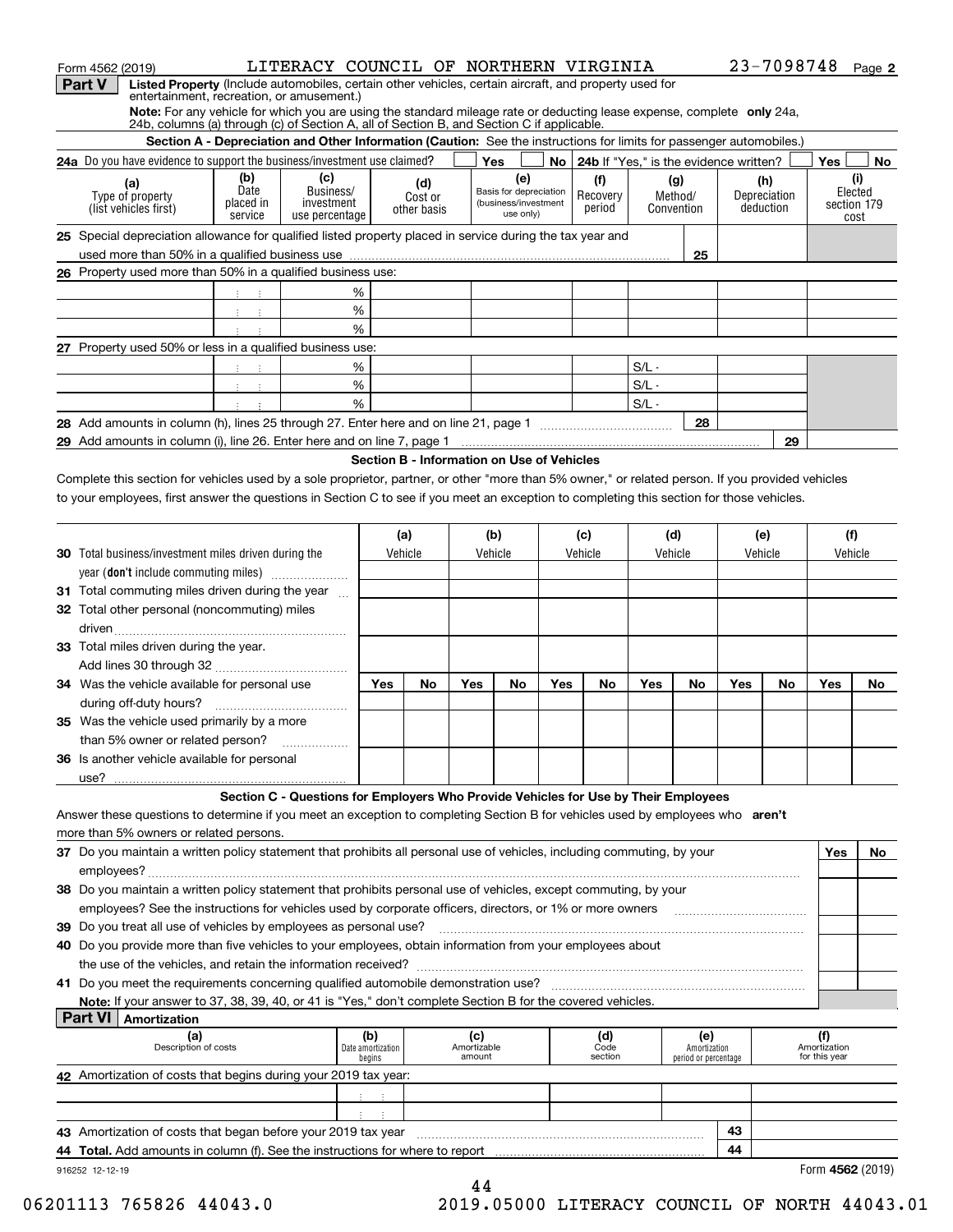- CURRENT YEAR FEDERAL -

LITERACY COUNCIL OF NORTHERN VIRGINIA

| Asset<br>No. | Description                           | Date<br>Acquired | Method | Life | Line<br>No. | Unadjusted<br>Cost Or Basis | Bus %<br>Excl | Reduction In<br><b>Basis</b> | <b>Basis For</b><br>Depreciation | Accumulated<br>Depreciation | Current<br>Sec 179 | <b>Current Year</b><br>Deduction |
|--------------|---------------------------------------|------------------|--------|------|-------------|-----------------------------|---------------|------------------------------|----------------------------------|-----------------------------|--------------------|----------------------------------|
|              | <b>BOOKS/LIBRARY</b>                  |                  |        |      |             |                             |               |                              |                                  |                             |                    |                                  |
|              | 1BOOKS                                | 063001           |        | 3.00 | 16          | 248.                        |               |                              | 248.                             | 248.                        |                    | $0$ .                            |
|              | 2BOOKS                                | 063002           |        | 3.00 | L 6         | 426.                        |               |                              | 426.                             | 426.                        |                    | $\mathfrak o$ .                  |
|              | 3BOOKS                                | 063002           |        | 3.00 | 16          | 716.                        |               |                              | 716.                             | 716.                        |                    | 0.                               |
|              | 5 INSTRUCTIONAL<br>4 WILSON NOTEBOOKS | 101003           |        | 3.00 | 11.6        | 150.                        |               |                              | 150.                             | 150.                        |                    | 0.                               |
|              | 5 WILSON RULES<br>5 NOTEBOOKS         | 101003           |        | 3.00 | 16          | 60.                         |               |                              | 60.                              | 60.                         |                    | 0.                               |
|              | LITERACY IN<br>6LIFESKILLS BOOK       | 112703           |        | 3.00 | L6          | 85.                         |               |                              | 85.                              | 85.                         |                    | 0.                               |
|              | 7 STAND OUT BOOKS                     | 021004           |        | 3.00 | 16          | 81.                         |               |                              | 81.                              | 81.                         |                    | $0$ .                            |
|              | LIBRARY BOOKS-ESL<br>8TUTORING        | 060304           |        | 3.00 | L6          | 1,692.                      |               |                              | 1,692.                           | 1,692.                      |                    | 0.                               |
|              | LIBRARY BOOKS-ESL<br>9TUTORING        | 060704           |        | 3.00 | 16          | 42.                         |               |                              | 42.                              | 42.                         |                    | 0.                               |
|              | LIBRARY BOOKS-ESL<br>10TUTORING       | 062904           |        | 3.00 | 16          | 51.                         |               |                              | 51.                              | 51.                         |                    | 0.                               |
|              | 11BOOKS                               | 020205           |        | 3.00 | 16          | 2,560.                      |               |                              | 2,560.                           | 2,560.                      |                    | $\mathbf 0$ .                    |
|              | 12BOOKS                               | 013108           |        | 3.00 | 16          | 343.                        |               |                              | 343.                             | 343.                        |                    | 0.                               |
|              | 13LIBRARY BOOKS                       | 080508           |        | 3.00 | 16          | 2,321.                      |               |                              | 2,321.                           | 2,321.                      |                    | $0$ .                            |
|              | 14LIBRARY BOOKS                       | 033109           |        | 3.00 | 16          | 642.                        |               |                              | 642.                             | 642.                        |                    | 0.                               |
|              | 15LIBRARY BOOKS                       | 040610           |        | 3.00 | 16          | 855.                        |               |                              | 855.                             | 855.                        |                    | 0.                               |
|              | 16LIBRARY BOOKS                       | 063010           |        | 3.00 | 16          | 176.                        |               |                              | 176.                             | 176.                        |                    | $\mathbf 0$ .                    |
|              | PROLITERACY LIBRARY<br>17BOOKS        | 0 9 0 9 1 0      |        | 3.00 | 16          | 1,162.                      |               |                              | 1,162.                           | 1,162.                      |                    | $\mathbf 0$ .                    |

928102 04-01-19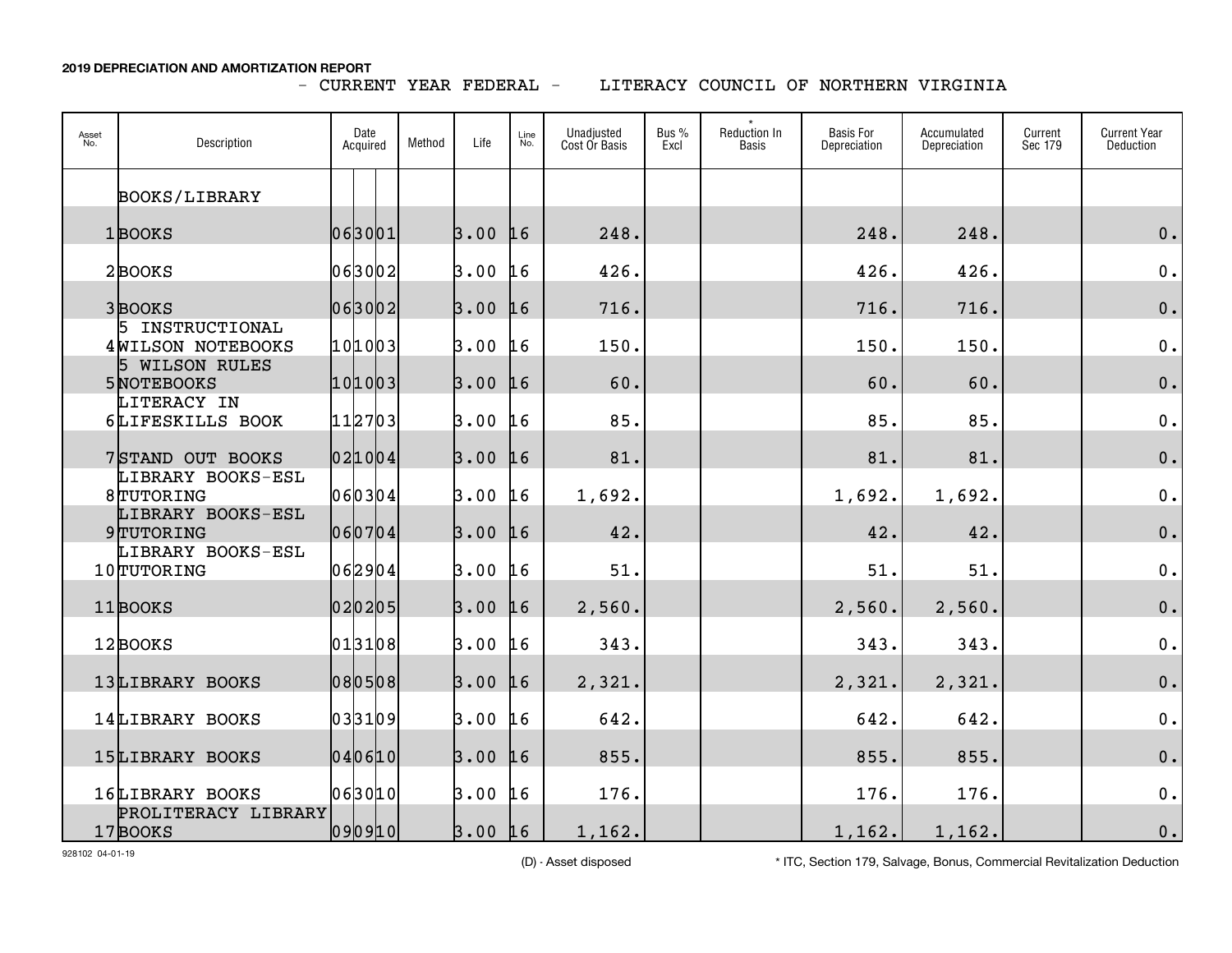## - CURRENT YEAR FEDERAL -

LITERACY COUNCIL OF NORTHERN VIRGINIA

| Asset<br>No. | Description                                         | Date<br>Acquired | Method | Life          | Line<br>No. | Unadjusted<br>Cost Or Basis | Bus %<br>Excl | <b>Reduction In</b><br>Basis | <b>Basis For</b><br>Depreciation | Accumulated<br>Depreciation | Current<br>Sec 179 | <b>Current Year</b><br>Deduction |
|--------------|-----------------------------------------------------|------------------|--------|---------------|-------------|-----------------------------|---------------|------------------------------|----------------------------------|-----------------------------|--------------------|----------------------------------|
|              | 18LIBRARY BOOKS                                     | 092210           |        | 3.00          | 16          | 123.                        |               |                              | 123.                             | 123.                        |                    | 0.                               |
|              | 19LIBRARY BOOKS                                     | 070911           |        | 3.00          | 16          | 152.                        |               |                              | 152.                             | 152.                        |                    | 0.                               |
|              | 20LIBRARY BOOKS                                     | 093011           |        | 3.00          | L6          | 160.                        |               |                              | 160.                             | 160.                        |                    | 0.                               |
|              | PROLITERACY IN-KIND<br>21GIFT OF BOOKS FOR L031513  |                  |        | 3.00          | 16          | 2,011.                      |               |                              | 2,011.                           | 2,011.                      |                    | 0.                               |
|              | 22 BOOKS                                            | 121813           |        | 3.00          | L6          | 8,814.                      |               |                              | 8,814.                           | 8,814.                      |                    | 0.                               |
|              | <b>BOOKS FULLY</b><br>23DEPRECIATED                 | VARIES           |        | 3.00          | 16          | 8,656.                      |               |                              | 8,656.                           | 8,656.                      |                    | 0.                               |
|              | $*$ 990 PAGE 10 TOTAL<br>BOOKS/LIBRARY              |                  |        |               |             | 31,526.                     |               | 0.                           | 31,526.                          | 31,526.                     |                    | 0.                               |
|              | OFFICE EQUIPMENT                                    |                  |        |               |             |                             |               |                              |                                  |                             |                    |                                  |
|              | $($ D) PENTIUM 4<br>24 COMPUTER-FROM MONAR 09 15 03 |                  |        | 5.00          | <b>16</b>   | 419.                        |               |                              | 419.                             | 419.                        |                    | $0$ .                            |
|              | 25(D) COMPUTER ACCESS                               | 080105           |        | $5.00$ 16     |             | 1,200.                      |               |                              | 1,200.                           | 1,200.                      |                    | $0$ .                            |
|              | DIGITAL PROJECTOR<br>26 INFOCUS 450                 | 100805           |        | 5.00          | L6          | 1,100.                      |               |                              | 1,100.                           | 1,100.                      |                    | $\mathbf 0$ .                    |
|              | 273 WHITEBOARDS<br>(D) COMPUTER                     | 033106           |        | 5.00          | 16          | 500.                        |               |                              | 500.                             | 500.                        |                    | $\mathbf 0$ .                    |
|              | 28EQUIPMENT<br>(D) 2 DELL LATITUDE                  | 123106           |        | 5.00          | L6          | 3,405.                      |               |                              | 3,405.                           | 3,405.                      |                    | 0.                               |
|              | 29D360 LAPTOPS & 2 DE021208                         |                  |        | 5.00          | 16          | 3,734.                      |               |                              | 3,734.                           | 3,734.                      |                    | $0$ .                            |
|              | (D) QUAD CORE XEON<br>30 PROCESSOR, SERVER,         | 110508           |        | 5.00          | 16          | 6, 206.                     |               |                              | 6, 206.                          | 6, 206.                     |                    | $\mathbf 0$ .                    |
|              | $($ D $)$ SERVER<br>31 INSTALLATION                 | 121108           |        | $5.00 \; \mu$ |             | 3,060.                      |               |                              | 3,060.                           | 3,060.                      |                    | $\mathbf 0$ .                    |
|              | $32($ D) SERVER WARRANTY                            | 020109           |        | 5.00          | 16          | 1,084.                      |               |                              | 1,084.                           | 1,084.                      |                    | 0.                               |
|              | 33(D) DESKTOP                                       | 020209           |        | $5.00$ 16     |             | 800.                        |               |                              | 800.                             | 800.                        |                    | $0$ .                            |

928102 04-01-19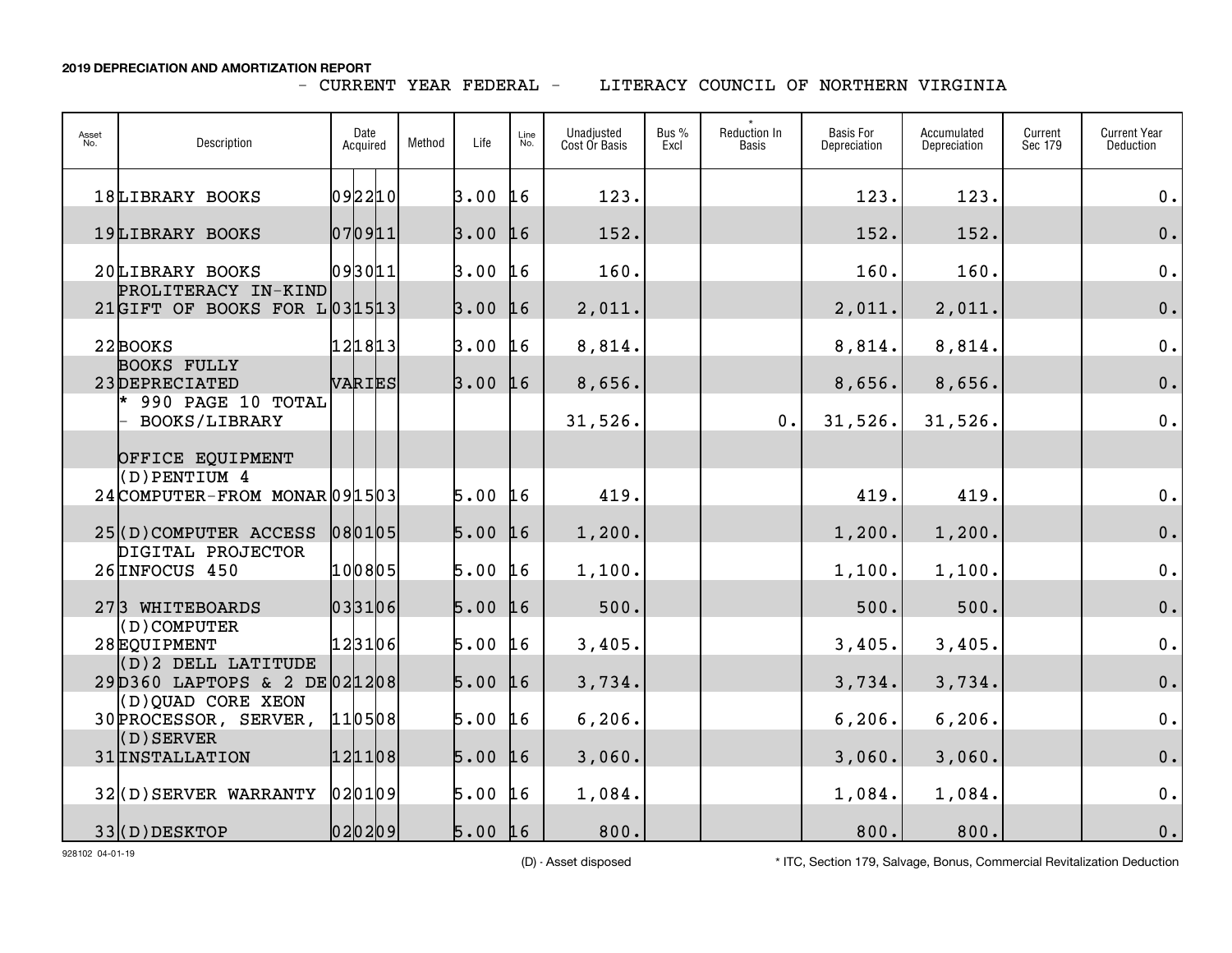## - CURRENT YEAR FEDERAL -

LITERACY COUNCIL OF NORTHERN VIRGINIA

| Asset<br>No. | Description                                           | Date<br>Acquired | Method | Life      | Line<br>No. | Unadjusted<br>Cost Or Basis | Bus %<br>Excl | Reduction In<br>Basis | <b>Basis For</b><br>Depreciation | Accumulated<br>Depreciation | Current<br>Sec 179 | <b>Current Year</b><br>Deduction |
|--------------|-------------------------------------------------------|------------------|--------|-----------|-------------|-----------------------------|---------------|-----------------------|----------------------------------|-----------------------------|--------------------|----------------------------------|
|              | $34($ D) LAPTOP                                       | 020209           |        | 5.00      | 16          | 1,088.                      |               |                       | 1,088.                           | 1,088.                      |                    | $0$ .                            |
|              | (D) BACK-UP BATTERY<br>35FOR SERVER                   | 072109           |        | 5.00      | 16          | 507.                        |               |                       | 507.                             | 507.                        |                    | $0$ .                            |
|              | 36(D) PHONE SYSTEM                                    | 122011           |        | 5.00      | 16          | 5,725.                      |               |                       | 5,725.                           | 5,725.                      |                    | $0$ .                            |
|              | $37($ D) PHONE SYSTEM                                 | 011112           |        | 5.00      | 16          | 5,725.                      |               |                       | 5,725.                           | 5,725.                      |                    | 0.                               |
|              | (D) DELL INSPIRON<br>38660 (RUBA, MARY & K121213)     |                  |        | 5.00      | 16          | 1,410.                      |               |                       | 1,410.                           | 1,410.                      |                    | 0.                               |
|              | (D) SIX LAPTOPS FOR<br>39 MOBILE TECHNOLOGY C 042914  |                  |        | 5.00      | 16          | 4,000.                      |               |                       | 4,000.                           | 4,000.                      |                    | 0.                               |
|              | LAPTOPS FOR MOBILE<br>40TECH CLASSROOM                | 042914           |        | 5.00      | 16          | 2,000.                      |               |                       | 2,000.                           | 2,000.                      |                    | $\mathbf 0$ .                    |
|              | (D) DONATED LAPTOP<br>41 COMPUTER; LOTUS SOL 05 13 14 |                  |        | 5.00      | 16          | 500.                        |               |                       | 500.                             | 500.                        |                    | $\mathbf 0$ .                    |
|              | (D) DESKTOP COMPUTER<br>$42$ RES-O-US-11-140          | 063014           |        | 5.00      | 16          | 729.                        |               |                       | 729.                             | 729.                        |                    | $0$ .                            |
|              | (D) DESKTOP COMPUTER<br>$43$ RES-O-US-11-141          | 06 30 14         |        | $5.00$ 16 |             | 729.                        |               |                       | 729.                             | 729.                        |                    | $\mathbf 0$ .                    |
|              | (D) MONITOR<br>$44$ RES-O-US-11-053                   | 063014           |        | 5.00      | 16          | 174.                        |               |                       | 174.                             | 174.                        |                    | $0$ .                            |
|              | (D) MONITOR<br>$45$ <sub>RES-O-US-11-054</sub>        | 06 30 14         |        | 5.00      | 16          | 174.                        |               |                       | 174.                             | 174.                        |                    | $\mathbf 0$ .                    |
|              | (D) MONITOR<br>$46$ RES-O-US-11-058                   | 063014           |        | 5.00      | 16          | 144.                        |               |                       | 144.                             | 144.                        |                    | $\mathbf 0$ .                    |
|              | (D) MONITOR<br>$47$ RES-O-US-11-059                   | 063014           |        | 5.00      | 16          | 144.                        |               |                       | 144.                             | 144.                        |                    | $\mathbf 0$ .                    |
|              | (D) PRINTER<br>48RES-0-US-11-061                      | 063014           |        | 5.00      | 16          | 2,559.                      |               |                       | 2,559.                           | 2,559.                      |                    | $0$ .                            |
|              | <b>PROJECTOR</b><br>$49$ RES-O-US-11-019              | 063014           |        | 5.00      | 16          | 1,057.                      |               |                       | 1,057.                           | 1,057.                      |                    | $0$ .                            |
|              | RICOH PRINTER<br>$50$ (DONATED)                       | 110314           |        | 5.00      | 16          | 5,000.                      |               |                       | 5,000.                           | 4,083.                      |                    | 917.                             |
|              | (D) POWER EDGE R420<br>51 INTEL XEONE PROCESS 121914  |                  |        | $5.00$ 16 |             | 5,302.                      |               |                       | 5,302.                           | 4,330.                      |                    | 972.                             |

928102 04-01-19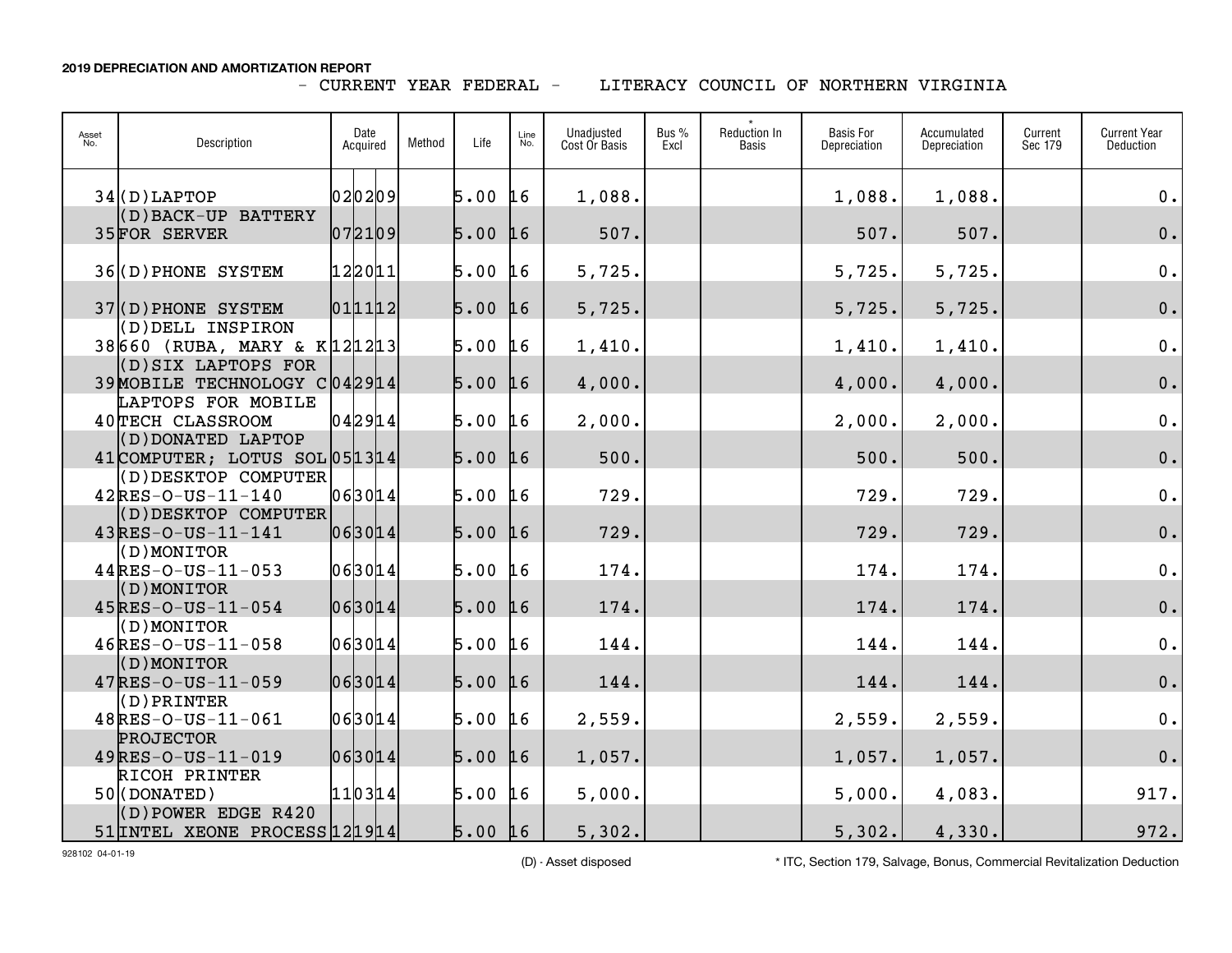## - CURRENT YEAR FEDERAL -

LITERACY COUNCIL OF NORTHERN VIRGINIA

| Asset<br>No. | Description                                         | Date<br>Acquired |  |        | Method | Life | Line<br>No.    | Unadjusted<br>Cost Or Basis | Bus %<br>Excl | <b>Reduction In</b><br><b>Basis</b> | <b>Basis For</b><br>Depreciation | Accumulated<br>Depreciation | Current<br>Sec 179 | <b>Current Year</b><br>Deduction |
|--------------|-----------------------------------------------------|------------------|--|--------|--------|------|----------------|-----------------------------|---------------|-------------------------------------|----------------------------------|-----------------------------|--------------------|----------------------------------|
|              | 52 SMARTBOARD                                       |                  |  | 030116 |        | 5.00 | 16             | 1,500.                      |               |                                     | 1,500.                           | 1,000.                      |                    | 300.                             |
|              | 53HD DELL PROJECTOR                                 |                  |  | 030116 |        | 5.00 | 16             | 1,500.                      |               |                                     | 1,500.                           | 1,000.                      |                    | 300.                             |
|              | 54 SMARTBOARD                                       |                  |  | 083116 |        | 5.00 | L <sub>6</sub> | 3,543.                      |               |                                     | 3,543.                           | 2,007.                      |                    | 709.                             |
|              | 55DELL LAPTOP                                       | 103117           |  |        |        | 5.00 | 16             | 2,190.                      |               |                                     | 2,190.                           | 730.                        |                    | 438.                             |
|              | XEROX PHASER 7400<br>56 PRINTER (DONATED)           | 022218           |  |        |        | 5.00 | 16             | 2,500.                      |               |                                     | 2,500.                           | 667.                        |                    | 500.                             |
|              | (D)XEROX PRINTER<br>574150 (DONATED)                |                  |  | 032618 |        | 5.00 | 16             | 1,300.                      |               |                                     | 1,300.                           | 325.                        |                    | 260.                             |
|              | CANON IMAGE RUNNER<br>58 ADVANCE 4551I II PR 073018 |                  |  |        |        | 5.00 | 16             | 8,450.                      |               |                                     | 8,450.                           | 1,549.                      |                    | 1,690.                           |
|              | (D) DELL OPTIPLEX<br>595050                         |                  |  | 091218 |        | 5.00 | 16             | 1,109.                      |               |                                     | 1,109.                           | 185.                        |                    | 222.                             |
|              | 60 SONICWALL FIREWALL<br>990 PAGE 10 TOTAL          |                  |  | 020120 |        | 3.00 | L6             | 1,599.                      |               |                                     | 1,599.                           |                             |                    | 489.                             |
|              | OFFICE EQUIPMENT<br><b>FURNITURE &amp;</b>          |                  |  |        |        |      |                | 82,166.                     |               | 0.                                  | 82,166.                          | 64,049.                     |                    | 6,797.                           |
|              | <b>FIXTURES</b>                                     |                  |  |        |        |      |                |                             |               |                                     |                                  |                             |                    |                                  |
|              | 61FURNITURE<br>$*$ 990 PAGE 10 TOTAL                |                  |  | 030116 |        | 5.00 | 16             | 1,900.                      |               |                                     | 1,900.                           | 1,632.                      |                    | 14.                              |
|              | FURNITURE & FIXTU                                   |                  |  |        |        |      |                | 1,900.                      |               | $0$ .                               | 1,900.                           | 1,632.                      |                    | 14.                              |
|              | * GRAND TOTAL 990<br>PAGE 10 DEPR                   |                  |  |        |        |      |                | 115,592.                    |               | 0.                                  | 115,592.                         | 97,207.                     |                    | 6,811.                           |
|              |                                                     |                  |  |        |        |      |                |                             |               |                                     |                                  |                             |                    |                                  |
|              | <b>CURRENT YEAR</b><br>ACTIVITY                     |                  |  |        |        |      |                |                             |               |                                     |                                  |                             |                    |                                  |
|              | BEGINNING BALANCE                                   |                  |  |        |        |      |                | 113,993.                    |               | 0.                                  | 113,993.                         | 97,207.                     |                    |                                  |
|              | ACQUISITIONS                                        |                  |  |        |        |      |                | 1,599.                      |               | 0.                                  | 1,599.                           | 0.                          |                    |                                  |

928102 04-01-19